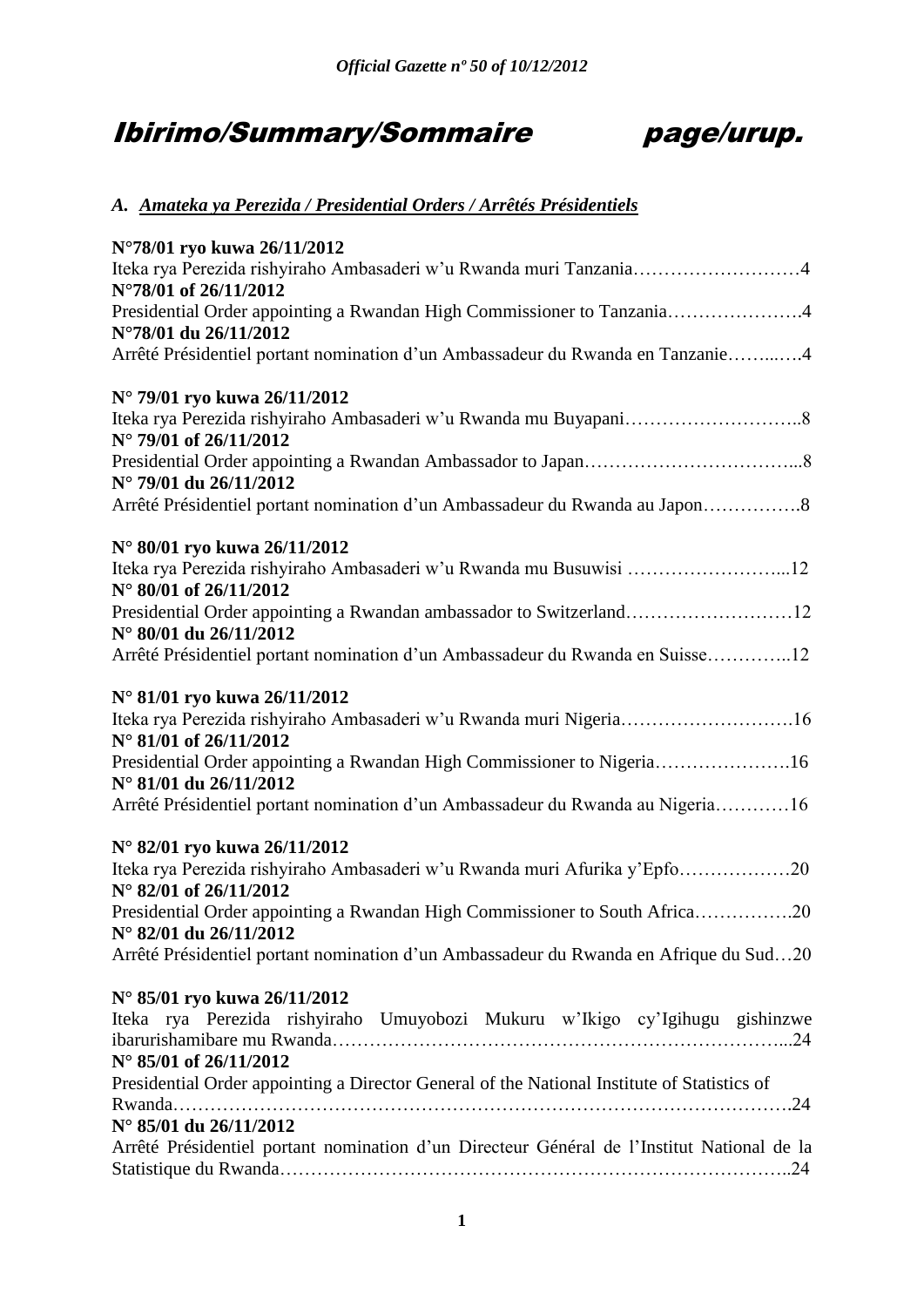## **N° 86/01 ryo kuwa 26/11/2012**

| Iteka rya Perezida rishyiraho Umuyobozi Mukuru w'Ikigo cy'Igihugu gishinzwe kugenzura<br>N° 86/01 of 26/11/2012                                                                                                                     |
|-------------------------------------------------------------------------------------------------------------------------------------------------------------------------------------------------------------------------------------|
| Presidential Order appointing a Director General of the Rwanda Utilities Regulatory                                                                                                                                                 |
|                                                                                                                                                                                                                                     |
| N° 86/01 du 26/11/2012                                                                                                                                                                                                              |
| Arrêté Présidentiel portant nomination d'un Directeur Général de l'Agence Rwandaise de                                                                                                                                              |
| N° 87/01 ryo kuwa 26/11/2012                                                                                                                                                                                                        |
|                                                                                                                                                                                                                                     |
| N° 87/01 of 26/11/2012                                                                                                                                                                                                              |
| N° 87/01 du 26/11/2012                                                                                                                                                                                                              |
| Arrêté Présidentiel portant nomination d'un Secrétaire Permanent32                                                                                                                                                                  |
| N° 88/01 ryo kuwa 26/11/2012                                                                                                                                                                                                        |
| Iteka rya Perezida rishyiraho Umuyobozi Mukuru w'Ikigo cy'Igihugu gishinzwe                                                                                                                                                         |
| N° 88/01 of 26/11/2012                                                                                                                                                                                                              |
| Presidential Order appointing a Director General of the Rwanda Governance Board36<br>N° 88/01 du 26/11/2012                                                                                                                         |
| Arrêté Présidentiel portant nomination d'un Directeur Général de l'Office Rwandais de la                                                                                                                                            |
|                                                                                                                                                                                                                                     |
| N° 89/01 ryo kuwa 26/11/2012<br>Iteka rya Perezida rishyiraho Umuyobozi Mukuru Wungirije w'Ikigo cy'Igihugu gishinzwe<br>N° 89/01 of 26/11/2012<br>Presidential Order appointing a Deputy Director General of the Rwanda Governance |
| Board                                                                                                                                                                                                                               |
| N° 89/01 du 26/11/2012                                                                                                                                                                                                              |
| Arrêté Présidentiel portant nomination d'une Directrice Générale Adjointe de l'Office                                                                                                                                               |
| N° 90/01 ryo ku wa 26/11/2012                                                                                                                                                                                                       |
|                                                                                                                                                                                                                                     |
| N° 90/01 of 26/11/2012                                                                                                                                                                                                              |
|                                                                                                                                                                                                                                     |
| N° 90/01 du 26/11/2012                                                                                                                                                                                                              |
| Arrêté Présidentiel portant nomination d'un Secrétaire Permanent44                                                                                                                                                                  |
| N° 91/01 ryo kuwa 26/11/2012                                                                                                                                                                                                        |
| Iteka rya Perezida rishyiraho Umuyobozi Wungirije wa Kaminuza y'u Rwanda 48<br>N° 91/01 of 26/11/2012                                                                                                                               |
| Presidential Order appointing a Vice Rector of National University of Rwanda 48                                                                                                                                                     |
| N° 91/01 du 26/11/2012                                                                                                                                                                                                              |
| Arrêté Présidentiel portant nomination d'un Vice Recteur de l'Université Nationale du                                                                                                                                               |
|                                                                                                                                                                                                                                     |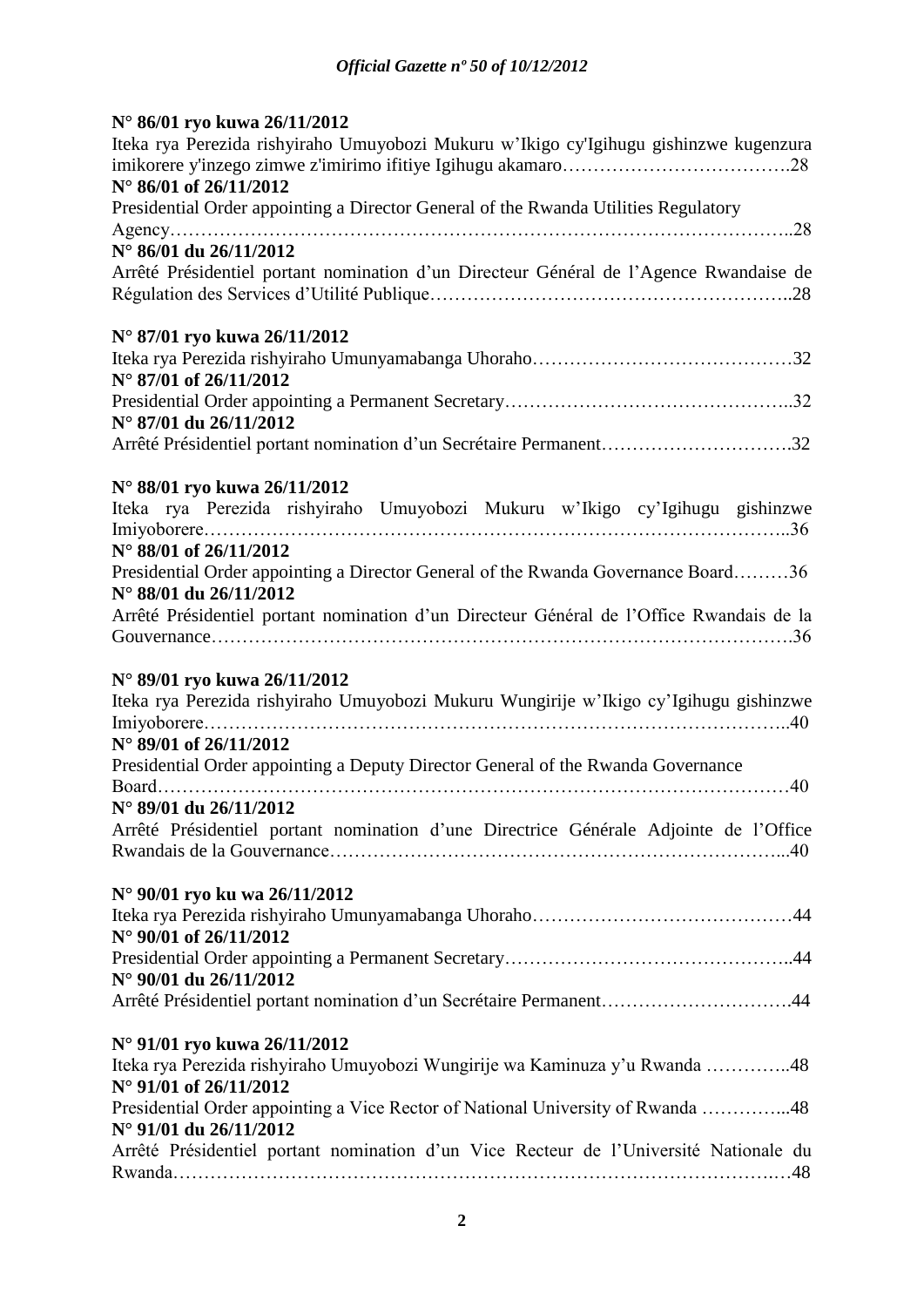| N° 93/01 ryo kuwa 26/11/2012                                          |
|-----------------------------------------------------------------------|
|                                                                       |
| N° 93/01 of 26/11/2012                                                |
|                                                                       |
| N° 93/01 du 26/11/2012                                                |
|                                                                       |
| N° 94/01 ryo kuwa 26/11/2012                                          |
|                                                                       |
| $N^{\circ}$ 94/01 of 26/11/2012                                       |
|                                                                       |
| N° 94/01 du 26/11/2012                                                |
| Arrêté Présidentiel portant nomination d'une Secrétaire Permanente 54 |
| N° 95/01 ryo kuwa 26/11/2012                                          |
|                                                                       |
| N° 95/01 of 26/11/2012                                                |
|                                                                       |
| $N^{\circ}$ 95/01 du 26/11/2012                                       |
| Arrêté Présidentiel portant nomination d'une Secrétaire Permanente58  |

## *B. Iteka rya Minisitiri w'Intebe / Prime Minister's Order / Arrêté du Premier Ministre*

## **Nº 97/03 ryo kuwa 18/10/2012**

| Iteka rya Minisitiri w'Intebe rishyiraho Umuyobozi w'Ibiro bya Minisitiri w'Intebe62     |
|------------------------------------------------------------------------------------------|
| N° 97/03 of 18/10/2012                                                                   |
| Prime Minister' order appointing a Director of Cabinet in the Office of Prime Minister62 |
| N° 97/03 du 18/10/2012                                                                   |
| Arrêté du Premier Ministre portant nomination d'un Directeur de Cabinet du Premier       |
|                                                                                          |

## *C. Amabwiriza ya Minisitiri w'Intebe/Prime Minister's Instructions/Instructions du Premier Ministre*

## **N <sup>o</sup>002/03 yo kuwa 06/12/2012**

Amabwiriza ya Minisitiri w'Intebe yerekeye itangwa ry'icyemezo cy'imirimo yakozwe…..66 **N <sup>o</sup>002/03 of 06/12/2012** Prime Minister's Instructions on granting certificate of services…………………………….66 **N <sup>o</sup>002/03 du 06/12/2012** Instructions du Premier Ministre relatives à l'octroi de l'attestation de services rendus……66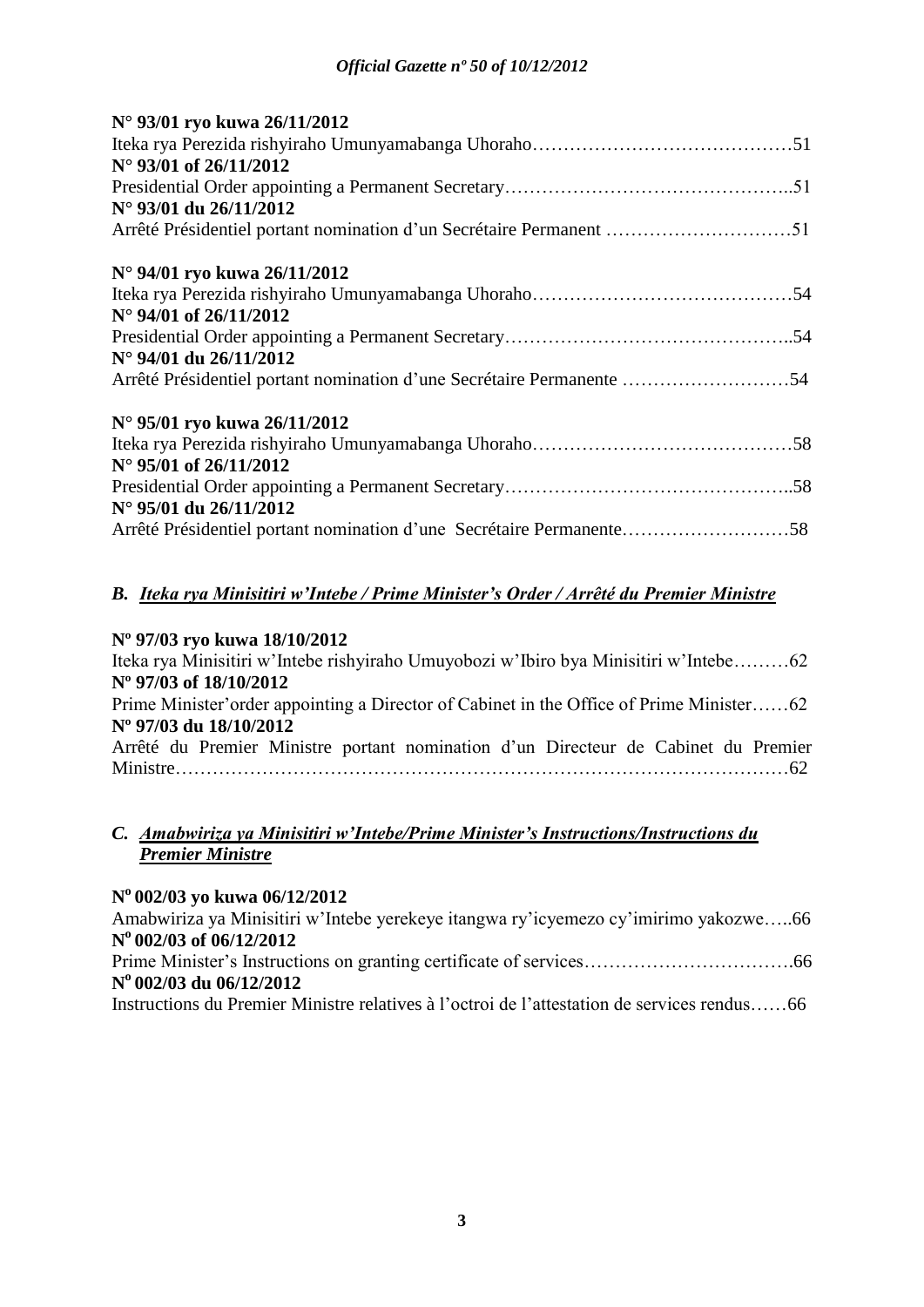#### <code>ITEKA RYA PEREZIDA N°78/01 RYO KUWA PRESIDENTIAL ORDER N°78/01 OF ARRETE PRESIDENTIEL N°78/01 DU</code> **26/11/2012 RISHYIRAHO AMBASADERI W'U 26/11/2012 APPOINTING A RWANDAN 26/11/2012 PORTANT NOMINATION D'UN RWANDA MURI TANZANIA HIGH COMMISSIONER TO TANZANIA AMBASSADEUR DU RWANDA EN TANZANIE**

| <b>ISHAKIRO</b>                                                                             | <b>TABLE OF CONTENTS</b>        | <b>TABLE DES MATIERES</b>                                                                                    |
|---------------------------------------------------------------------------------------------|---------------------------------|--------------------------------------------------------------------------------------------------------------|
| Ingingo ya mbere: Ishyirwaho                                                                | <b>Article One: Appointment</b> | <b>Article premier: Nomination</b>                                                                           |
| Ingingo 2: Abashinzwe kubahiriza iri teka                                                   | implementation of this Order    | Article 2: Authorities responsible for the Article 2: Autorités chargées de l'exécution du<br>présent arrêté |
| Ingingo ya 3: Ivanwaho ry'ingingo zinyuranyije Article 3: Repealing provision<br>n'iri teka |                                 | <b>Article 3: Disposition abrogatoire</b>                                                                    |
| Ingingo ya 4: Igihe iri teka ritangira Article 4 : Commencement<br>gukurikizwa              |                                 | Article 4: Entrée en vigueur                                                                                 |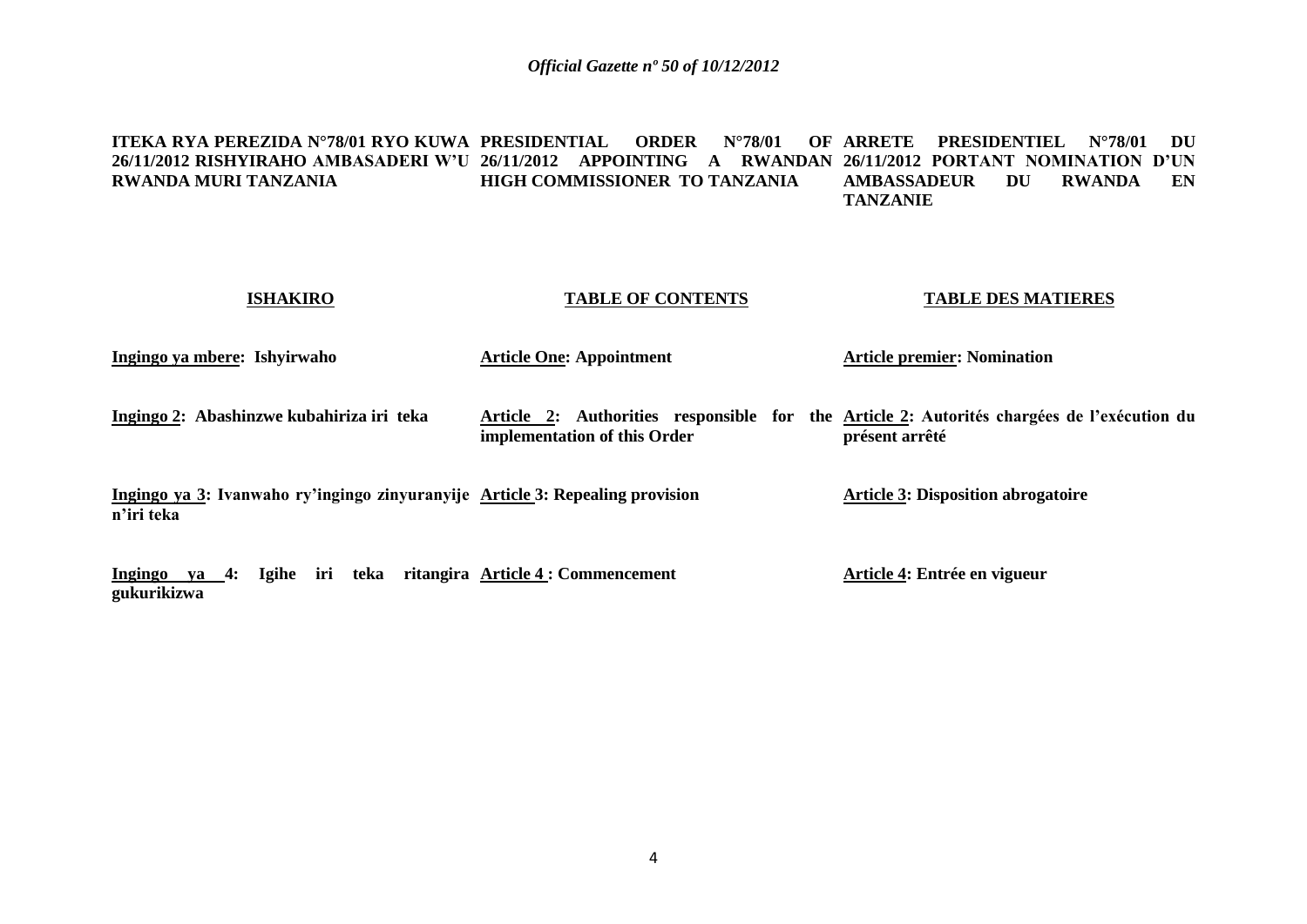#### **ITEKA RYA PEREZIDA N°78/01 RYO KUWA PRESIDENTIAL ORDER N°78/01 OF ARRETE PRESIDENTIEL N°78/01 DU 26/11/2012 26/11/2012 RISHYIRAHO AMBASADERI W'U 26/11/2012 APPOINTING A RWANDAN PORTANT NOMINATION D'UN AMBASSADEUR RWANDA MURI TANZANIA HIGH COMMISSIONER TO TANZANIA DU RWANDA EN TANZANIE**

| Twebwe, KAGAME Paul,    | We, KAGAME Paul,           | <b>Nous, KAGAME Paul,</b>   |
|-------------------------|----------------------------|-----------------------------|
| Perezida wa Repubulika; | President of the Republic; | Président de la République; |

Dushingiye ku Itegeko Nshinga rya Repubulika y'u Pursuant to the Constitution of the Republic of Vu la Constitution de la République du Rwanda du 04 Rwanda ryo kuwa 04 Kamena 2003 nk'uko Rwanda of 04 June 2003, as amended to date, juin 2003, telle que révisée à ce jour, spécialement ses ryavuguruwe kugeza ubu, cyane cyane mu ngingo especially in Articles 88, 89, 112 and 113; zaryo, iya 88, iya 89, iya 112, n'iya 113; articles 88, 89, 112 et 113;

Dushingiye ku Itegeko n° 22/2002 ryo kuwa Pursuant to Law n° 22/2002 of 09/07/2002 on Vu la Loi n° 22/2002 du 09/07/2002 portant Statut 09/07/2002 rishyiraho Sitati Rusange igenga General Statutes for Rwanda Public Service, Général de la Fonction Publique Rwandaise, Abakozi ba Leta n'Inzego z'imirimo ya Leta, cyane especially in Articles 24 and 35; cyane mu ngingo zaryo, iya 24 n'iya 35; spécialement en ses articles 24 et 35;

| n'Ubutwererane;                                                         | and Cooperation;           | Bisabwe na Minisitiri w'Ububanyi n'Amahanga On proposal by the Minister of Foreign Affairs Sur proposition du Ministre des Affaires Etrangères et<br>de la Coopération;                    |
|-------------------------------------------------------------------------|----------------------------|--------------------------------------------------------------------------------------------------------------------------------------------------------------------------------------------|
| imaze kubisuzuma no kubyemeza;                                          | its session $04/11/2011$ ; | Inama y'Abaminisitiri yateranye kuwa 04/11/2011 After consideration and approval by the Cabinet in Après examen et adoption par le Conseil des Ministres<br>en sa séance du $04/11/2011$ ; |
| Bimaze kwemezwa na Sena mu nama<br>y'Inteko Rusange yo kuwa 11/11/2011; | 11/11/2011;                | yayo After approval by Senate in its plenary session of Après adoption par le Sénat en sa séance plénière du<br>$11/11/2011$ :                                                             |

**TWATEGETSE KANDI DUTEGETSE : HAVE ODERED AND HEREBY ORDER: AVONS ARRETE ET ARRETONS:**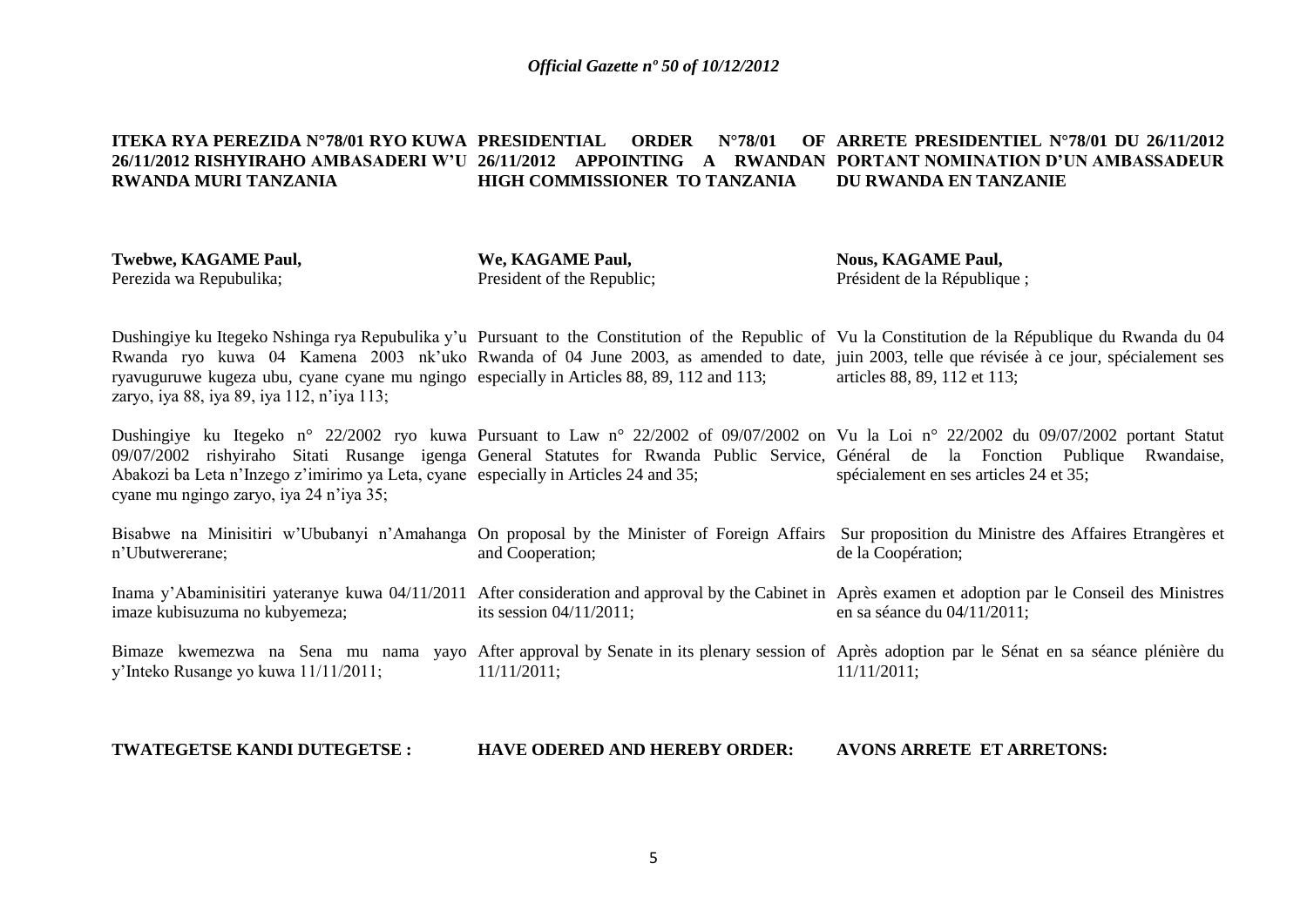| Ingingo ya mbere: Ishyirwaho                                                                                                        | <b>Article One: Appointment</b>                                                                                                               | <b>Article premier: Nomination</b>                                                                                                                                                                                                                                                                                           |
|-------------------------------------------------------------------------------------------------------------------------------------|-----------------------------------------------------------------------------------------------------------------------------------------------|------------------------------------------------------------------------------------------------------------------------------------------------------------------------------------------------------------------------------------------------------------------------------------------------------------------------------|
| icyicaro i Dar-Es-Saalam.                                                                                                           | Tanzania, resident in Dar-Es-Saalam.                                                                                                          | Ambasaderi RUGANGAZI Benjamin agizwe Ambassador RUGANGAZI Benjamin is hereby L'Ambassadeur RUGANGAZI Benjamin est nommé<br>Ambasaderi w'u Rwanda muri Tanzania, afite appointed the Rwandan High Commissioner to Ambassadeur du Rwanda en Tanzanie, avec résidence à<br>Dar-Es-Saalam.                                       |
| Ingingo ya 2: Abashinzwe kubahiriza iri teka                                                                                        | implementation of this Order                                                                                                                  | Article 2: Authorities responsible for the Article 2: Autorités chargées de l'exécution du<br>présent arrêté                                                                                                                                                                                                                 |
| iri teka.                                                                                                                           | implementation of this Order.                                                                                                                 | Minisitiri w'Intebe na Minisitiri w'Ububanyi The Prime Minister and the Minister of Foreign Le Premier Ministre et le Ministre des Affaires<br>n'Amahanga n'Ubutwererane basabwe kubahiriza Affairs and Cooperation are entrusted with the Etrangères et de la Coopération sont chargés de<br>l'exécution du présent arrêté. |
| Ingingo ya 3: Ivanwaho ry'ingingo zinyuranyije Article 3: Repealing provision<br>n'iri teka                                         |                                                                                                                                               | <b>Article 3: Disposition abrogatoire</b>                                                                                                                                                                                                                                                                                    |
| Ingingo zose z'amateka abanziriza iri kandi kandi All prior provisions contrary to this Order are<br>zinyuranyije naryo zivanyweho. | hereby repealed.                                                                                                                              | Toutes les dispositions antérieures contraires au présent<br>arrêté sont abrogées.                                                                                                                                                                                                                                           |
| Ingingo ya $4$ :<br>Igihe<br>iteka<br>gukurikizwa                                                                                   | ritangirira Article 4: Commencement                                                                                                           | Article 4 : Entrée en vigueur                                                                                                                                                                                                                                                                                                |
| Iri<br>rishyiriweho umukono. Agaciro karyo gahera kuwa<br>04/11/2011.                                                               | teka ritangira gukurikizwa ku munsi This Order shall come into force on the date of its<br>signature. It takes effect as of<br>$04/11/2011$ . | Le présent arrêté entre en vigueur le jour de sa<br>signature. Il sort ses effets à partir du 04/11/2011.                                                                                                                                                                                                                    |
| Kigali, kuwa 26/11/2012                                                                                                             | Kigali, on 26/11/2012                                                                                                                         | Kigali, le 26/11/2012                                                                                                                                                                                                                                                                                                        |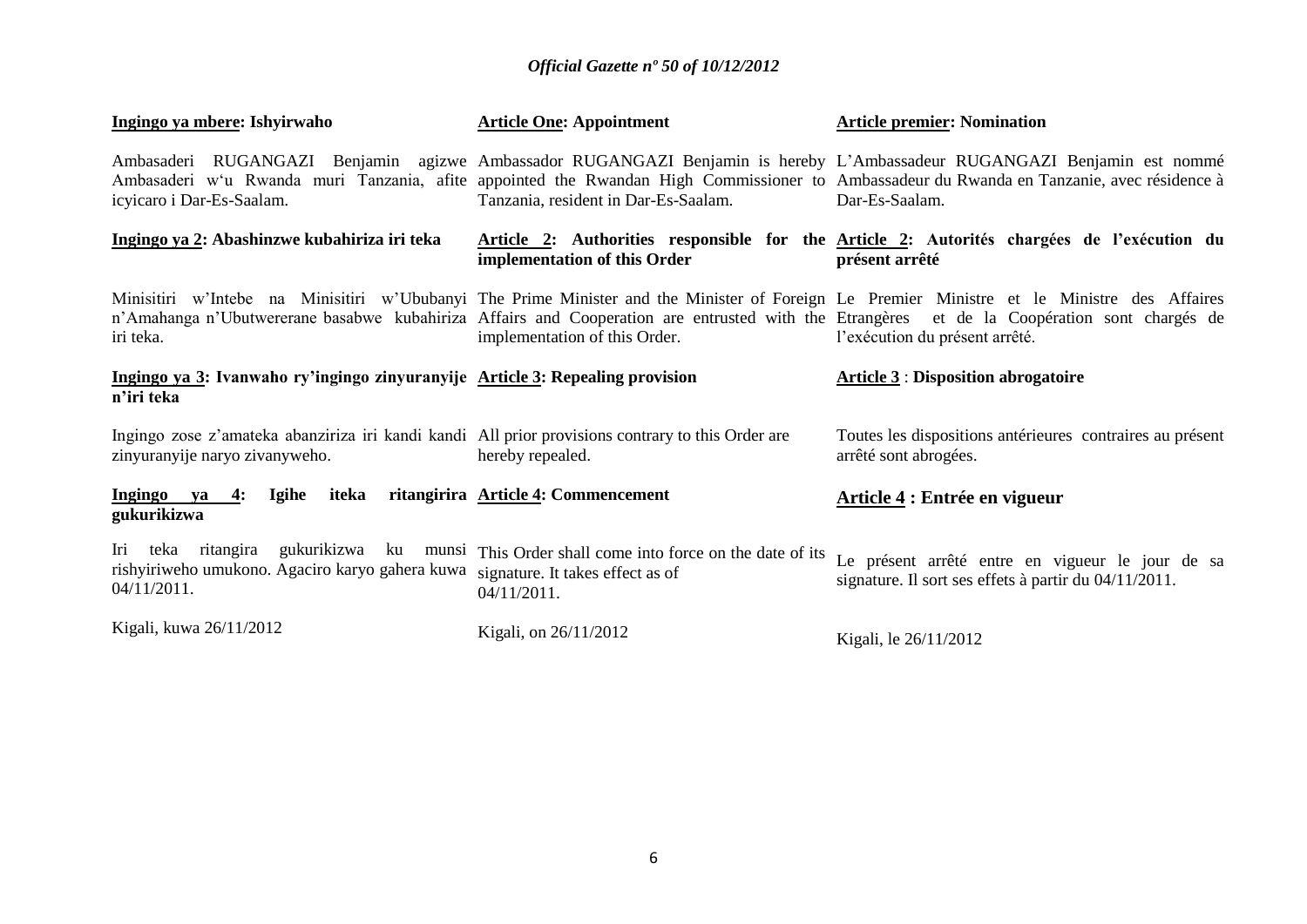**(sé)**

**KAGAME Paul** Perezida wa Repubulika

**(sé)**

**HABUMUREMYI Pierre Damien** Minisitiri w'Intebe

**Bibonywe kandi bishyizweho Ikirango cya Repubulika:**

**(sé)**

**(sé)**

**KAGAME Paul** President of the Republic

**(sé)**

**HABUMUREMYI Pierre Damien** Prime Minister

**Seen and sealed with the Seal of the Republic:**

**(sé)**

**KARUGARAMA Tharcisse** Minisitiri w'Ubutabera / Intumwa Nkuru ya Leta

**KARUGARAMA Tharcisse** Minister of Justice / Attorney General **(sé)**

**KAGAME Paul** Président de la République

**(sé)**

**HABUMUREMYI Pierre Damien** Premier Ministre

**Vu et scellé du Sceau de la République :**

**(sé)**

**KARUGARAMA Tharcisse** Ministre de la Justice / Garde des Sceaux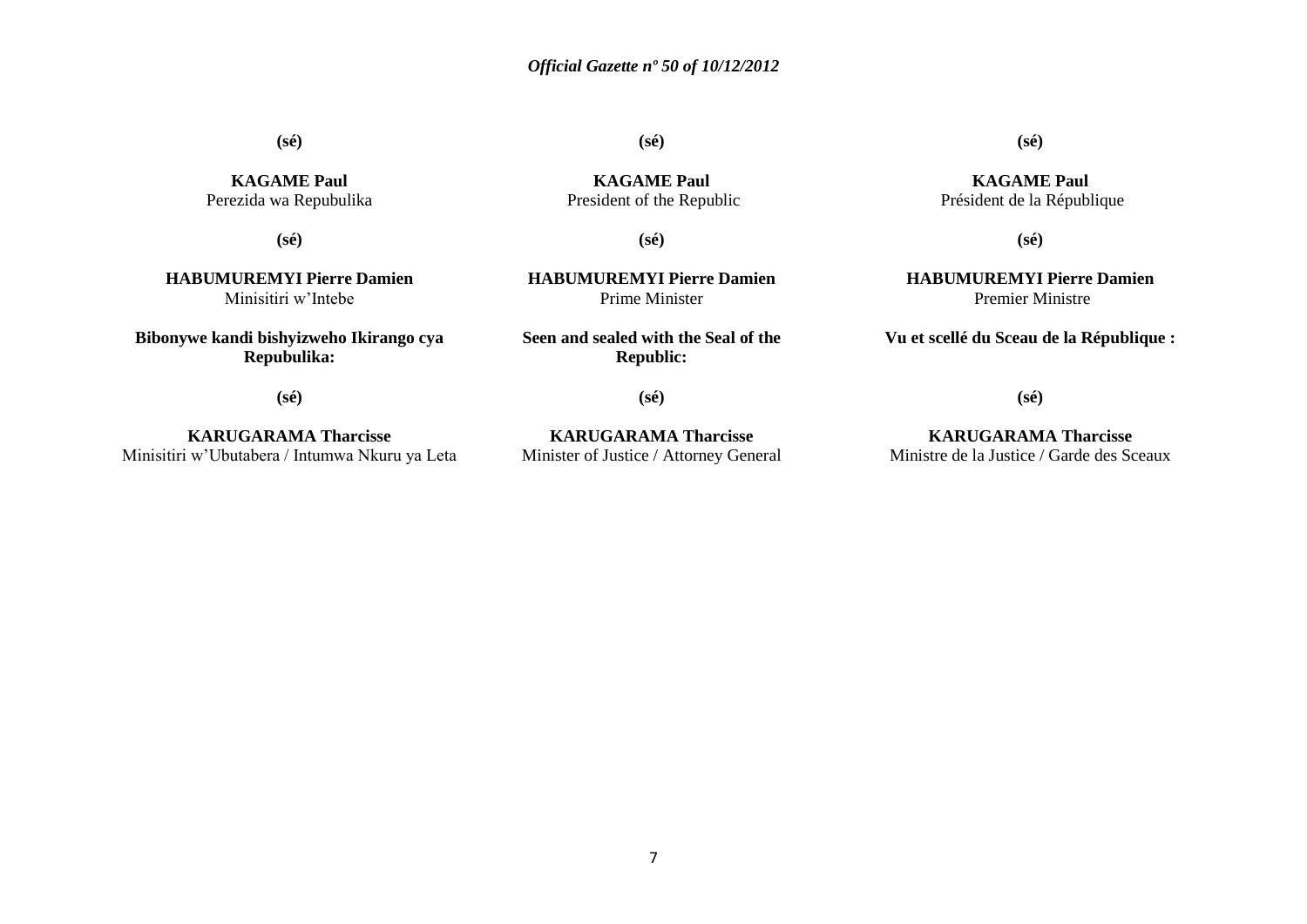**ITEKA RYA PEREZIDA N° 79/01 RYO KUWA 26/11/2012 RISHYIRAHO AMBASADERI W'U 26/11/2012 APPOINTING A RWANDAN 26/11/2012 PORTANT NOMINATION D'UN RWANDA MU BUYAPANI PRESIDENTIAL ORDER N°79/01 OF ARRETE PRESIDENTIEL N°79/01 DU AMBASSADOR TO JAPAN AMBASSADEUR DU RWANDA AU JAPON**

## **ISHAKIRO Ingingo ya mbere: Ishyirwaho rya Ambasaderi Article One: Appointment of an Ambassador Ingingo 2: Abashinzwe kubahiriza iri teka Ingingo ya 3: Ivanwaho ry'ingingo zinyuranyije Article 3: Repealing provision n'iri teka Ingingo ya 4: Igihe iri teka ritangira Article 4: Commencement TABLE OF CONTENTS Article 2: Authorities responsible for the Article 2: Autorités chargées de l'exécution du implementation of this Order TABLE DES MATIERES Article premier: Nomination d'un Ambassadeur présent arrêté Article 3: Disposition abrogatoire Article 4: Entrée en vigueur**

**gukurikizwa**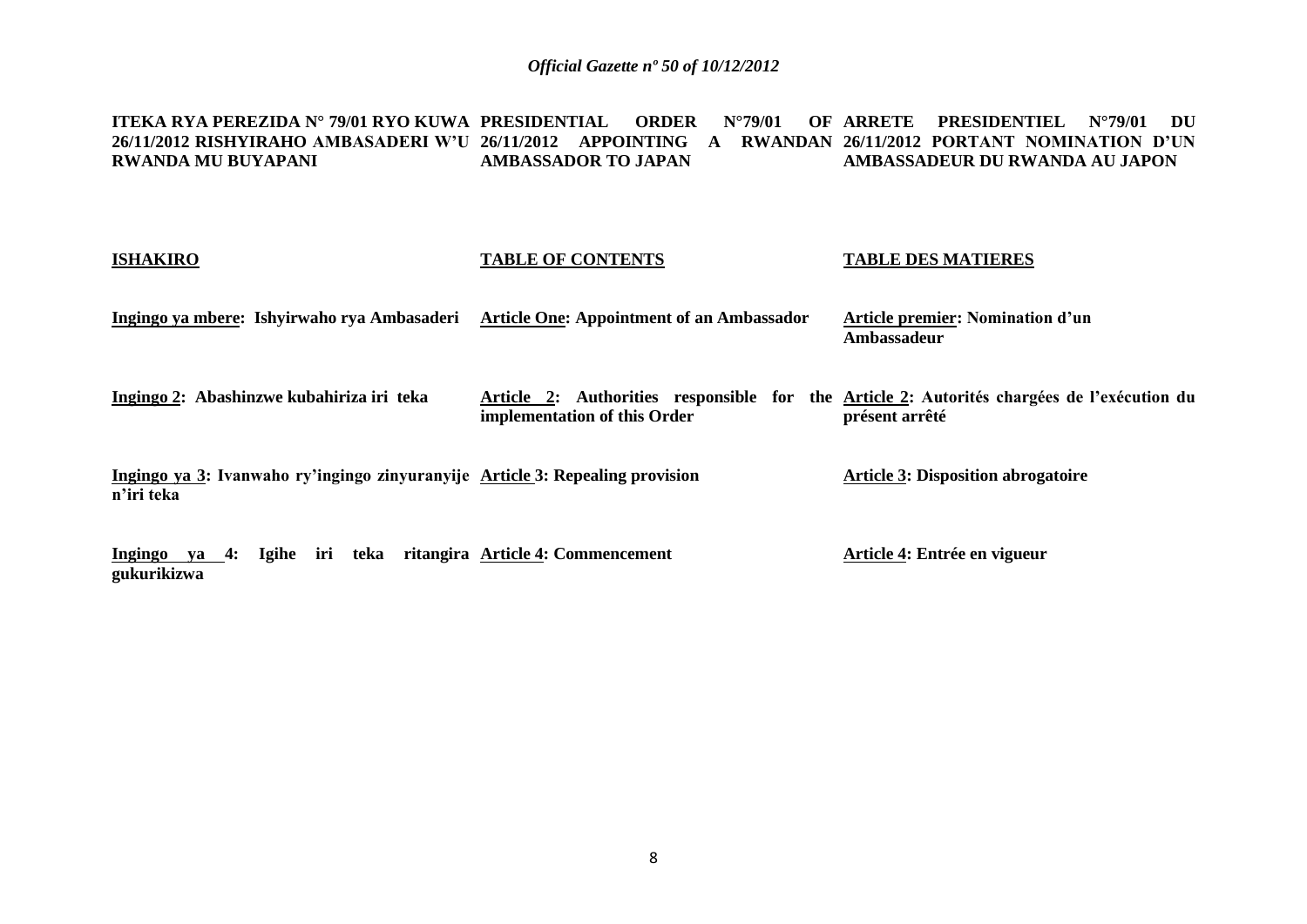#### **ITEKA RYA PEREZIDA N°79/01 RYO KUWA 26/11/2012 RISHVIRAHO W'U RWANDA MU BUYAPANI PRIDER N°79/01 OF ARRETE 26/11/2012 APPOINTING A RWANDAN 26/11/2012 PORTANT NOMINATION D'UN AMBASSADOR TO JAPAN PRESIDENTIEL N°79/01 DU AMBASSADEUR DU RWANDA AU JAPON**

| <b>Twebwe, KAGAME Paul,</b> | We, KAGAME Paul,           | <b>Nous, KAGAME Paul,</b>   |
|-----------------------------|----------------------------|-----------------------------|
| Perezida wa Repubulika;     | President of the Republic; | Président de la République; |

Dushingiye ku Itegeko Nshinga rya Repubulika y'u Pursuant to the Constitution of the Republic of Vu la Constitution de la République du Rwanda du Rwanda ryo kuwa 04 Kamena 2003 nk'uko Rwanda of 04 June 2003, as amended to date, 04 juin 2003, telle que révisée à ce jour, spécialement ryavuguruwe kugeza ubu, cyane cyane mu ngingo especially in Articles 88, 89, 112 and 113; zaryo, iya 88, iya 89, iya 112, n'iya 113; ses articles 88, 89, 112 et 113;

Dushingiye ku Itegeko n° 22/2002 ryo kuwa Pursuant to Law n° 22/2002 of 09/07/2002 on Vu la Loi n° 22/2002 du 09/07/2002 portant Statut 09/07/2002 rishyiraho Sitati Rusange igenga General Statutes for Rwanda Public Service, Général de la Fonction Publique Rwandaise, Abakozi ba Leta n'Inzego z'imirimo ya Leta, cyane especially in Articles 24 and 35; cyane mu ngingo zaryo, iya 24 n'iya 35; spécialement en ses articles 24 et 35;

Bisabwe na Minisitiri w'Ububanyi n'Amahanga On proposal by the Minister of Foreign Affairs Sur proposition du Ministre des Affaires Etrangères n'Ubutwererane; and Cooperation; et de la Coopération;

Inama y'Abaminisitiri imaze kubisuzuma no After consideration and approval by the Cabinet; kubyemeza; Après examen et adoption par le Conseil des Ministres;

Bimaze kwemezwa na Sena mu nama yayo After approval by Senate in its plenary session of Après adoption par le Sénat en sa séance plénière du y'Inteko Rusange yo kuwa 13/05/2011; 13/05/2011; 13/05/2011;

**TWATEGETSE KANDI DUTEGETSE: HAVE ODERED AND HEREBY ORDER: AVONS ARRETE ET ARRETONS:**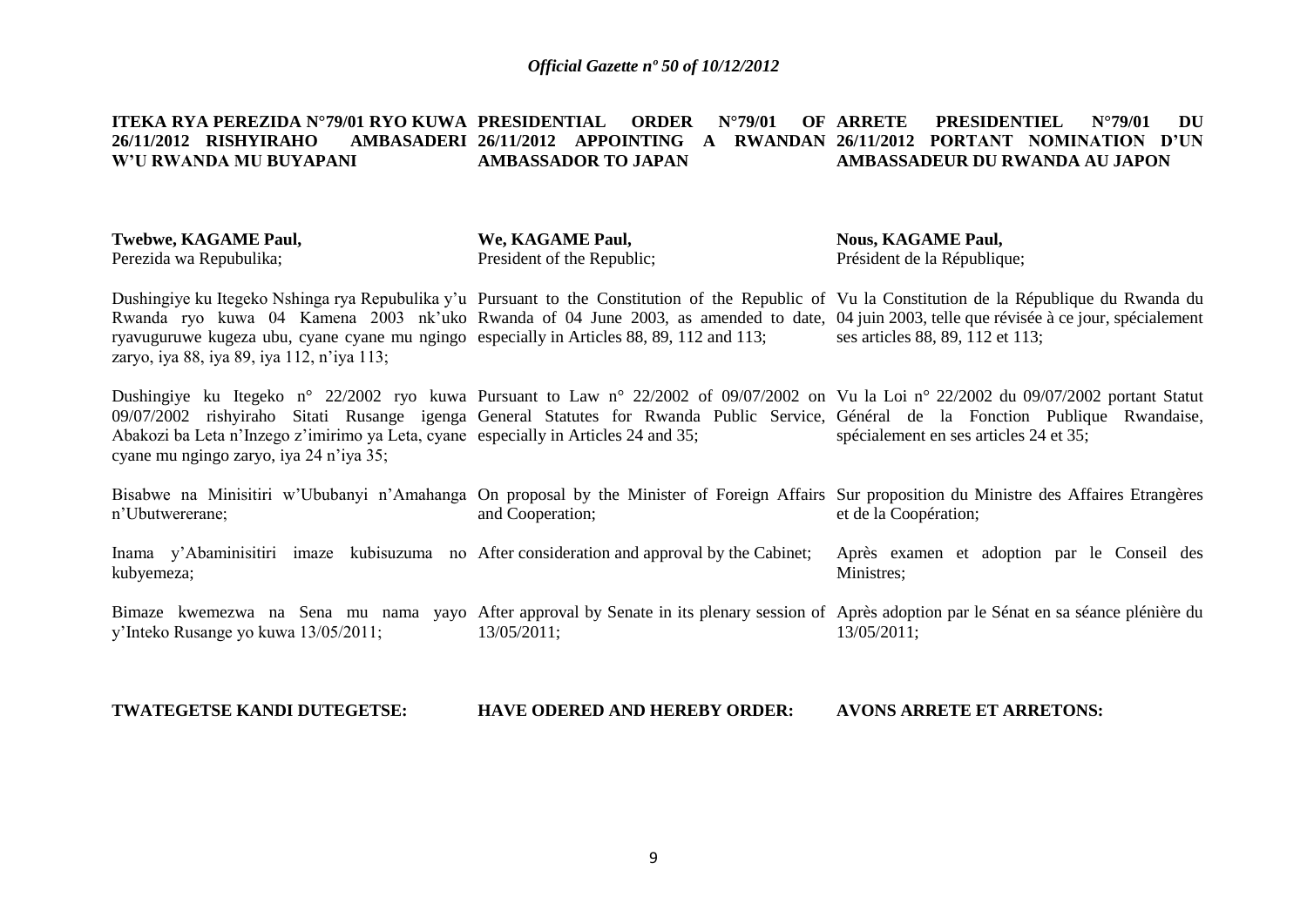| Ingingo ya mbere: Ishyirwaho rya Ambasaderi                                                                                              | <b>Article One: Appointment of an Ambassador</b> | Article premier: Nomination d'un Ambassadeur                                                                                                                                                                                                                                                                                 |
|------------------------------------------------------------------------------------------------------------------------------------------|--------------------------------------------------|------------------------------------------------------------------------------------------------------------------------------------------------------------------------------------------------------------------------------------------------------------------------------------------------------------------------------|
| Dr. MURIGANDE Charles agizwe Ambasaderi Dr. MURIGANDE Charles is hereby appointed Dr.<br>w'u Rwanda mu Buyapani, afite icyicaro i Tokyo. | Tokyo.                                           | MURIGANDE<br>Charles<br>nommé<br>est<br>the Rwandan Ambassador to Japan, resident in Ambassadeur du Rwanda au Japon, avec résidence à<br>Tokyo.                                                                                                                                                                              |
| Ingingo ya 2: Abashinzwe kubahiriza iri teka                                                                                             | implementation of this Order                     | Article 2: Authorities responsible for the Article 2: Autorités chargées de l'exécution du<br>présent arrêté                                                                                                                                                                                                                 |
| iri teka.                                                                                                                                | implementation of this Order.                    | Minisitiri w'Intebe na Minisitiri w'Ububanyi The Prime Minister and the Minister of Foreign Le Premier Ministre et le Ministre des Affaires<br>n'Amahanga n'Ubutwererane basabwe kubahiriza Affairs and Cooperation are entrusted with the Etrangères et de la Coopération sont chargés de<br>l'exécution du présent arrêté. |
| Ingingo ya 3: Ivanwaho ry'ingingo zinyuranyije Article 3: Repealing provision<br>n'iri teka                                              |                                                  | <b>Article 3: Disposition abrogatoire</b>                                                                                                                                                                                                                                                                                    |
| Ingingo zose z'amateka abanziriza iri kandi kandi All prior provisions contrary to this Order are<br>zinyuranyije naryo zivanyweho.      | hereby repealed.                                 | Toutes les dispositions antérieures contraires au<br>présent arrêté sont abrogées.                                                                                                                                                                                                                                           |
| Ingingo ya<br>iteka<br>Igihe<br>4:<br>gukurikizwa                                                                                        | ritangirira Article 4: Commencement              | Article 4 : Entrée en vigueur                                                                                                                                                                                                                                                                                                |
| Iri<br>teka ritangira                                                                                                                    |                                                  | gukurikizwa ku munsi This Order shall come into force on the date of its Le présent arrêté entre en vigueur le jour de sa                                                                                                                                                                                                    |

rishyiriweho umukono. Agaciro karyo gahera kuwa 06/05/2011. signature. It takes effect as of 06/05/2011. signature. Il sort ses effets à partir du 06/05/2011.

Kigali, kuwa 26/11/2012

Kigali, on 26/11/2012

Kigali, le 26/11/2012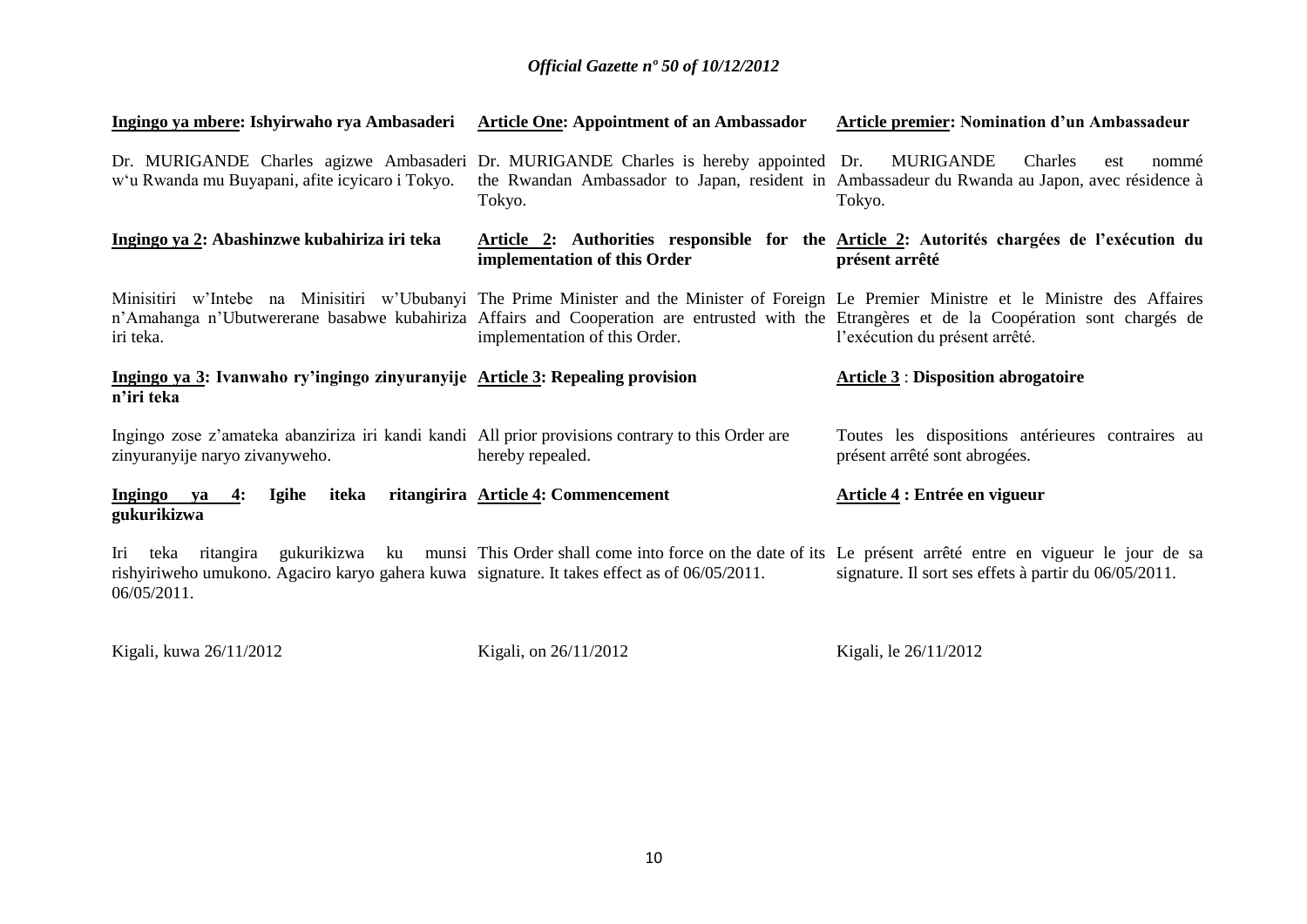**(sè)**

**KAGAME Paul** Perezida wa Repubulika

**(sè)**

**MAKUZA Bernard** Minisitiri w'Intebe

**Bibonywe kandi bishyizweho Ikirango cya Repubulika:**

**(sè) KAGAME Paul** President of the Republic

**(sè)**

**MAKUZA Bernard** Prime Minister

**Seen and sealed with the Seal of the Republic:**

**(sè) KAGAME Paul** Président de la République

**(sè)**

**MAKUZA Bernard** Premier Ministre

**Vu et scellé du Sceau de la République :**

**(sè)**

**KARUGARAMA Tharcisse** Minisitiri w'Ubutabera / Intumwa Nkuru ya Leta

**KARUGARAMA Tharcisse** Minister of Justice / Attorney General

**(sè)**

**KARUGARAMA Tharcisse** Ministre de la Justice / Garde des Sceaux

**(sè)**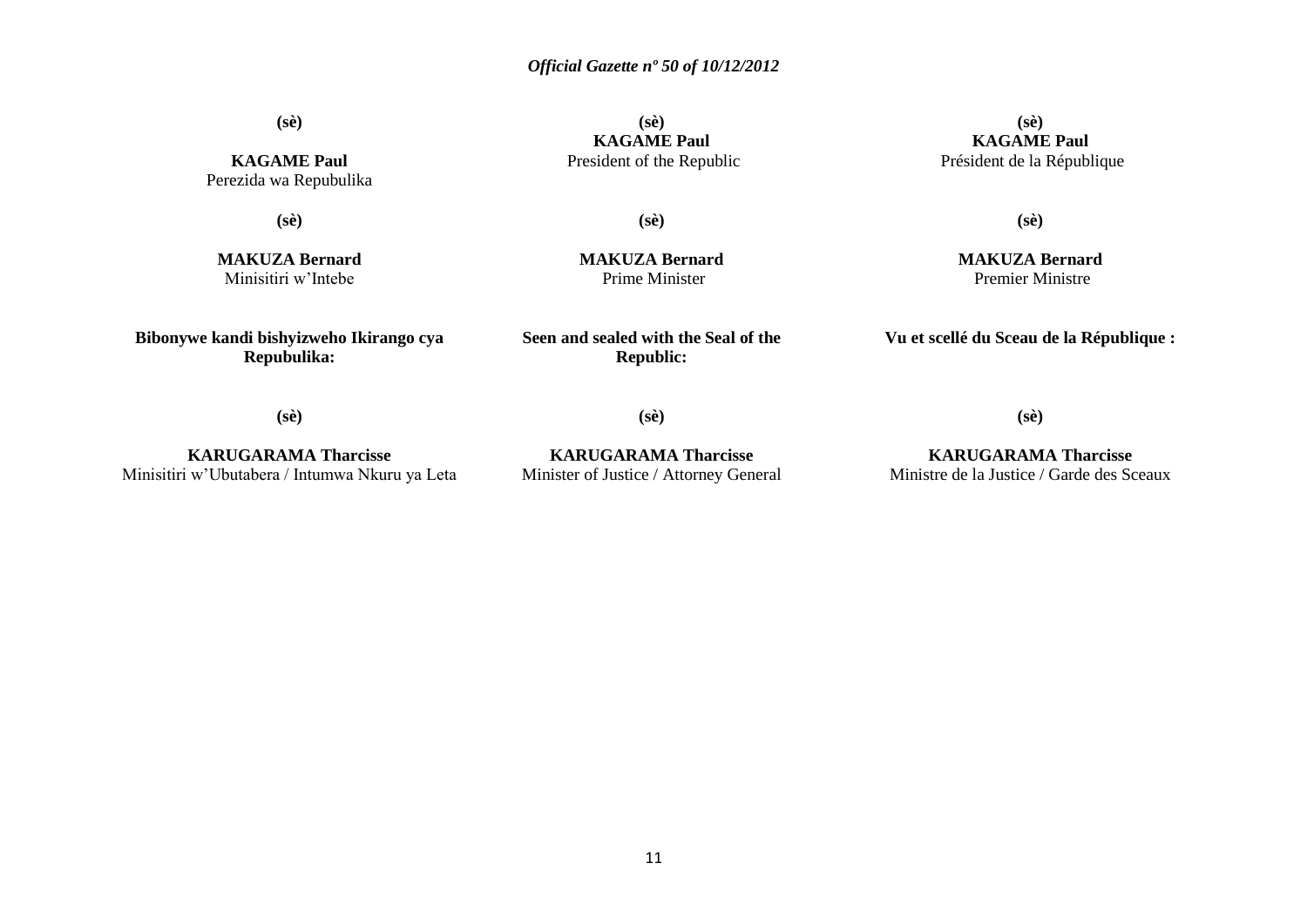#### <code>ITEKA RYA PEREZIDA N° 80/01 RYO KUWA PRESIDENTIAL ORDER N°80/01 OF ARRETE PRESIDENTIEL N°80/01 DU</code> **26/11/2012 RISHYIRAHO AMBASADERI W'U 26/11/2012 APPOINTING A RWANDAN 26/11/2012 PORTANT NOMINATION D'UN RWANDA MU BUSUWISI AMBASSADOR TO SWITZERLAND AMBASSADEUR DU RWANDA EN SUISSE**

### **ISHAKIRO**

### **TABLE OF CONTENTS**

### **TABLE DES MATIERES**

| Ingingo ya mbere: Ishyirwaho rya Ambasaderi                                                 | <b>Article One: Appointment of an Ambassador</b> | Article<br>d'un<br><b>Nomination</b><br>premier:<br>Ambassadeur                                              |
|---------------------------------------------------------------------------------------------|--------------------------------------------------|--------------------------------------------------------------------------------------------------------------|
| Ingingo 2: Abashinzwe kubahiriza iri teka                                                   | implementation of this Order                     | Article 2: Authorities responsible for the Article 2: Autorités chargées de l'exécution du<br>présent arrêté |
| Ingingo ya 3: Ivanwaho ry'ingingo zinyuranyije Article 3: Repealing provision<br>n'iri teka |                                                  | <b>Article 3: Disposition abrogatoire</b>                                                                    |
| Ingingo ya 4: Igihe iteka ritangira gukurikizwa                                             | <b>Article 4: Commencement</b>                   | Article 4: Entrée en vigueur                                                                                 |

**Ingingo ya 4: Igihe iteka ritangira gukurikizwa Article 4: Commencement**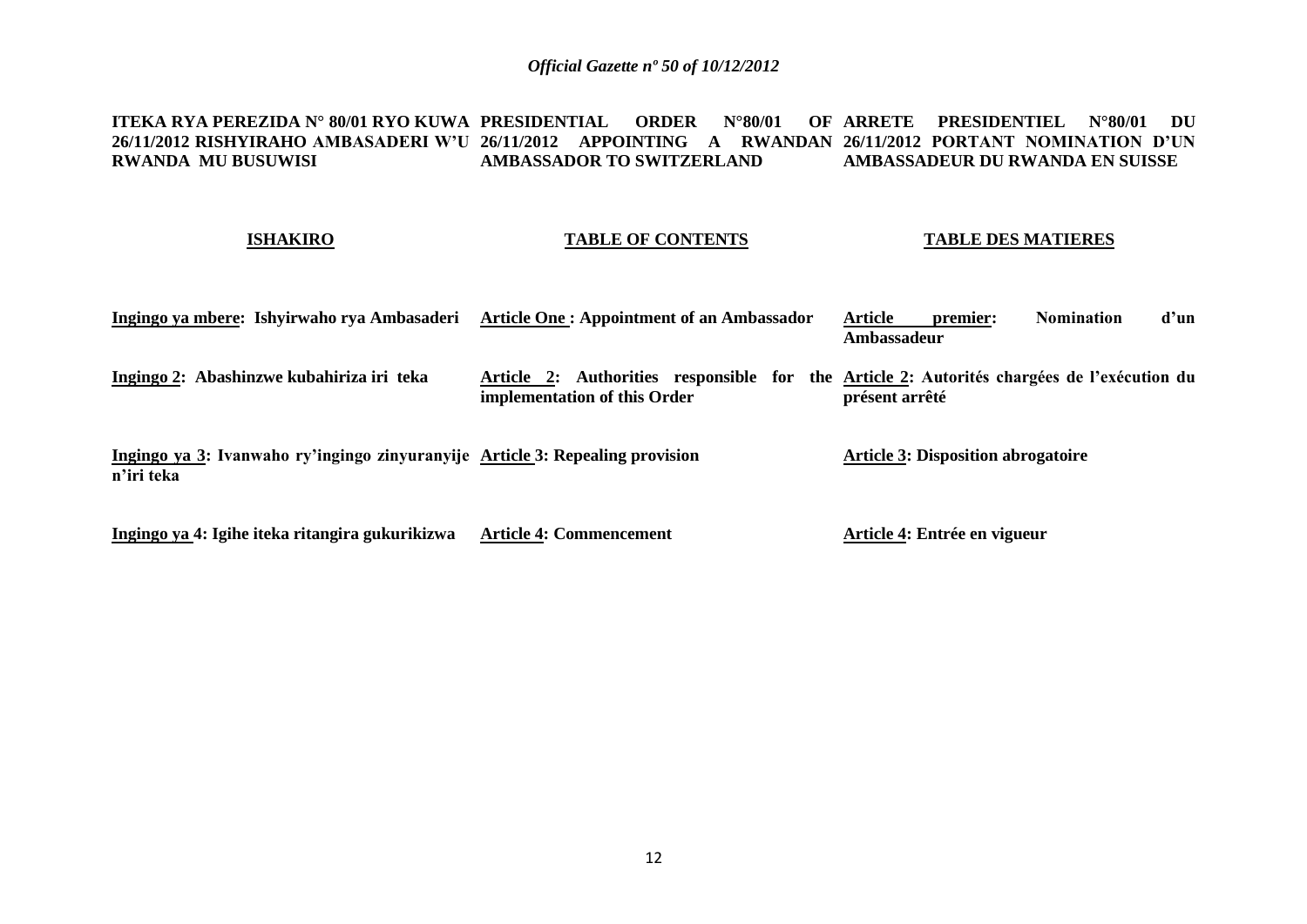#### **ITEKA RYA PEREZIDA N°80/01 RYO KUWA PRESIDENTIAL ORDER N°80/01 OF 26/11/2012 RISHYIRAHO AMBASADERI W'U 26/11/2012 APPOINTING A RWANDAN 26/11/2012 PORTANT NOMINATION D'UN RWANDA MU BUSUWISI AMBASSADOR TO SWITZERLAND ARRETE PRESIDENTIEL N°80/01 DU AMBASSADEUR DU RWANDA EN SUISSE**

| <b>Twebwe, KAGAME Paul,</b> |
|-----------------------------|
| Perezida wa Repubulika;     |

**We, KAGAME Paul,** President of the Republic; **Nous, KAGAME Paul,** Président de la République;

Dushingiye ku Itegeko Nshinga rya Repubulika y'u Pursuant to the Constitution of the Republic of Vu la Constitution de la République du Rwanda du Rwanda ryo kuwa 04 Kamena 2003 nk'uko Rwanda of 04 June 2003, as amended to date, 04 juin 2003, telle que révisée à ce jour, ryavuguruwe kugeza ubu, cyane cyane mu ngingo especially in Articles 88, 89, 112 and 113; zaryo, iya 88, iya 89, iya 112, n'iya 113; spécialement ses articles 88, 89, 112 et 113;

Dushingiye ku Itegeko n° 22/2002 ryo kuwa Pursuant to Law n° 22/2002 of 09/07/2002 on Vu la Loi n° 22/2002 du 09/07/2002 portant Statut 09/07/2002 rishyiraho Sitati Rusange igenga General Statutes for Rwanda Public Service, Général de la Fonction Publique Rwandaise, Abakozi ba Leta n'Inzego z'imirimo ya Leta, cyane especially in Articles 24 and 35; cyane mu ngingo zaryo, iya 24 n'iya 35; spécialement en ses articles 24 et 35;

| n'Ubutwererane;                                                                                          | Bisabwe na Minisitiri w'Ububanyi n'Amahanga On proposal by the Minister of Foreign Affairs and Sur<br>Cooperation;                                       | proposition du<br><b>Affaires</b><br>Ministre<br>des<br>Etrangères et de la Coopération; |
|----------------------------------------------------------------------------------------------------------|----------------------------------------------------------------------------------------------------------------------------------------------------------|------------------------------------------------------------------------------------------|
| Inama y'Abaminisitiri imaze kubisuzuma no After consideration and approval by the Cabinet;<br>kubyemeza; |                                                                                                                                                          | Après examen et adoption par le Conseil des<br>Ministres:                                |
| y'Inteko Rusange yo kuwa 13/05/2011;                                                                     | Bimaze kwemezwa na Sena mu nama yayo After approval by Senate in its plenary session of Après adoption par le Sénat en sa séance plénière<br>13/05/2011; | du $13/05/2011$ :                                                                        |

**TWATEGETSE KANDI DUTEGETSE: HAVE ODERED AND HEREBY ORDER: AVONS ARRETE ET ARRETONS:**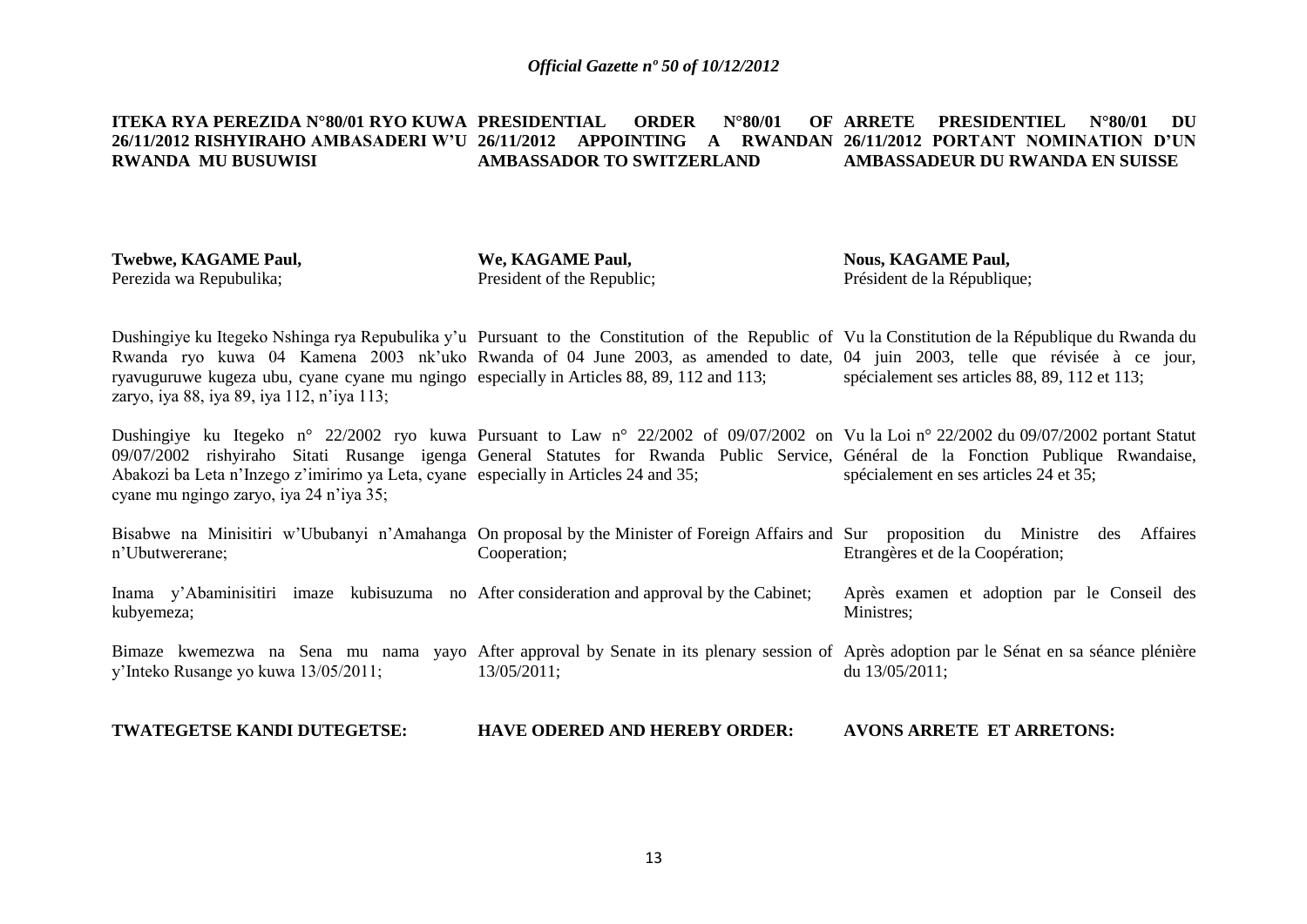| Ingingo ya mbere: Ishyirwaho rya Ambasaderi Article One: Appointment of an Ambassador                                               |                                                                                                                                                                                                                                                                                                                             | <b>Article premier: Nomination d'un</b><br>Ambassadeur                                                    |
|-------------------------------------------------------------------------------------------------------------------------------------|-----------------------------------------------------------------------------------------------------------------------------------------------------------------------------------------------------------------------------------------------------------------------------------------------------------------------------|-----------------------------------------------------------------------------------------------------------|
| Ambasaderi w'u Rwanda mu Busuwisi, afite appointed<br>icyicaro i Geneva.                                                            | Madamu NYIRAHABIMANA Solina agizwe Mrs. NYIRAHABIMANA Solina is hereby Madame NYIRAHABIMANA Solina est nommée<br>Rwandan<br>the<br>Ambassador<br>Switzerland, resident in Geneva.                                                                                                                                           | to Ambassadeur du Rwanda en Suisse, avec résidence<br>à Genève.                                           |
| Ingingo ya 2: Abashinzwe kubahiriza iri teka                                                                                        | Article 2: Authorities responsible for the Article 2: Autorités chargées de l'exécution du<br>implementation of this Order                                                                                                                                                                                                  | présent arrêté                                                                                            |
| iri teka.                                                                                                                           | Minisitiri w'Intebe na Minisitiri w'Ububanyi The Prime Minister and the Minister of Foreign Le Premier Ministre et le Ministre des Affaires<br>n'Amahanga n'Ubutwererane basabwe kubahiriza Affairs and Cooperation are entrusted with the Etrangères et de la Coopération sont chargés de<br>implementation of this Order. | l'exécution du présent arrêté.                                                                            |
| Ingingo ya 3: Ivanwaho ry'ingingo zinyuranyije Article 3: Repealing provision<br>n'iri teka                                         |                                                                                                                                                                                                                                                                                                                             | <b>Article 3 : Disposition abrogatoire</b>                                                                |
| Ingingo zose z'amateka abanziriza iri kandi kandi All prior provisions contrary to this Order are<br>zinyuranyije naryo zivanyweho. | hereby repealed.                                                                                                                                                                                                                                                                                                            | Toutes les dispositions antérieures contraires au<br>présent arrêté sont abrogées.                        |
| Ingingo ya 4: Igihe iri teka ritangirira Article 4: Commencement<br>gukurikizwa                                                     |                                                                                                                                                                                                                                                                                                                             | Article 4 : Entrée en vigueur                                                                             |
| Iri<br>rishyiriweho umukono. Agaciro karyo gahera kuwa signature. It takes effect as of 06/05/2011.<br>06/05/2011.                  | teka ritangira gukurikizwa ku munsi This Order shall come into force on the date of its                                                                                                                                                                                                                                     | Le présent arrêté entre en vigueur le jour de sa<br>signature. Il sort ses effets à partir du 06/05/2011. |

Kigali, ku wa 26/11/2012

Kigali, on 26/11/2012

Kigali, le 26/11/2012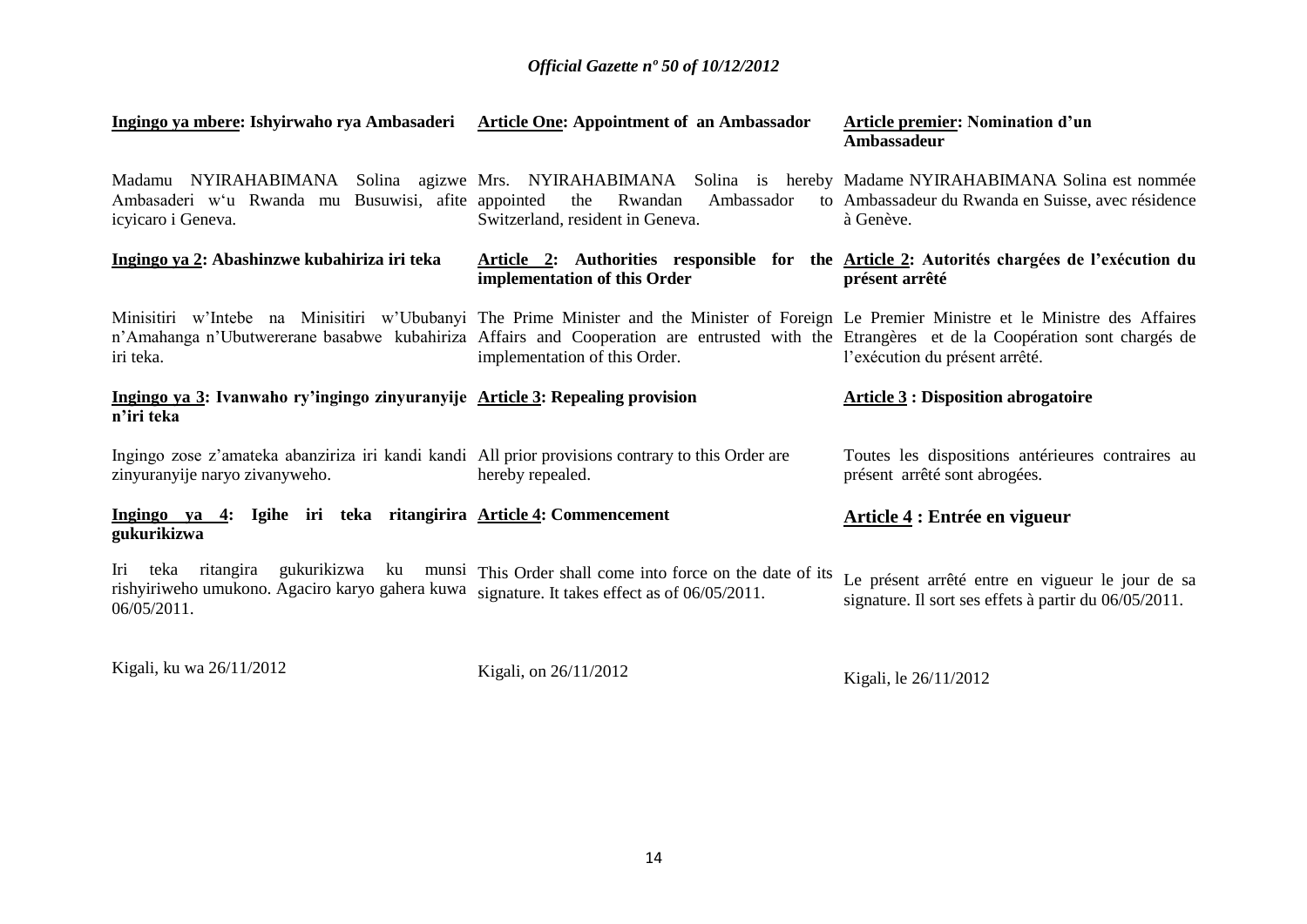**(sé)**

**(sé)**

**KAGAME Paul** Perezida wa Repubulika

**(sé)**

**MAKUZA Bernard** Minisitiri w'Intebe

**KAGAME Paul** President of the Republic

**(sé)**

**MAKUZA Bernard** Prime Minister

**(sé)**

**KAGAME Paul** Président de la République

**MAKUZA Bernard** Premier Ministre

**(sé)**

**Bibonywe kandi bishyizweho Ikirango cya Repubulika:**

**Seen and sealed with the Seal of the Republic:**

**Vu et scellé du Sceau de la République:**

**(sé)**

**KARUGARAMA Tharcisse** Minisitiri w'Ubutabera/Intumwa Nkuru ya Leta

**KARUGARAMA Tharcisse** Minister of Justice/Attorney General

**(sé)**

**KARUGARAMA Tharcisse** Ministre de la Justice/Garde des Sceaux

**(sé)**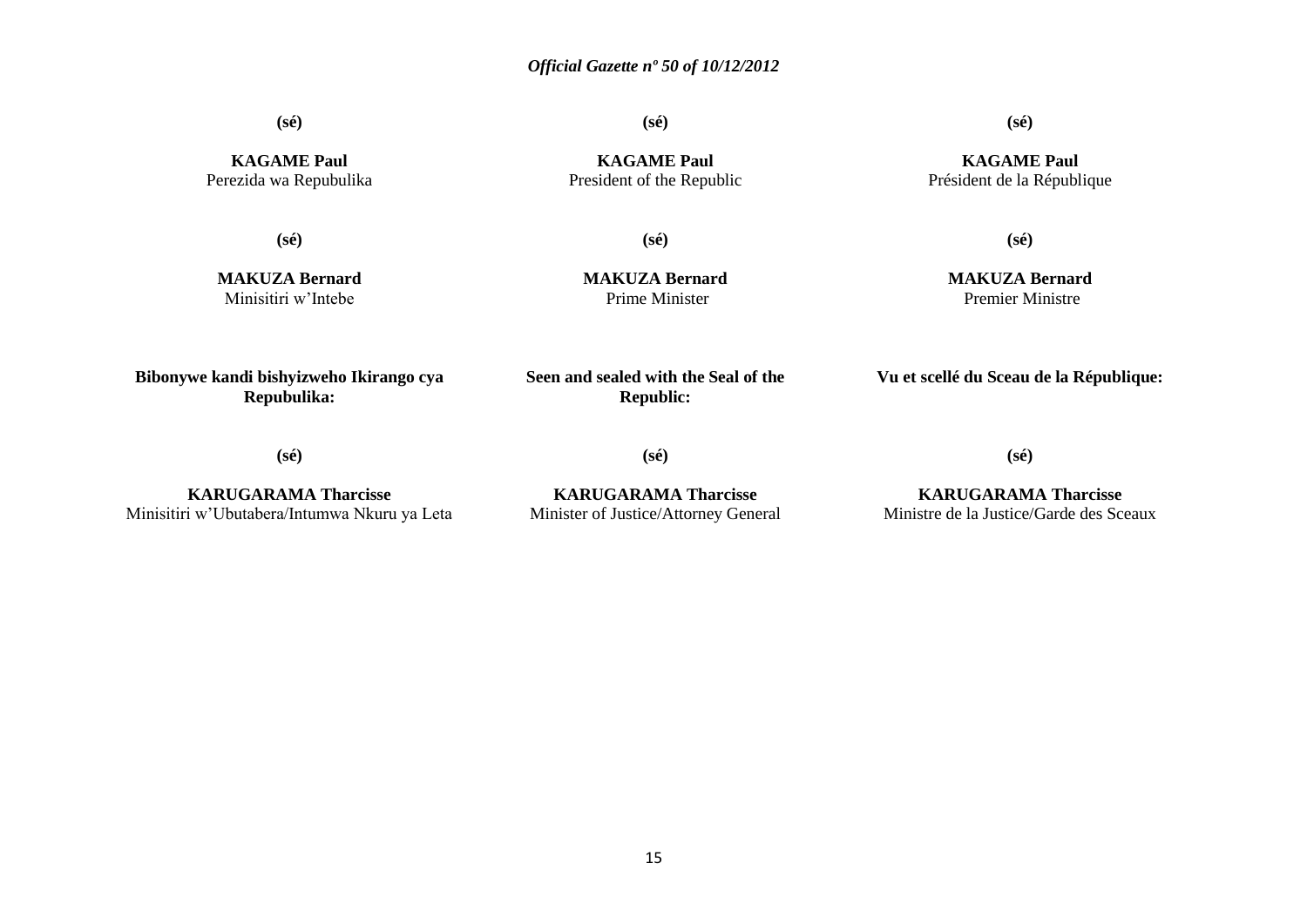#### <code>ITEKA RYA PEREZIDA N° 81/01 RYO KUWA PRESIDENTIAL ORDER N°81/01 OF ARRETE PRESIDENTIEL N°81/01 DU</code> **26/11/2012 RISHYIRAHO AMBASADERI W'U 26/11/2012 APPOINTING A RWANDAN 26/11/2012 PORTANT NOMINATION D'UN RWANDA MURI NIGERIA HIGH COMMISSIONER TO NIGERIA AMBASSADEUR DU RWANDA AU NIGERIA**

### **ISHAKIRO**

### **TABLE OF CONTENTS**

**TABLE DES MATIERES**

| Ingingo ya mbere: Ishyirwaho rya Ambasaderi                                                 | <b>Article</b><br>One:<br>Appointment<br>of<br>$\mathbf{a}$<br>Commissioner | High Article premier: Nomination d'un<br>Ambassadeur                                                         |
|---------------------------------------------------------------------------------------------|-----------------------------------------------------------------------------|--------------------------------------------------------------------------------------------------------------|
| Ingingo 2: Abashinzwe kubahiriza iri teka                                                   | implementation of this Order                                                | Article 2: Authorities responsible for the Article 2: Autorités chargées de l'exécution du<br>présent arrêté |
| Ingingo ya 3: Ivanwaho ry'ingingo zinyuranyije Article 3: Repealing provision<br>n'iri teka |                                                                             | <b>Article 3: Disposition abrogatoire</b>                                                                    |
| Ingingo ya 4: Igihe iteka ritangira gukurikizwa                                             | <b>Article 4 : Commencement</b>                                             | Article 4: Entrée en vigueur                                                                                 |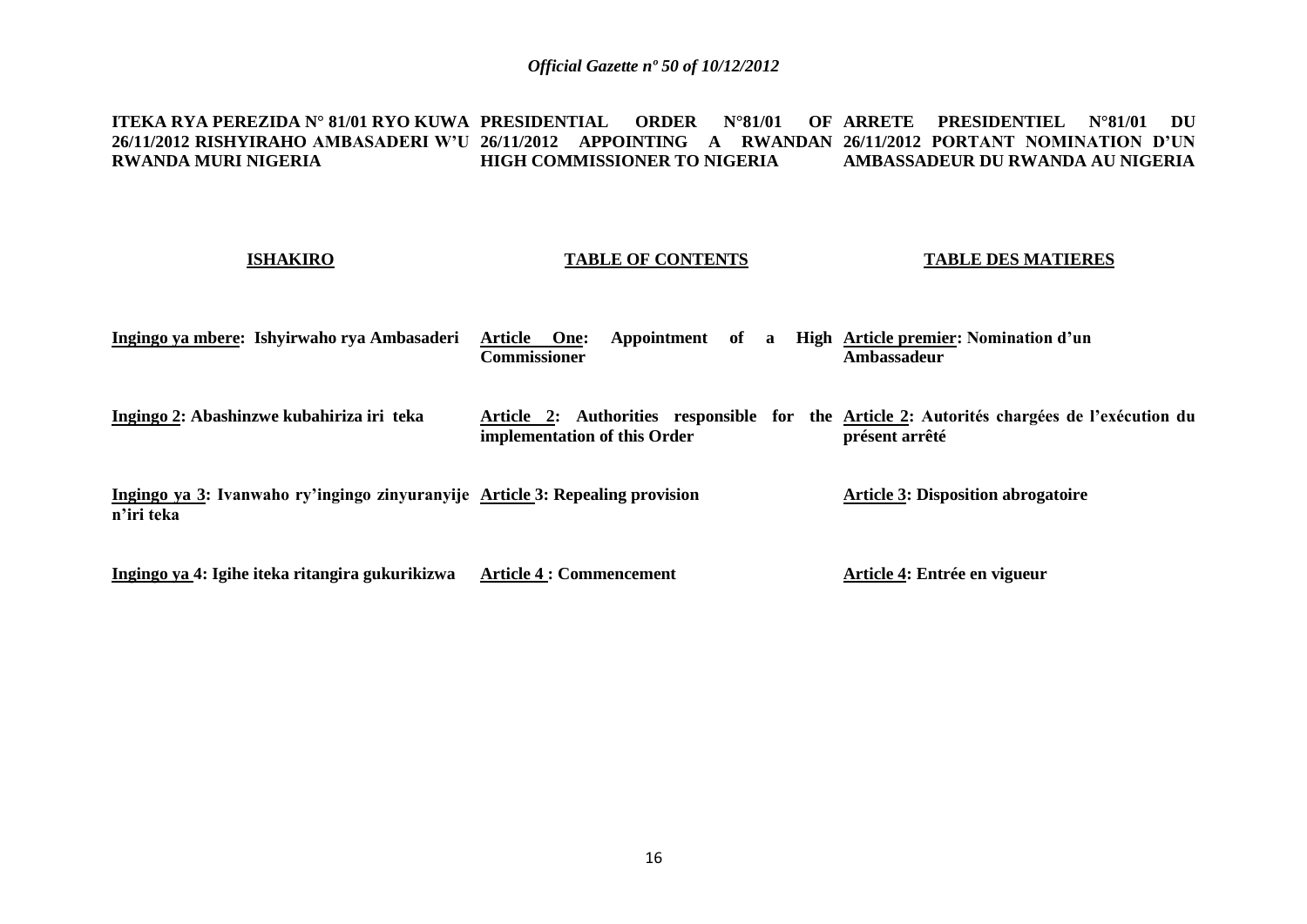#### **ITEKA RYA PEREZIDA N°81/01 RYO KUWA 26/11/2012 RISHYIRAHO AMBASADERI W'U 26/11/2012 APPOINTING A RWANDAN HIGH 26/11/2012 PORTANT NOMINATION D'UN RWANDA MURI NIGERIA PRDER N°81/01 COMMISSIONER TO NIGERIA ARRETE PRESIDENTIEL N°81/01 DU AMBASSADEUR DU RWANDA AU NIGERIA**

| <b>Twebwe, KAGAME Paul,</b> | We, KAGAME Paul,           | <b>Nous, KAGAME Paul,</b>   |
|-----------------------------|----------------------------|-----------------------------|
| Perezida wa Repubulika;     | President of the Republic; | Président de la République; |

Dushingiye ku Itegeko Nshinga rya Repubulika y'u Pursuant to the Constitution of the Republic of Vu la Constitution de la République du Rwanda du Rwanda ryo kuwa 04 Kamena 2003 nk'uko Rwanda of 04 June 2003, as amended to date, 04 juin 2003, telle que révisée à ce jour, ryavuguruwe kugeza ubu, cyane cyane mu ngingo especially in Articles 88, 89, 112 and 113; zaryo, iya 88, iya 89, iya 112, n'iya 113; spécialement ses articles 88, 89, 112 et 113;

Dushingiye ku Itegeko n° 22/2002 ryo kuwa Pursuant to Law n° 22/2002 of 09/07/2002 on Vu la Loi n° 22/2002 du 09/07/2002 portant Statut 09/07/2002 rishyiraho Sitati Rusange igenga General Statutes for Rwanda Public Service, Général de la Fonction Publique Rwandaise, Abakozi ba Leta n'Inzego z'imirimo ya Leta, cyane especially in Articles 24 and 35; cyane mu ngingo zaryo, iya 24 n'iya 35; spécialement en ses articles 24 et 35;

Bisabwe na Minisitiri w'Ububanyi n'Amahanga On proposal by the Minister of Foreign Affairs and Sur proposition du Ministre des Affaires n'Ubutwererane; Inama y'Abaminisitiri imaze kubisuzuma no After consideration and approval by the Cabinet; kubyemeza; Bimaze kwemezwa na Sena mu nama yayo After approval by Senate in its plenary session of Après adoption par le Sénat en sa séance plénière Cooperation; Etrangères et de la Coopération ; Après examen et adoption par le Conseil des Ministres;

y'Inteko Rusange yo kuwa 13/05/2011; 13/05/2011; du 13/05/2011;

**TWATEGETSE KANDI DUTEGETSE: HAVE ODERED AND HEREBY ORDER: AVONS ARRETE ET ARRETONS:**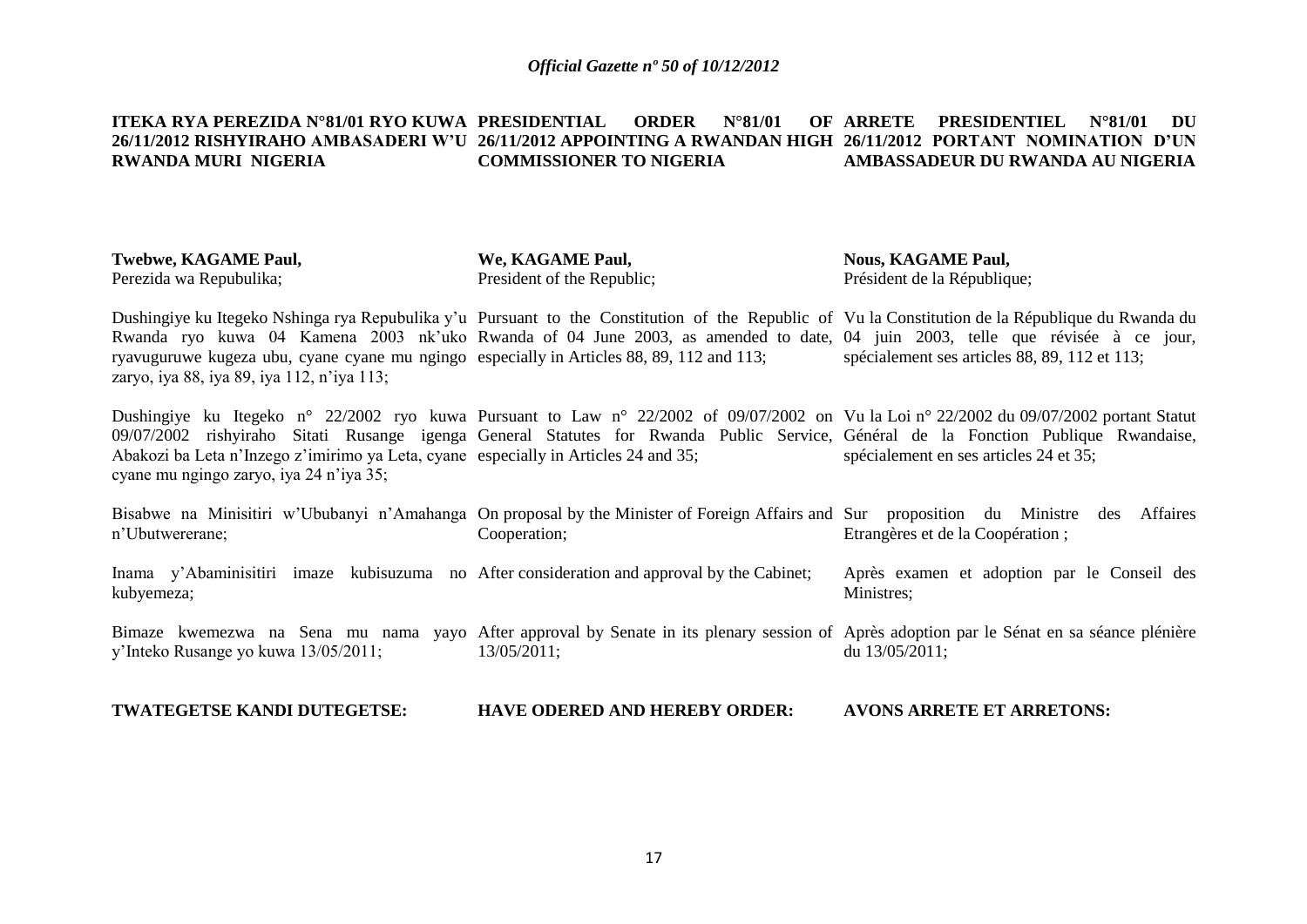| Ingingo ya mbere: Ishyirwaho rya Ambasaderi                                                                                         | Appointment of a<br>Article One:<br><b>Commissioner</b>                                                                                                                                                                                                                                                                     | High Article premier: Nomination d'un<br>Ambassadeur                                                                            |
|-------------------------------------------------------------------------------------------------------------------------------------|-----------------------------------------------------------------------------------------------------------------------------------------------------------------------------------------------------------------------------------------------------------------------------------------------------------------------------|---------------------------------------------------------------------------------------------------------------------------------|
| w'u Rwanda muri Nigeria, afite icyicaro Abuja.                                                                                      | Bwana HABINEZA Joseph agizwe Ambasaderi Mr. HABINEZA Joseph is hereby appointed the Monsieur HABINEZA<br>in Abuja.                                                                                                                                                                                                          | Joseph est nommé<br>Rwandan High Commissioner to Nigeria, resident Ambassadeur du Rwanda au Nigeria, avec<br>résidence à Abuja. |
| Ingingo ya 2: Abashinzwe kubahiriza iri teka                                                                                        | implementation of this Order                                                                                                                                                                                                                                                                                                | Article 2: Authorities responsible for the Article 2: Autorités chargées de l'exécution du<br>présent arrêté                    |
| iri teka.                                                                                                                           | Minisitiri w'Intebe na Minisitiri w'Ububanyi The Prime Minister and the Minister of Foreign Le Premier Ministre et le Ministre des Affaires<br>n'Amahanga n'Ubutwererane basabwe kubahiriza Affairs and Cooperation are entrusted with the Etrangères et de la Coopération sont chargés de<br>implementation of this Order. | l'exécution du présent arrêté.                                                                                                  |
| Ingingo ya 3: Ivanwaho ry'ingingo zinyuranyije Article 3: Repealing provision<br>n'iri teka                                         |                                                                                                                                                                                                                                                                                                                             | <b>Article 3: Disposition abrogatoire</b>                                                                                       |
| Ingingo zose z'amateka abanziriza iri kandi kandi All prior provisions contrary to this Order are<br>zinyuranyije naryo zivanyweho. | hereby repealed.                                                                                                                                                                                                                                                                                                            | Toutes les dispositions antérieures contraires au<br>présent arrêté sont abrogées.                                              |
| Ingingo ya<br>Igihe<br>iteka<br>4:<br>gukurikizwa                                                                                   | ritangirira Article 4: Commencement                                                                                                                                                                                                                                                                                         | Article 4: Entrée en vigueur                                                                                                    |
| rishyiriweho umukono. Agaciro karyo gahera kuwa signature. It takes effect as of 06/05/2011.<br>06/05/2011.                         | Iri teka ritangira gukurikizwa ku munsi This Order shall come into force on the date of its Le présent arrêté entre en vigueur le jour de sa                                                                                                                                                                                | signature. Il sort ses effets à partir du 06/05/2011.                                                                           |

Kigali, kuwa 26/11/2012

Kigali, on 26/11/2012

Kigali, le 26/11/2012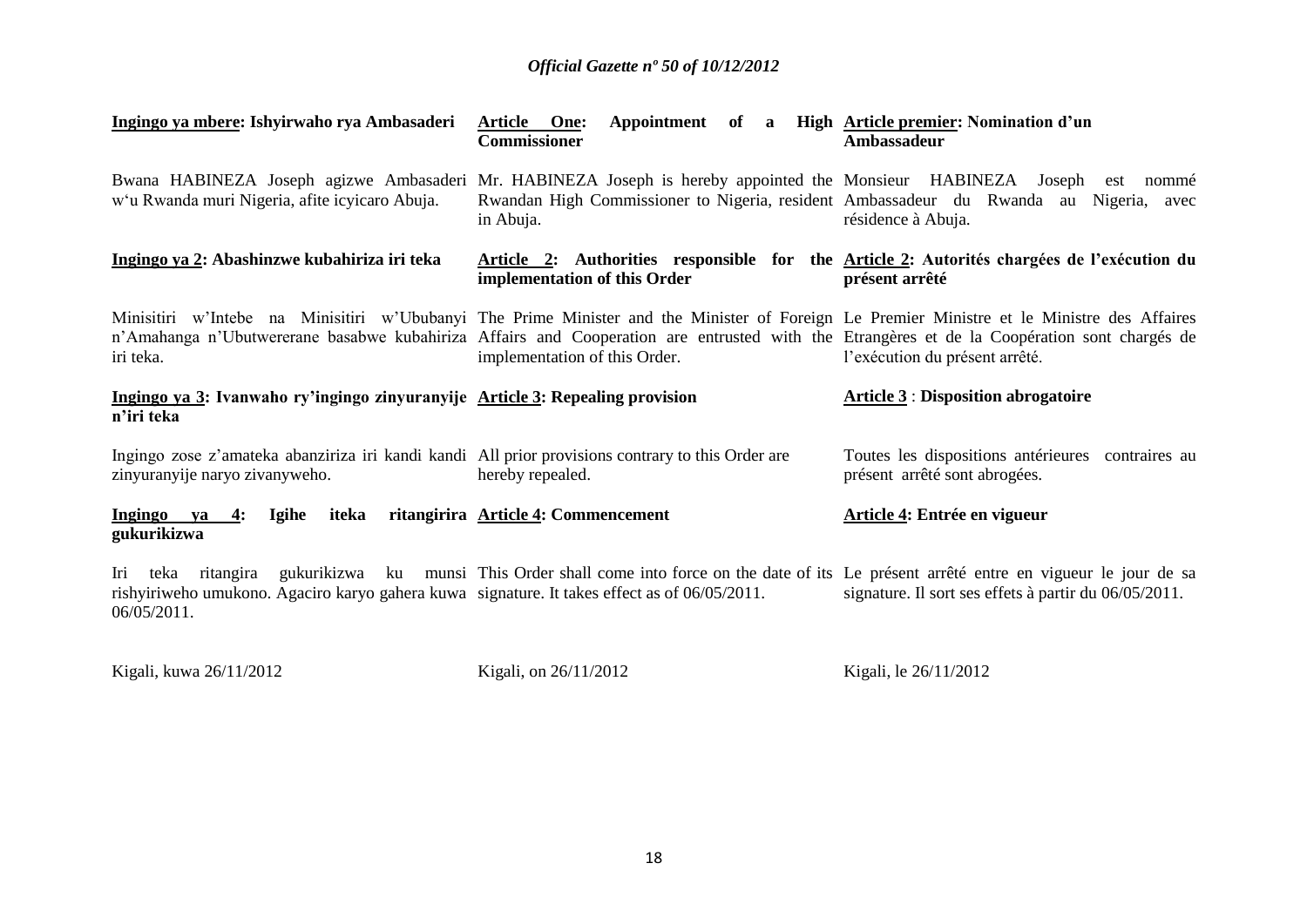**(sé)**

**(sé)**

**KAGAME Paul** Perezida wa Repubulika

**(sé)**

**MAKUZA Bernard** Minisitiri w'Intebe

**KAGAME Paul** President of the Republic

**(sé)**

**MAKUZA Bernard** Prime Minister

## **(sé)**

**KAGAME Paul** Président de la République

**(sé)**

**MAKUZA Bernard** Premier Ministre

**Bibonywe kandi bishyizweho Ikirango cya Repubulika:**

**Seen and sealed with the Seal of the Republic:**

**Vu et scellé du Sceau de la République:**

**(sé)**

**KARUGARAMA Tharcisse** Minisitiri w'Ubutabera / Intumwa Nkuru ya Leta

**KARUGARAMA Tharcisse** Minister of Justice / Attorney General

**(sé)**

**KARUGARAMA Tharcisse** Ministre de la Justice / Garde des Sceaux

**(sé)**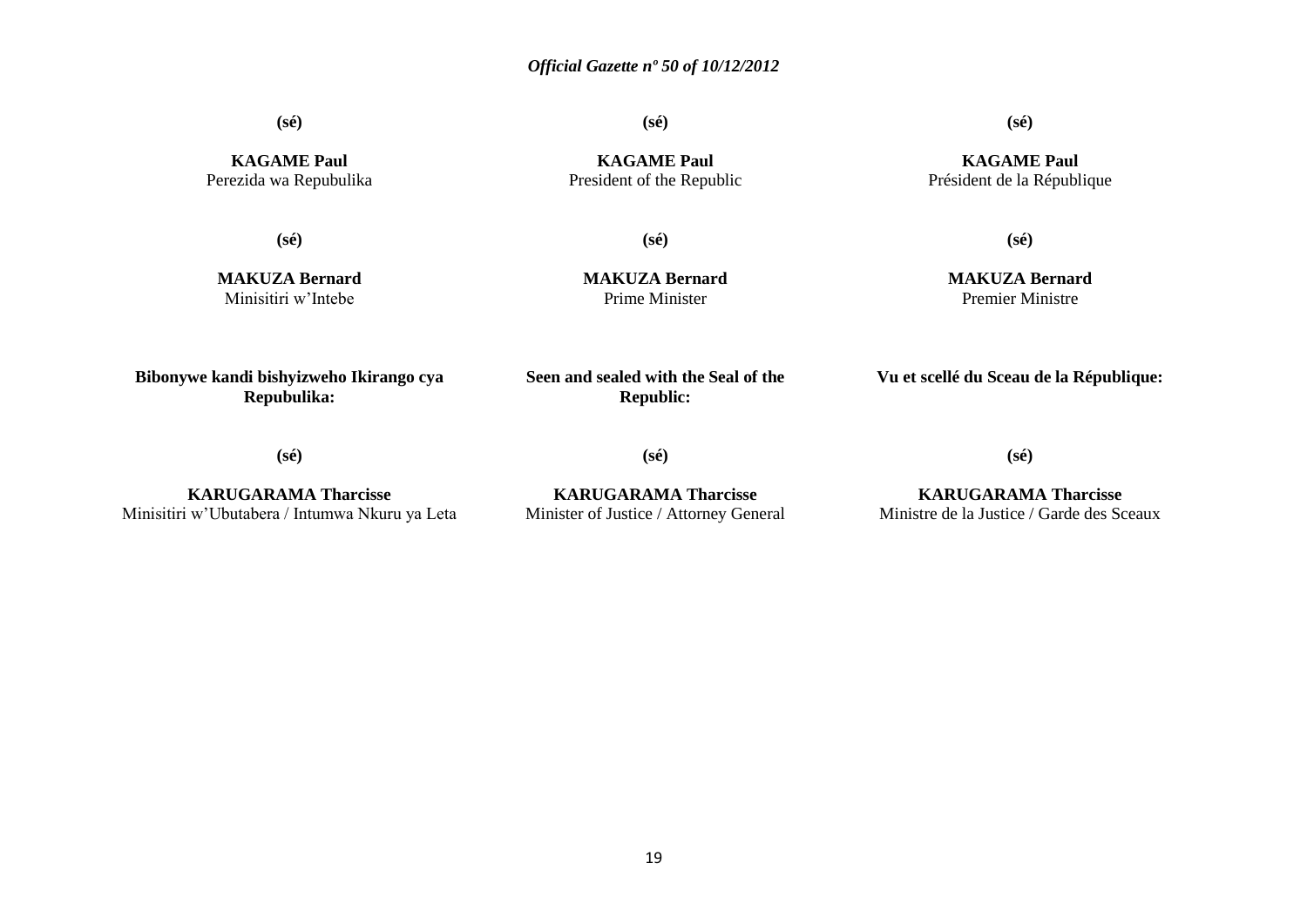**ITEKA RYA PEREZIDA N°82/01 RYO PRESIDENTIAL ORDER N°82/01 OF ARRETE PRESIDENTIEL N°82/01 DU KUWA 26/11/2012 RISHYIRAHO 26/11/2012 APPOINTING A RWANDAN 26/11/2012 PORTANT NOMINATION D'UN AMBASADERI W'U RWANDA MURI HIGH COMMISSIONER TO SOUTH AMBASSADEUR DU RWANDA EN AFRIQUE AFURIKA Y'EPFO AFRICA DU SUD**

| <b>ISHAKIRO</b>                                                                             | <b>TABLE OF CONTENTS</b>                                | <b>TABLE DES MATIERES</b>                                                                                    |
|---------------------------------------------------------------------------------------------|---------------------------------------------------------|--------------------------------------------------------------------------------------------------------------|
| Ingingo ya mbere: Ishyirwaho rya Ambasaderi                                                 | Appointment of a<br>Article One:<br><b>Commissioner</b> | High Article premier: Nomination d'un Ambassadeur                                                            |
| Ingingo 2: Abashinzwe kubahiriza iri teka                                                   | implementation of this Order                            | Article 2: Authorities responsible for the Article 2: Autorités chargées de l'exécution du<br>présent arrêté |
| Ingingo ya 3: Ivanwaho ry'ingingo zinyuranyije Article 3: Repealing provision<br>n'iri teka |                                                         | <b>Article 3: Disposition abrogatoire</b>                                                                    |
| Ingingo ya 4: Igihe iteka ritangira gukurikizwa Article 4: Commencement                     |                                                         | Article 4: Entrée en vigueur                                                                                 |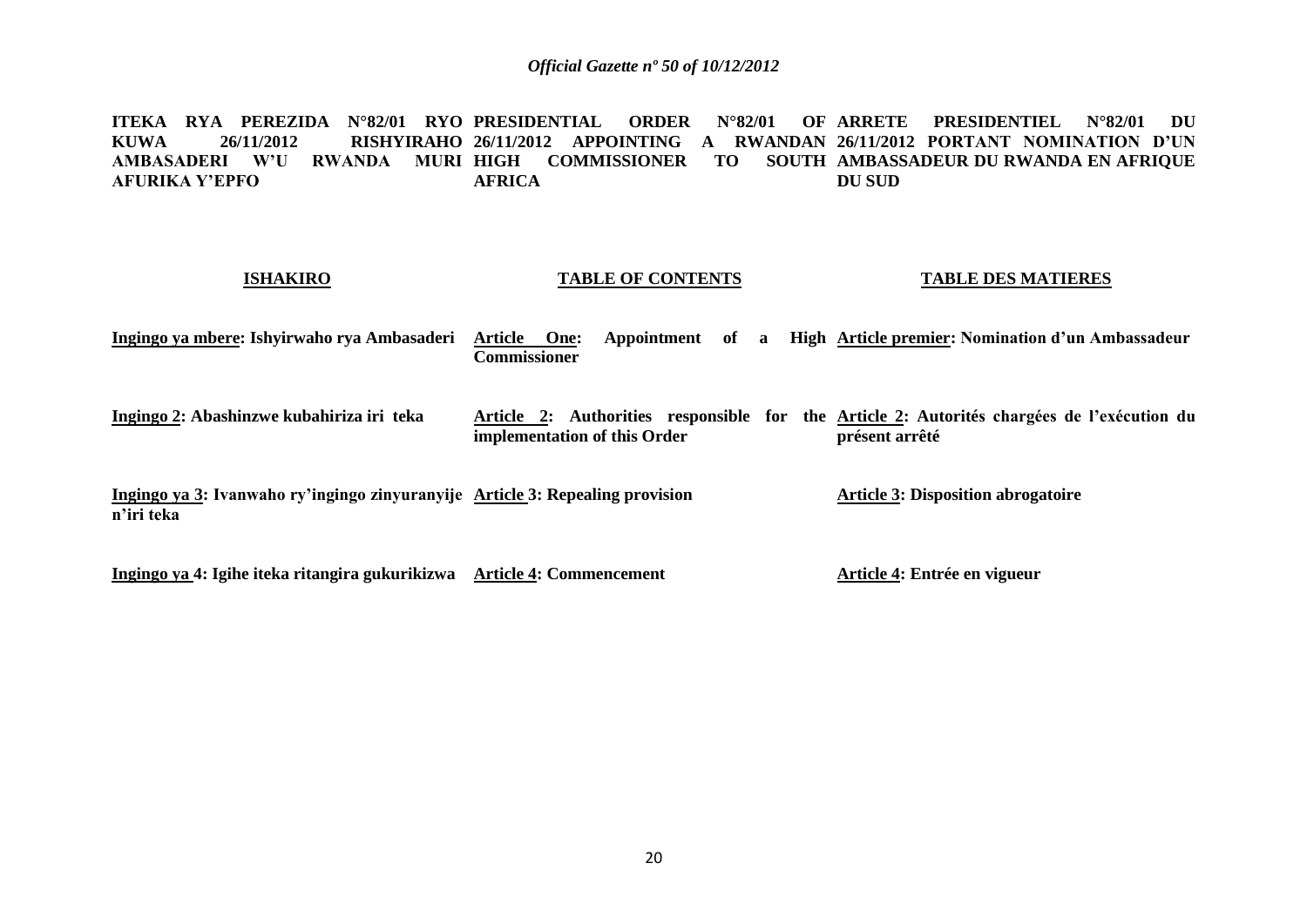#### **ITEKA RYA PEREZIDA N°82/01 RYO KUWA 26/11/2012 RISHYIRAHO AMBASADERI W'U 26/11/2012 APPOINTING A RWANDAN 26/11/2012 PORTANT NOMINATION D'UN RWANDA MURI AFURIKA Y'EPFO PRDER N°82/01 HIGH COMMISSIONER TO SOUTH AMBASSADEUR DU RWANDA EN AFRIQUE AFRICA ARRETE PRESIDENTIEL N°82/01 DU DU SUD**

| Twebwe, KAGAME Paul,    | We, KAGAME Paul,           | <b>Nous, KAGAME Paul,</b>   |
|-------------------------|----------------------------|-----------------------------|
| Perezida wa Repubulika; | President of the Republic; | Président de la République; |

Dushingiye ku Itegeko Nshinga rya Repubulika y'u Pursuant to the Constitution of the Republic of Vu la Constitution de la République du Rwanda du Rwanda ryo kuwa 04 Kamena 2003 nk'uko Rwanda of 04 June 2003, as amended to date, 04 juin 2003, telle que révisée à ce jour, ryavuguruwe kugeza ubu, cyane cyane mu ngingo especially in Articles 88, 89, 112 and 113; zaryo, iya 88, iya 89, iya 112, n'iya 113; spécialement ses articles 88, 89, 112 et 113;

Dushingiye ku Itegeko n° 22/2002 ryo kuwa Pursuant to Law n° 22/2002 of 09/07/2002 on Vu la Loi n° 22/2002 du 09/07/2002 portant Statut 09/07/2002 rishyiraho Sitati Rusange igenga General Statutes for Rwanda Public Service, Général de la Fonction Publique Rwandaise, Abakozi ba Leta n'Inzego z'imirimo ya Leta, cyane especially in Articles 24 and 35; cyane mu ngingo zaryo, iya 24 n'iya 35; spécialement en ses articles 24 et 35;

Bisabwe na Minisitiri w'Ububanyi n'Amahanga On proposal by the Minister of Foreign Affairs Sur proposition du Ministre des Affaires Etrangères n'Ubutwererane; and Cooperation; et de la Coopération;

Inama y'Abaminisitiri imaze kubisuzuma no After consideration and approval by the Cabinet; kubyemeza; Après examen et adoption par le Conseil des Ministres;

Bimaze kwemezwa na Sena mu nama yayo After approval by Senate in its plenary session of Après adoption par le Sénat en sa séance plénière du y'Inteko Rusange yo kuwa 13/05/2011; 13/05/2011; 13/05/2011;

**TWATEGETSE KANDI DUTEGETSE : HAVE ODERED AND HEREBY ORDER: AVONS ARRETE ET ARRETONS:**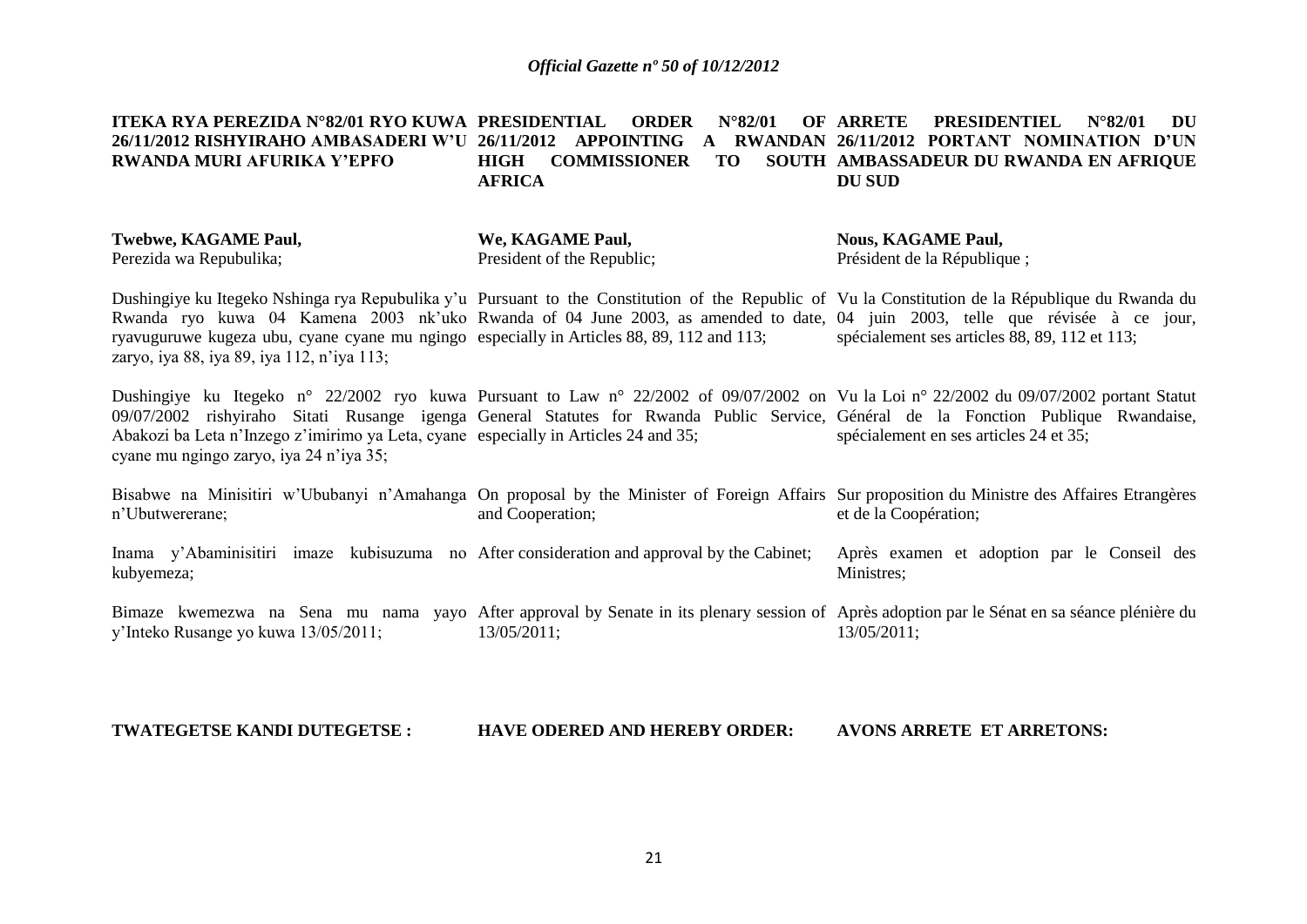| Ingingo ya mbere: Ishyirwaho rya Ambasaderi                                                                                         | Article One:<br>Commissioner              | Appointment of a High Article premier: Nomination d'un Ambassadeur                                                                                                                                                                                                                                                           |
|-------------------------------------------------------------------------------------------------------------------------------------|-------------------------------------------|------------------------------------------------------------------------------------------------------------------------------------------------------------------------------------------------------------------------------------------------------------------------------------------------------------------------------|
| Bwana KAREGA Vincent agizwe Ambasaderi w'u Mr. KAREGA Vincent is hereby appointed the Monsieur KAREGA Vincent<br>Pretoria.          | resident in Pretoria.                     | nommé<br>est<br>Rwanda muri Afurika y'Epfo, afite icyicaro i Rwandan High Commissioner to South Africa, Ambassadeur du Rwanda en Afrique du Sud, avec<br>résidence à Pretoria.                                                                                                                                               |
| Ingingo ya 2: Abashinzwe kubahiriza iri teka                                                                                        | implementation of this Order              | Article 2: Authorities responsible for the Article 2: Autorités chargées de l'exécution du<br>présent arrêté                                                                                                                                                                                                                 |
| iri teka.                                                                                                                           | implementation of this Order.             | Minisitiri w'Intebe na Minisitiri w'Ububanyi The Prime Minister and the Minister of Foreign Le Premier Ministre et le Ministre des Affaires<br>n'Amahanga n'Ubutwererane basabwe kubahiriza Affairs and Cooperation are entrusted with the Etrangères et de la Coopération sont chargés de<br>l'exécution du présent arrêté. |
| Ingingo ya 3: Ivanwaho ry'ingingo zinyuranyije Article 3: Repealing provision                                                       |                                           | <b>Article 3: Disposition abrogatoire</b>                                                                                                                                                                                                                                                                                    |
| n'iri teka                                                                                                                          |                                           |                                                                                                                                                                                                                                                                                                                              |
| Ingingo zose z'amateka abanziriza iri kandi kandi All prior provisions contrary to this Order are<br>zinyuranyije naryo zivanyweho. | hereby repealed.                          | Toutes les dispositions antérieures contraires au<br>présent arrêté sont abrogées.                                                                                                                                                                                                                                           |
| Ingingo ya 4:<br>Igihe<br>gukurikizwa                                                                                               | iteka ritangirira Article 4: Commencement | Article 4: Entrée en vigueur                                                                                                                                                                                                                                                                                                 |

Kigali, kuwa 26/11/2012

Kigali, on 26/11/2012

Kigali, le 26/11/2012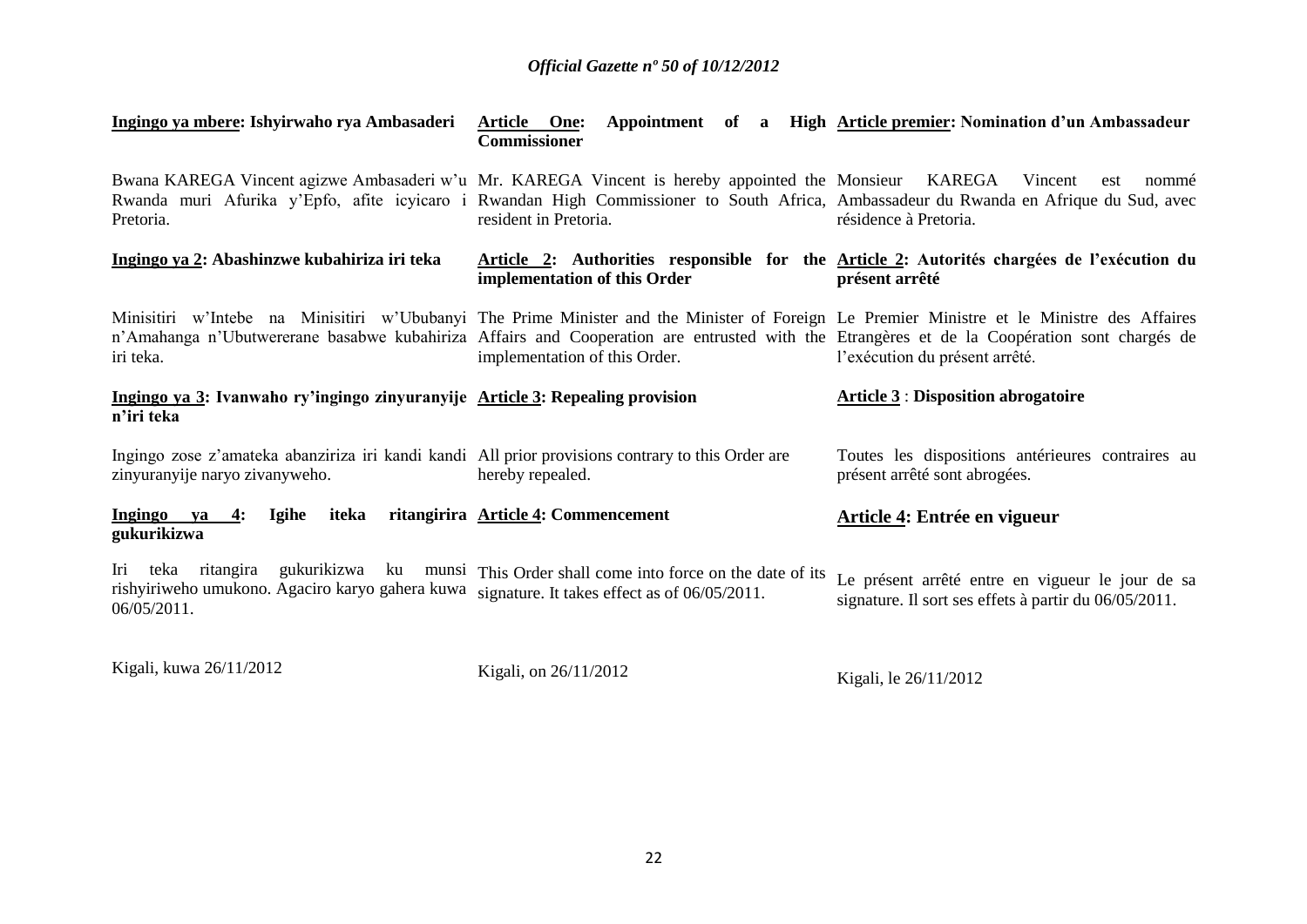**(sé)**

**KAGAME Paul** Perezida wa Repubulika **KAGAME Paul**

**(sé)**

**(sé)**

President of the Republic

**(sé)**

**MAKUZA Bernard** Minisitiri w'Intebe

**MAKUZA Bernard** Prime Minister

**MAKUZA Bernard** Premier Ministre

**Vu et scellé du Sceau de la République:**

**(sé)**

**(sé)**

**Seen and sealed with the Seal of the Republic:**

**KARUGARAMA Tharcisse** Minister of Justice/Attorney General

# **KARUGARAMA Tharcisse**

Ministre de la Justice/Garde des Sceaux

**(sé)**

**Bibonywe kandi bishyizweho Ikirango cya Repubulika:**

**KARUGARAMA Tharcisse** Minisitiri w'Ubutabera/Intumwa Nkuru ya Leta **(sé)**

**(sé)**

**KAGAME Paul** Président de la République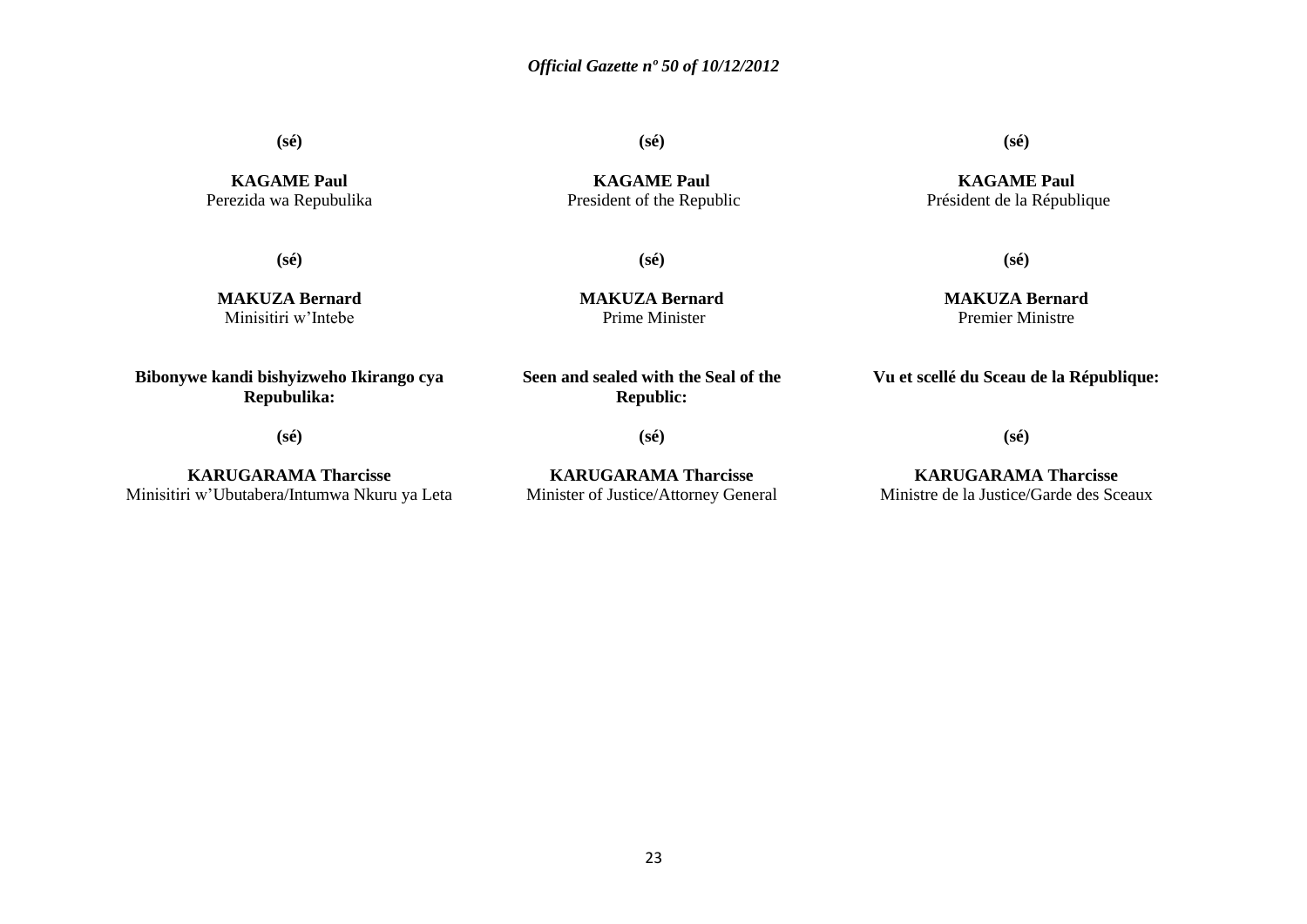**ITEKA RYA PEREZIDA N°85/01 RYO PRESIDENTIAL ORDER N°85/01 OF ARRETE PRESIDENTIEL N°85/01 DU KUWA 26/11/2012 RISHYIRAHO 26/11/2012 APPOINTING A DIRECTOR 26/11/2012 PORTANT NOMINATION D'UN**  UMUYOBOZI MUKURU<br>CY'IGIHUGU **CY'IGIHUGU GISHINZWE INSTITUTE OF STATISTICS OF RWANDA NATIONAL DE LA STATISTIQUE DU IBARURISHAMIBARE MU RWANDA W'IKIGO GENERAL OF THE DIRECTEUR GENERAL DE L'INSTITUT RWANDA**

| <b>ISHAKIRO</b>                                                           | <b>TABLE OF CONTENTS</b>                                                   | <b>TABLE DES MATIERES</b>                                         |
|---------------------------------------------------------------------------|----------------------------------------------------------------------------|-------------------------------------------------------------------|
| Ingingo ya mbere: Ishyirwaho                                              | <b>Article One: Appointment</b>                                            | <b>Article premier: Nomination</b>                                |
| Ingingo ya 2: Abashinzwe kubahiriza iri teka                              | Article 2: Authorities responsible for the<br>implementation of this Order | Article 2: Autorités chargées de l'exécution du<br>présent arrêté |
| Ingingo<br>Ivanwaho<br>ry'ingingo<br>$va = 3:$<br>zinyuranyije n'iri teka | <b>Article 3: Repealing provision</b>                                      | <b>Article 3: Disposition abrogatoire</b>                         |
| Ingingo ya 4: Igihe iteka ritangira gukurikizwa                           | <b>Article 4: Commencement</b>                                             | Article 4: Entrée en vigueur                                      |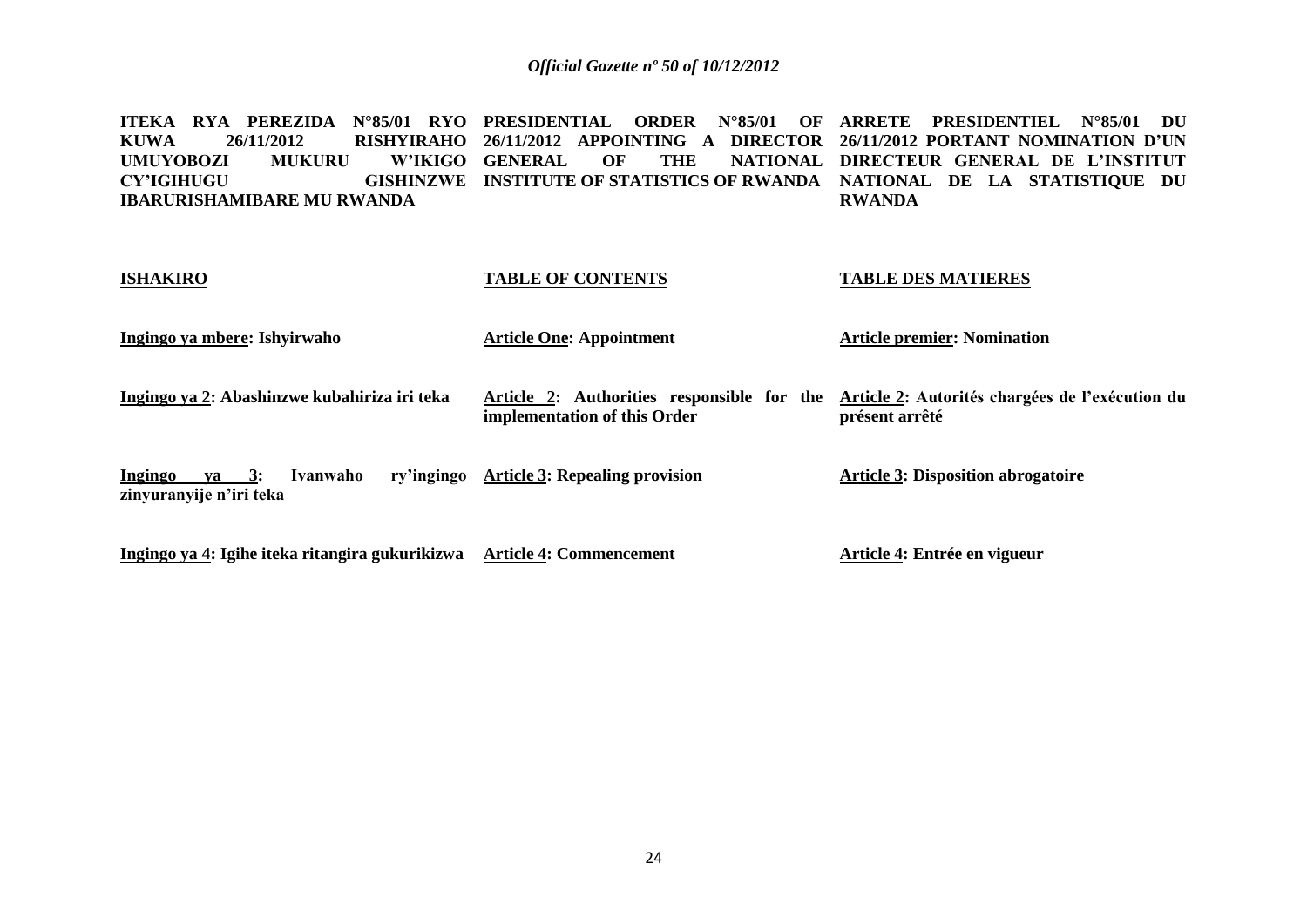|             | ITEKA RYA PEREZIDA N°85/01 RYO PRESIDENTIAL ORDER N°85/01 OF ARRETE PRESIDENTIEL N°85/01 DU |  |                                                                                |  |  |               |  |  |
|-------------|---------------------------------------------------------------------------------------------|--|--------------------------------------------------------------------------------|--|--|---------------|--|--|
| <b>KUWA</b> | 26/11/2012                                                                                  |  | RISHYIRAHO 26/11/2012 APPOINTING A DIRECTOR 26/11/2012 PORTANT NOMINATION D'UN |  |  |               |  |  |
|             | UMUYOBOZI MUKURU W'IKIGO GENERAL OF THE NATIONAL DIRECTEUR GENERAL DE L'INSTITUT            |  |                                                                                |  |  |               |  |  |
| CY'IGIHUGU  |                                                                                             |  | GISHINZWE INSTITUTE OF STATISTICS OF RWANDA NATIONAL DE LA STATISTIQUE DU      |  |  |               |  |  |
|             | <b>IBARURISHAMIBARE MU RWANDA</b>                                                           |  |                                                                                |  |  | <b>RWANDA</b> |  |  |

| Twebwe, KAGAME Paul,<br>Perezida wa Repubulika;                                                                                                                                                                                                 | We, KAGAME Paul,<br>President of the Republic;                                                                                                    | <b>Nous, KAGAME Paul,</b><br>Président de la République;                                                                                                   |
|-------------------------------------------------------------------------------------------------------------------------------------------------------------------------------------------------------------------------------------------------|---------------------------------------------------------------------------------------------------------------------------------------------------|------------------------------------------------------------------------------------------------------------------------------------------------------------|
| Dushingiye ku Itegeko Nshinga rya Repubulika<br>y'u Rwanda ryo ku wa 04 Kamena 2003, nk'uko<br>ryavuguruwe kugeza ubu, cyane cyane mu<br>ngingo zaryo, iya 88, iya 89, iya 112, iya 113<br>$n$ 'iya 121;                                        | Pursuant to the Constitution of the Republic of<br>Rwanda of 04 June 2003, as amended to date,<br>especially in Articles 88,89, 112, 113 and 121; | Vu la Constitution de la République du Rwanda<br>du 04 juin 2003, telle que révisée à ce jour,<br>spécialement en ses articles 88, 89, 112, 113 et<br>121; |
| Dushingiye ku Itegeko n° 22/2002 ryo kuwa Pursuant to Law n° 22/2002 of 09/07/2002 on<br>09/07/2002 rishyiraho Sitati Rusange igenga<br>Abakozi ba Leta n'inzego z'imirimo ya Leta,<br>cyane cyane mu ngingo zaryo, iya 17, iya 24 n'iya<br>35; | General Statutes for Rwanda Public Service,<br>especially in Articles 17, 24 and 35;                                                              | Vu la Loi nº 22/2002 du 09/07/2002 portant Statut<br>Général de la Fonction Publique Rwandaise,<br>spécialement en ses articles 17, 24 et 35 ;             |
| Bisabwe na Minisitiri w'Imari n'Igenamigambi;                                                                                                                                                                                                   | On proposal by the Minister of Finance and<br>Economic Planning;                                                                                  | Sur proposition du Ministre des Finances et de la<br>Planification Economique;                                                                             |
| y'Abaminisitiri<br>yateranye<br>Inama<br>kuwa<br>07/12/2011 imaze kubisuzuma no kubyemeza;                                                                                                                                                      | After consideration and approval by the Cabinet<br>in its session of $07/12/2011$ ;                                                               | Après examen et adoption par le Conseil des<br>Ministres en sa séance du 07/12/2011;                                                                       |
| Bimaze kwemezwa na Sena mu nama yayo<br>y'Inteko Rusange yo ku wa 13/12/2011;                                                                                                                                                                   | 13/12/2011;                                                                                                                                       | After approval by Senate in its plenary session of Après adoption par le Sénat en sa séance plénière<br>du 13/12/2011;                                     |
| TWATEGETSE KANDI DUTEGETSE:                                                                                                                                                                                                                     | HAVE ORDERED AND HEREBY ORDER:                                                                                                                    | <b>AVONS ARRETE ET ARRETONS:</b>                                                                                                                           |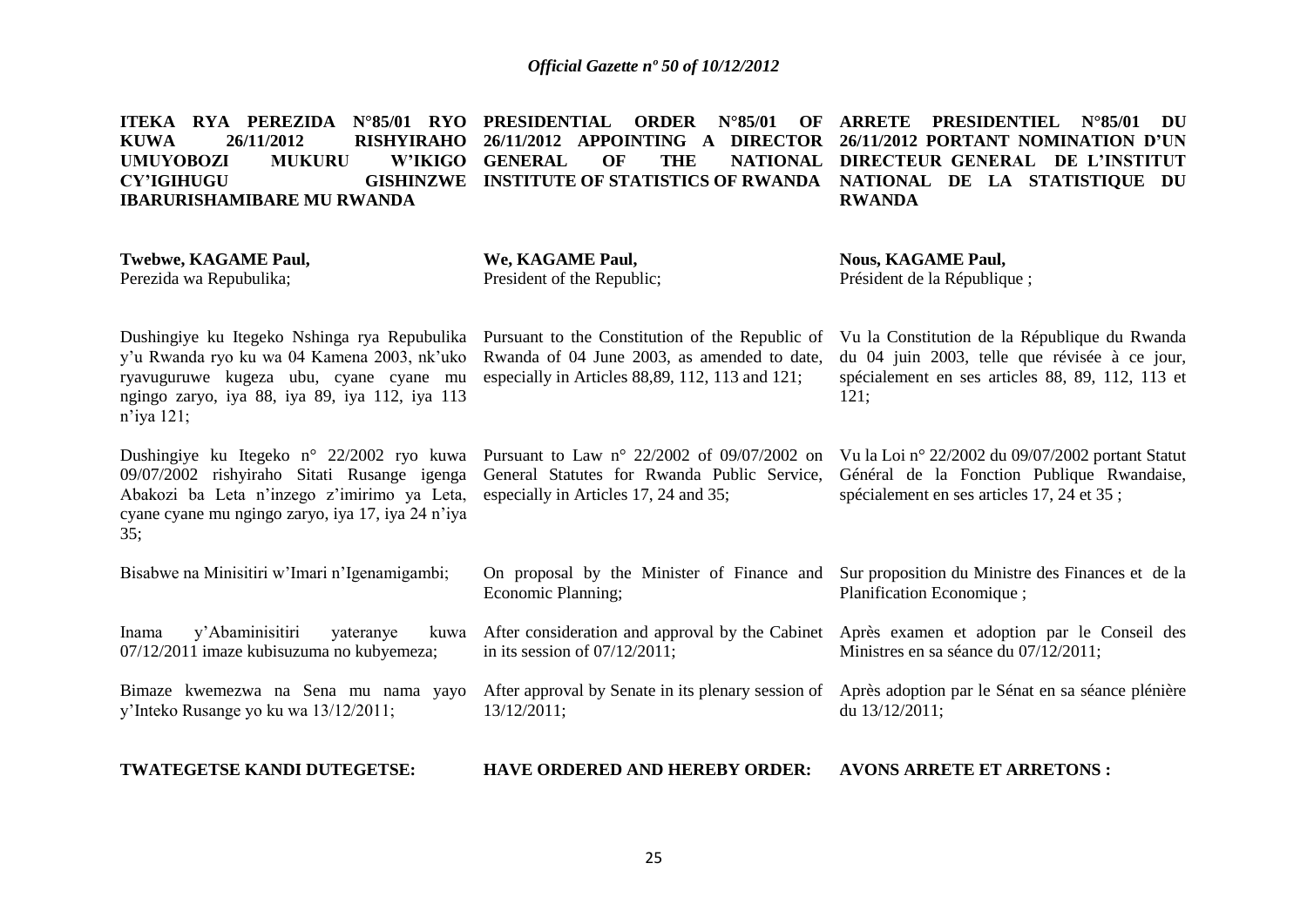| Ingingo ya mbere: Ishyirwaho                                                                                                                                                                                  | <b>Article One: Appointment</b>                                                                                                                                               | <b>Article premier: Nomination</b>                                                                                                                                                           |
|---------------------------------------------------------------------------------------------------------------------------------------------------------------------------------------------------------------|-------------------------------------------------------------------------------------------------------------------------------------------------------------------------------|----------------------------------------------------------------------------------------------------------------------------------------------------------------------------------------------|
| Bwana MURANGWA Yussuf agizwe Umuyobozi Mr MURANGWA Yussuf is hereby appointed<br>gishinzwe<br>w'Ikigo<br>cy'Igihugu<br>Mukuru<br>Ibarurishamibare mu Rwanda (INSR).                                           | Director General of the National Institute of<br>Statistics of Rwanda (INSR).                                                                                                 | Monsieur MURANGWA Yussuf est nommé<br>Directeur Général de l'Institut National de la<br>Statistique du Rwanda (INSR).                                                                        |
| Ingingo ya 2: Abashinzwe kubahiriza iri teka                                                                                                                                                                  | Article 2: Authorities responsible for the<br>implementation of this Order                                                                                                    | Article 2: Autorités chargées de l'exécution du<br>présent arrêté                                                                                                                            |
| Minisitiri w'Intebe, Minisitiri w'Abakozi ba Leta<br>n'Umurimo na Minisitiri w'Imari n'Igenamigambi<br>basabwe kubahiriza iri teka.                                                                           | The Prime Minister, the Minister of Public<br>Service and Labour and the Minister of Finance<br>and Economic Planning are entrusted with the<br>implementation of this Order. | Le Premier Ministre, le Ministre de la Fonction<br>Publique et du Travail et le Ministre des Finances<br>et de la Planification Economique sont chargés<br>de l'exécution du présent arrêté. |
| Ingingo ya $3$ :<br>Ivanwaho<br>ry'ingingo<br>zinyuranyije n'iri teka                                                                                                                                         | <b>Article 3: Repealing provision</b>                                                                                                                                         | <b>Article 3: Disposition abrogatoire</b>                                                                                                                                                    |
|                                                                                                                                                                                                               |                                                                                                                                                                               |                                                                                                                                                                                              |
| zinyuranyije na ryo zivanyweho.                                                                                                                                                                               | Ingingo zose z'amateka abanziriza iri kandi All prior provisions contrary to this Order are<br>hereby repealed.                                                               | Toutes les dispositions antérieures contraires au<br>présent arrêté sont abrogées.                                                                                                           |
| Ingingo ya 4: Igihe iteka ritangira gukurikizwa Article 4: Commencement                                                                                                                                       |                                                                                                                                                                               | Article 4: Entrée en vigueur                                                                                                                                                                 |
| Iri teka ritangira gukurikizwa ku munsi This Order shall come into force on the date of<br>rishyiriweho umukono. Agaciro karyo gahera its signature. It takes effect as of $07/12/2011$ .<br>kuwa 07/12/2011. |                                                                                                                                                                               | Le présent arrêté entre en vigueur le jour de sa<br>signature. Il sort ses effets à partir du 07/12/2011.                                                                                    |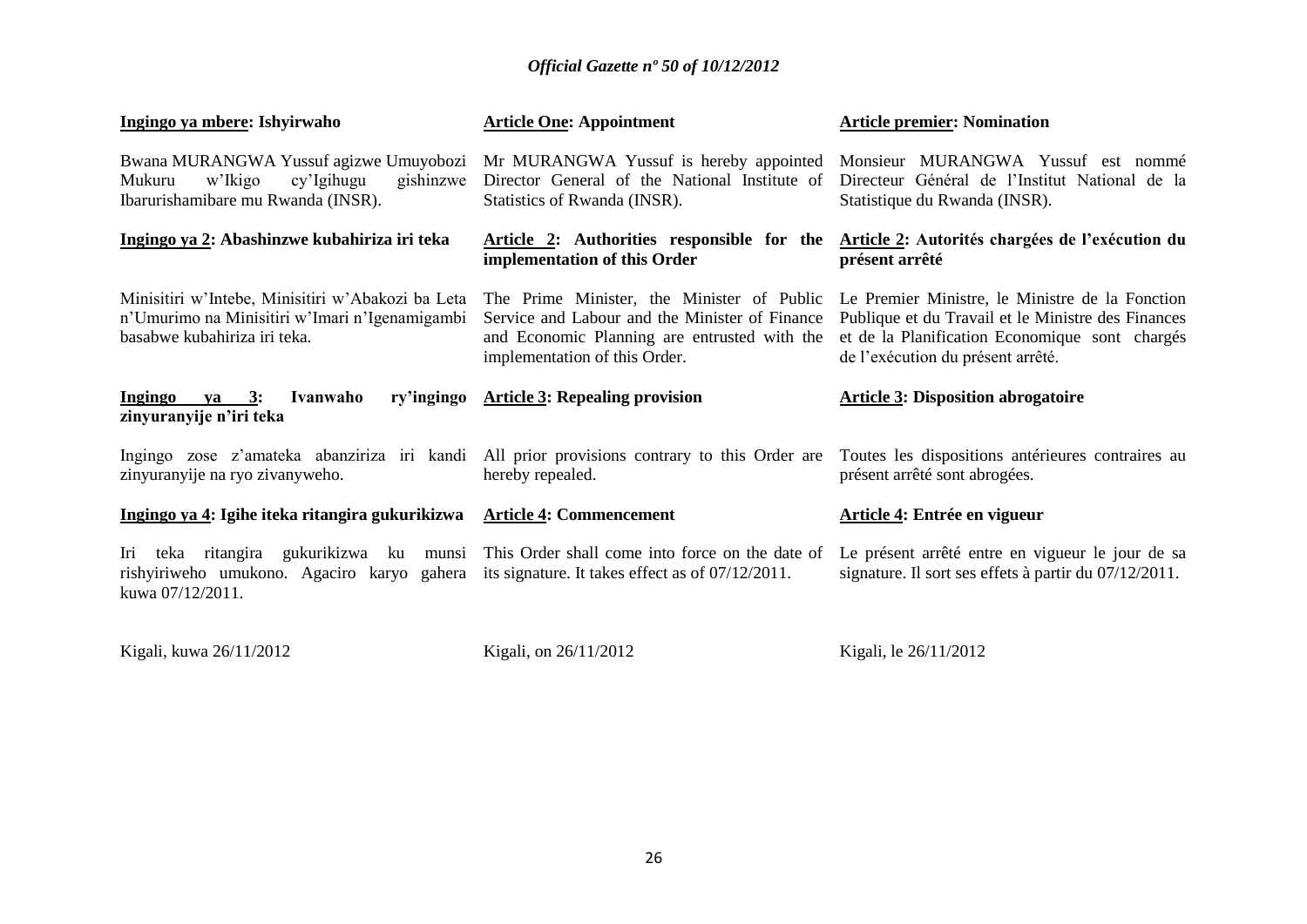**(sé)**

**KAGAME Paul** Perezida wa Repubulika **(sé)**

**KAGAME Paul** President of the Republic **(sé)**

**KAGAME Paul** Président de la République

**(sé)**

**HABUMUREMYI Pierre Damien** Minisitiri w'Intebe

**(sé) HABUMUREMYI Pierre Damien**

Prime Minister

**(sé)**

**HABUMUREMYI Pierre Damien** Premier Ministre

**Vu et scellé du Sceau de la République :**

**Bibonywe kandi bishyizweho Ikirango cya Repubulika:**

**(sé)**

**(sé)**

**Seen and sealed with the Seal of the Republic:**

**(sé)**

**KARUGARAMA Tharcisse** Minisitiri w'Ubutabera/Intumwa Nkuru ya Leta

**KARUGARAMA Tharcisse** Minister of Justice/Attorney General

**KARUGARAMA Tharcisse** Ministre de la Justice/Garde des Sceaux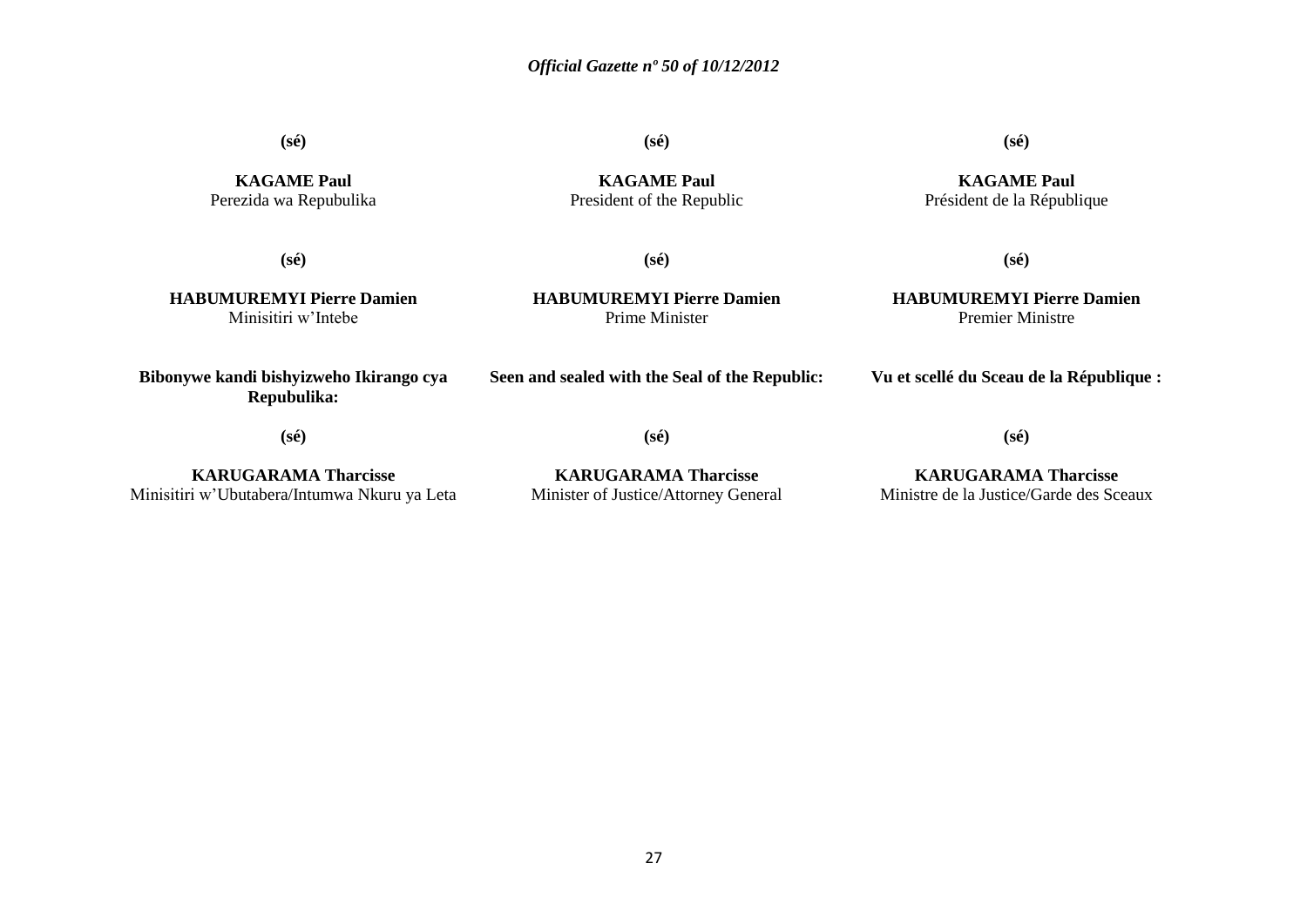**ITEKA RYA PEREZIDA N°86/01 RYO PRESIDENTIAL ORDER N°86/01 OF ARRETE PRESIDENTIEL N°86/01 DU KUWA 26/11/2012 RISHYIRAHO 26/11/2012 APPOINTING A DIRECTOR 26/11/2012 PORTANT NOMINATION D'UN UMUYOBOZI MUKURU CY'IGIHUGU GISHINZWE KUGENZURA REGULATORY AGENCY IMIKORERE Y'INZEGO ZIMWE Z'IMIRIMO IFITIYE IGIHUGU AKAMARO GENERAL OF THE RWANDA UTILITIES DIRECTEUR GENERAL DE L'AGENCE RWANDAISE DE REGULATION DES SERVICES D'UTILITE PUBLIQUE** 

### **ISHAKIRO Ingingo ya mbere : Ishyirwaho Ingingo ya 2: Abashinzwe kubahiriza iri teka Ingingo ya 3: Ivanwaho ry'ingingo zinyuranyije Article 3: Repealing provision n'iri teka Ingingo ya 4: Igihe iteka ritangira gukurikizwa TABLE OF CONTENTS Article One : Appointment Article 2: Authorities responsible for the implementation of this Order Article 4: Commencement TABLE DES MATIERES Article premier : Nomination Article 2: Autorités chargées de l'exécution du présent arrêté Article 3: Disposition abrogatoire Article 4: Entrée en vigueur**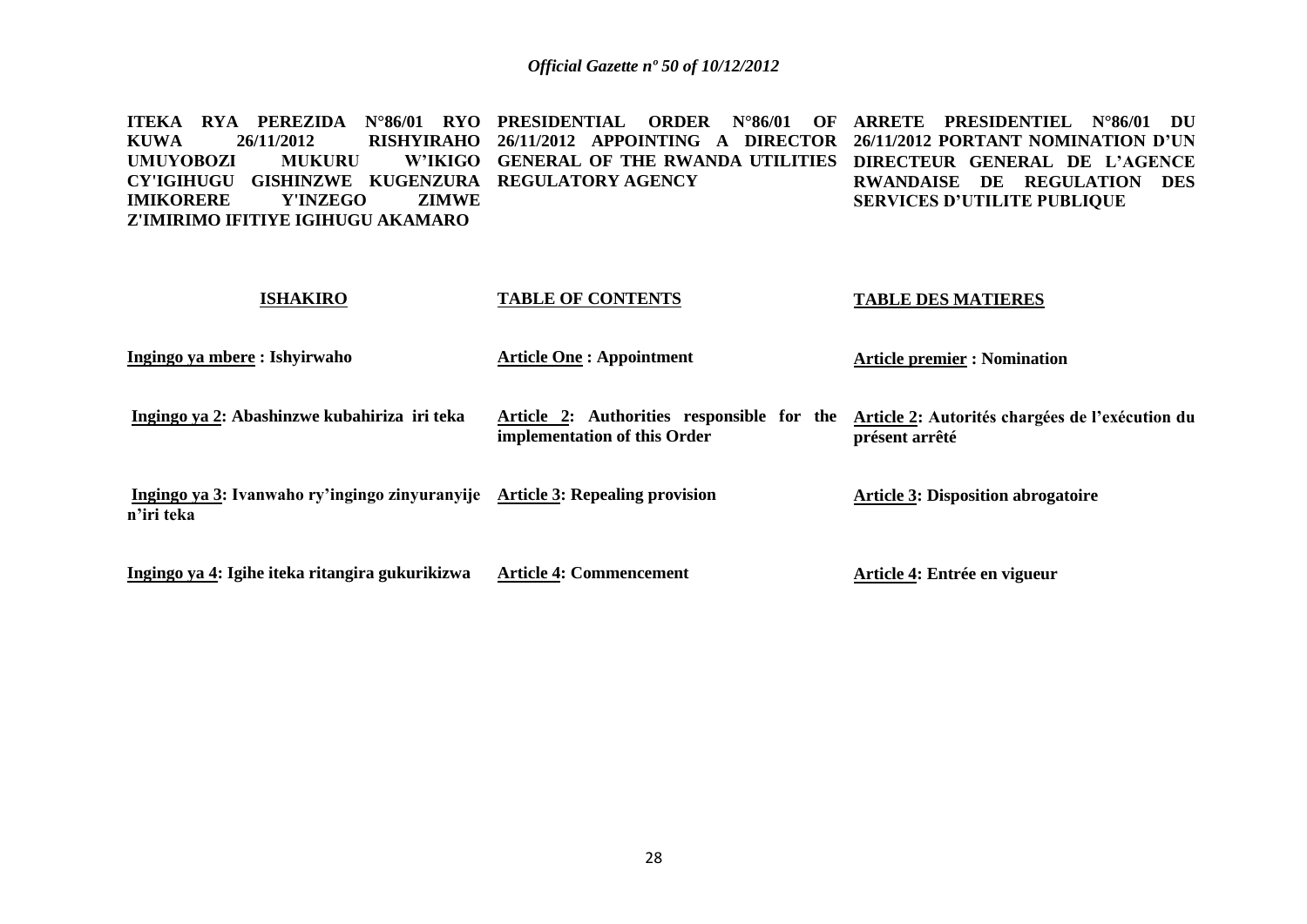**ITEKA RYA PEREZIDA N°86/01 RYO PRESIDENTIAL ORDER N°86/01 OF ARRETE PRESIDENTIEL N°86/01 DU KUWA 26/11/2012 RISHYIRAHO 26/11/2012 APPOINTING A DIRECTOR UMUYOBOZI MUKURU CY'IGIHUGU GISHINZWE KUGENZURA REGULATORY AGENCY IMIKORERE Y'INZEGO ZIMWE Z'IMIRIMO IFITIYE IGIHUGU AKAMARO GENERAL OF THE RWANDA UTILITIES DIRECTEUR GENERAL DE L'AGENCE 26/11/2012 PORTANT NOMINATION D'UN RWANDAISE DE REGULATION DES SERVICES D'UTILITE PUBLIQUE** 

**Twebwe, KAGAME Paul,** Perezida wa Repubulika;

**We, KAGAME Paul,** President of the Republic; **Nous, KAGAME Paul,** Président de la République;

121;

35 ;

Dushingiye ku Itegeko Nshinga rya Repubulika y'u Rwanda ryo kuwa 04 Kamena 2003, nk'uko ryavuguruwe kugeza ubu, cyane cyane mu ngingo zaryo, iya 88, iya 89, iya 112, iya 113 n'iya 121;

Dushingiye ku Itegeko n° 22/2002 ryo kuwa 09/07/2002 rishyiraho Sitati Rusange igenga Abakozi ba Leta n'inzego z'imirimo ya Leta, cyane especially in Articles 17, 24 and 35; cyane mu ngingo zaryo, iya 17, iya 24 n'iya 35;

Bisabwe na Minisitiri w'Ibikorwa Remezo;

Inama y'Abaminisitiri yateranye kuwa 07/12/2011 imaze kubisuzuma no kubyemeza;

Bimaze kwemezwa na Sena mu nama yayo y'Inteko Rusange yo kuwa 13/12/2011;

Pursuant to Law n° 22/2002 of 09/07/2002 on

Pursuant to the Constitution of the Republic of Rwanda of 04 June 2003, as amended to date, especially in Articles 88, 89, 112, 113 and 121;

General Statutes for Rwanda Public Service, Vu la Loi n° 22/2002 du 09/07/2002 portant Statut Général de la Fonction Publique

On proposal by the Minister of Infrastructure;

After consideration and approval by the Cabinet in its session of 07/12/2011;

> After approval by Senate in its plenary session of 13/12/2011;

Sur proposition du Ministre des Infrastructures;

Après examen et adoption par le Conseil des Ministres en sa séance du 07/12/2011;

Rwandaise, spécialement en ses articles 17, 24 et

Vu la Constitution de la République du Rwanda du 04 juin 2003, telle que révisée à ce jour, spécialement en ses articles 88, 89, 112, 113 et

Après adoption par le Sénat en sa séance plénière du 13/12/2011;

**TWATEGETSE KANDI DUTEGETSE:**

**HAVE ORDERED AND HEREBY ORDER: AVONS ARRETE ET ARRETONS :**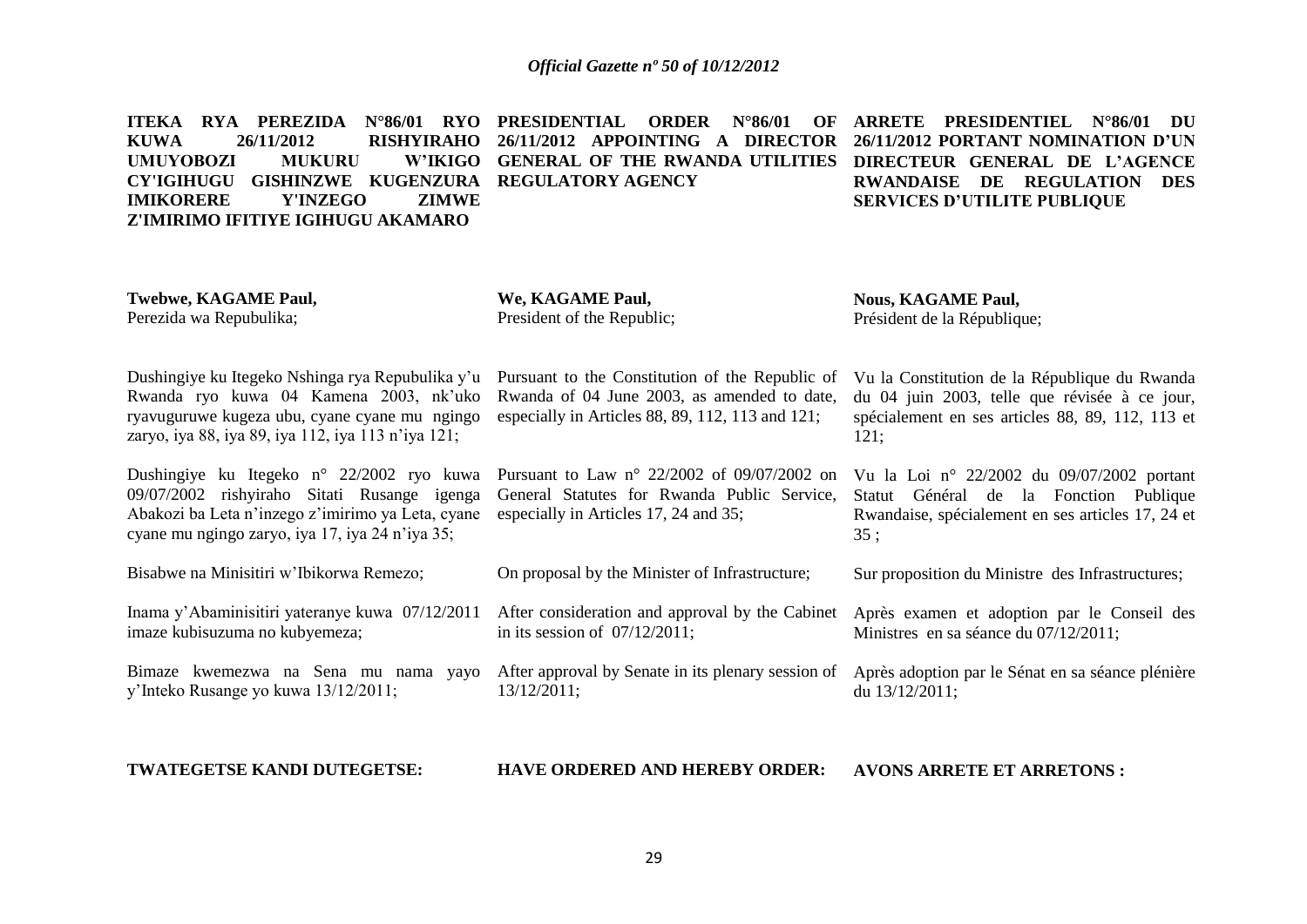| Ingingo ya mbere: Ishyirwaho                                                                                                                                              | <b>Article One: Appointment</b>                                                                                                               | <b>Article premier: Nomination</b>                                                                                                                                   |
|---------------------------------------------------------------------------------------------------------------------------------------------------------------------------|-----------------------------------------------------------------------------------------------------------------------------------------------|----------------------------------------------------------------------------------------------------------------------------------------------------------------------|
| Bwana GATARAYIHA Régis agizwe Umuyobozi<br>Mukuru w'Ikigo cy'Igihugu gishinzwe kugenzura<br>imikorere y'inzego zimwe z'imirimo ifitiye igihugu<br>akamaro.                | Mr GATARAYIHA Régis is hereby appointed Monsieur GATARAYIHA Régis est nommé<br>Director General of the Rwanda Utilities<br>Regulatory Agency. | Directeur Général de l'Agence Rwandaise de<br>Régulation des Services d'Utilité Publique.                                                                            |
| Ingingo ya 2: Abashinzwe kubahiriza iri teka                                                                                                                              | Article 2: Authorities responsible for the<br>implementation of this Order                                                                    | Article 2: Autorités chargées de l'exécution du<br>présent arrêté                                                                                                    |
| Minisitiri w'Intebe, Minisitiri w'Abakozi ba Leta The Prime Minister, the Minister of Public<br>n'Umurimo na Minisitiri w'Ibikorwa Remezo<br>basabwe kubahiriza iri teka. | Minister of<br>Service and Labour<br>and the<br>with<br>Infrastructure<br>the<br>entrusted<br>are<br>implementation of this Order.            | Le Premier Ministre, le Ministre de la Fonction<br>Publique et du Travail et le Ministre<br>des<br>Infrastructures sont chargés de l'exécution du<br>présent arrêté. |
|                                                                                                                                                                           |                                                                                                                                               |                                                                                                                                                                      |
| Ingingo ya 3: Ivanwaho ry'ingingo zinyuranyije Article 3: Repealing provision<br>n'iri teka                                                                               |                                                                                                                                               | <b>Article 3: Disposition abrogatoire</b>                                                                                                                            |
| Ingingo zose z'amateka abanziriza iri kandi All prior provisions contrary to this Order are<br>zinyuranyije na ryo zivanyweho.                                            | hereby repealed.                                                                                                                              | Toutes les dispositions antérieures contraires au<br>présent arrêté sont abrogées.                                                                                   |
| Ingingo ya 4: Igihe iteka ritangira gukurikizwa                                                                                                                           | <b>Article 4: Commencement</b>                                                                                                                | Article 4: Entrée en vigueur                                                                                                                                         |
| Iri teka ritangira gukurikizwa ku munsi<br>rishyiriweho umukono. Agaciro karyo gahera kuwa<br>$07/12/2011$ .                                                              | This Order shall come into force on the date of<br>its signature. It takes effect as of 07/12/2011.                                           | Le présent arrêté entre en vigueur le jour de sa<br>signature. Il sort ses effets à partir du 07/12/2011.                                                            |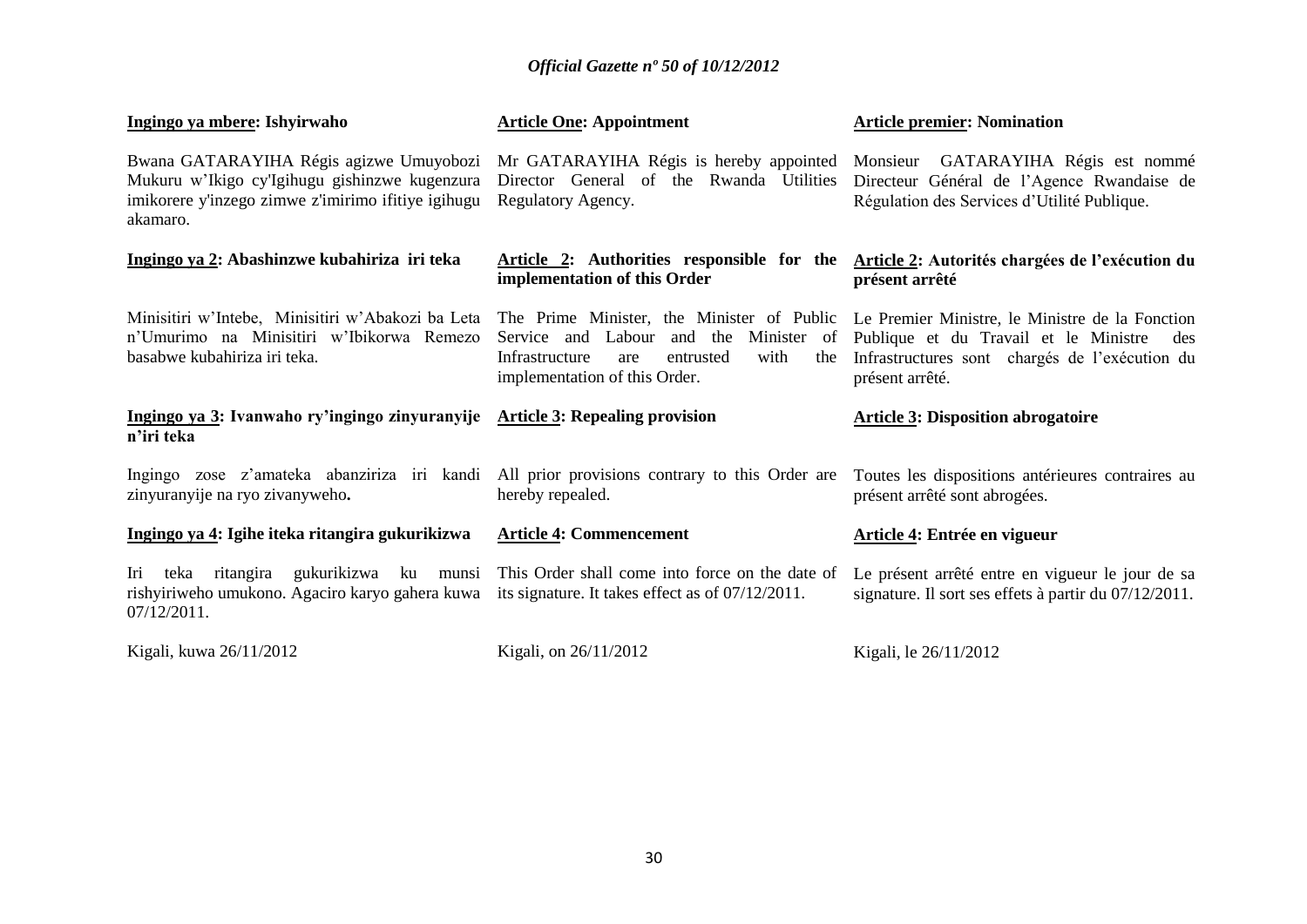**(sé)**

**(sé)**

**KAGAME Paul**

### **(sé)**

**KAGAME Paul** Président de la République

**KAGAME Paul** Perezida wa Repubulika

**(sé)**

President of the Republic

**HABUMUREMYI Pierre Damien** Minisitiri w'Intebe

**HABUMUREMYI Pierre Damien** Prime Minister

**(sé)**

**Bibonywe kandi bishyizweho Ikirango cya Repubulika:**

**Seen and sealed with the Seal of the Republic:**

**Vu et scellé du Sceau de la République :**

**(sé)**

**KARUGARAMA Tharcisse** Minisitiri w'Ubutabera/Intumwa Nkuru ya Leta

**KARUGARAMA Tharcisse** Minister of Justice/Attorney General

**(sé)**

**KARUGARAMA Tharcisse** Ministre de la Justice/Garde des Sceaux

**(sé)**

**(sé)**

**HABUMUREMYI Pierre Damien** Premier Ministre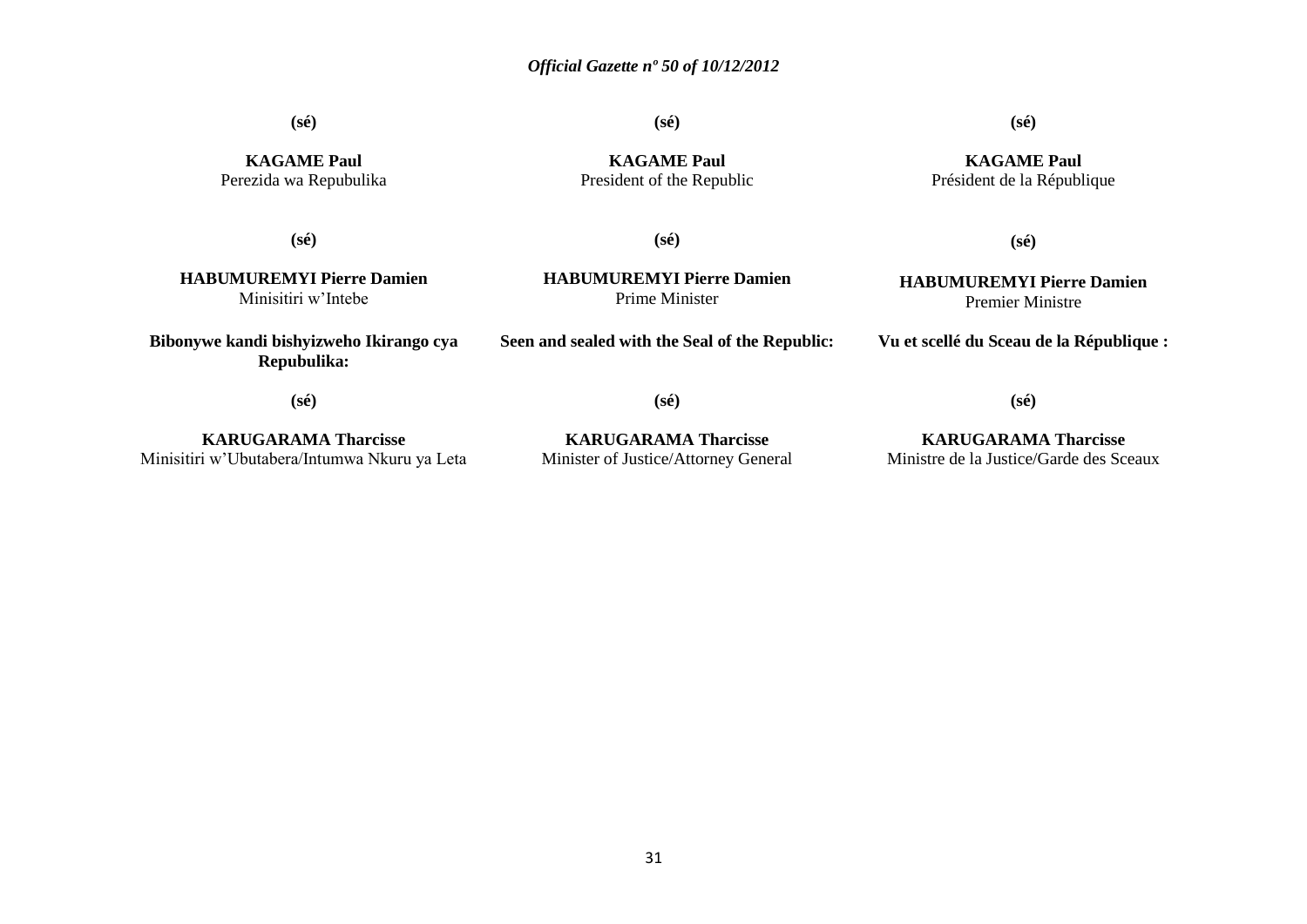**ITEKA RYA PEREZIDA N°87/01 RYO PRESIDENTIAL ORDER N°87/01 OF ARRETE PRESIDENTIEL N°87/01 DU KUWA 26/11/2012 RISHYIRAHO 26/11/2012 APPOINTING A PERMANENT 26/11/2012 PORTANT NOMINATION D'UN UMUNYAMABANGA UHORAHO SECRETARY SECRETAIRE PERMANENT**

| <b>ISHAKIRO</b>                                         | <b>TABLE OF CONTENTS</b>                                                   | <b>TABLE DES MATIERES</b>                                                   |
|---------------------------------------------------------|----------------------------------------------------------------------------|-----------------------------------------------------------------------------|
| Ingingo ya mbere : Ishyirwaho                           | <b>Article One: Appointment</b>                                            | <b>Article premier : Nomination</b>                                         |
| Ingingo ya 2: Abashinzwe kubahiriza iri teka            | Article 2: Authorities responsible for the<br>implementation of this Order | Article 2 : Autorités chargées de la mise en<br>exécution du présent arrêté |
| Ivanwaho<br>Ingingo<br>ya 3:<br>zinyuranyije n'iri teka | ry'ingingo Article 3: Repealing provision                                  | <b>Article 3 : Disposition abrogatoire</b>                                  |
| Ingingo<br><b>Igihe</b><br>$ya = 4$ :                   | iteka ritangira Article 4: Commencement                                    | Article 4 : Entrée en vigueur                                               |

**gukurikizwa**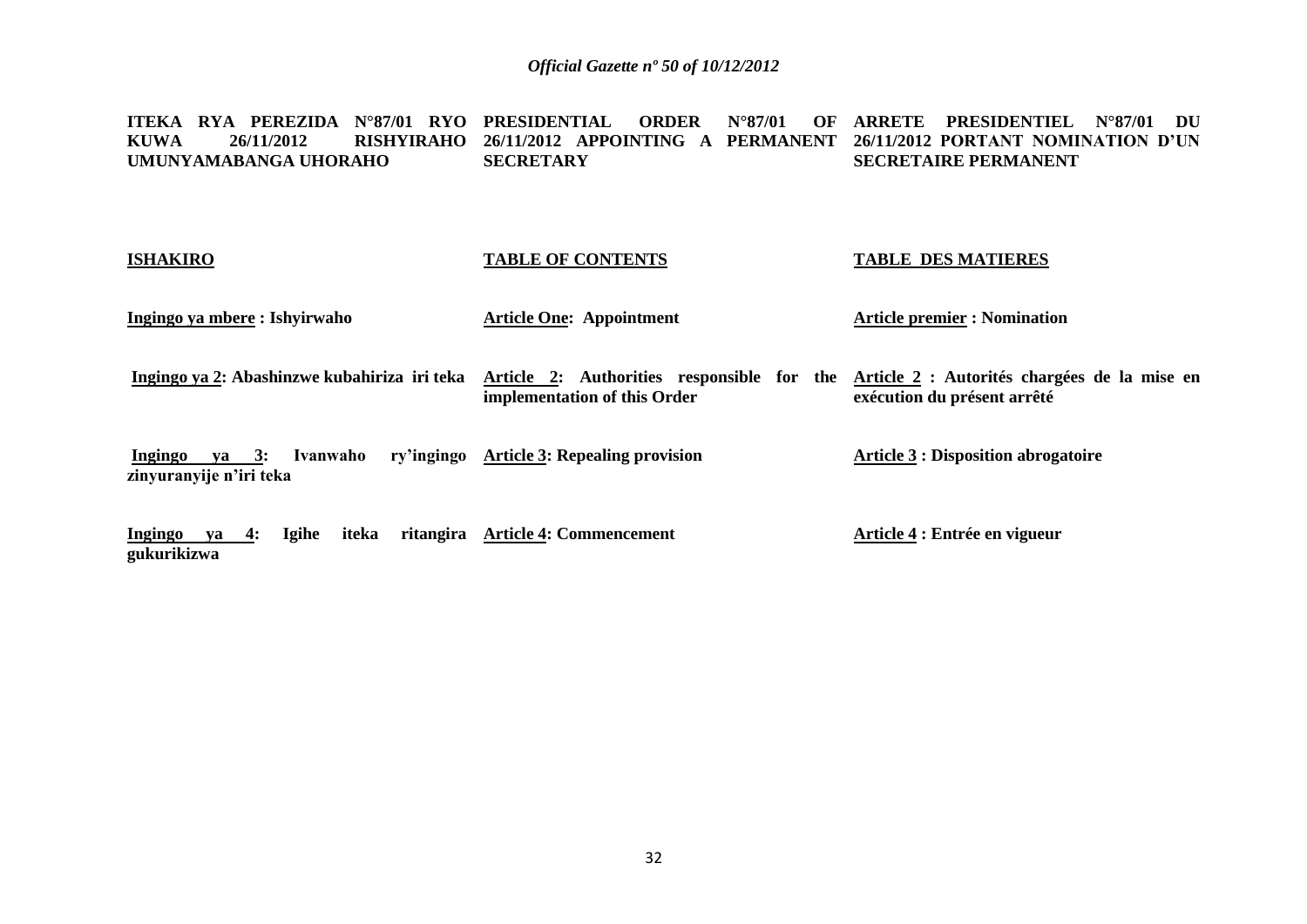| ITEKA RYA PEREZIDA<br>$N^{\circ}87/01$ RYO<br>26/11/2012<br><b>RISHYIRAHO</b><br><b>KUWA</b><br>UMUNYAMABANGA UHORAHO                                                                              | <b>PRESIDENTIAL</b><br><b>ORDER</b><br>$N^{\circ}87/01$<br>OF<br>26/11/2012 APPOINTING A<br><b>PERMANENT</b><br><b>SECRETARY</b>             | <b>ARRETE</b><br><b>PRESIDENTIEL</b><br>$N^{\circ}87/01$<br>DU<br>26/11/2012 PORTANT NOMINATION D'UN<br><b>SECRETAIRE PERMANENT</b>             |
|----------------------------------------------------------------------------------------------------------------------------------------------------------------------------------------------------|----------------------------------------------------------------------------------------------------------------------------------------------|-------------------------------------------------------------------------------------------------------------------------------------------------|
| <b>Twebwe, KAGAME Paul,</b><br>Perezida wa Repubulika;                                                                                                                                             | We, KAGAME Paul,<br>President of the Republic;                                                                                               | <b>Nous, KAGAME Paul,</b><br>Président de la République;                                                                                        |
| Dushingiye ku Itegeko Nshinga rya Repubulika<br>y'u Rwanda ryo kuwa 04 Kamena 2003, nk'uko<br>ryavuguruwe kugeza ubu, cyane cyane mu<br>ngingo zaryo, iya 112, iya 113 n'iya 121;                  | Pursuant to the Constitution of the Republic of<br>Rwanda of 04 June 2003, as amended to date,<br>especially in Articles 112, 113 and 121;   | Vu la Constitution de la République du Rwanda<br>du 04 juin 2003, telle que révisée à ce jour,<br>spécialement en ses articles 112, 113 et 121; |
| Dushingiye ku Itegeko n° 22/2002 ryo kuwa<br>09/07/2002 rishyiraho Sitati Rusange igenga<br>Abakozi ba Leta n'inzego z'imirimo ya Leta,<br>cyane cyane mu ngingo zaryo iya 17, iya 24<br>n'iya 35; | Pursuant to Law $n^{\circ}$ 22/2002 of 09/07/2002 on<br>General Statutes for Rwanda Public Service,<br>especially in Articles 17, 24 and 35; | Vu la Loi nº 22/2002 du 09/07/2002 portant Statut<br>Général de la Fonction Publique Rwandaise,<br>spécialement en ses articles 17, 24 et 35;   |
| Bisabwe na Minisitiri w'Umutekano mu Gihugu;                                                                                                                                                       | On proposal by the Minister of Internal Security;                                                                                            | Sur proposition du Ministre de<br>la Sécurité<br>Interieure;                                                                                    |
| y'Abaminisitiri<br>yateranye<br>Inama<br>kuwa<br>07/12/2011 imaze kubisuzuma no kubyemeza;                                                                                                         | After consideration and approval by the Cabinet in<br>its session of $07/12/2011$ ;                                                          | Après examen et adoption par le Conseil des<br>Ministres en sa séance du 07/12/2011;                                                            |
| TWATEGETSE KANDI DUTEGETSE:                                                                                                                                                                        | <b>HAVE ORDERED AND HEREBY ORDER:</b>                                                                                                        | <b>AVONS ARRETE ET ARRETONS:</b>                                                                                                                |
| Ingingo ya mbere: Ishyirwaho                                                                                                                                                                       | <b>Article One: Appointment</b>                                                                                                              | <b>Article premier: Nomination</b>                                                                                                              |

y'Umutekano mu Gihugu.

Bwana MUNYABAGISHA Valens agizwe Mr MUNYABAGISHA Valens is hereby Monsieur MUNYABAGISHA Valens est nommé Umunyamabanga Uhoraho muri Minisiteri appointed Permanent Secretary in the Ministry of Secrétaire Permanent au Ministère de la Sécurité Internal Security.

Interieure.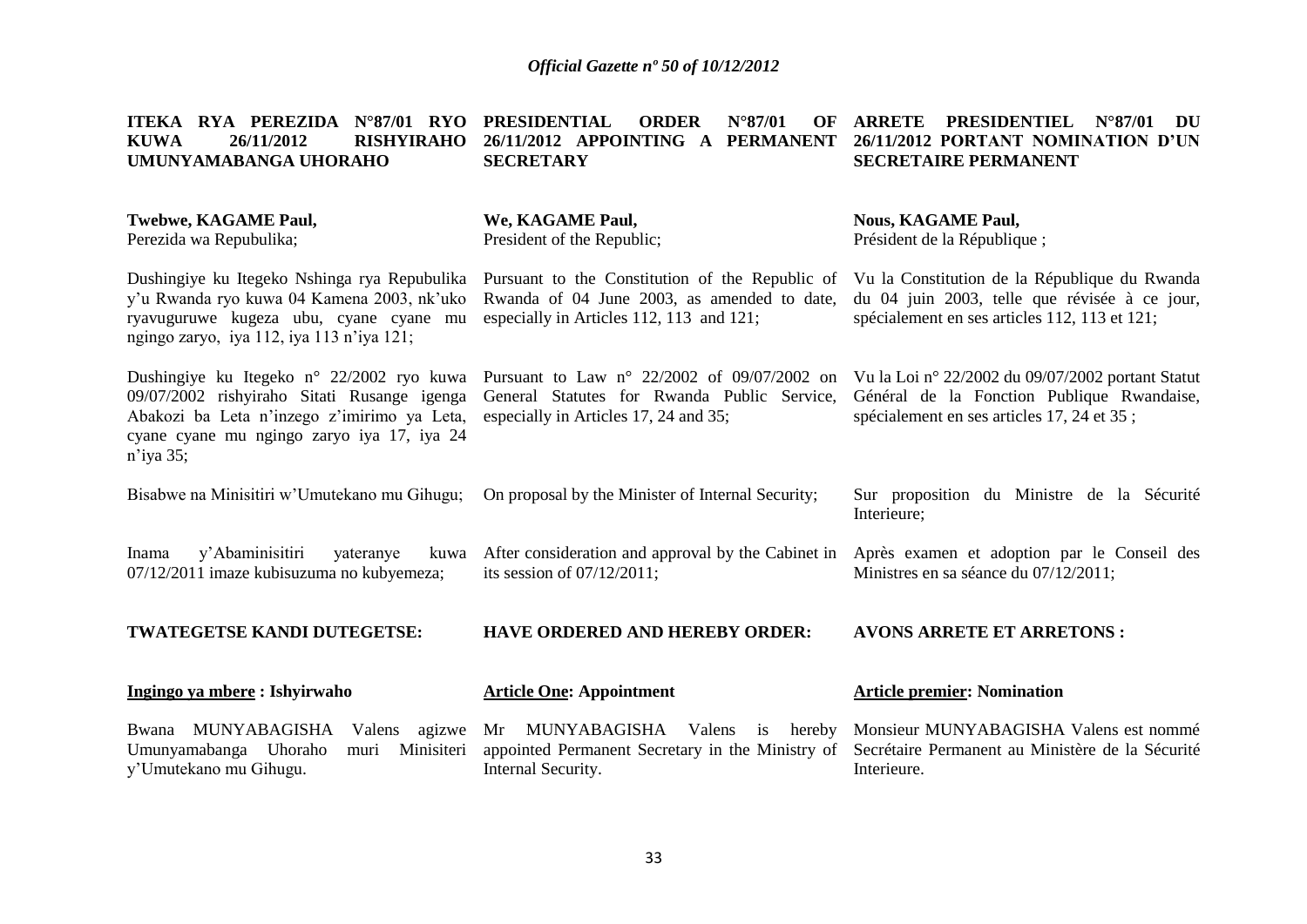| Ingingo ya 2: Abashinzwe kubahiriza iri teka                                                                                       | Article 2: Authorities responsible for the Article 2: Autorités chargées de l'exécution<br>implementation of this Order                                                                                           | du présent arrêté                                                                                                    |
|------------------------------------------------------------------------------------------------------------------------------------|-------------------------------------------------------------------------------------------------------------------------------------------------------------------------------------------------------------------|----------------------------------------------------------------------------------------------------------------------|
| Minisitiri w'Intebe, Minisitiri w'Umutekano mu<br>Gihugu na Minisitiri w'Abakozi ba Leta<br>n'Umurimo basabwe kubahiriza iri teka. | The Prime Minister, the Minister of Internal Le Premier Ministre, le Ministre de la Sécurité<br>Security and the Minister of Public Service and<br>Labour are entrusted with the implementation of<br>this Order. | Interieure et le Ministre de la Fonction Publique et<br>du Travail sont chargés de l'exécution du présent<br>arrêté. |
| Ivanwaho<br>ry'ingingo<br>Ingingo ya 3:<br>zinyuranyije n'iri teka                                                                 | <b>Article 3: Repealing provision</b>                                                                                                                                                                             | <b>Article 3: Disposition abrogatoire</b>                                                                            |
| zinyuranyije na ryo zivanyweho.                                                                                                    | Ingingo zose z'amateka abanziriza iri kandi All prior provisions contrary to this Order are Toutes les dispositions antérieures contraires au<br>hereby repealed.                                                 | présent arrêté sont abrogées.                                                                                        |
| Ingingo ya 4: Igihe teka ritangira gukurikizwa                                                                                     | <b>Article 4: Commencement</b>                                                                                                                                                                                    | Article 4 : Entrée en vigueur                                                                                        |
| rishyiriweho umukono. Agaciro karyo gahera ku signature. It takes effect as of 07/12/2011.<br>wa 07/12/2011.                       | Iri teka ritangira gukurikizwa ku munsi This Order shall come into force on the date of its                                                                                                                       | Le présent arrêté entre en vigueur le jour de sa<br>signature. Il sort ses effets à partir du 07/12/2011.            |

Kigali, kuwa 26/11/2012

Kigali, on 26/11/2012

Kigali, le 26/11/2012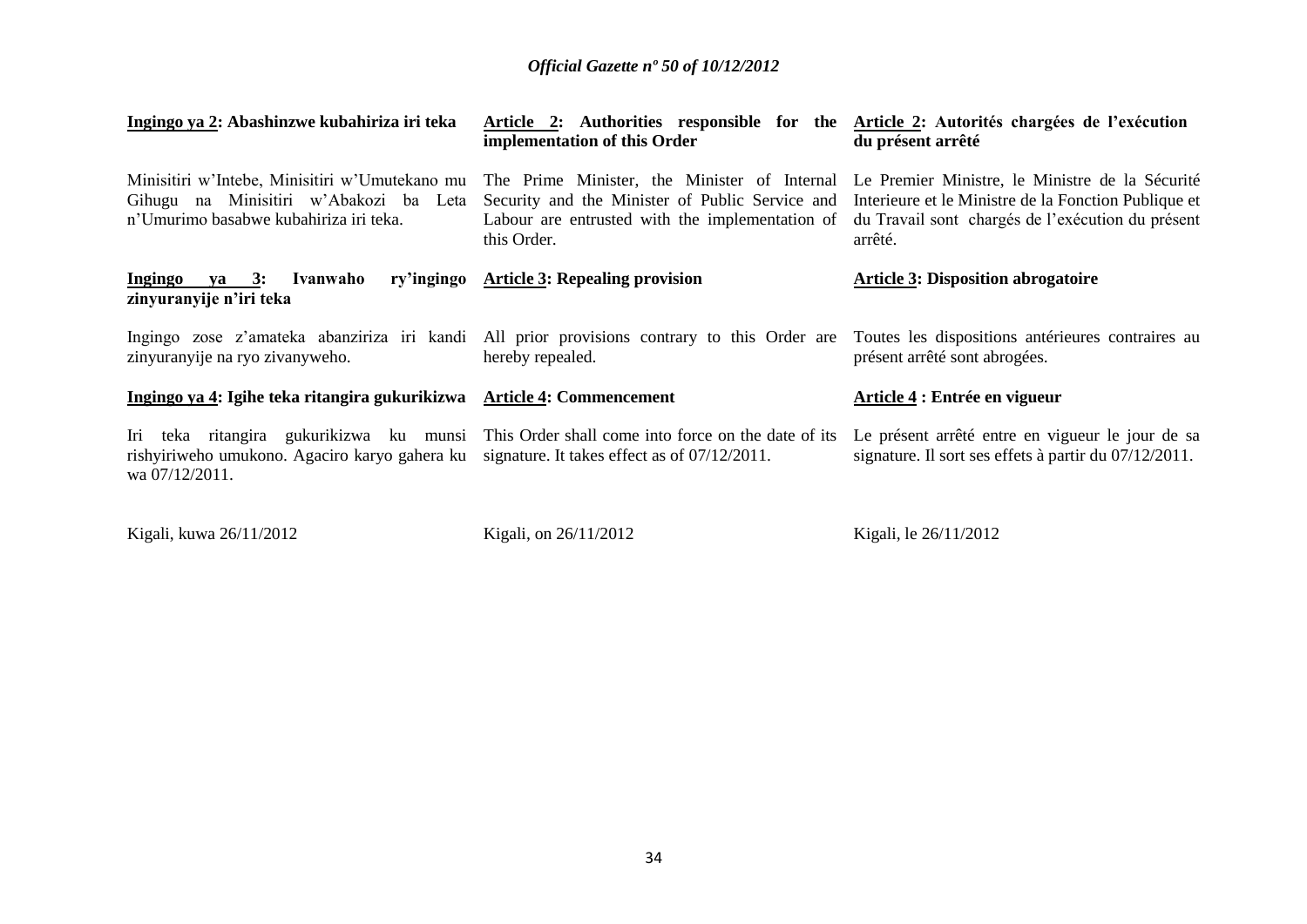(sé)

(sé)

### (sé)

**KAGAME Paul** Président de la République

**KAGAME Paul** Perezida wa Repubulika

(sé)

**KAGAME Paul** President of the Republic

(sé)

(sé)

**HABUMUREMYI Pierre Damien** Premier Ministre

**HABUMUREMYI Pierre Damien** Minisitiri w'Intebe

**Bibonywe kandi bishyizweho Ikirango cya Repubulika:**

**HABUMUREMYI Pierre Damien** Prime Minister

**Seen and sealed with the Seal of the Republic:**

**Vu et scellé du Sceau de la République :**

(sé)

**KARUGARAMA Tharcisse** Minisitiri w'Ubutabera/Intumwa Nkuru ya Leta

**KARUGARAMA Tharcisse** Minister of Justice/Attorney General

(sé)

**KARUGARAMA Tharcisse** Ministre de la Justice/Garde des Sceaux

(sé)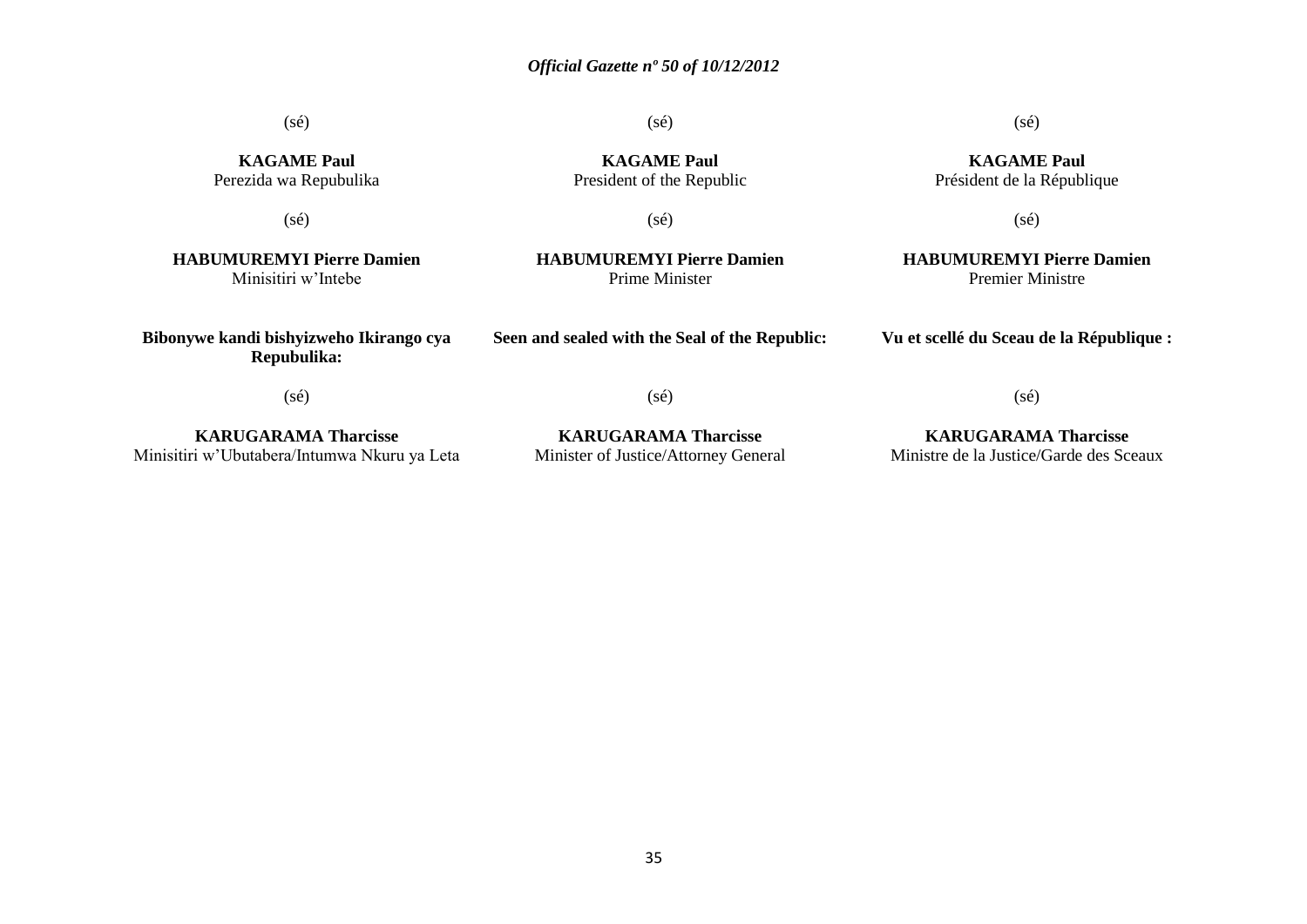**ITEKA RYA PEREZIDA N°88/01 RYO PRESIDENTIAL ORDER N°88/01 OF ARRETE PRESIDENTIEL N°88/01 DU KUWA 26/11/2012 RISHYIRAHO 26/11/2012 APPOINTING A DIRECTOR 26/11/2012 PORTANT NOMINATION D'UN UMUYOBOZI MUKURU CY'IGIHUGU IMIYOBORERE W'IKIGO GENERAL OF THE GISHINZWE GOVERNANCE BOARD DIRECTEUR GENERAL DE L'OFFICE RWANDAIS DE LA GOUVERNANCE** 

## **ISHAKIRO Ingingo ya mbere: Ishyirwaho**  Ingingo ya 2: Abashinzwe kubahiriza iri Article 2: Authorities responsible for the Article 2: Autorités chargées de l'exécution du **teka Ingingo ya 3: Ivanwaho ry'ingingo Article 3: Repealing provision zinyuranyije n'iri teka TABLE OF CONTENTS Article One : Appointment implementation of this Order TABLE DES MATIERES Article premier: Nomination présent arrêté Article 3: Disposition abrogatoire**

**Ingingo ya 4: Igihe iteka ritangira Article 4: Commencement gukurikizwa Article 4 : Entrée en vigueur**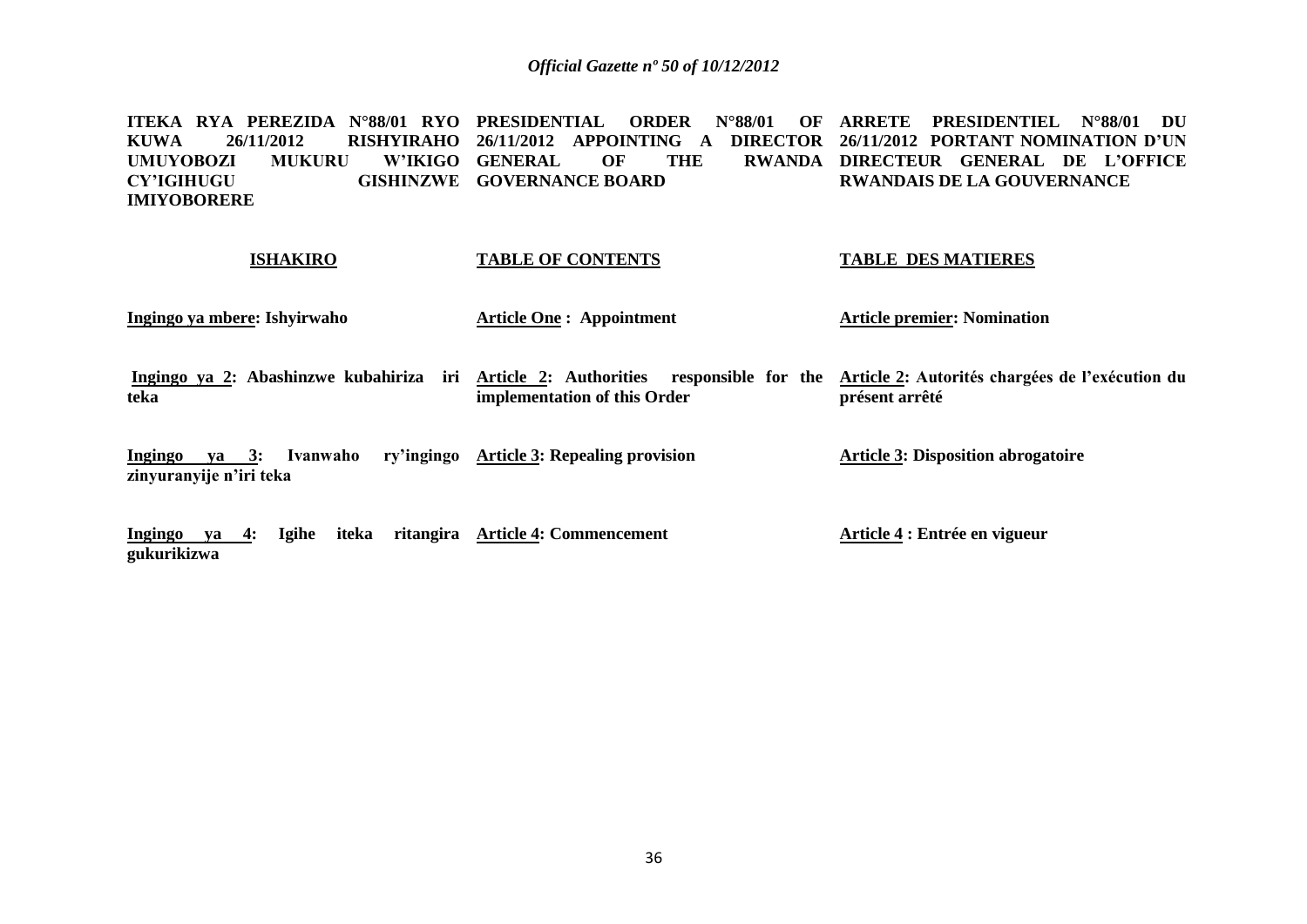|                    |  |  | ITEKA RYA PEREZIDA N°88/01 RYO PRESIDENTIAL ORDER N°88/01 OF ARRETE PRESIDENTIEL N°88/01 DU             |            |  |                                      |  |  |
|--------------------|--|--|---------------------------------------------------------------------------------------------------------|------------|--|--------------------------------------|--|--|
| KUWA               |  |  | 26/11/2012       RISHYIRAHO  26/11/2012  APPOINTING   A   DIRECTOR  26/11/2012  PORTANT NOMINATION D'UN |            |  |                                      |  |  |
|                    |  |  | UMUYOBOZI MUKURU W'IKIGO GENERAL OF                                                                     | <b>THE</b> |  | RWANDA DIRECTEUR GENERAL DE L'OFFICE |  |  |
| CY'IGHUGU          |  |  | <b>GISHINZWE GOVERNANCE BOARD</b>                                                                       |            |  | <b>RWANDAIS DE LA GOUVERNANCE</b>    |  |  |
| <b>IMIYOBORERE</b> |  |  |                                                                                                         |            |  |                                      |  |  |
|                    |  |  |                                                                                                         |            |  |                                      |  |  |

| <b>Twebwe, KAGAME Paul,</b><br>Perezida wa Repubulika;                                                                                                                                                         | We, KAGAME Paul,<br>President of the Republic;                                                                                                          | <b>Nous, KAGAME Paul,</b><br>Président de la République;                                                                                                                                                                                                                                           |
|----------------------------------------------------------------------------------------------------------------------------------------------------------------------------------------------------------------|---------------------------------------------------------------------------------------------------------------------------------------------------------|----------------------------------------------------------------------------------------------------------------------------------------------------------------------------------------------------------------------------------------------------------------------------------------------------|
| Dushingiye ku Itegeko Nshinga rya Repubulika<br>y'u Rwanda ryo kuwa 04 Kamena 2003, nk'uko<br>ryavuguruwe kugeza ubu, cyane cyane mu<br>ngingo zaryo, iya 88, iya 89, iya 112, iya 113<br>$n$ 'iya 121;        | Pursuant to the Constitution of the Republic of<br>Rwanda of 04 June 2003, as amended to date,<br>especially in Articles $88, 89, 112, 113$ and $121$ ; | Vu la Constitution de la République du Rwanda<br>du 04 juin 2003, telle que révisée à ce jour,<br>spécialement en ses articles 88, 89, 112, 113 et<br>121;                                                                                                                                         |
| Dushingiye ku Itegeko n° 22/2002 ryo kuwa<br>09/07/2002 rishyiraho Sitati Rusange igenga<br>Abakozi ba Leta n'inzego z'imirimo ya Leta,<br>cyane cyane mu ngingo zaryo, iya 17, iya 24<br>$n$ 'iya 35;         | Pursuant to Law $n^{\circ}$ 22/2002 of 09/07/2002 on<br>General Statutes for Rwanda Public Service,<br>especially in Articles 17, 24 and 35;            | Vu la Loi nº 22/2002 du 09/07/2002 portant Statut<br>Général de la Fonction Publique Rwandaise,<br>spécialement en ses articles 17, 24 et 35;                                                                                                                                                      |
| Ashingiye ku Itegeko n° 41/2011 ryo kuwa<br>30/09/2011 rishyiraho Ikigo cy'lgihugu<br>gishinzwe Imiyoborere (RGB) rikanagena<br>inshingano, imiterere n'imikorere byacyo,<br>cyane cyane mu ngingo yaryo ya 9; | establishing the Rwanda Governance Board<br>determining<br>(RGB)<br>and<br>its<br>organisation and functioning especially in<br>Article 9;              | Pursuant to Law n° 41/2011 of 30/09/2011 Vu la Loi n° 41/2011 du 30/09/2011 portant<br>l'Office<br>création de<br>Rwandais de<br>- la<br>(RGB)<br>et déterminant<br>mission, Gouvernance<br>sa<br>mission,<br>organisation<br>son<br>et<br>son<br>fonctionnement spécialement en son article<br>9; |
| Minisitiri<br><b>Bisabwe</b><br>w'Ubutegetsi<br>na<br>bw'Igihugu;                                                                                                                                              | On proposal<br>by the Minister of<br>Local<br>Government;                                                                                               | Sur proposition du Ministre de l'Administration<br>Locale;                                                                                                                                                                                                                                         |
| y'Abaminisitiri<br>Inama<br>yateranye<br>kuwa<br>07/12/2011 imaze kubisuzuma no kubyemeza;                                                                                                                     | After consideration and approval by the Cabinet<br>in its session of $07/12/2011$ ;                                                                     | Après examen et adoption par le Conseil des<br>Ministres en sa séance du 07/12/2011;                                                                                                                                                                                                               |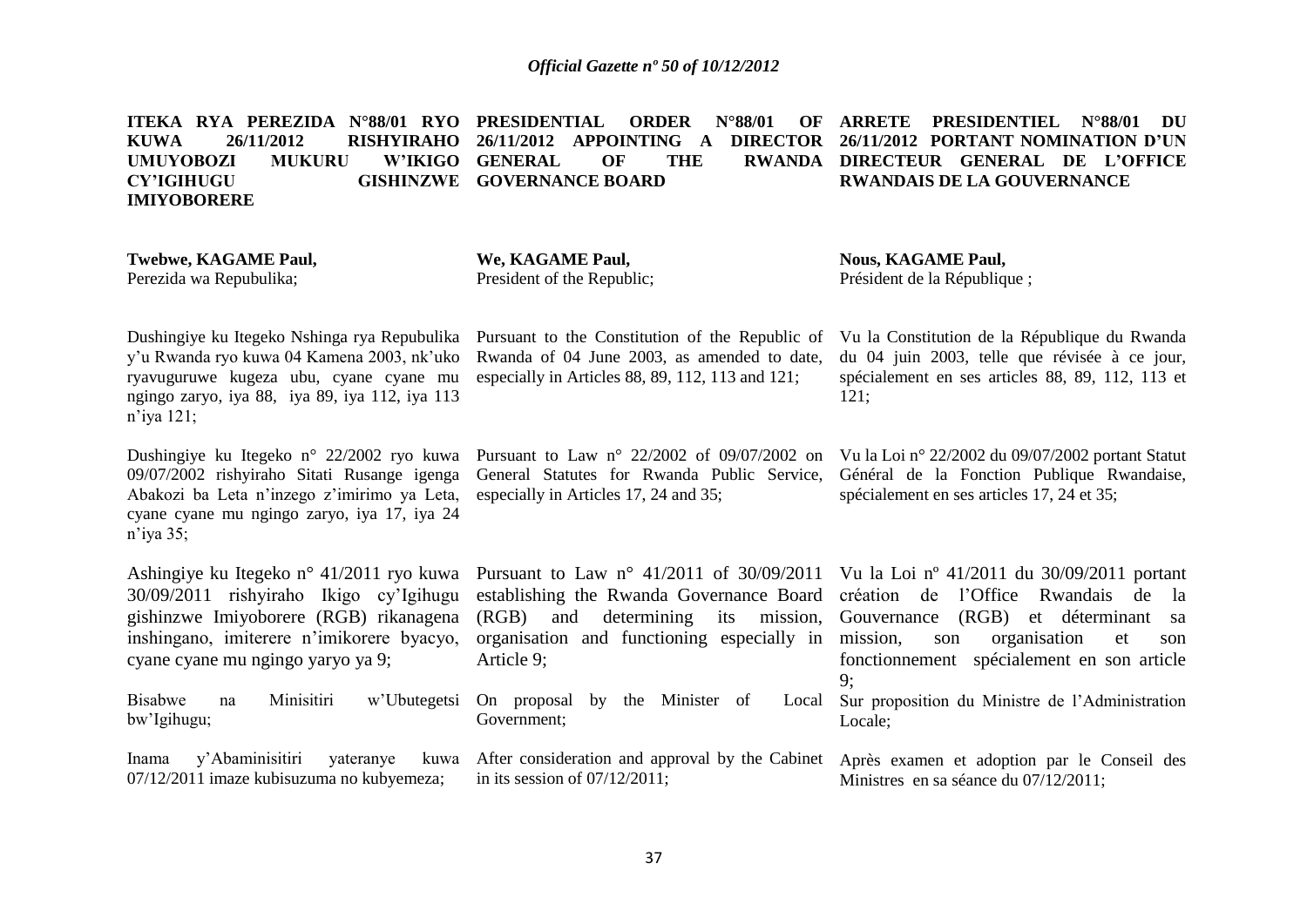| y'Inteko Rusange yo kuwa 13/12/2011;                                                                                                 | Bimaze kwemezwa na Sena mu nama yayo After approval by Senate in its plenary session of Après adoption par le Sénat en sa séance plénière<br>13/12/2011;                                                              | du 13/12/2011;                                                                                                                     |
|--------------------------------------------------------------------------------------------------------------------------------------|-----------------------------------------------------------------------------------------------------------------------------------------------------------------------------------------------------------------------|------------------------------------------------------------------------------------------------------------------------------------|
| TWATEGETSE KANDI DUTEGETSE:                                                                                                          | <b>HAVE ORDERED AND HEREBY ORDER:</b>                                                                                                                                                                                 | <b>AVONS ARRETE ET ARRETONS:</b>                                                                                                   |
| Ingingo ya mbere: Ishyirwaho                                                                                                         | <b>Article One: Appointment</b>                                                                                                                                                                                       | <b>Article premier: Nomination</b>                                                                                                 |
| w'Ikigo<br>cy'Igihugu<br>gishinzwe<br>Mukuru<br>Imiyoborere (RGB).                                                                   | Prof SHYAKA Anastase agizwe Umuyobozi Prof SHYAKA Anastase is hereby appointed<br>Director General of the Rwanda Governance<br>Board (RGB).                                                                           | Prof SHYAKA Anastase est nommé Directeur<br>Général de l'Office Rwandais de la Gouvernance<br>$(RGB)$ .                            |
| Ingingo ya 2: Abashinzwe kubahiriza iri teka                                                                                         | Article 2: Authorities responsible for the Article 2: Autorités chargées de l'exécution du<br>implementation of this Order                                                                                            | présent arrêté                                                                                                                     |
| Minisitiri w'Intebe, Minisitiri w'Abakozi ba<br>Leta n'Umurimo na Minisitiri w'Ubutegetsi<br>bw'Igihugu basabwe kubahiriza iri teka. | The Prime Minister, the Minister of Public Le Premier Ministre, le Ministre de la Fonction<br>Service and Labour and the Minister of Local<br>with<br>Government<br>entrusted<br>are<br>implementation of this Order. | Publique et du Travail et le Ministre de<br>the l'Administration Locale<br>chargés<br>sont<br>de<br>l'exécution du présent arrêté. |
| ry'ingingo<br>Ingingo ya 3: Ivanwaho<br>zinyuranyije n'iri teka                                                                      | <b>Article 3: Repealing provision</b>                                                                                                                                                                                 | <b>Article 3: Disposition abrogatoire</b>                                                                                          |
| zinyuranyije na ryo zivanyweho.                                                                                                      | Ingingo zose z'amateka abanziriza iri kandi All prior provisions contrary to this Order are<br>hereby repealed.                                                                                                       | Toutes les dispositions antérieures contraires au<br>présent arrêté sont abrogées.                                                 |
| Ingingo ya 4:<br><b>Igihe</b><br>iteka<br>ritangira<br>gukurikizwa                                                                   | <b>Article 4: Commencement</b>                                                                                                                                                                                        | Article 4: Entrée en vigueur                                                                                                       |
| rishyiriweho umukono. Agaciro karyo gahera<br>kuwa 07/12/2011.                                                                       | Iri teka ritangira gukurikizwa ku munsi This Order shall come into force on the date of its<br>signature. It takes effect as of 07/12/2011.                                                                           | Le présent arrêté entre en vigueur le jour de sa<br>signature. Il sort ses effets à partir du 07/12/2011.                          |
| Kigali, kuwa 26/11/2012                                                                                                              | Kigali, on 26/11/2012                                                                                                                                                                                                 | Kigali, le 26/11/2012                                                                                                              |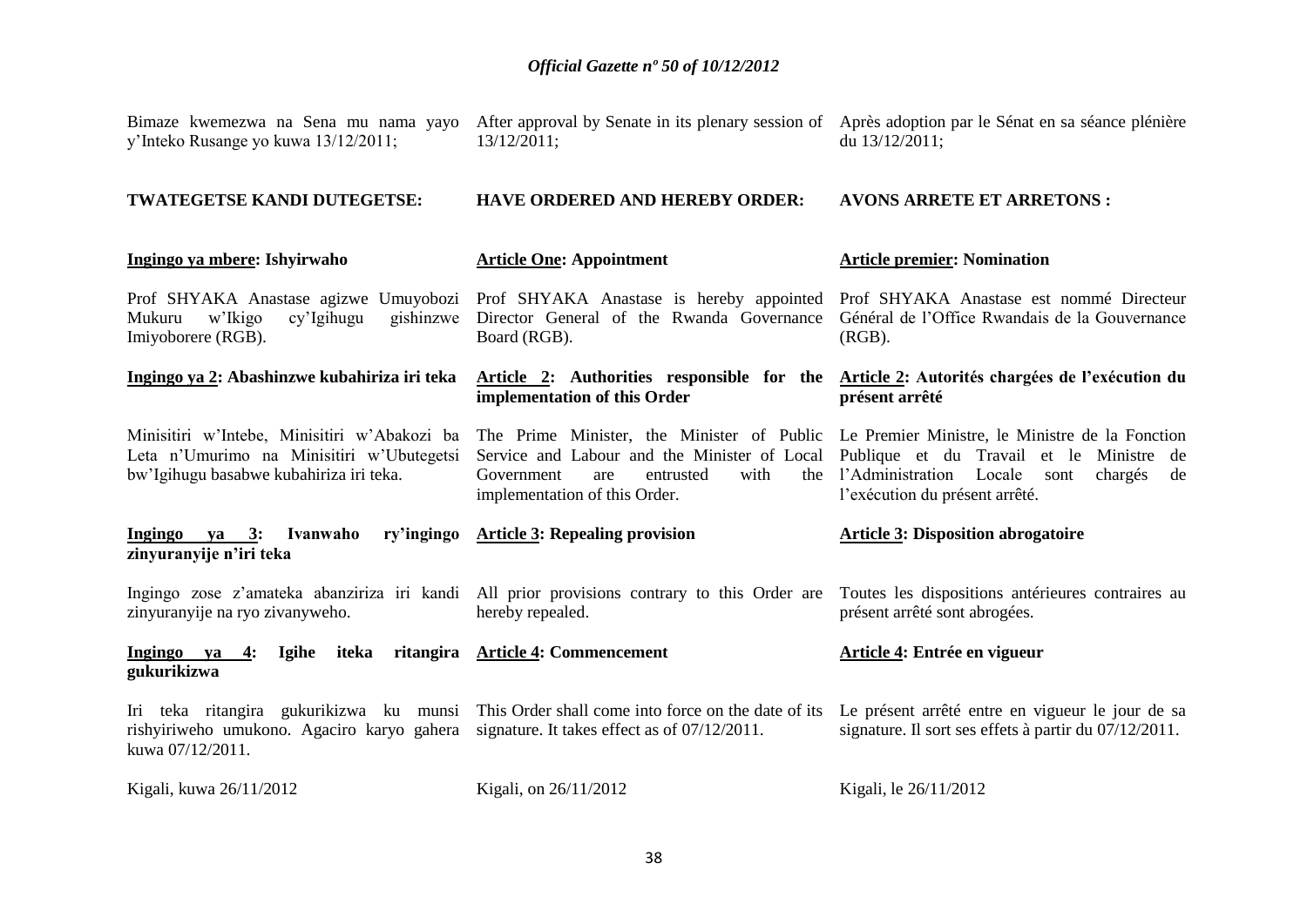**(sé)**

**(sé)**

**(sé)**

**KAGAME Paul** Président de la République

**(sé)**

**HABUMUREMYI Pierre Damien**

**KAGAME Paul** Perezida wa Repubulika

**(sé)**

**KAGAME Paul** President of the Republic

**(sé)**

**HABUMUREMYI Pierre Damien** Minisitiri w'Intebe

**Bibonywe kandi bishyizweho Ikirango cya Repubulika:**

**HABUMUREMYI Pierre Damien** Prime Minister

**Seen and sealed with the Seal of the Republic:**

Premier Ministre

**Vu et scellé du Sceau de la République :**

**(sé)**

**(sé)**

**KARUGARAMA Tharcisse** Minisitiri w'Ubutabera/Intumwa Nkuru ya Leta

**KARUGARAMA Tharcisse** Minister of Justice/Attorney General

**(sé)**

**KARUGARAMA Tharcisse** Ministre de la Justice/Garde des Sceaux

39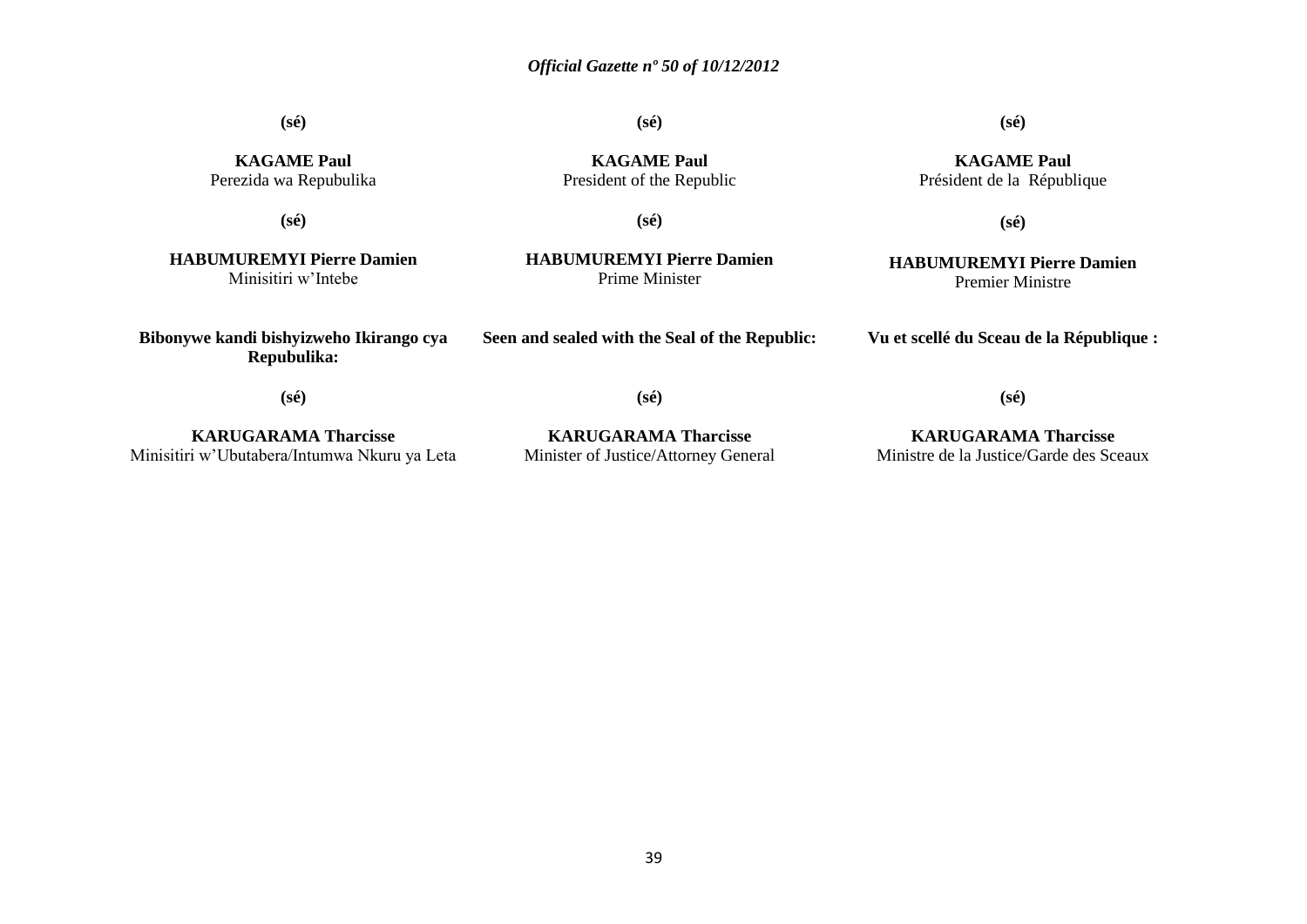**ITEKA RYA PEREZIDA N°89/01 RYO KUWA PRESIDENTIAL ORDER N°89/01 OF ARRETE PRESIDENTIEL N°89/01 DU 26/11/2012 RISHYIRAHO UMUYOBOZI 26/11/2012 APPOINTING A DEPUTY 26/11/2012 PORTANT NOMINATION MUKURU WUNGIRIJE CY'IGIHUGU GISHINZWE IMIYOBORERE GOVERNANCE BOARD DIRECTOR GENERAL OF THE RWANDA D'UNE DIRECTRICE GENERALE ADJOINTE DE L'OFFICE RWANDAIS DE LA GOUVERNANCE** 

| <b>ISHAKIRO</b>                                              | <b>TABLE OF CONTENTS</b>                                                   | <b>TABLE DES MATIERES</b>                                         |
|--------------------------------------------------------------|----------------------------------------------------------------------------|-------------------------------------------------------------------|
| Ingingo ya mbere: Ishyirwaho                                 | <b>Article One: Appointment</b>                                            | <b>Article premier: Nomination</b>                                |
| Ingingo ya 2: Abashinzwe kubahiriza iri teka                 | Article 2: Authorities responsible for the<br>implementation of this Order | Article 2: Autorités chargées de l'exécution<br>du présent arrêté |
| Ingingo ya 3: Ivanwaho ry'ingingo zinyuranyije<br>n'iri teka | <b>Article 3: Repealing provision</b>                                      | <b>Article 3: Disposition abrogatoire</b>                         |
| Ingingo ya 4: Igihe iteka ritangira gukurikizwa              | <b>Article 4: Commencement</b>                                             | Article 4: Entrée en vigueur                                      |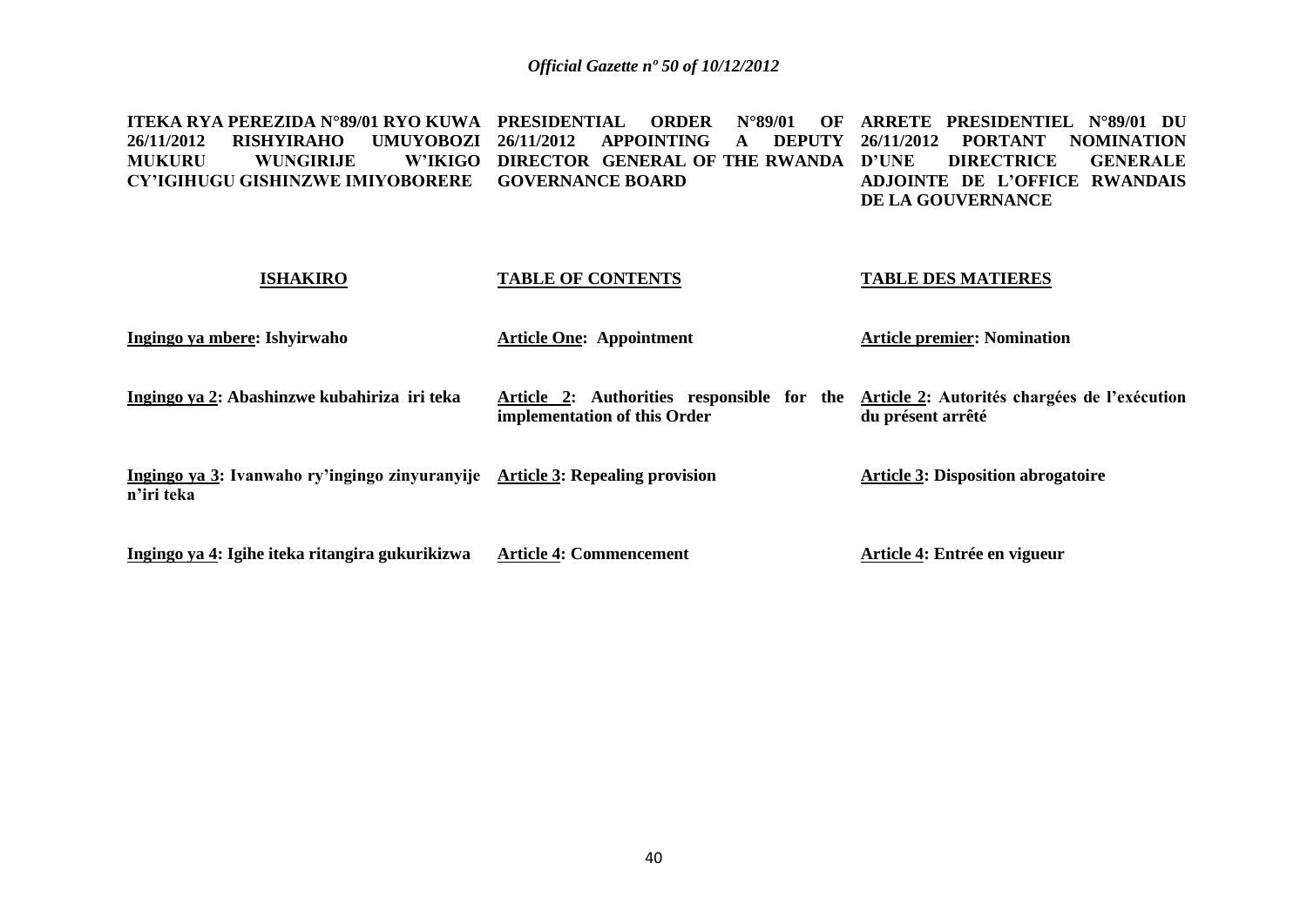**ITEKA RYA PEREZIDA N°89/01 RYO KUWA PRESIDENTIAL ORDER N°89/01 OF 26/11/2012 RISHYIRAHO UMUYOBOZI MUKURU WUNGIRLIE CY'IGIHUGU GISHINZWE IMIYOBORERE 26/11/2012 APPOINTING A DEPUTY W'IKIGO DIRECTOR GENERAL OF THE RWANDA D'UNE GOVERNANCE BOARD ARRETE PRESIDENTIEL N°89/01 DU 26/11/2012 PORTANT NOMINATION DIRECTRICE GENERALE ADJOINTE DE L'OFFICE RWANDAIS DE LA GOUVERNANCE** 

### **Twebwe, KAGAME Paul,**

Perezida wa Repubulika;

**We, KAGAME Paul,** President of the Republic;

Dushingiye ku Itegeko Nshinga rya Repubulika y'u Pursuant to the Constitution of the Republic of Vu la Constitution de la République du Rwanda ryo kuwa 04 Kamena 2003, nk'uko Rwanda of 04 June 2003, as amended to date, Rwanda du 04 juin 2003, telle que révisée à ce ryavuguruwe kugeza ubu, cyane cyane mu ngingo especially in Articles 112, 113 and 121; zaryo, iya 112, iya 113 n'iya 121;

Dushingiye ku Itegeko n° 22/2002 ryo kuwa Pursuant to Law n° 22/2002 of 09/07/2002 on Vu la Loi n° 22/2002 du 09/07/2002 portant Abakozi ba Leta n'inzego z'imirimo ya Leta, cyane cyane mu ngingo zaryo, iya 17, iya 24 n'iya 35;

inshingano, imiterere n'imikorere byacyo, cyane cyane mu ngingo yaryo ya 9;

Bisabwe na Minisitiri w'Ubutegetsi bw'Igihugu;

Inama y'Abaminisitiri yateranye kuwa 07/12/2011 After consideration and approval by the Cabinet Après examen et adoption par le Conseil des imaze kubisuzuma no kubyemeza;

09/07/2002 rishyiraho Sitati Rusange igenga General Statutes for Rwanda Public Service, Statut Général de la Fonction Publique especially in Articles 17, 24 and 35;

Ashingiye ku Itegeko n° 41/2011 ryo ku wa Pursuant to Law n° 41/2011 of 30/09/2011 Vu la Loi nº 41/2011 du 30/09/2011 30/09/2011 rishyiraho Ikigo cy'Igihugu establishing the Rwanda Governance Board portant création de l'Office Rwandais de gishinzwe Imiyoborere (RGB) rikanagena (RGB) and determining its mission, la Gouvernance (RGB) et déterminant sa organisation and functioning especially in mission, son organisation et son Article 9;

> On proposal by the Minister of Local Sur Government;

in its session of 07/12/2011;

**Nous, KAGAME Paul,** Président de la République;

jour, spécialement en ses articles 112, 113 et 121;

Rwandaise, spécialement en ses articles 17, 24 et 35 ;

fonctionnement spécialement en son article 9;

proposition du Ministre de l'Administration Locale;

Ministres en sa séance du 07/12/2011;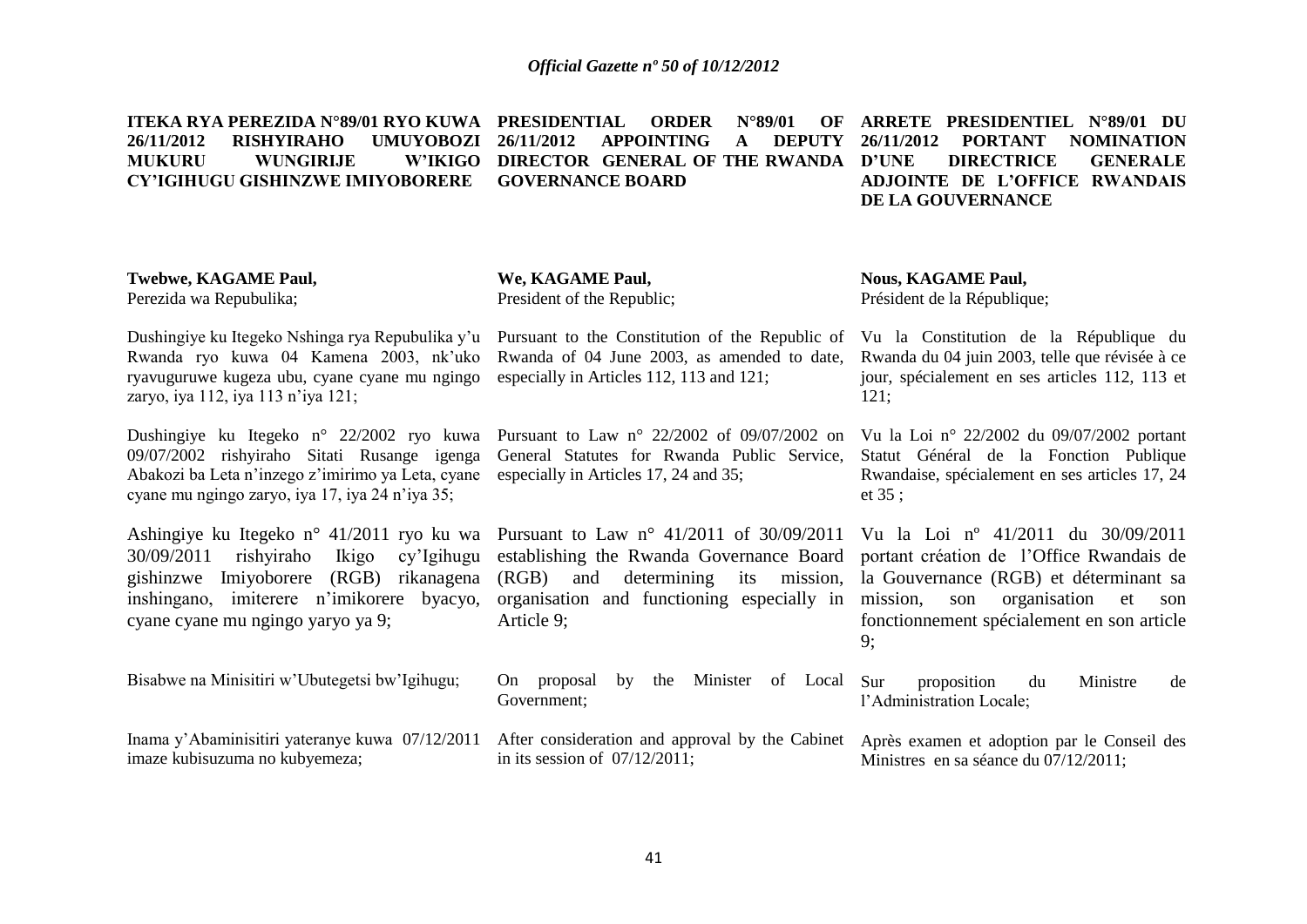| TWATEGETSE KANDI DUTEGETSE:                                                                                    | <b>HAVE ORDERED AND HEREBY ORDER:</b>                                                                                                                                                                                                                                 | <b>AVONS ARRETE ET ARRETONS:</b>                                                              |  |  |
|----------------------------------------------------------------------------------------------------------------|-----------------------------------------------------------------------------------------------------------------------------------------------------------------------------------------------------------------------------------------------------------------------|-----------------------------------------------------------------------------------------------|--|--|
| Ingingo ya mbere : Ishyirwaho                                                                                  | <b>Article One: Appointment</b>                                                                                                                                                                                                                                       | <b>Article premier: Nomination</b>                                                            |  |  |
| Madamu NDANGIZA Fatuma agizwe Umuyobozi<br>Mukuru Wungirije w'Ikigo cy'Igihugu gishinzwe<br>Imiyoborere (RGB). | Mrs NDANGIZA Fatuma is hereby appointed Madame NDANGIZA Fatuma est nommée<br>Deputy Director General of the Rwanda<br>Governance Board (RGB).                                                                                                                         | Directrice Générale Adjointe de l'Office<br>Rwandais de la Gouvernance (RGB).                 |  |  |
| Ingingo ya 2: Abashinzwe kubahiriza iri teka<br>Minisitiri w'Intebe, Minisitiri w'Abakozi ba Leta              | Article 2: Authorities responsible for the Article 2: Autorités chargées de l'exécution<br>implementation of this Order                                                                                                                                               | du présent arrêté                                                                             |  |  |
| n'Umurimo na Minisitiri w'Ubutegetsi bw'Igihugu<br>basabwe kubahiriza iri teka.                                | The Prime Minister, the Minister of Public Le Premier Ministre, le Ministre de la Fonction<br>Service and Labour and the Minister of Local Publique et du Travail et le Ministre de<br>with<br>the<br>Government<br>entrusted<br>are<br>implementation of this Order. | l'Administration Locale sont<br>chargés de<br>l'exécution du présent arrêté.                  |  |  |
| Ingingo ya 3: Ivanwaho ry'ingingo zinyuranyije Article 3: Repealing provision<br>n'iri teka                    |                                                                                                                                                                                                                                                                       | <b>Article 3 : Disposition abrogatoire</b>                                                    |  |  |
| zinyuranyije na ryo zivanyweho.                                                                                | Ingingo zose z'amateka abanziriza iri kandi All prior provisions contrary to this Order are Toutes les dispositions antérieures contraires<br>hereby repealed.                                                                                                        | au présent arrêté sont abrogées.                                                              |  |  |
| Ingingo ya 4: Igihe iteka ritangira gukurikizwa                                                                | <b>Article 4: Commencement</b>                                                                                                                                                                                                                                        | Article 4 : Entrée en vigueur                                                                 |  |  |
| teka ritangira gukurikizwa ku munsi<br>Iri<br>rishyiriweho umukono. Agaciro karyo gahera kuwa<br>07/12/2011.   | This Order shall come into force on the date of its<br>signature. It takes effect as of $07/12/2011$ .                                                                                                                                                                | Le présent arrêté entre en vigueur le jour de sa<br>signature. Il sort ses effets à partir du |  |  |
|                                                                                                                |                                                                                                                                                                                                                                                                       | 07/12/2011.                                                                                   |  |  |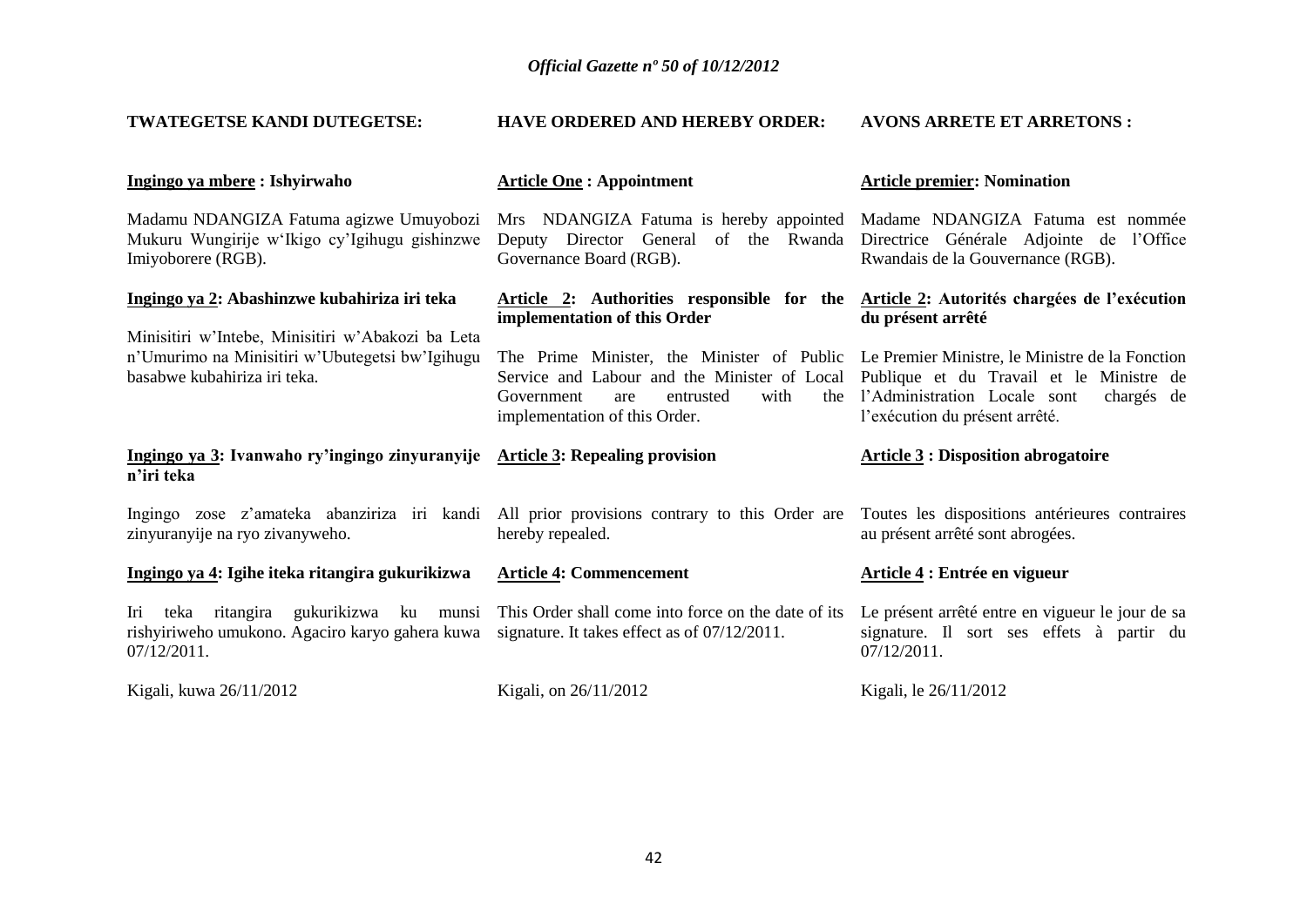**(sé)**

**(sé)**

**KAGAME Paul**

### **(sé)**

**KAGAME Paul** Président de la République

**KAGAME Paul** Perezida wa Repubulika

President of the Republic

**(sé)**

**(sé)**

**HABUMUREMYI Pierre Damien** Minisitiri w'Intebe

**HABUMUREMYI Pierre Damien** Prime Minister

### **HABUMUREMYI Pierre Damien** Premier Ministre

**(sé)**

**Vu et scellé du Sceau de la République :**

**(sé)**

**Bibonywe kandi bishyizweho Ikirango cya Repubulika:**

**KARUGARAMA Tharcisse** Minisitiri w'Ubutabera/Intumwa Nkuru ya Leta **(sé)**

**Seen and sealed with the Seal of the Republic:**

**KARUGARAMA Tharcisse** Minister of Justice/Attorney General

**KARUGARAMA Tharcisse** Ministre de la Justice/Garde des Sceaux

**(sé)**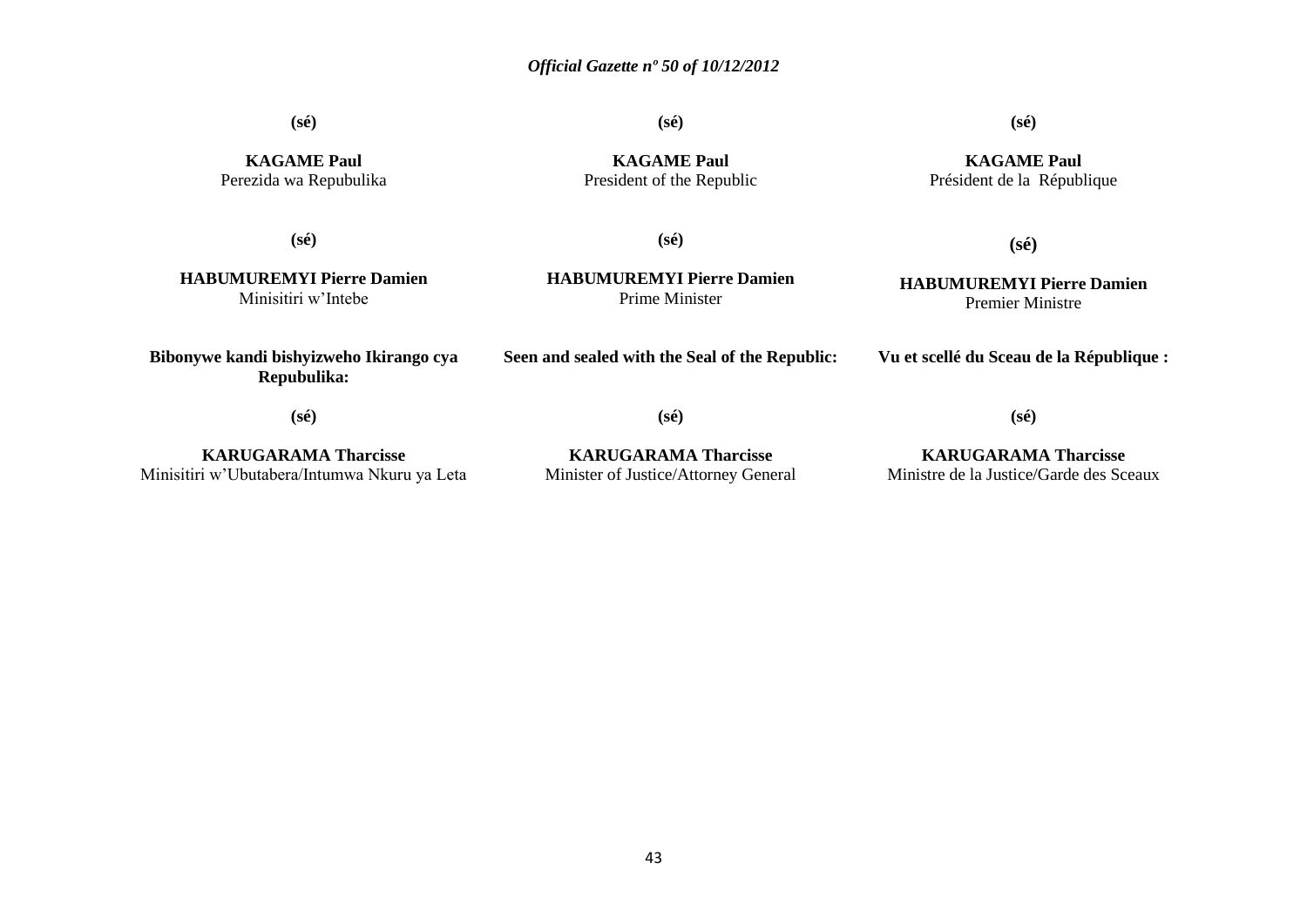**ITEKA RYA PEREZIDA N°90/01 RYO PRESIDENTIAL ORDER N°90/01 OF ARRETE PRESIDENTIEL N°90/01 DU KUWA 26/11/2012 RISHYIRAHO 26/11/2012 APPOINTING A PERMANENT 26/11/2012 PORTANT NOMINATION UMUNYAMABANGA UHORAHO SECRETARY D'UN SECRETAIRE PERMANENT**

| <b>ISHAKIRO</b>                                                    | <b>TABLE OF CONTENTS</b>                                                   | <b>TABLE DES MATIERES</b>                                                   |
|--------------------------------------------------------------------|----------------------------------------------------------------------------|-----------------------------------------------------------------------------|
| Ingingo ya mbere : Ishyirwaho                                      | <b>Article One: Appointment</b>                                            | <b>Article premier : Nomination</b>                                         |
| Ingingo ya 2: Abashinzwe kubahiriza iri teka                       | Article 2: Authorities responsible for the<br>implementation of this Order | Article 2 : Autorités chargées de la mise en<br>exécution du présent arrêté |
| $va = 3:$<br>Ivanwaho<br><b>Ingingo</b><br>zinyuranyije n'iri teka | ry'ingingo Article 3: Repealing provision                                  | <b>Article 3 : Disposition abrogatoire</b>                                  |
| Igihe<br>iteka<br>Ingingo<br>4:<br>va                              | ritangira Article 4: Commencement                                          | Article 4 : Entrée en vigueur                                               |

**gukurikizwa**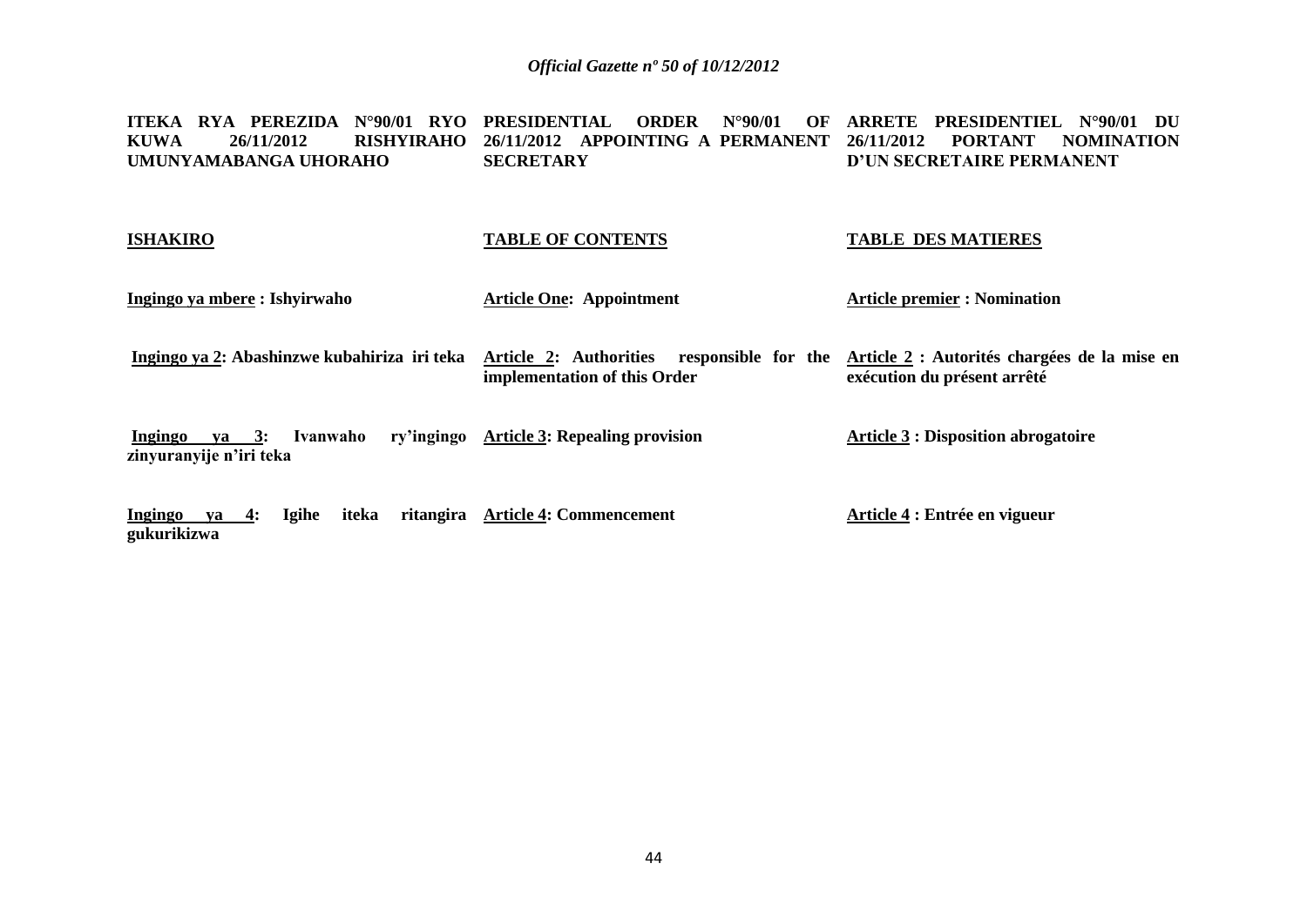|             |                       |  |           |  |  | ITEKA RYA PEREZIDA N°90/01 RYO PRESIDENTIAL ORDER N°90/01 OF ARRETE PRESIDENTIEL N°90/01 DU |  |
|-------------|-----------------------|--|-----------|--|--|---------------------------------------------------------------------------------------------|--|
| <b>KUWA</b> | 26/11/2012            |  |           |  |  | RISHYIRAHO 26/11/2012 APPOINTING A PERMANENT 26/11/2012 PORTANT NOMINATION                  |  |
|             | UMUNYAMABANGA UHORAHO |  | SECRETARY |  |  | D'UN SECRETAIRE PERMANENT                                                                   |  |
|             |                       |  |           |  |  |                                                                                             |  |

| Twebwe, KAGAME Paul,<br>Perezida wa Repubulika;                                                                                                                                                       | We, KAGAME Paul,<br>President of the Republic;                                                                                               | <b>Nous, KAGAME Paul,</b><br>Président de la République;                                                                                                    |
|-------------------------------------------------------------------------------------------------------------------------------------------------------------------------------------------------------|----------------------------------------------------------------------------------------------------------------------------------------------|-------------------------------------------------------------------------------------------------------------------------------------------------------------|
| Dushingiye ku Itegeko Nshinga rya Repubulika<br>y'u Rwanda ryo kuwa 04 Kamena 2003, nk'uko<br>ryavuguruwe kugeza ubu, cyane cyane mu<br>ngingo zaryo, iya 112, iya 113 n'iya 121;                     | Pursuant to the Constitution of the Republic of<br>Rwanda of 04 June 2003, as amended to date,<br>especially in Articles 112, 113 and 121;   | Vu la Constitution de la République du Rwanda<br>du 04 juin 2003, telle que révisée à ce jour,<br>spécialement en ses articles 112, 113 et 121;             |
| Dushingiye ku Itegeko n° 22/2002 ryo kuwa<br>09/07/2002 rishyiraho Sitati Rusange igenga<br>Abakozi ba Leta n'inzego z'imirimo ya Leta,<br>cyane cyane mu ngingo zaryo iya 17, iya 24<br>$n$ 'iya 35; | Pursuant to Law $n^{\circ}$ 22/2002 of 09/07/2002 on<br>General Statutes for Rwanda Public Service,<br>especially in Articles 17, 24 and 35; | Vu la Loi nº 22/2002 du 09/07/2002 portant<br>Statut Général de la Fonction Publique<br>Rwandaise, spécialement en ses articles 17, 24<br>et $35$ ;         |
| Bisabwe na Minisitiri Ushinzwe Umuryango<br>w'Ibihugu by'Afurika y'Iburasirazuba;                                                                                                                     | On proposal by the Minister for East African<br>Community;                                                                                   | Sur proposition du Ministre chargé de la<br>Communaute des Etats d'Afrique de l'Est;                                                                        |
| y'Abaminisitiri<br>yateranye<br>Inama<br>kuwa<br>30/09/2011imaze kubisuzuma no kubyemeza;                                                                                                             | After consideration and approval by the Cabinet Après examen et adoption par le Conseil des<br>in its session of $30/09/2011$ ;              | Ministres en sa séance du 30/09/2011;                                                                                                                       |
| TWATEGETSE KANDI DUTEGETSE:                                                                                                                                                                           | HAVE ORDERED AND HEREBY ORDER:                                                                                                               | <b>AVONS ARRETE ET ARRETONS:</b>                                                                                                                            |
| Ingingo ya mbere : Ishyirwaho                                                                                                                                                                         | <b>Article One: Appointment</b>                                                                                                              | <b>Article premier: Nomination</b>                                                                                                                          |
| Ambasaderi George William Bill KAYONGA<br>Uhoraho<br>Umunyamabanga<br>agizwe<br>muri<br>ishinzwe Umuryango w'Ibihugu<br>Minisiteri<br>by'Afurika y'Iburasirazuba (MINEAC).                            | Ambassador George William Bill KAYONGA is<br>appointed Permanent Secretary in the Ministry for<br>East African Community (MINEAC).           | Ambassadeur George William Bill KAYONGA<br>est nommé Secrétaire Permanent au Ministère<br>chargé de la Communauté des Etats d'Afrique<br>de l'Est (MINEAC). |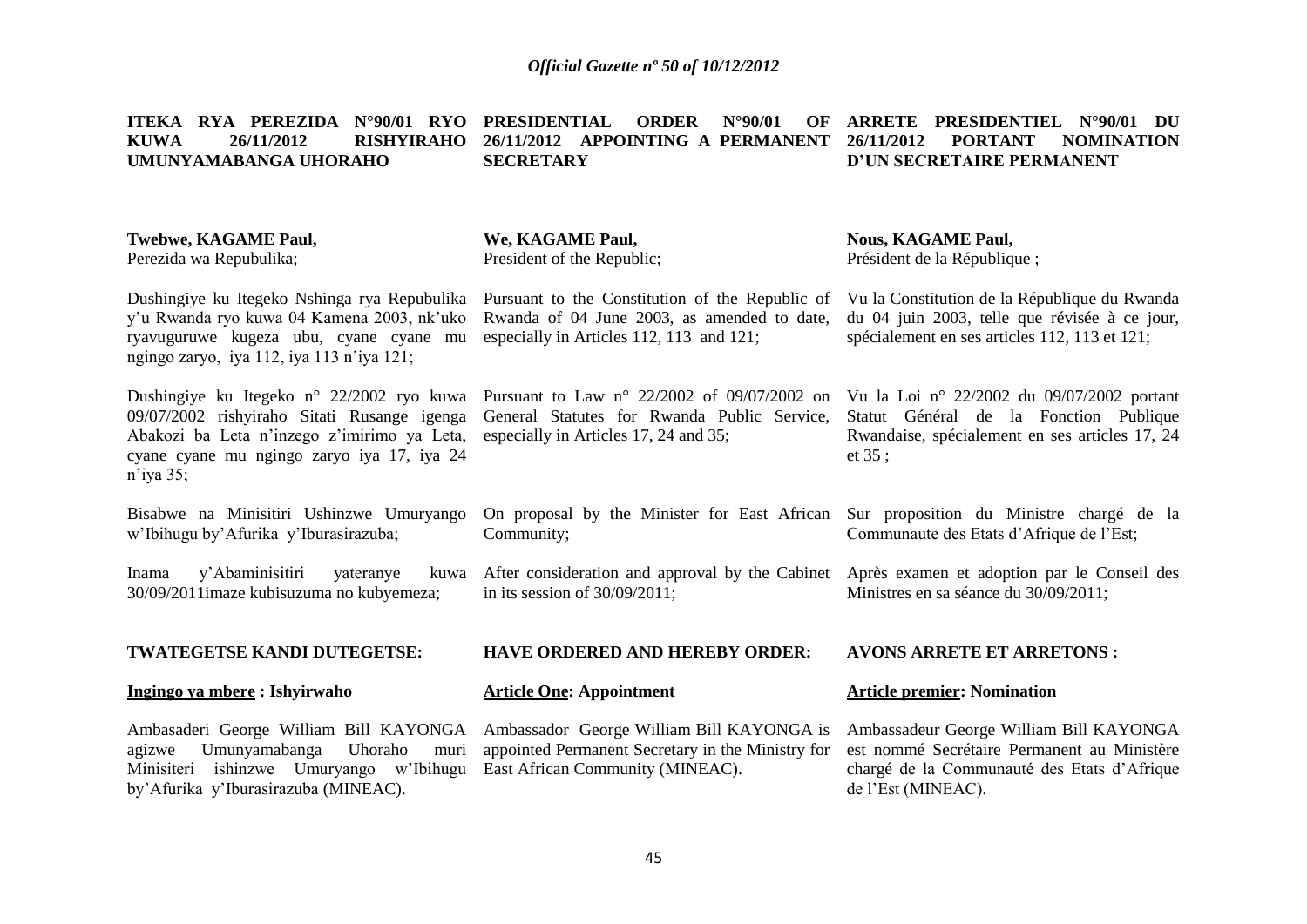| Ingingo ya 2: Abashinzwe kubahiriza iri teka                                                                                        | Article 2: Authorities responsible for the Article 2: Autorités chargées de l'exécution<br>implementation of this Order                                                                                                 | du présent arrêté                                                                                                                                                                                  |  |
|-------------------------------------------------------------------------------------------------------------------------------------|-------------------------------------------------------------------------------------------------------------------------------------------------------------------------------------------------------------------------|----------------------------------------------------------------------------------------------------------------------------------------------------------------------------------------------------|--|
| Minisitiri<br>Minisitiri<br>Ushinzwe<br>w'Intebe,<br>w'Ibihugu<br>by'Afurika<br>Umuryango<br>n'Umurimo basabwe kubahiriza iri teka. | The Prime Minister, the Minister for East African<br>Community and the Minister of Public Service<br>y'Iburasirazuba na Minisitiri w'Abakozi ba Leta and Labour are entrusted with the implementation<br>of this Order. | Le Premier Ministre, le Ministre chargé de la<br>Communaute des Etats d'Afrique de l'Est et le<br>Ministre de la Fonction Publique et du Travail<br>sont chargés de l'exécution du présent arrêté. |  |
| Ivanwaho<br>Ingingo ya 3:<br>zinyuranyije n'iri teka                                                                                | ry'ingingo Article 3: Repealing provision                                                                                                                                                                               | <b>Article 3 : Disposition abrogatoire</b>                                                                                                                                                         |  |
| zinyuranyije na ryo zivanyweho.                                                                                                     | Ingingo zose z'amateka abanziriza iri kandi All prior provisions contrary to this Order are<br>repealed.                                                                                                                | Toutes les dispositions antérieures contraires au<br>présent arrêté sont abrogées.                                                                                                                 |  |
| Ingingo ya 4: Igihe teka ritangira gukurikizwa Article 4: Commencement                                                              |                                                                                                                                                                                                                         | Article 4 : Entrée en vigueur                                                                                                                                                                      |  |
| rishyiriweho umukono. Agaciro karyo gahera<br>kuwa 30/09/2011.                                                                      | Iri teka ritangira gukurikizwa ku munsi This Order shall come into force on the date of its<br>signature. It takes effect as of 30/09/2011.                                                                             | Le présent arrêté entre en vigueur le jour de sa<br>signature. Il sort ses effets à partir du<br>30/09/2011.                                                                                       |  |
| Kigali, kuwa 26/11/2012                                                                                                             | Kigali, on 26/11/2012                                                                                                                                                                                                   | Kigali, le 26/11/2012                                                                                                                                                                              |  |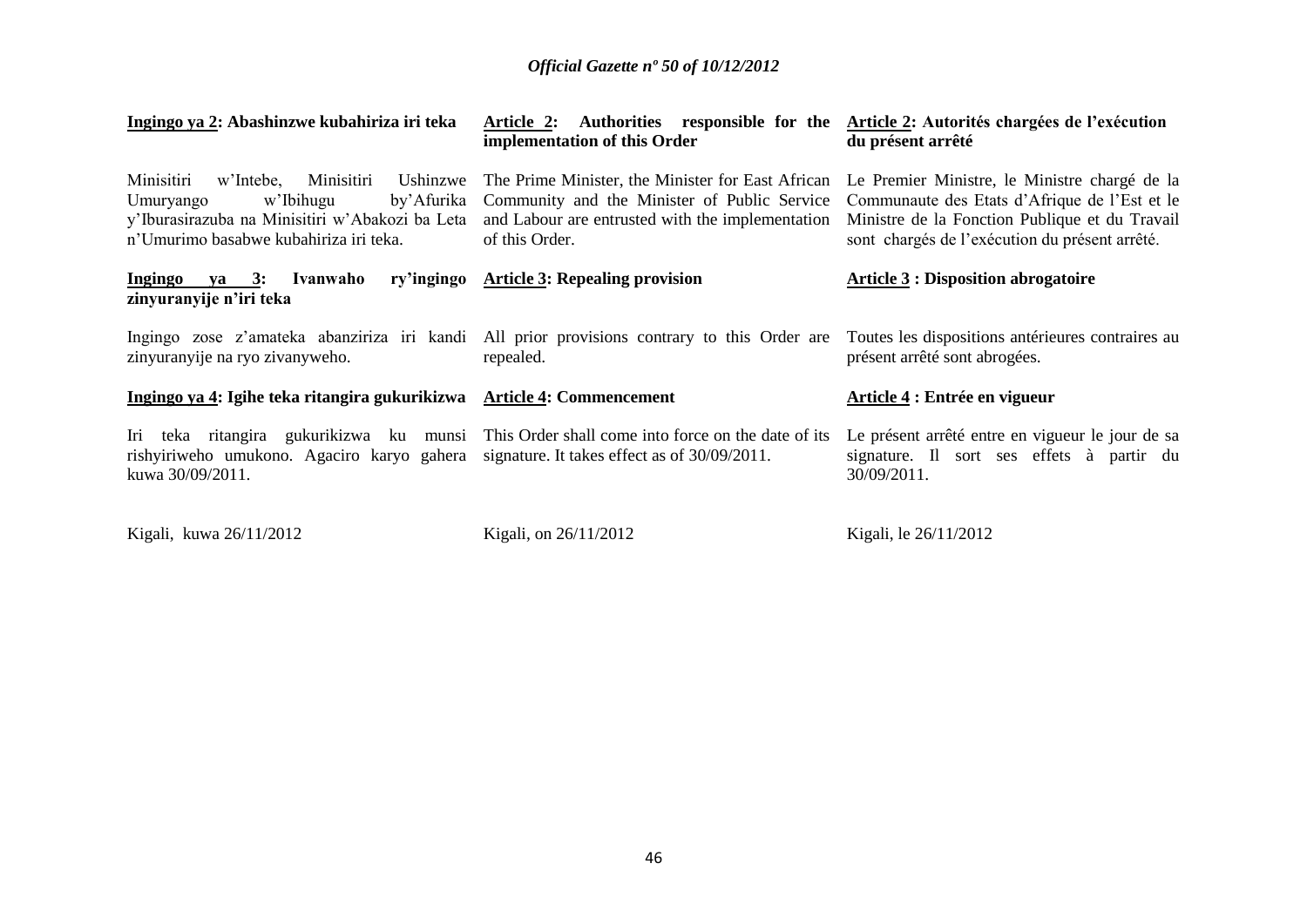(sé)

(sé)

(sé)

**KAGAME Paul** Perezida wa Repubulika

**KAGAME Paul** President of the Republic

# **KAGAME Paul**

Président de la République

(sé)

(sé)

**HABUMUREMYI Pierre Damien** Minisitiri w'Intebe

**HABUMUREMYI Pierre Damien** Prime Minister

### **HABUMUREMYI Pierre Damien** Premier Ministre

(sé)

| Bibonywe kandi bishyizweho Ikirango cya<br>Repubulika:                                               | Seen and sealed with the Seal of the Republic:                                                                                                                                                                                                                                                                                             | Vu et scellé du Sceau de la République :        |  |  |
|------------------------------------------------------------------------------------------------------|--------------------------------------------------------------------------------------------------------------------------------------------------------------------------------------------------------------------------------------------------------------------------------------------------------------------------------------------|-------------------------------------------------|--|--|
| (sé)                                                                                                 | (sé)                                                                                                                                                                                                                                                                                                                                       | (sé)                                            |  |  |
| <b>KARUGARAMA Tharcisse</b><br>$\mathbf{r}$ , and $\mathbf{r}$ , and $\mathbf{r}$ , and $\mathbf{r}$ | <b>KARUGARAMA Tharcisse</b><br>$\mathbf{v}$ , $\mathbf{v}$ , $\mathbf{v}$ , $\mathbf{v}$ , $\mathbf{v}$ , $\mathbf{v}$ , $\mathbf{v}$ , $\mathbf{v}$ , $\mathbf{v}$ , $\mathbf{v}$ , $\mathbf{v}$ , $\mathbf{v}$ , $\mathbf{v}$ , $\mathbf{v}$ , $\mathbf{v}$ , $\mathbf{v}$ , $\mathbf{v}$ , $\mathbf{v}$ , $\mathbf{v}$ , $\mathbf{v}$ , | <b>KARUGARAMA Tharcisse</b><br>**************** |  |  |

Minisitiri w'Ubutabera/Intumwa Nkuru ya Leta

Minister of Justice/Attorney General

Ministre de la Justice/Garde des Sceaux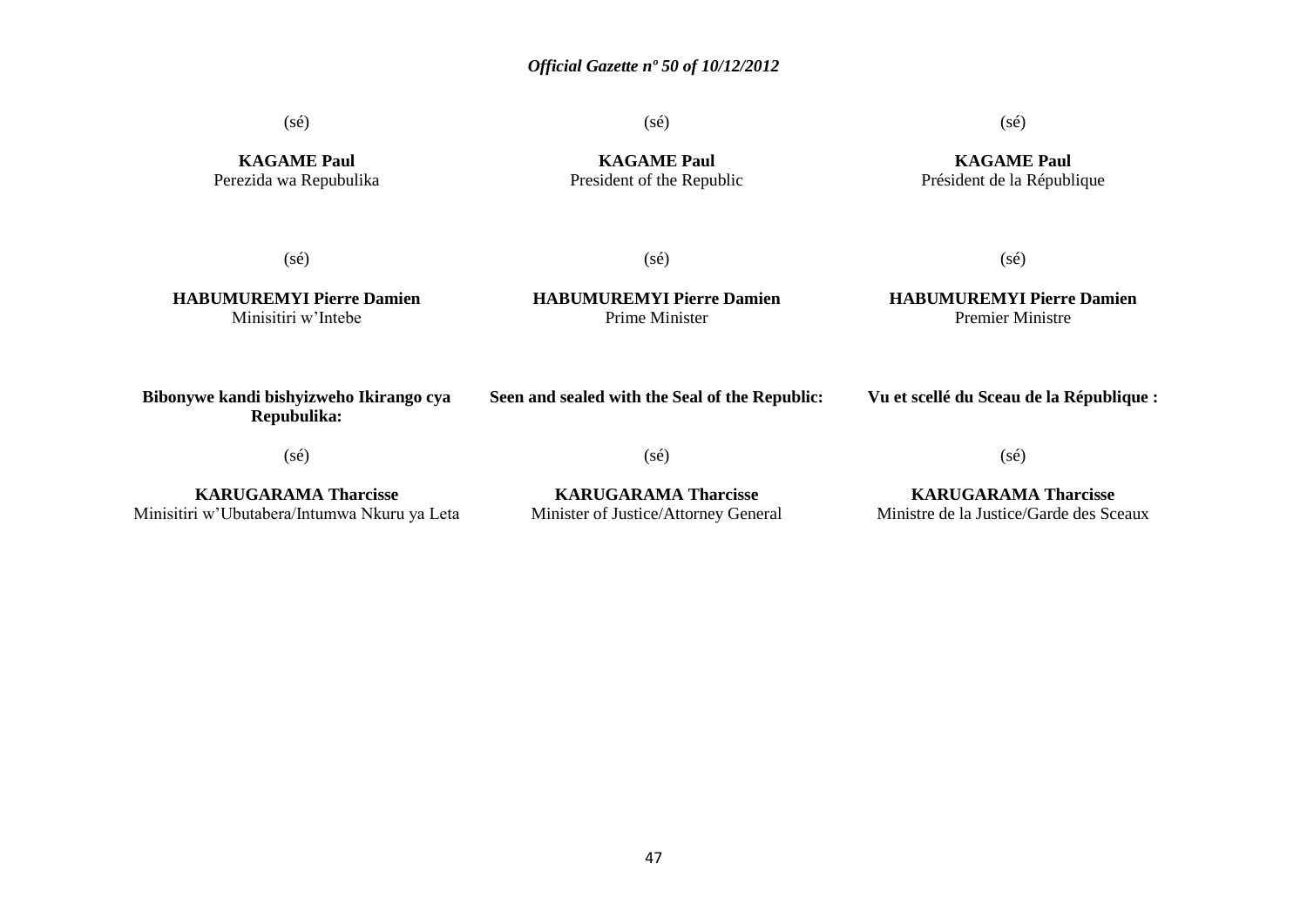**ITEKA RYA PEREZIDA N°91/01 RYO PRESIDENTIAL ORDER N°91/01 OF ARRETE PRESIDENTIEL N°91/01 DU KUWA 26/11/2012 RISHYIRAHO 26/11/2012 APPOINTING A VICE RECTOR 26/11/2012 PORTANT NOMINATION D'UN UMUYOBOZI WUNGIRLIE WA OF KAMINUZA Y'U RWANDA NATIONAL UNIVERSITY RWANDA VICE RECTEUR DE L'UNIVERSITE NATIONALE DU RWANDA**

### **ISHAKIRO Ingingo ya mbere: Ishyirwaho**  Ingingo ya 2: Abashinzwe gushyira mu <u>Article 2</u>: Authorities responsible for the <u>Article 2</u>: Autorités chargées de l'exécution du **bikorwa iri teka Ingingo ya 3: Ivanwaho zinyuranyije n'iri teka Ingingo ya 4: Igihe iteka ritangira gukurikizwa Article 4: Commencement TABLE OF CONTENTS Article One: Appointment implementation of this Order Article 3 : Repealing provision TABLE DES MATIERES Article premier: Nomination présent arrêté Article 3 : Disposition abrogatoire Article 4 : Entrée en vigueur**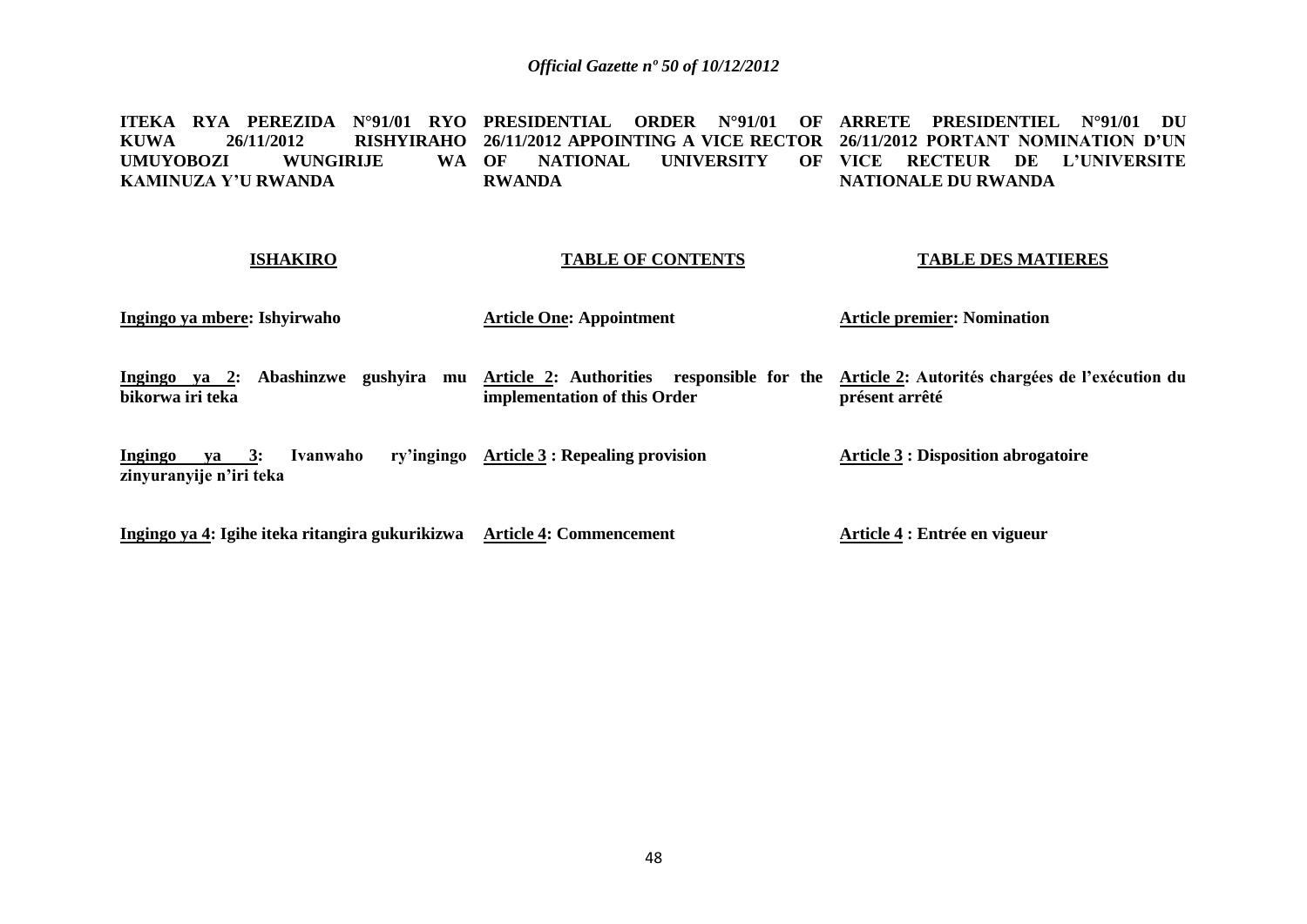| $N°91/01$ RYO<br>ITEKA RYA PEREZIDA<br><b>KUWA</b><br>26/11/2012<br><b>RISHYIRAHO</b><br><b>UMUYOBOZI</b><br><b>WUNGIRIJE</b><br>WA OF<br><b>KAMINUZA Y'U RWANDA</b>              | <b>PRESIDENTIAL</b><br><b>ORDER</b><br>$N^{\circ}91/01$<br>OF<br>26/11/2012 APPOINTING A VICE RECTOR<br><b>NATIONAL</b><br><b>UNIVERSITY</b><br>OF<br><b>RWANDA</b> | <b>ARRETE</b><br><b>PRESIDENTIEL</b><br>$N^{\circ}91/01$<br>DU<br>26/11/2012 PORTANT NOMINATION D'UN<br><b>VICE</b><br><b>RECTEUR</b><br>DE<br>L'UNIVERSITE<br>NATIONALE DU RWANDA |  |
|-----------------------------------------------------------------------------------------------------------------------------------------------------------------------------------|---------------------------------------------------------------------------------------------------------------------------------------------------------------------|------------------------------------------------------------------------------------------------------------------------------------------------------------------------------------|--|
| <b>Twebwe, KAGAME Paul,</b><br>Perezida wa Repubulika;                                                                                                                            | We, KAGAME Paul,<br>President of the Republic;                                                                                                                      | <b>Nous, KAGAME Paul,</b><br>Président de la République;                                                                                                                           |  |
| Dushingiye ku Itegeko Nshinga rya Repubulika<br>y'u Rwanda ryo kuwa 04 Kamena 2003, nk'uko<br>ryavuguruwe kugeza ubu, cyane cyane mu ngingo<br>zaryo, iya 112, iya 113 n'iya 121; | Pursuant to the Constitution of the Republic of<br>Rwanda of 04 June 2003, as amended to date,<br>especially in Articles 112, 113 and 121;                          | Vu la Constitution de la République du Rwanda<br>du 04 juin 2003, telle que révisée à ce jour,<br>spécialement en ses articles 112, 113 et 121;                                    |  |
| Bisabwe na Minisitiri w'Uburezi;                                                                                                                                                  | On proposal by the Minister of Education;                                                                                                                           | Sur proposition du Ministre de l'Education;                                                                                                                                        |  |
| Inama y'Abaminisitiri yateranye kuwa 04/11/2011<br>imaze kubisuzuma no kubyemeza;                                                                                                 | After consideration and approval by the Cabinet<br>in its session of $04/11/2011$ ;                                                                                 | Après examen et adoption par le Conseil des<br>Ministres en sa séance du 04/11/2011;                                                                                               |  |
| TWATEGETSE KANDI DUTEGETSE:                                                                                                                                                       | <b>HAVE ORDERED AND HEREBY ORDER:</b>                                                                                                                               | <b>AVONS ARRETE ET ARRETONS:</b>                                                                                                                                                   |  |
| Ingingo ya mbere: Ishyirwaho                                                                                                                                                      | <b>Article One: Appointment</b>                                                                                                                                     | <b>Article premier: Nomination</b>                                                                                                                                                 |  |
| Prof. MBONYE Manasseh agizwe Umuyobozi<br>Wungirije wa Kaminuza y'u Rwanda (NUR),<br>ushinzwe Amasomo.                                                                            | Prof. MBONYE Manasseh is appointed Vice<br>Rector of National University of Rwanda (NUR),<br>in charge of Academic Affairs.                                         | Prof. MBONYE Manasseh est nommé Vice<br>Recteur de l'Université Nationale du Rwanda<br>(NUR), chargé des Affaires Académiques.                                                     |  |
| Ingingo ya 2: Abashinzwe gushyira mu<br>bikorwa iri teka                                                                                                                          | Article 2: Authorities responsible for the<br>implementation of this Order                                                                                          | Article 2: Autorités chargées de l'exécution du<br>présent arrêté                                                                                                                  |  |
| Minisitiri w'Intebe na Minisitiri w'Uburezi<br>basabwe kubahiriza iri teka.                                                                                                       | The Prime Minister and the Minister of<br>Education are entrusted with the implementation<br>of this Order.                                                         | Le Premier Ministre et le Ministre de l'Education<br>sont chargés de l'exécution du présent arrêté.                                                                                |  |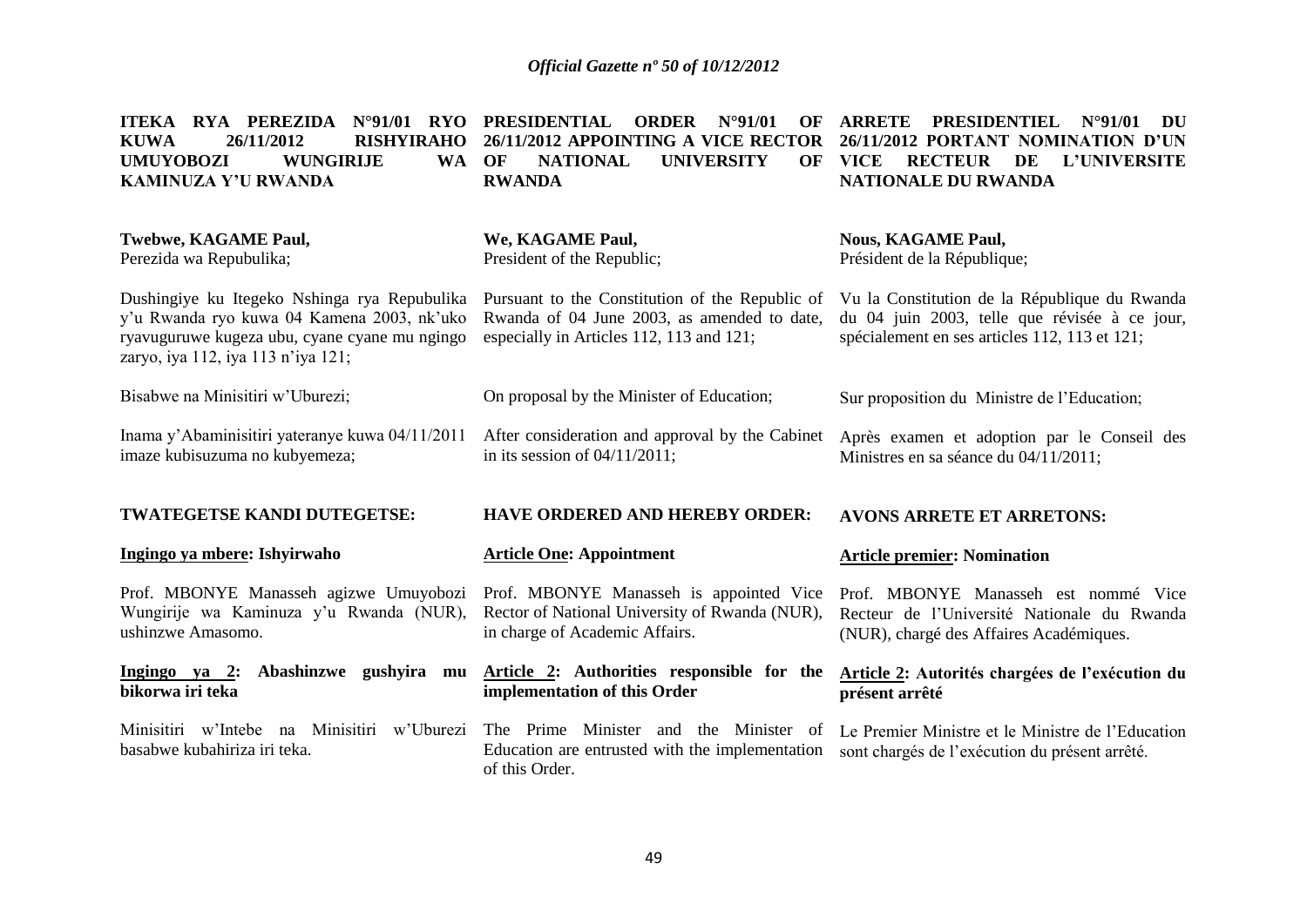| Ivanwaho<br>Ingingo ya 3:<br>zinyuranyije n'iri teka                                                                                                          | ry'ingingo Article 3: Repealing provision                           | <b>Article 3: Disposition abrogatoire</b>                                                                 |  |  |
|---------------------------------------------------------------------------------------------------------------------------------------------------------------|---------------------------------------------------------------------|-----------------------------------------------------------------------------------------------------------|--|--|
| Ingingo zose z'amateka abanziriza iri kandi All prior provisions contrary to this Order are<br>zinyuranyije na ryo zivanyweho.                                | repealed.                                                           | Toutes les dispositions antérieures contraires au<br>présent arrêté sont abrogées.                        |  |  |
| Ingingo ya 4: Igihe iteka ritangira gukurikizwa                                                                                                               | <b>Article 4: Commencement</b>                                      | Article 4: Entrée en vigueur                                                                              |  |  |
| teka ritangira gukurikizwa ku munsi<br>Iri<br>rishyiriweho umukono. Agaciro karyo gahera its signature. It takes effect as of 04/11/2011.<br>kuwa 04/11/2011. | This Order shall come into force on the date of                     | Le présent arrêté entre en vigueur le jour de sa<br>signature. Il sort ses effets à partir du 04/11/2011. |  |  |
| Kigali, kuwa 26/11/2012                                                                                                                                       | Kigali, on 26/11/2012                                               | Kigali, le 26/11/2012                                                                                     |  |  |
| $(s\acute{e})$                                                                                                                                                | $(s\acute{e})$                                                      | $(s\acute{e})$                                                                                            |  |  |
| <b>KAGAME Paul</b><br>Perezida wa Repubulika                                                                                                                  | <b>KAGAME Paul</b><br>President of the Republic                     | <b>KAGAME Paul</b><br>Président de la République                                                          |  |  |
| $(s\acute{e})$                                                                                                                                                | $(s\acute{e})$                                                      | $(s\acute{e})$                                                                                            |  |  |
| <b>HABUMUREMYI Pierre Damien</b><br>Minisitiri w'Intebe                                                                                                       | <b>HABUMUREMYI Pierre Damien</b><br>Prime Minister                  | <b>HABUMUREMYI Pierre Damien</b><br><b>Premier Ministre</b>                                               |  |  |
| Bibonywe kandi bishyizweho Ikirango cya<br>Repubulika:                                                                                                        | Seen and sealed with the Seal of the Republic:                      | Vu et scellé du Sceau de la République:                                                                   |  |  |
| $(s\acute{e})$                                                                                                                                                | $(s\acute{e})$                                                      | $(s\acute{e})$                                                                                            |  |  |
| <b>KARUGARAMA Tharcisse</b><br>Minisitiri w'Ubutabera/Intumwa Nkuru ya Leta                                                                                   | <b>KARUGARAMA Tharcisse</b><br>Minister of Justice/Attorney General | <b>KARUGARAMA Tharcisse</b><br>Ministre de la Justice/Garde des Sceaux                                    |  |  |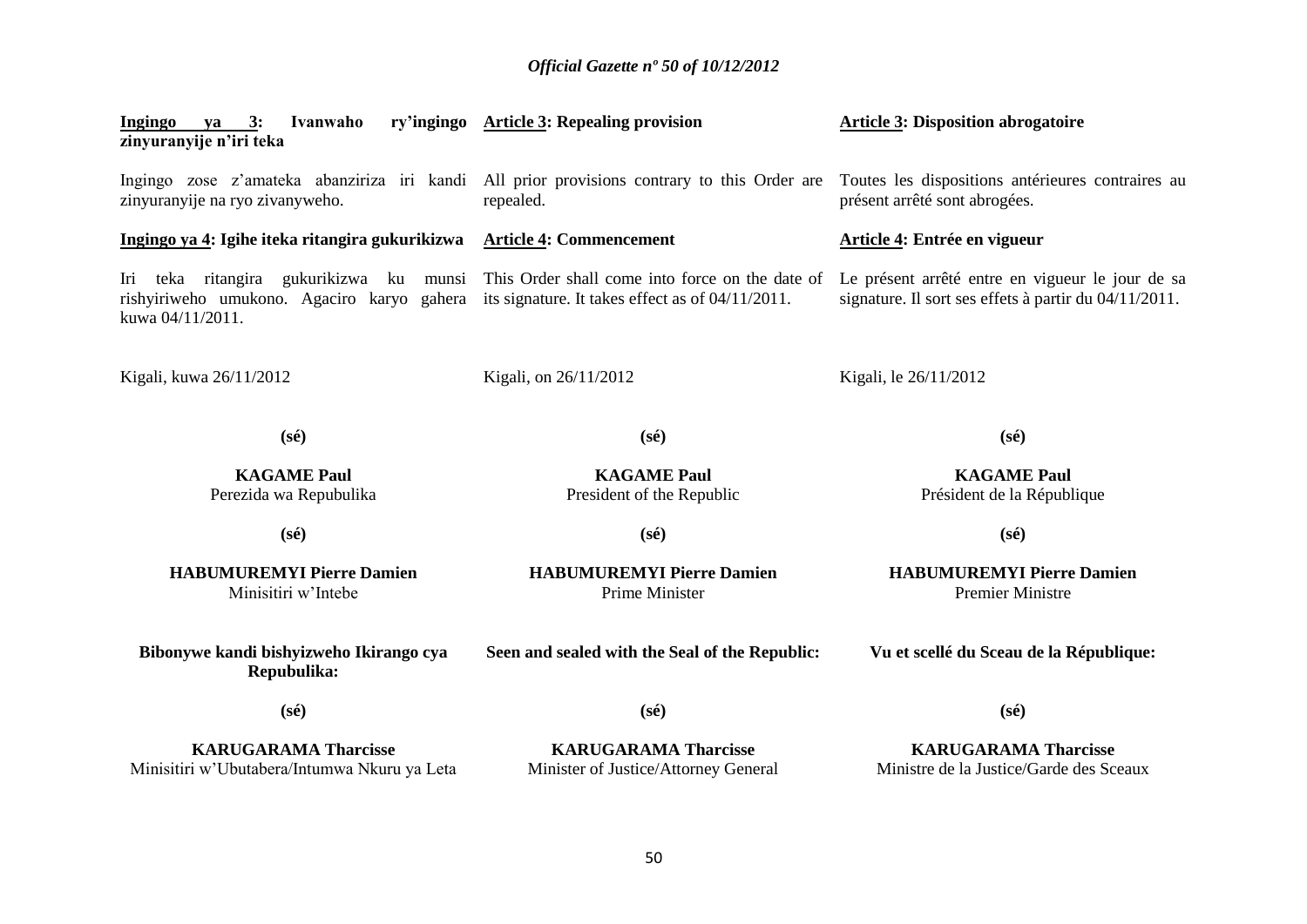#### **ITEKA RYA PEREZIDA N°93/01 RYO PRESIDENTIAL ORDER N°93/01 OF ARRETE PRESIDENTIEL N°93/01 DU KUWA 26/11/2012 RISHYIRAHO 26/11/2012 APPOINTING A PERMANENT 26/11/2012 PORTANT NOMINATION D'UN UMUNYAMABANGA UHORAHO SECRETARY SECRETAIRE PERMANENT**

| <b>ISHAKIRO</b>                                                 | <b>TABLE OF CONTENTS</b>                               | <b>TABLE DES MATIERES</b>                                                                       |  |
|-----------------------------------------------------------------|--------------------------------------------------------|-------------------------------------------------------------------------------------------------|--|
| Ingingo ya mbere : Ishyirwaho                                   | <b>Article One: Appointment</b>                        | <b>Article premier : Nomination</b>                                                             |  |
| Ingingo ya 2: Abashinzwe kubahiriza iri teka                    | Article 2: Authorities<br>implementation of this Order | responsible for the Article 2 : Autorités chargées de la mise en<br>exécution du présent arrêté |  |
| Ivanwaho<br>Ingingo<br>$ya \quad 3:$<br>zinyuranyije n'iri teka | ry'ingingo Article 3: Repealing provision              | <b>Article 3 : Disposition abrogatoire</b>                                                      |  |
| Igihe<br>iteka<br>Ingingo<br>ya 4:<br>gukurikizwa               | ritangira Article 4: Commencement                      | Article 4 : Entrée en vigueur                                                                   |  |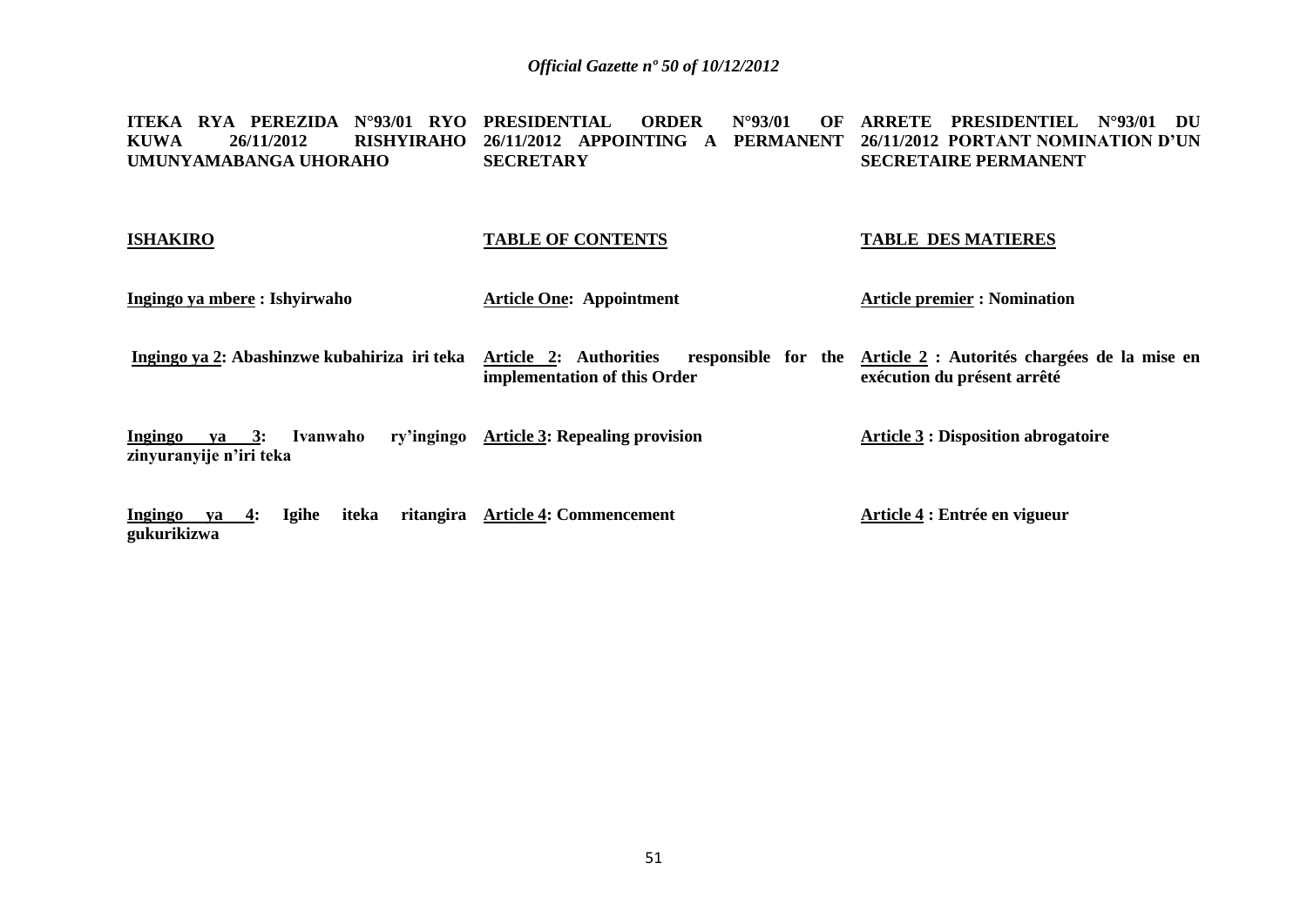| ITEKA RYA PEREZIDA<br>$N^{\circ}93/01$ RYO<br><b>RISHYIRAHO</b><br><b>KUWA</b><br>26/11/2012<br>UMUNYAMABANGA UHORAHO                                                                                 | <b>PRESIDENTIAL</b><br><b>ORDER</b><br>N°93/01<br>OF<br>26/11/2012 APPOINTING A PERMANENT<br><b>SECRETARY</b>                                | <b>ARRETE PRESIDENTIEL</b><br>$N^{\circ}$ 93/01<br>DU<br>26/11/2012 PORTANT NOMINATION D'UN<br><b>SECRETAIRE PERMANENT</b>                       |  |
|-------------------------------------------------------------------------------------------------------------------------------------------------------------------------------------------------------|----------------------------------------------------------------------------------------------------------------------------------------------|--------------------------------------------------------------------------------------------------------------------------------------------------|--|
| <b>Twebwe, KAGAME Paul,</b><br>Perezida wa Repubulika;                                                                                                                                                | We, KAGAME Paul,<br>President of the Republic;                                                                                               | <b>Nous, KAGAME Paul,</b><br>Président de la République;                                                                                         |  |
| Dushingiye ku Itegeko Nshinga rya Repubulika<br>y'u Rwanda ryo kuwa 04 Kamena 2003, nk'uko<br>ryavuguruwe kugeza ubu, cyane cyane mu<br>ngingo zaryo, iya 112, iya 113 n'iya 121;                     | Pursuant to the Constitution of the Republic of<br>Rwanda of 04 June 2003, as amended to date,<br>especially in Articles 112, 113 and 121;   | Vu la Constitution de la République du Rwanda<br>du 04 juin 2003, telle que révisée à ce jour,<br>spécialement en ses articles 112, 113 et 121;  |  |
| Dushingiye ku Itegeko n° 22/2002 ryo kuwa<br>09/07/2002 rishyiraho Sitati Rusange igenga<br>Abakozi ba Leta n'inzego z'imirimo ya Leta,<br>cyane cyane mu ngingo zaryo iya 17, iya 24<br>$n$ 'iya 35; | Pursuant to Law $n^{\circ}$ 22/2002 of 09/07/2002 on<br>General Statutes for Rwanda Public Service,<br>especially in Articles 17, 24 and 35; | Vu la Loi nº 22/2002 du 09/07/2002 portant<br>Statut Général de la Fonction Publique<br>Rwandaise, spécialement en ses articles 17, 24 et<br>35: |  |
| Bisabwe na Minisitiri w'Ibikorwa Remezo;                                                                                                                                                              | On proposal by the Minister of Infrastructure;                                                                                               | Sur proposition du Ministre des Infrastructures;                                                                                                 |  |
| y'Abaminisitiri<br>Inama<br>yateranye<br>kuwa<br>04/11/2011 imaze kubisuzuma no kubyemeza;                                                                                                            | After consideration and approval by the Cabinet in<br>its session of $04/11/2011$ ;                                                          | Après examen et adoption par le Conseil des<br>Ministres en sa séance du 04/11/2011;                                                             |  |
| TWATEGETSE KANDI DUTEGETSE:                                                                                                                                                                           | <b>HAVE ORDERED AND HEREBY ORDER:</b>                                                                                                        | <b>AVONS ARRETE ET ARRETONS:</b>                                                                                                                 |  |
| Ingingo ya mbere: Ishyirwaho                                                                                                                                                                          | <b>Article One: Appointment</b>                                                                                                              | <b>Article premier: Nomination</b>                                                                                                               |  |
| <b>KAMANZI</b><br>Bwana<br>James<br>agizwe<br>Umunyamabanga Uhoraho<br>Minisiteri<br>muri<br>y'Ibikorwa Remezo.                                                                                       | Mr KAMANZI James is appointed Permanent<br>Secretary in the Ministry of Infrastructure.                                                      | <b>KAMANZI</b><br>Monsieur<br>James<br>est nommé<br>Secrétaire<br>Permanent<br>Ministère<br>des<br>au<br>Infrastructures.                        |  |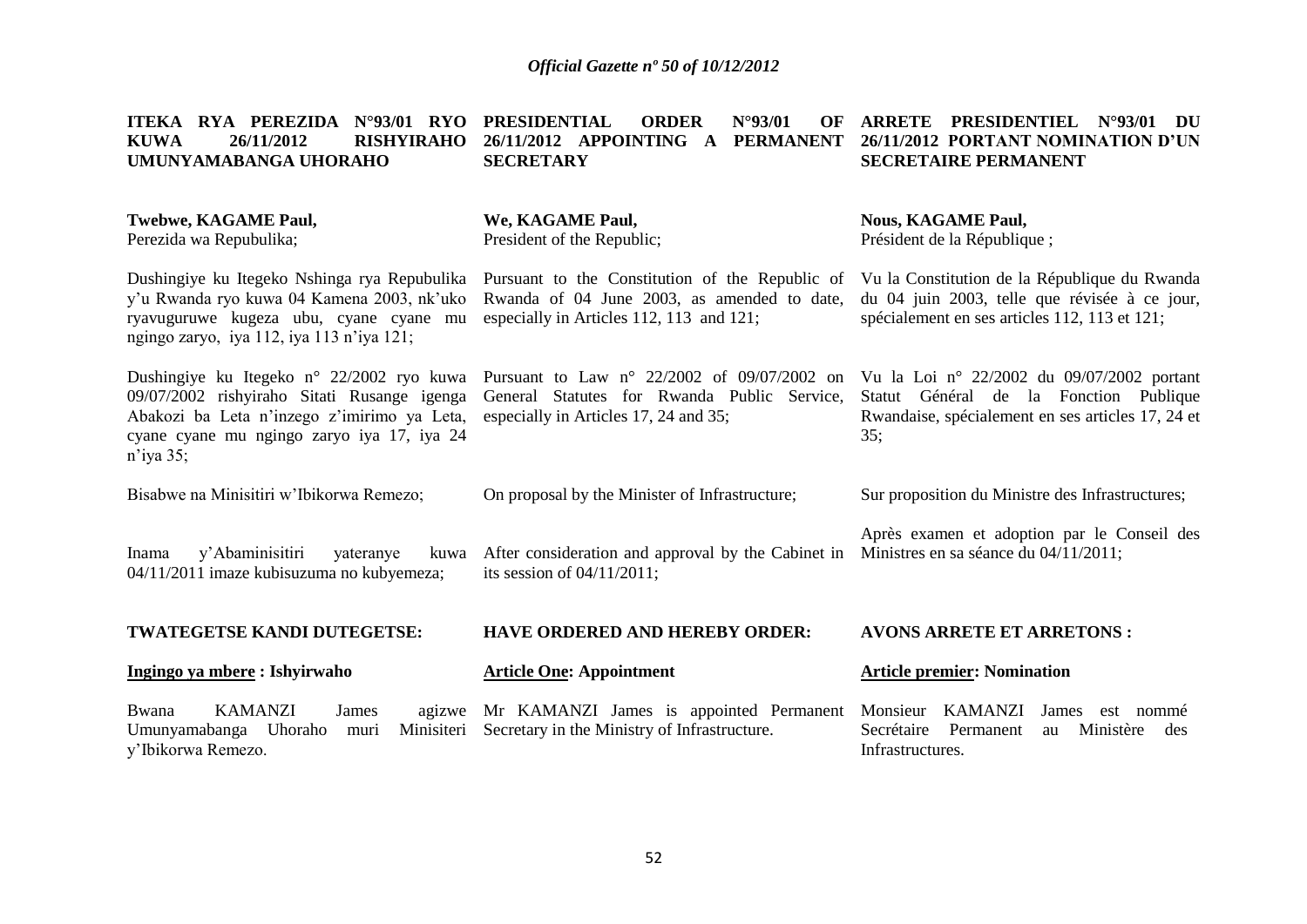| Ingingo ya 2: Abashinzwe kubahiriza iri teka                                                                                         | Article 2:<br>implementation of this Order                                                                                                                  | Authorities responsible for the Article 2: Autorités chargées de l'exécution<br>du présent arrêté                                                                                   |
|--------------------------------------------------------------------------------------------------------------------------------------|-------------------------------------------------------------------------------------------------------------------------------------------------------------|-------------------------------------------------------------------------------------------------------------------------------------------------------------------------------------|
| w'Intebe, Minisitiri<br>w'Ibikorwa<br>Minisitiri<br>Remezo na Minisitiri w'Abakozi ba Leta<br>n'Umurimo basabwe kubahiriza iri teka. | The Prime Minister, the Minister of Infrastructure<br>and the Minister of Public Service and Labour are<br>entrusted with the implementation of this Order. | Premier<br>Ministre,<br>Ministre<br>Le<br>le<br>des<br>Infrastructures et le Ministre de la Fonction<br>Publique et du Travail sont<br>chargés de<br>l'exécution du présent arrêté. |
| ry'ingingo<br>Ingingo<br>3:<br>Ivanwaho<br>ya<br>zinyuranyije n'iri teka                                                             | <b>Article 3: Repealing provision</b>                                                                                                                       | <b>Article 3: Disposition abrogatoire</b>                                                                                                                                           |
| zinyuranyije na ryo zivanyweho.                                                                                                      | Ingingo zose z'amateka abanziriza iri kandi All prior provisions contrary to this Order are<br>repealed.                                                    | Toutes les dispositions antérieures contraires au<br>présent arrêté sont abrogées.                                                                                                  |
| Ingingo ya 4: Igihe teka ritangira gukurikizwa Article 4: Commencement                                                               |                                                                                                                                                             | Article 4 : Entrée en vigueur                                                                                                                                                       |
| Iri teka ritangira gukurikizwa ku munsi<br>rishyiriweho umukono. Agaciro karyo gahera<br>kuwa 04/11/2011.                            | This Order shall come into force on the date of its<br>signature. It takes effect as of 04/11/2011.                                                         | Le présent arrêté entre en vigueur le jour de sa<br>signature. Il sort ses effets à partir du<br>$04/11/2011$ .                                                                     |
| Kigali, kuwa 26/11/2012                                                                                                              | Kigali, on 26/11/2012                                                                                                                                       | Kigali, le 26/11/2012                                                                                                                                                               |
| <b>KAGAME Paul</b><br>Perezida wa Repubulika                                                                                         | <b>KAGAME Paul</b><br>President of the Republic                                                                                                             | <b>KAGAME Paul</b><br>Président de la République                                                                                                                                    |
| <b>HABUMUREMYI Pierre Damien</b><br>Minisitiri w'Intebe                                                                              | <b>HABUMUREMYI Pierre Damien</b><br>Prime Minister                                                                                                          | <b>HABUMUREMYI Pierre Damien</b><br><b>Premier Ministre</b>                                                                                                                         |
| Bibonywe kandi bishyizweho Ikirango cya<br>Repubulika:                                                                               | Seen and sealed with the Seal of the Republic:                                                                                                              | Vu et scellé du Sceau de la République :                                                                                                                                            |
| <b>KARUGARAMA Tharcisse</b><br>Minisitiri w'Ubutabera/Intumwa Nkuru ya Leta                                                          | <b>KARUGARAMA Tharcisse</b><br>Minister of Justice/Attorney General                                                                                         | <b>KARUGARAMA Tharcisse</b><br>Ministre de la Justice/Garde des Sceaux                                                                                                              |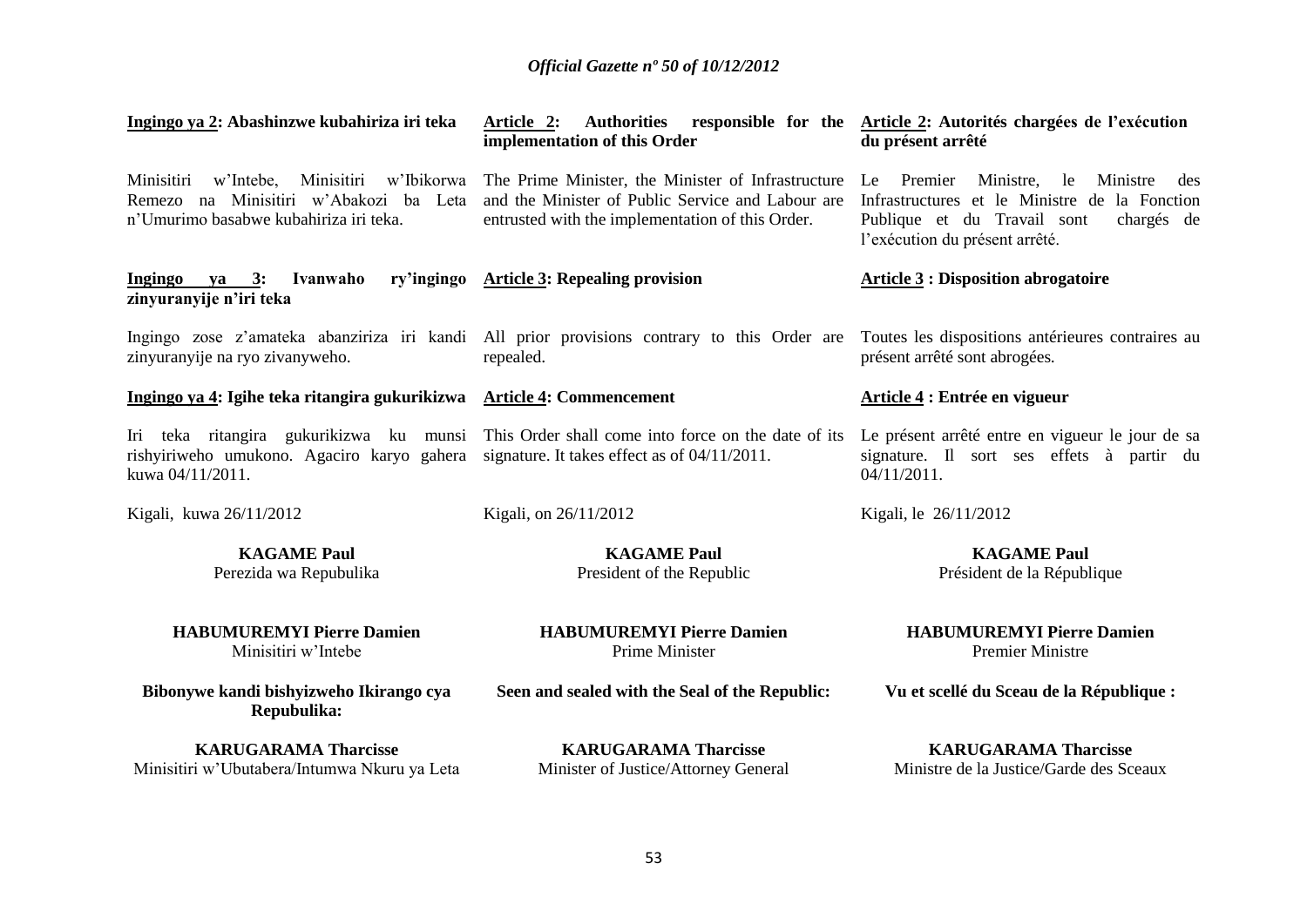ITEKA RYA PEREZIDA N°94/01 RYO PRESIDENTIAL ORDER N°94/01 OF ARRETE PRESIDENTIEL N°94/01 DU **KUWA 26/11/2012 RISHYIRAHO 26/11/2012 APPOINTING A PERMANENT 26/11/2012 PORTANT NOMINATION UMUNYAMABANGA UHORAHO SECRETARY D'UNE SECRETAIRE PERMANENTE**

| <b>ISHAKIRO</b>                                                    | <b>TABLE OF CONTENTS</b>                                                   | <b>TABLE DES MATIERES</b>                                          |
|--------------------------------------------------------------------|----------------------------------------------------------------------------|--------------------------------------------------------------------|
| Ingingo ya mbere : Ishyirwaho                                      | <b>Article One: Appointment</b>                                            | <b>Article premier : Nomination</b>                                |
| Ingingo ya 2: Abashinzwe kubahiriza iri teka                       | Article 2: Authorities responsible for the<br>implementation of this Order | Article 2 : Autorités chargées de l'exécution<br>du présent arrêté |
| <b>Ingingo</b><br>$va = 3:$<br>Ivanwaho<br>zinyuranyije n'iri teka | ry'ingingo Article 3: Repealing provision                                  | <b>Article 3 : Disposition abrogatoire</b>                         |
| Ingingo ya 4: Igihe iteka ritangira gukurikizwa                    | <b>Article 4: Commencement</b>                                             | Article 4 : Entrée en vigueur                                      |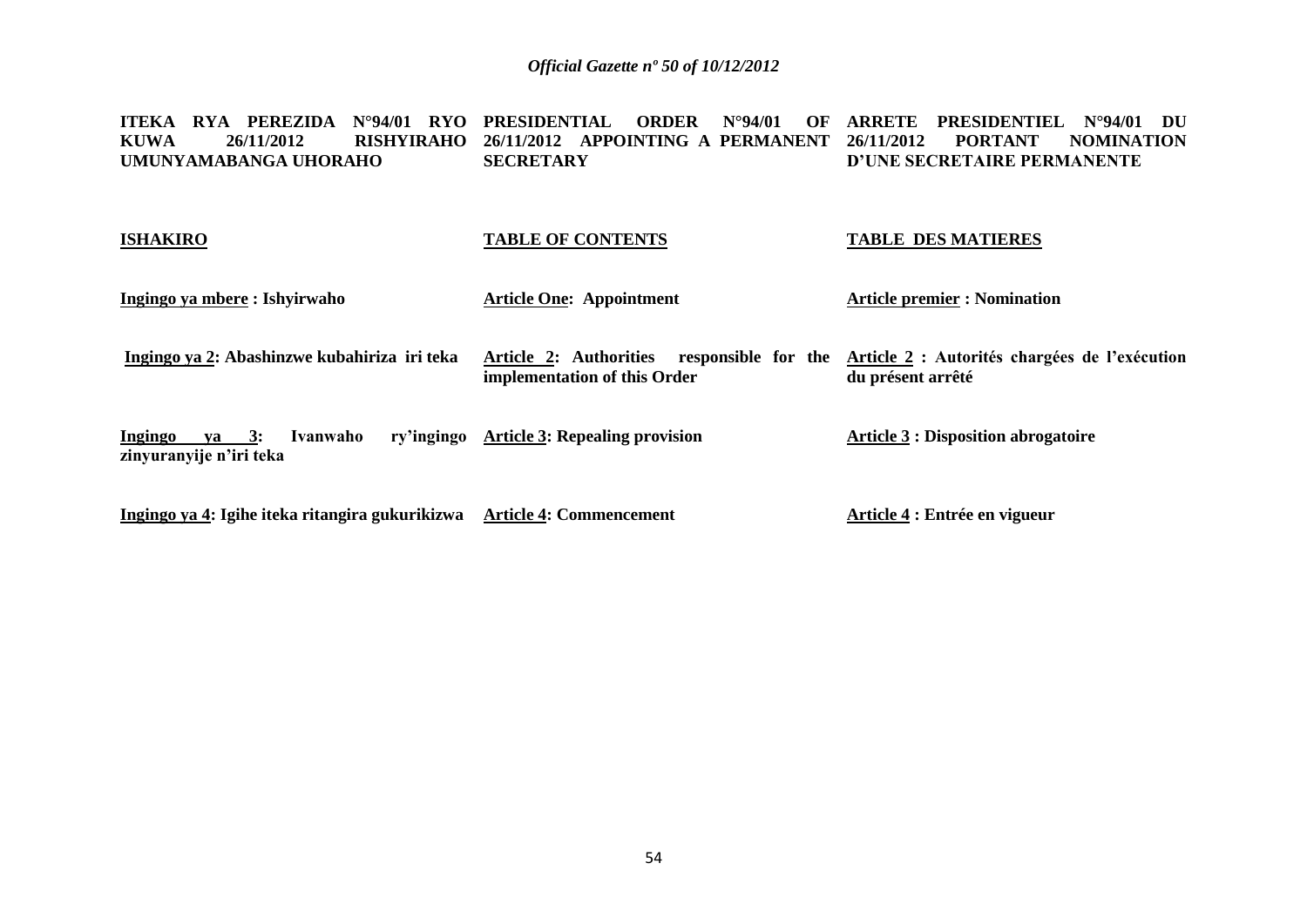|             |                       |  |                  |  |  | ITEKA RYA PEREZIDA N°94/01 RYO PRESIDENTIAL ORDER N°94/01 OF ARRETE PRESIDENTIEL N°94/01 DU |  |
|-------------|-----------------------|--|------------------|--|--|---------------------------------------------------------------------------------------------|--|
| <b>KUWA</b> | 26/11/2012            |  |                  |  |  | RISHYIRAHO 26/11/2012 APPOINTING A PERMANENT 26/11/2012 PORTANT NOMINATION                  |  |
|             | UMUNYAMABANGA UHORAHO |  | <b>SECRETARY</b> |  |  | D'UNE SECRETAIRE PERMANENTE                                                                 |  |

| Twebwe, KAGAME Paul,<br>Perezida wa Repubulika;                                                                                                                                                    | We, KAGAME Paul,<br>President of the Republic;                                                                                               | <b>Nous, KAGAME Paul,</b><br>Président de la République;                                                                                         |
|----------------------------------------------------------------------------------------------------------------------------------------------------------------------------------------------------|----------------------------------------------------------------------------------------------------------------------------------------------|--------------------------------------------------------------------------------------------------------------------------------------------------|
| Dushingiye ku Itegeko Nshinga rya Repubulika<br>y'u Rwanda ryo ku wa 04 Kamena 2003, nk'uko<br>ryavuguruwe kugeza ubu, cyane cyane mu ngingo<br>zaryo, iya 112, iya 113 n'iya 121;                 | Pursuant to the Constitution of the Republic of<br>Rwanda of 04 June 2003, as amended to date,<br>especially in Articles 112, 113 and 121;   | Vu la Constitution de la République du Rwanda<br>du 04 juin 2003, telle que révisée à ce jour,<br>spécialement en ses articles 112, 113 et 121;  |
| Dushingiye ku Itegeko n° 22/2002 ryo kuwa<br>09/07/2002 rishyiraho Sitati Rusange igenga<br>Abakozi ba Leta n'inzego z'imirimo ya Leta,<br>cyane cyane mu ngingo zaryo iya 17, iya 24 n'iya<br>35: | Pursuant to Law $n^{\circ}$ 22/2002 of 09/07/2002 on<br>General Statutes for Rwanda Public Service,<br>especially in Articles 17, 24 and 35; | Vu la Loi nº 22/2002 du 09/07/2002 portant<br>Statut Général de la Fonction Publique<br>Rwandaise, spécialement en ses articles 17, 24 et<br>35: |
| w'Uburinganire<br><b>Bisabwe</b><br>Minisitiri<br>na<br>n'Iterambere ry 'Umuryango;                                                                                                                | On proposal by the Minister of Gender and<br>Family Promotion;                                                                               | Sur proposition du Ministre du Genre et de la<br>Promotion de la Famille;                                                                        |
| Inama y'Abaminisitiri yateranye kuwa 13/01/2012<br>imaze kubisuzuma no kubyemeza;                                                                                                                  | After consideration and approval by the Cabinet<br>in its session of $13/01/2012$ ;                                                          | Après examen et adoption par le Conseil des<br>Ministres en sa séance du 13/01/2012;                                                             |
| <b>TWATEGETSE KANDI DUTEGETSE:</b>                                                                                                                                                                 | <b>HAVE ORDERED AND HEREBY ORDER:</b>                                                                                                        | <b>AVONS ARRETE ET ARRETONS:</b>                                                                                                                 |
| Ingingo ya mbere: Ishyirwaho                                                                                                                                                                       | <b>Article One: Appointment</b>                                                                                                              | <b>Article premier: Nomination</b>                                                                                                               |
| <b>MUNYANEZA</b><br>Madamu<br>Julienne<br>agizwe<br>Umunyamabanga<br>Uhoraho<br>Minisiteri<br>muri<br>y'Uburinganire n'Iterambere ry'Umuryango.                                                    | Mrs MUNYANEZA Julienne is hereby appointed<br>Permanent Secretary in the Ministry of Gender<br>and Family Promotion.                         | Madame MUNYANEZA Julienne est nommée<br>Secrétaire Permanente au Ministère du Genre et<br>de la Promotion de la Famille.                         |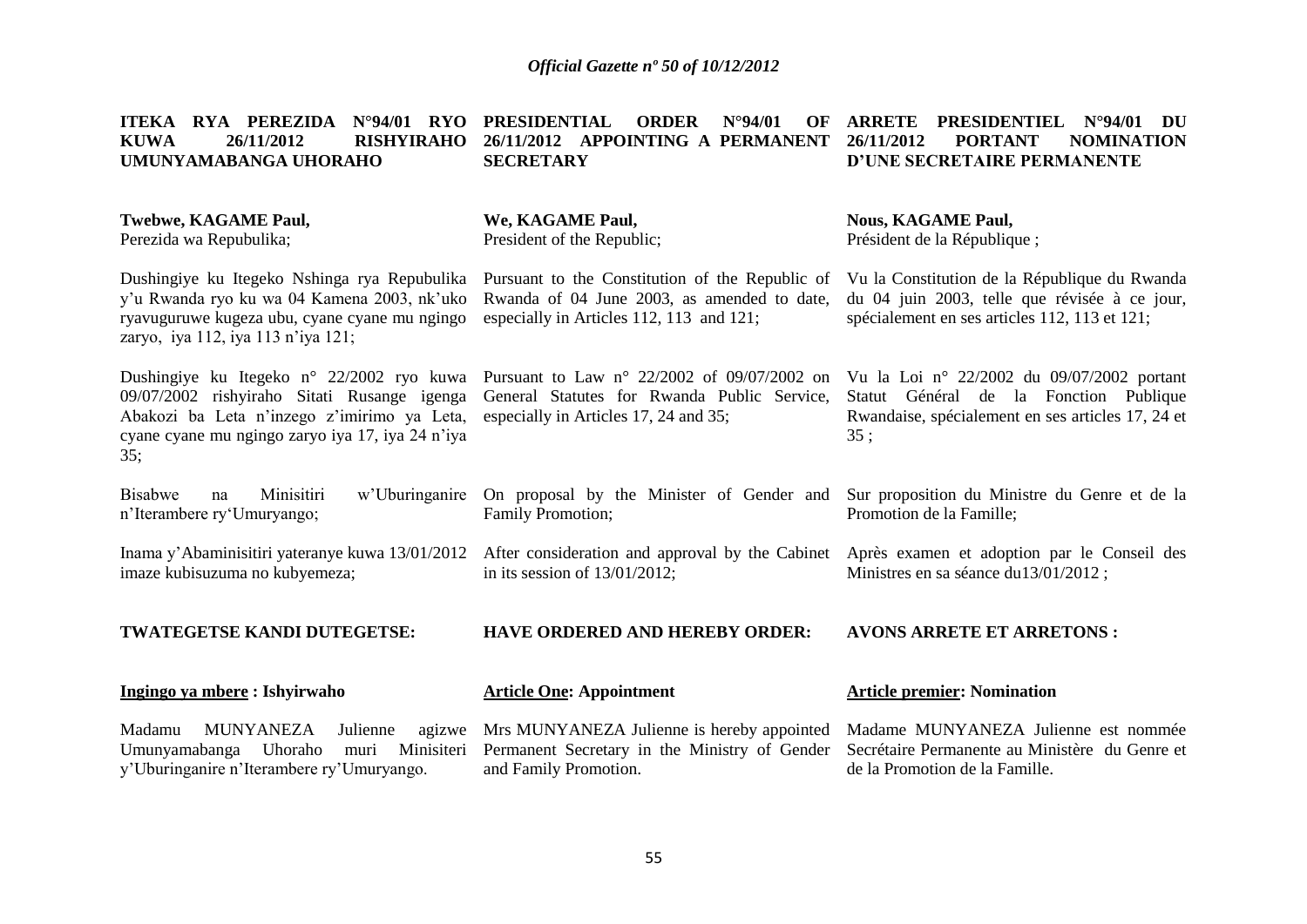| Ingingo ya 2: Abashinzwe kubahiriza iri teka                                                                                                                                                               | Article 2: Authorities responsible for the<br>implementation of this Order                                                                                                  | Article 2: Autorités chargées de l'exécution<br>du présent arrêté                                         |
|------------------------------------------------------------------------------------------------------------------------------------------------------------------------------------------------------------|-----------------------------------------------------------------------------------------------------------------------------------------------------------------------------|-----------------------------------------------------------------------------------------------------------|
| Minisitiri w'Intebe na Minisitiri w'Uburinganire<br>n'Iterambere ry'Umuryango basabwe kubahiriza<br>iri teka.                                                                                              | The Prime Minister and the Minister of Gender Le Premier Ministre et le Ministre du Genre et de<br>and Family Promotion entrusted with the<br>implementation of this Order. | la Promotion de la Famille sont chargés de<br>l'exécution du présent arrêté.                              |
| Ivanwaho<br>Ingingo<br>ya 3:<br>zinyuranyije n'iri teka                                                                                                                                                    | ry'ingingo Article 3: Repealing provision                                                                                                                                   | <b>Article 3: Disposition abrogatoire</b>                                                                 |
| Ingingo zose z'amateka abanziriza iri kandi All prior provisions contrary to this Order are<br>zinyuranyije na ryo zivanyweho.                                                                             | hereby repealed.                                                                                                                                                            | Toutes les dispositions antérieures contraires au<br>présent arrêté sont abrogées.                        |
| Ingingo ya 4: Igihe teka ritangira gukurikizwa                                                                                                                                                             | <b>Article 4: Commencement</b>                                                                                                                                              | Article 4 : Entrée en vigueur                                                                             |
| Iri teka ritangira gukurikizwa ku munsi This Order shall come into force on the date of its<br>rishyiriweho umukono. Agaciro karyo gahera signature. It takes effect as of 13/01/2012.<br>kuwa 13/01/2012. |                                                                                                                                                                             | Le présent arrêté entre en vigueur le jour de sa<br>signature. Il sort ses effets à partir du 13/01/2012. |
|                                                                                                                                                                                                            |                                                                                                                                                                             |                                                                                                           |

Kigali, kuwa 26/11/2012

Kigali, on 26/11/2012

Kigali, le 26/11/2012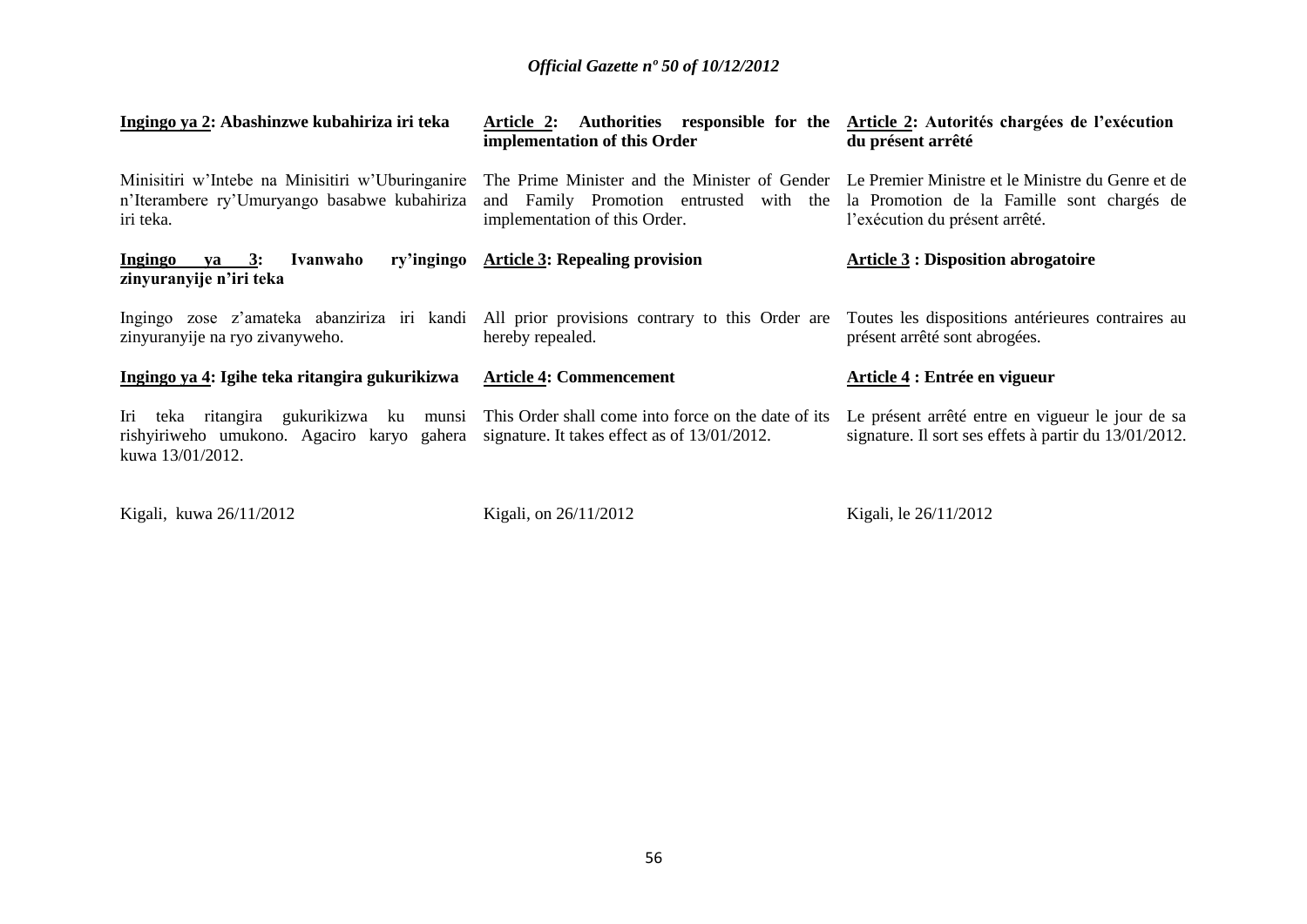(sé)

(sé)

### (sé)

**KAGAME Paul** Président de la République

**KAGAME Paul** Perezida wa Repubulika

(sé)

**KAGAME Paul** President of the Republic

(sé)

(sé)

**HABUMUREMYI Pierre Damien** Minisitiri w'Intebe

**HABUMUREMYI Pierre Damien** Prime Minister

**Seen and sealed with the Seal of the Republic:**

**HABUMUREMYI Pierre Damien** Premier Ministre

**Vu et scellé du Sceau de la République :**

(sé)

(sé)

**KARUGARAMA Tharcisse**

**Bibonywe kandi bishyizweho Ikirango cya Repubulika:**

**KARUGARAMA Tharcisse**

(sé)

**KARUGARAMA Tharcisse** Ministre de la Justice/Garde des Sceaux

Minisitiri w'Ubutabera/Intumwa Nkuru ya Leta Minister of Justice/Attorney General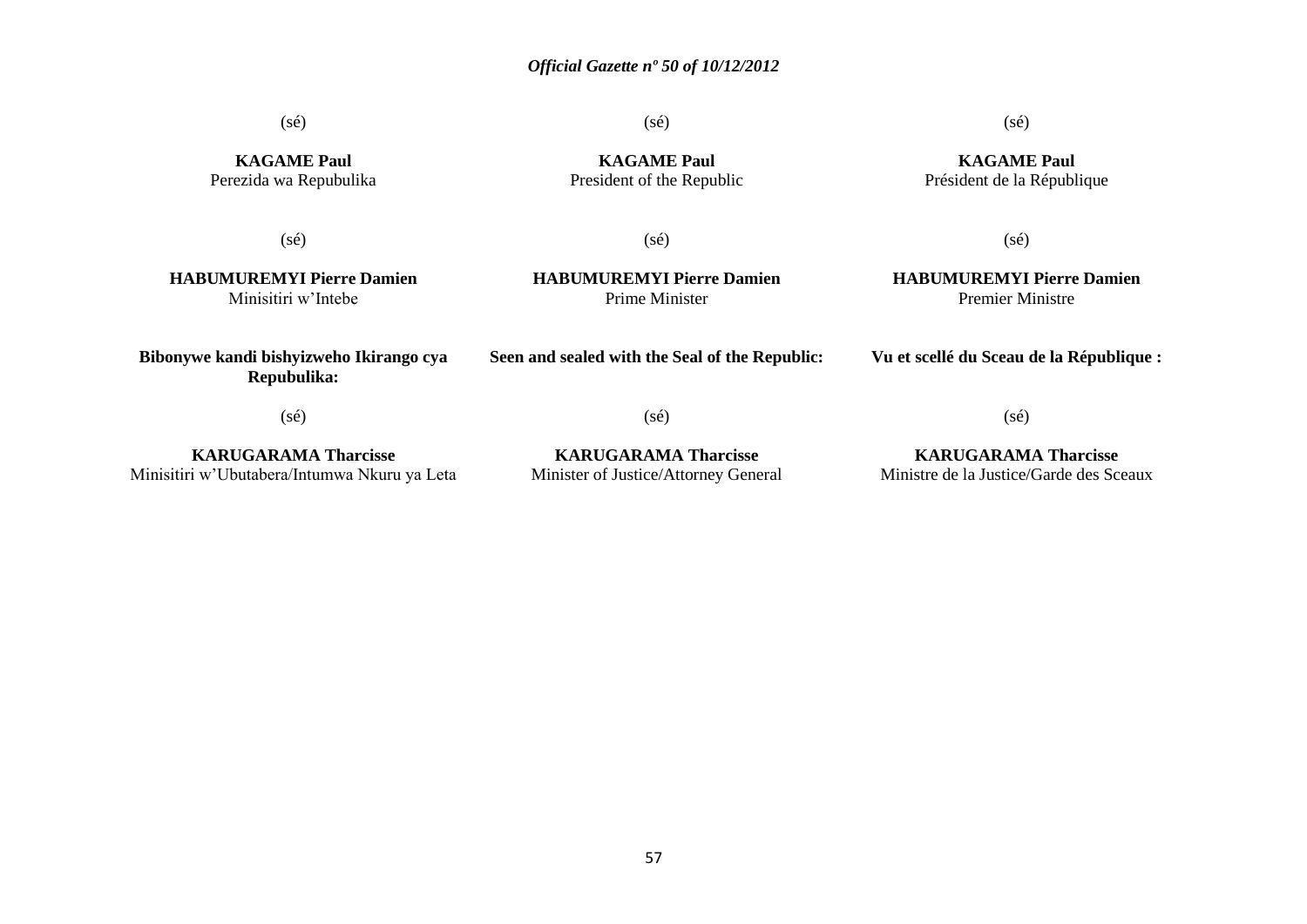#### **ITEKA RYA PEREZIDA N°95/01 RYO PRESIDENTIAL ORDER N°95/01 OF KUWA 26/11/2012 RISHYIRAHO UMUNYAMABANGA UHORAHO 26/11/2012 APPOINTING A PERMANENT SECRETARY ARRETE PRESIDENTIEL N°95/01 DU 26/11/2012 PORTANT NOMINATION D'UNE SECRETAIRE PERMANENTE**

#### **ISHAKIRO**

### **TABLE OF CONTENTS**

#### **TABLE DES MATIERES**

**Ingingo ya mbere : Ishyirwaho** 

**Article One: Appointment** 

**Article premier : Nomination** 

Ingingo ya 2: Abashinzwe kubahiriza iri teka Article 2: Authorities responsible for the Article 2: Autorités chargées de l'exécution **implementation of this Order du présent arrêté**

**Ingingo ya 3: Ivanwaho ry'ingingo Article 3: Repealing provision zinyuranyije n'iri teka Article 3 : Disposition abrogatoire**

**Ingingo ya 4: Igihe iteka ritangira Article 4: Commencement gukurikizwa Article 4 : Entrée en vigueur**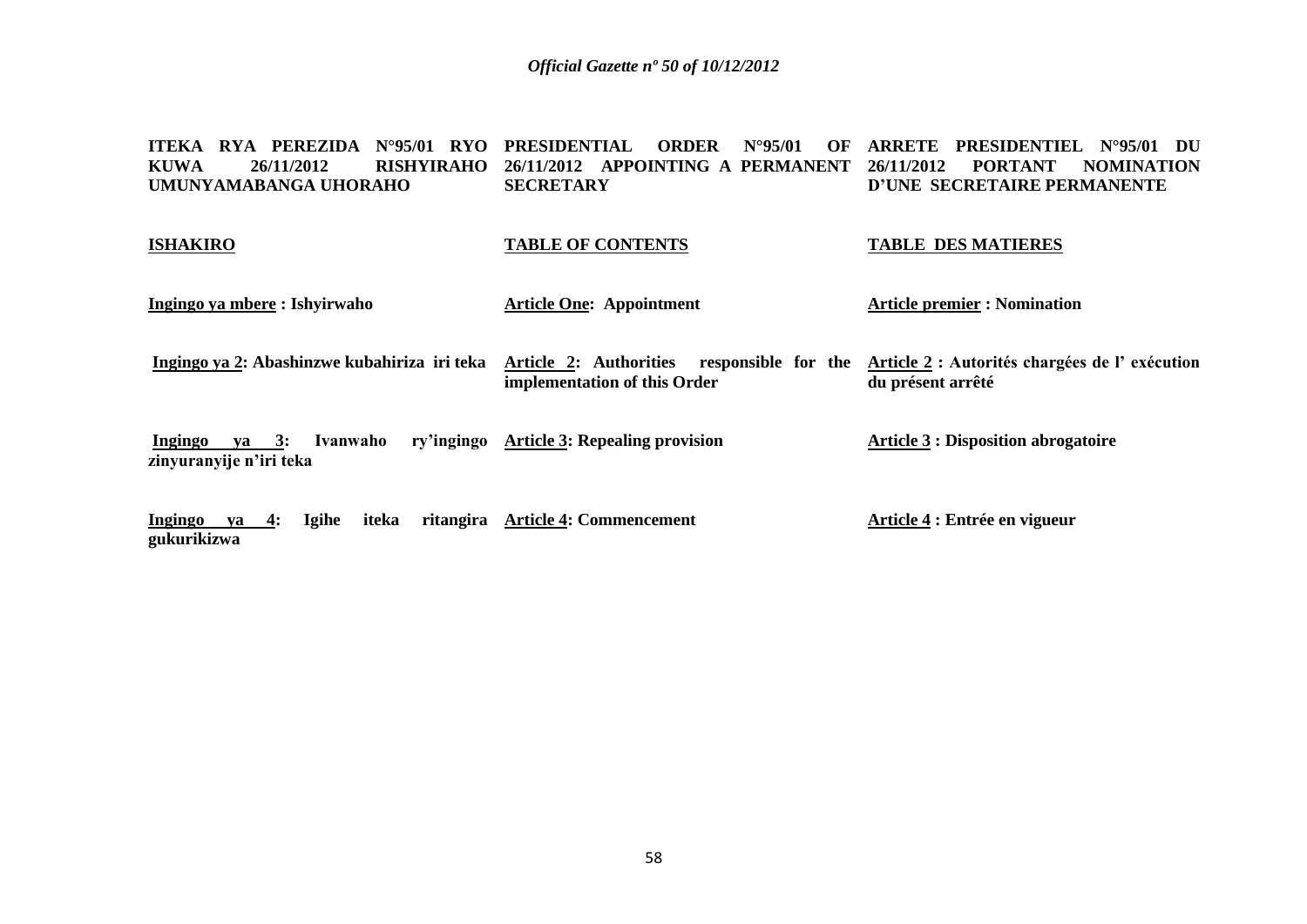**ITEKA RYA PEREZIDA N°95/01 RYO PRESIDENTIAL ORDER N°95/01 OF ARRETE PRESIDENTIEL N°95/01 DU** 

| <b>RISHYIRAHO</b><br><b>KUWA</b><br>26/11/2012<br>UMUNYAMABANGA UHORAHO                                                                                                                            | 26/11/2012 APPOINTING A PERMANENT<br><b>SECRETARY</b>                                                                                        | <b>PORTANT</b><br><b>NOMINATION</b><br>26/11/2012<br>D'UNE SECRETAIRE PERMANENTE                                                                 |
|----------------------------------------------------------------------------------------------------------------------------------------------------------------------------------------------------|----------------------------------------------------------------------------------------------------------------------------------------------|--------------------------------------------------------------------------------------------------------------------------------------------------|
| <b>Twebwe, KAGAME Paul,</b><br>Perezida wa Repubulika;                                                                                                                                             | We, KAGAME Paul,<br>President of the Republic;                                                                                               | <b>Nous, KAGAME Paul,</b><br>Président de la République;                                                                                         |
| Dushingiye ku Itegeko Nshinga rya Repubulika<br>y'u Rwanda ryo kuwa 04 Kamena 2003, nk'uko<br>ryavuguruwe kugeza ubu, cyane cyane mu<br>ngingo zaryo, iya 112, iya 113 n'iya 121;                  | Pursuant to the Constitution of the Republic of<br>Rwanda of 04 June 2003, as amended to date,<br>especially in Articles 112, 113 and 121;   | Vu la Constitution de la République du Rwanda<br>du 04 juin 2003, telle que révisée à ce jour,<br>spécialement en ses articles 112, 113 et 121;  |
| Dushingiye ku Itegeko n° 22/2002 ryo kuwa<br>09/07/2002 rishyiraho Sitati Rusange igenga<br>Abakozi ba Leta n'inzego z'imirimo ya Leta,<br>cyane cyane mu ngingo zaryo iya 17, iya 24<br>n'iya 35; | Pursuant to Law $n^{\circ}$ 22/2002 of 09/07/2002 on<br>General Statutes for Rwanda Public Service,<br>especially in Articles 17, 24 and 35; | Vu la Loi nº 22/2002 du 09/07/2002 portant<br>Statut Général de la Fonction Publique<br>Rwandaise, spécialement en ses articles 17, 24<br>et 35; |
| Bisabwe na Minisitiri w'Urubyiruko;                                                                                                                                                                | On proposal by the Minister of Youth;                                                                                                        | Sur proposition du Ministre de la Jeunesse;                                                                                                      |
| y'Abaminisitiri<br>Inama<br>yateranye<br>13/01/2012 imaze kubisuzuma no kubyemeza;                                                                                                                 | kuwa After consideration and approval by the Cabinet<br>in its session of $13/01/2012$ ;                                                     | Après examen et adoption par le Conseil des<br>Ministres en sa séance du 13/01/2012;                                                             |
| TWATEGETSE KANDI DUTEGETSE:                                                                                                                                                                        | <b>HAVE ORDERED AND HEREBY ORDER:</b>                                                                                                        | <b>AVONS ARRETE ET ARRETONS:</b>                                                                                                                 |
| Ingingo ya mbere: Ishyirwaho                                                                                                                                                                       | <b>Article One: Appointment</b>                                                                                                              | <b>Article premier: Nomination</b>                                                                                                               |
| Madamu<br><b>MBABAZI</b><br>Rosemary<br>agizwe<br>Umunyamabanga<br>Uhoraho<br>Minisiteri<br>muri<br>y'Urubyiruko.                                                                                  | Mrs MBABAZI Rosemary is hereby appointed<br>Permanent Secretary in the Ministry of Youth.                                                    | Madame MBABAZI Rosemary est nommée<br>Secrétaire Permanente au Ministère de la<br>Jeunesse.                                                      |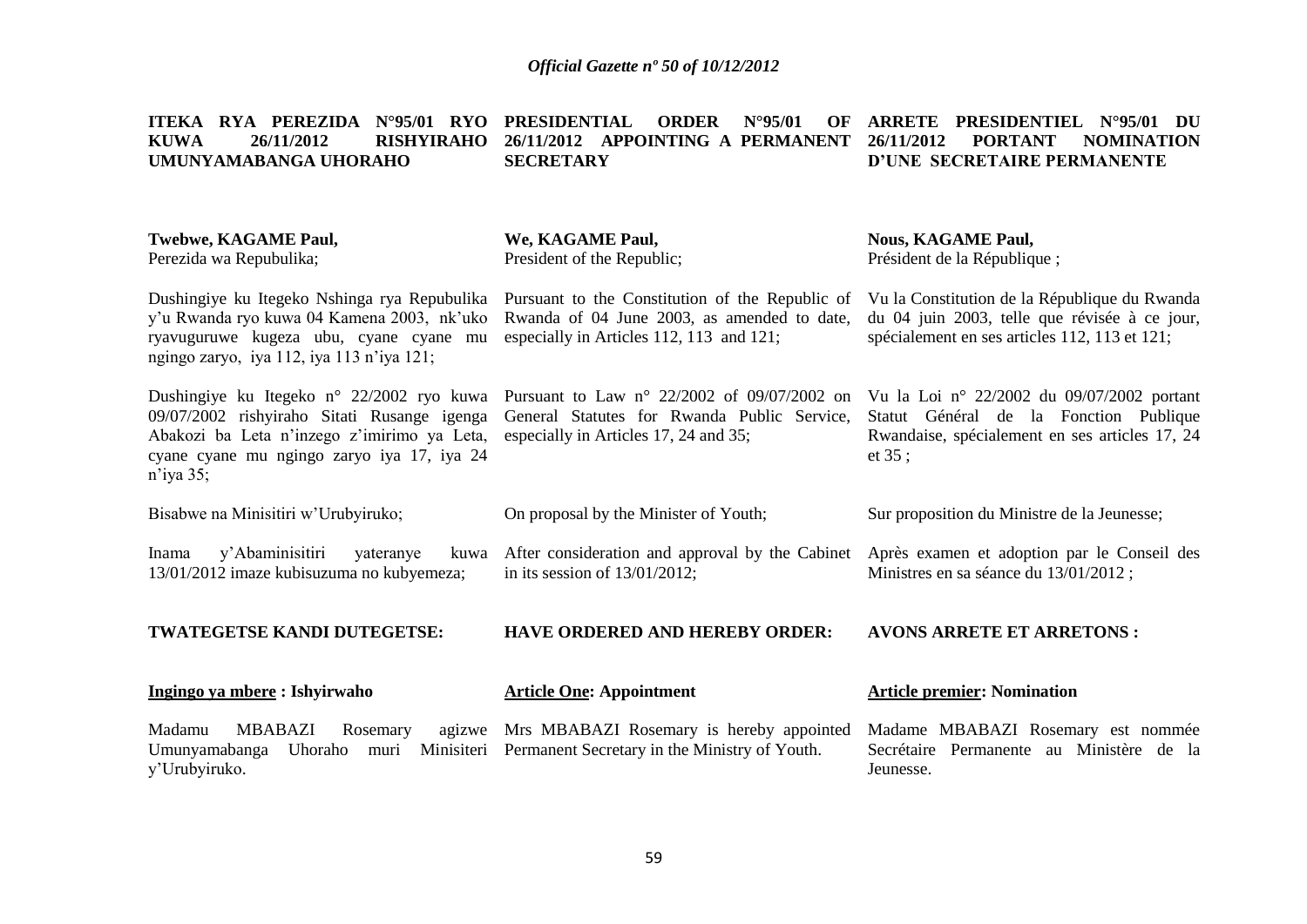| Ingingo ya 2: Abashinzwe kubahiriza iri teka                                                                | Article 2: Authorities responsible for the<br>implementation of this Order                                      | Article 2: Autorités chargées de l'exécution<br>du présent arrêté                                            |
|-------------------------------------------------------------------------------------------------------------|-----------------------------------------------------------------------------------------------------------------|--------------------------------------------------------------------------------------------------------------|
| Minisitiri w'Intebe na Minisitiri w'Urubyiruko<br>basabwe kubahiriza iri teka.                              | The Prime Minister and the Minister of youth are<br>entrusted with the implementation of this Order.            | Le Premier Ministre et le Ministre de la<br>Jeunesse sont chargés de l'exécution du présent<br>arrêté.       |
| Ingingo ya 3: Ivanwaho<br>zinyuranyije n'iri teka                                                           | ry'ingingo Article 3: Repealing provision                                                                       | <b>Article 3: Disposition abrogatoire</b>                                                                    |
| zinyuranyije na ryo zivanyweho.                                                                             | Ingingo zose z'amateka abanziriza iri kandi All prior provisions contrary to this Order are<br>hereby repealed. | Toutes les dispositions antérieures contraires au<br>présent arrêté sont abrogées.                           |
| Ingingo ya 4: Igihe teka ritangira gukurikizwa Article 4: Commencement                                      |                                                                                                                 | Article 4 : Entrée en vigueur                                                                                |
| rishyiriweho umukono. Agaciro karyo gahera signature. It takes effect as of 13/01/2012.<br>kuwa 13/01/2012. | Iri teka ritangira gukurikizwa ku munsi This Order shall come into force on the date of its                     | Le présent arrêté entre en vigueur le jour de sa<br>signature. Il sort ses effets à partir du<br>13/01/2012. |
| Kigali, kuwa 26/11/2012                                                                                     | Kigali, on 26/11/2012                                                                                           | Kigali, le 26/11/2012                                                                                        |

60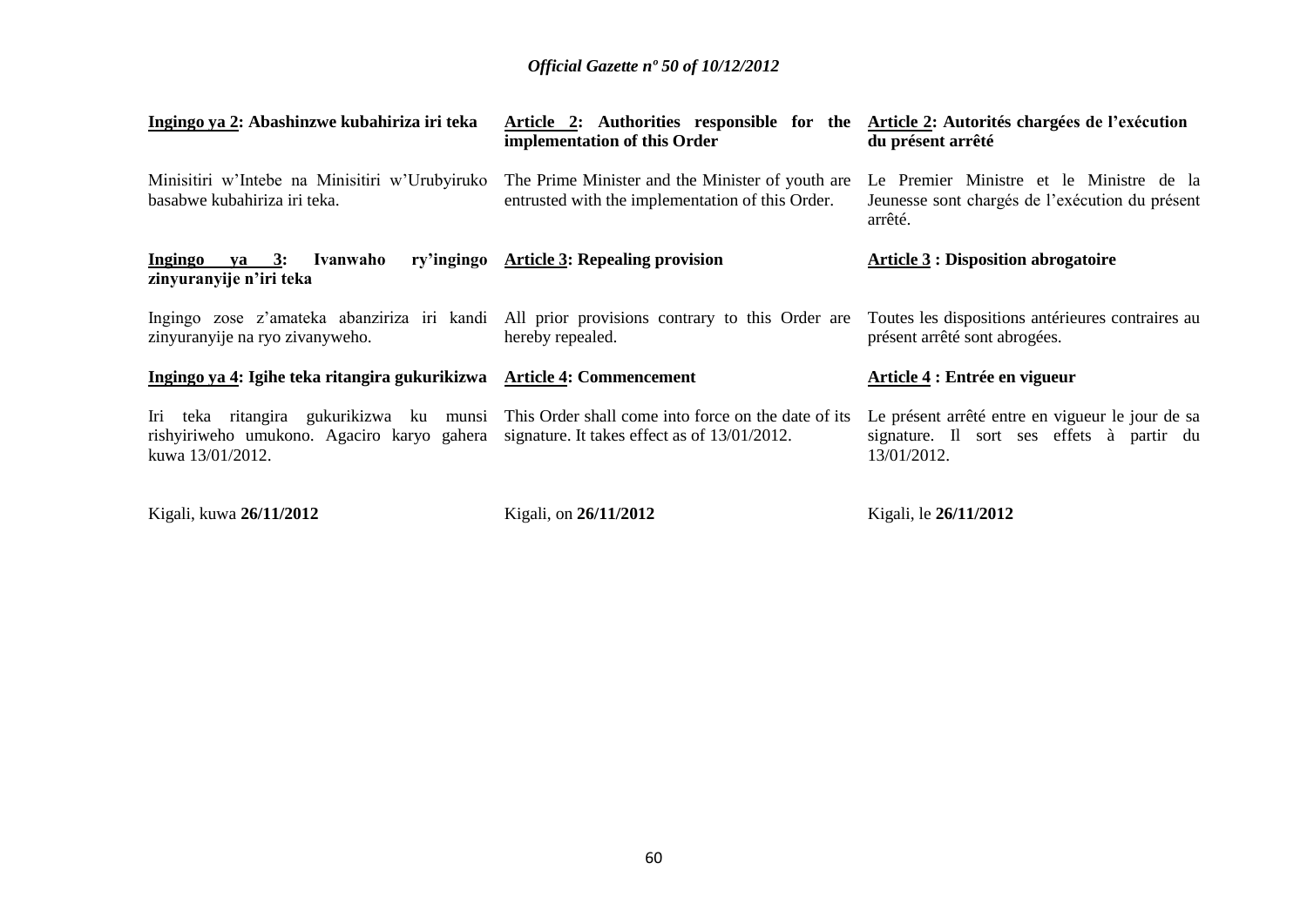(sé)

(sé)

### (sé)

**KAGAME Paul** Perezida wa Repubulika

**KAGAME Paul** President of the Republic

### **KAGAME Paul** Président de la République

(sé)

(sé)

**Dr. HABUMUREMYI Pierre Damien** Minisitiri w'Intebe

**Dr. HABUMUREMYI Pierre Damien** Prime Minister

### **Dr. HABUMUREMYI Pierre Damien** Premier Ministre

(sé)

**Bibonywe kandi bishyizweho Ikirango cya Repubulika:**

(sé)

(sé)

**KARUGARAMA Tharcisse** Minisitiri w'Ubutabera/Intumwa Nkuru ya Leta

**KARUGARAMA Tharcisse** Minister of Justice/Attorney General

# **KARUGARAMA Tharcisse**

(sé)

Ministre de la Justice/Garde des Sceaux

**Seen and sealed with the Seal of the Republic: Vu et scellé du Sceau de la République :**

61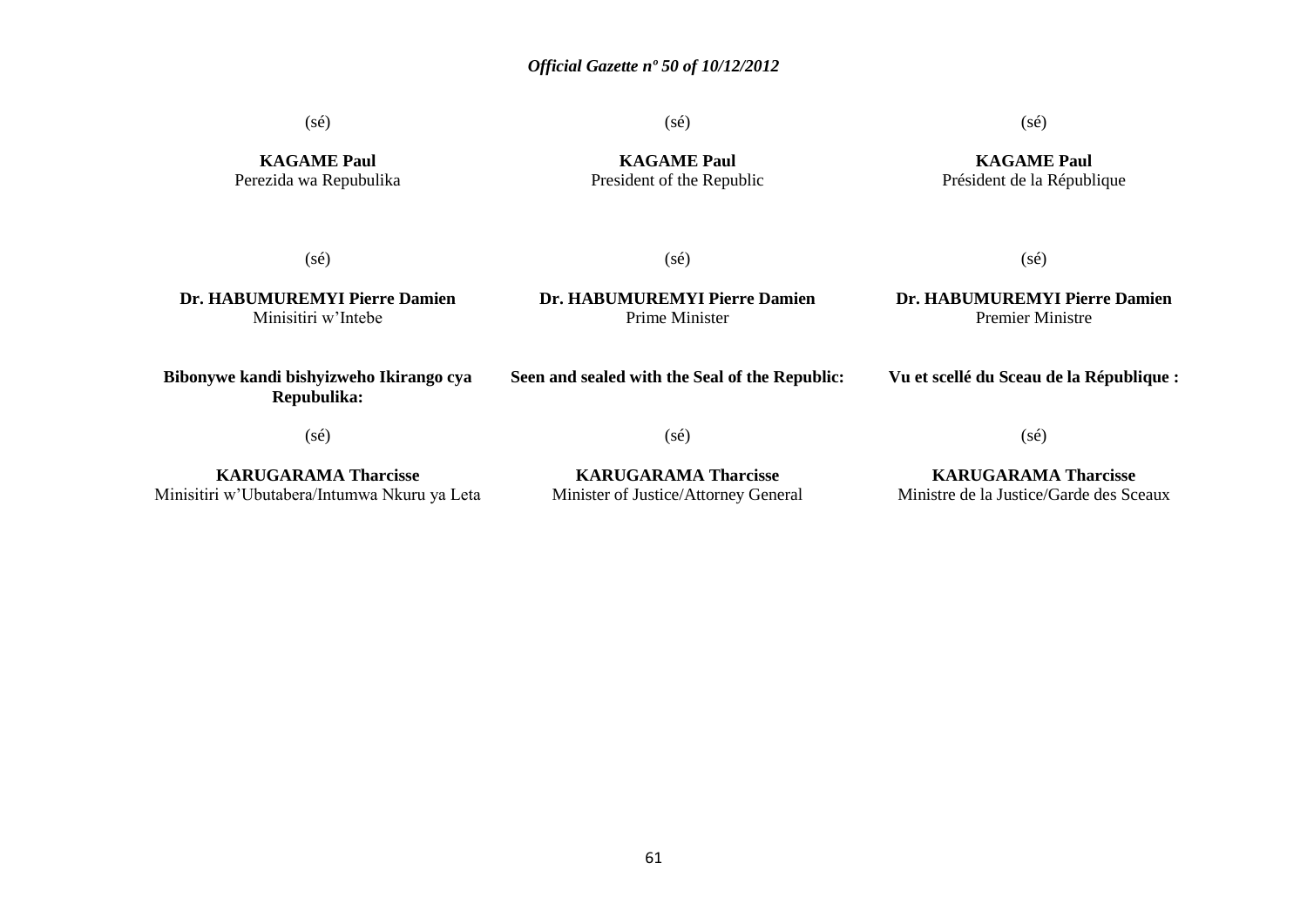ITEKA RYA MINISITIRI W'INTEBE PRIME MINISTER'ORDER N°97/03 OF ARRETE DU PREMIER MINISTRE Nº97/03 RYO KUWA **RISHYIRAHO UMUYOBOZI W'IBIRO OF CABINET IN THE OFFICE OF NOMINATION D'UN DIRECTEUR DE BYA MINISITIRI W'INTEBE 18/10/2012 APPOINTING A DIRECTOR Nº97/03 DU 18/10/2012 PORTANT PRIME MINISTER CABINET DU PREMIER MINISTRE**

| <b>ISHAKIRO</b>                                               | <b>TABLE OF CONTENTS</b>                                               | <b>TABLE DES MATIERES</b>                                           |
|---------------------------------------------------------------|------------------------------------------------------------------------|---------------------------------------------------------------------|
| Ingingo ya mbere: Ishyirwaho                                  | <b>Article One: Appointment</b>                                        | <b>Article premier: Nomination</b>                                  |
| Ingingo ya 2: Abashinzwe gushyira mu<br>bikorwa iri teka      | Article 2: Authorities responsible for<br>implementation of this Order | Article 2: Autorités chargées de<br>l'application du présent arrêté |
| Ingingo ya 3: Kuvanwaho kw'ingingo<br>zinyuranyije n'iri teka | <b>Article 3: Repealing provision</b>                                  | <b>Article 3: Disposition abrogatoire</b>                           |
| Ingingo ya 4: Igihe iteka ritangira<br>gukurikizwa            | <b>Article 4: Commencement</b>                                         | Article 4: Entrée en vigueur                                        |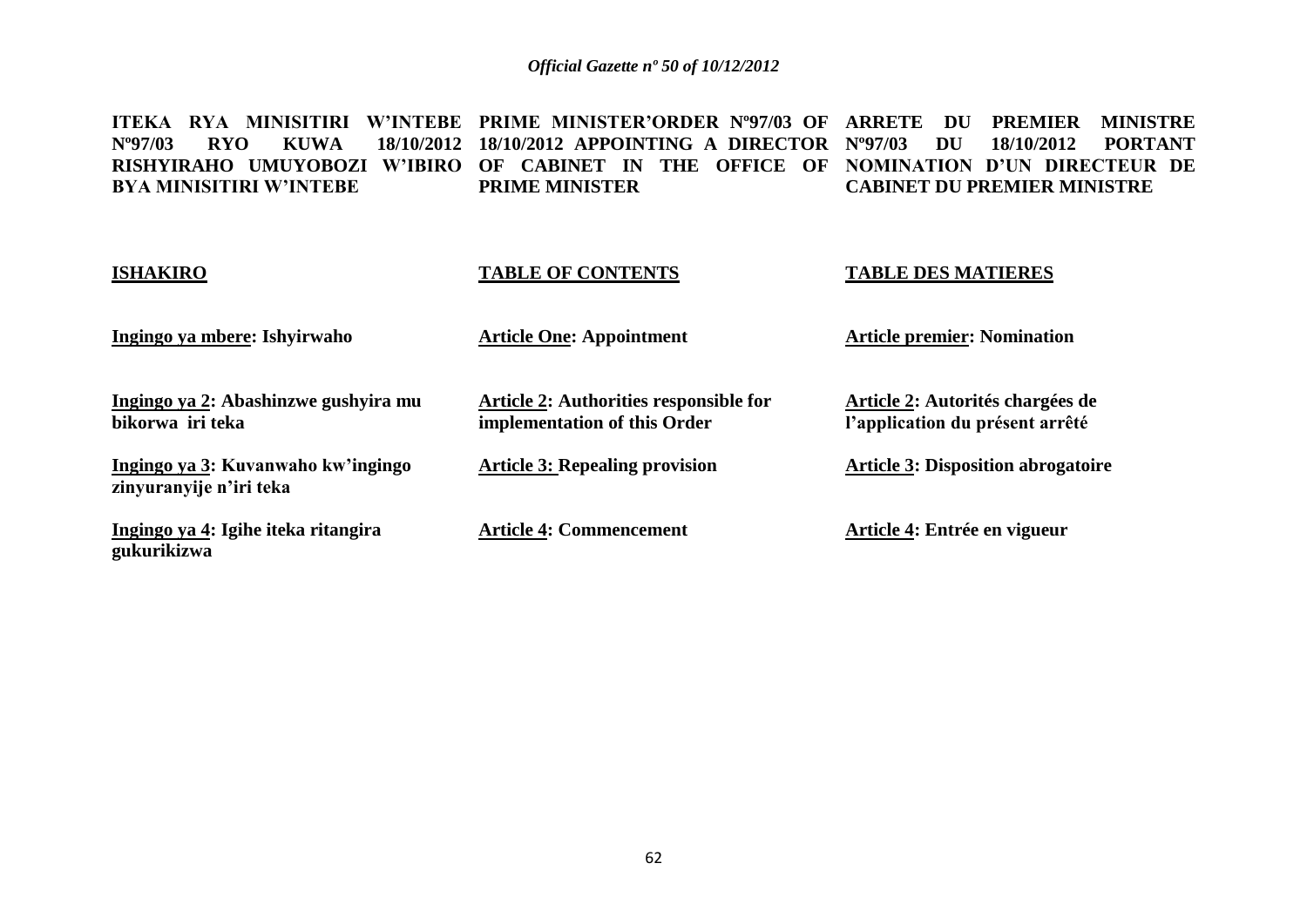#### ITEKA RYA MINISITIRI W'INTEBE PRIME MINISTER'ORDER N°97/03 OF ARRETE DU PREMIER MINISTRE **Nº97/03 RYO KUWA 18/10/2012 18/10/2012 APPOINTING A DIRECTOR RISHYIRAHO UMUYOBOZI W'IBIRO OF CABINET IN THE OFFICE OF NOMINATION D'UN DIRECTEUR DE BYA MINISITIRI W'INTEBE PRIME MINISTER Nº97/03 DU 18/10/2012 PORTANT CABINET DU PREMIER MINISTRE**

#### **The Prime Minister,**

### **Le Premier Ministre,**

articles 118, 119 et 121;

Rwanda of 04 June 2003, as amended to date Rwanda du 04 juin 2003, spécialement en ses

Ashingiye ku Itegeko Nshinga rya Repubulika Pursuant to the Constitution of the Republic of Vu la Constitution de la République du y'u Rwanda ryo kuwa 04 Kamena 2003 nk'uko ryavuguruwe kugeza ubu, cyane cyane especially in Articles 118, 119 and 121; mu ngingo zaryo iya 118, iya 119 n'iya 121;

**Minisitiri w'Intebe,**

cyane cyane mu ngingo zaryo iya 17, iya 24 17, 24 and 35; n'iya 35;

Ashingiye ku Itegeko nº 22/2002 ryo kuwa Pursuant to Law nº 22/2002 of 09 July 2002 Vu la loi nº 22/2002 du 09/07/2002 portant 09/07/2002 rishyiraho sitati rusange igenga establishing Law on General statutes for statuts de la Function Publique Rwandaise, abakozi ba Leta n'inzego z'imirimo ya Leta, Rwanda Public Service, especially in Articles spécialement en ses articles 17, 24 et 35;

Inama y'Abaminisitiri yateranye 11/02/2011 imaze kubisuzuma no kubyemeza; in its session of 11/02/2011; After consideration and approval by Cabinet Après examen et adoption par le Conseil des Ministres du 11/02/2011;

| <b>ATEGETSE:</b>                                                          | <b>HEREBY ORDERS:</b>                                                                                                                                                                         | <b>ARRETE:</b>                     |  |  |
|---------------------------------------------------------------------------|-----------------------------------------------------------------------------------------------------------------------------------------------------------------------------------------------|------------------------------------|--|--|
| Ingingo ya mbere: Ishyirwaho                                              | <b>Article One: Appointment</b>                                                                                                                                                               | <b>Article premier: Nomination</b> |  |  |
| Bwana<br>Eugene<br>BARIKANA<br>Umuyobozi w'Ibiro bya Minisitiri w'Intebe. | agizwe Mr. BARIKANA Eugene is hereby appointed Monsieur BARIKANA Eugene est nommé<br>as Director of Cabinet in the Office of the Directeur de Cabinet du Premier Ministre.<br>Prime Minister. |                                    |  |  |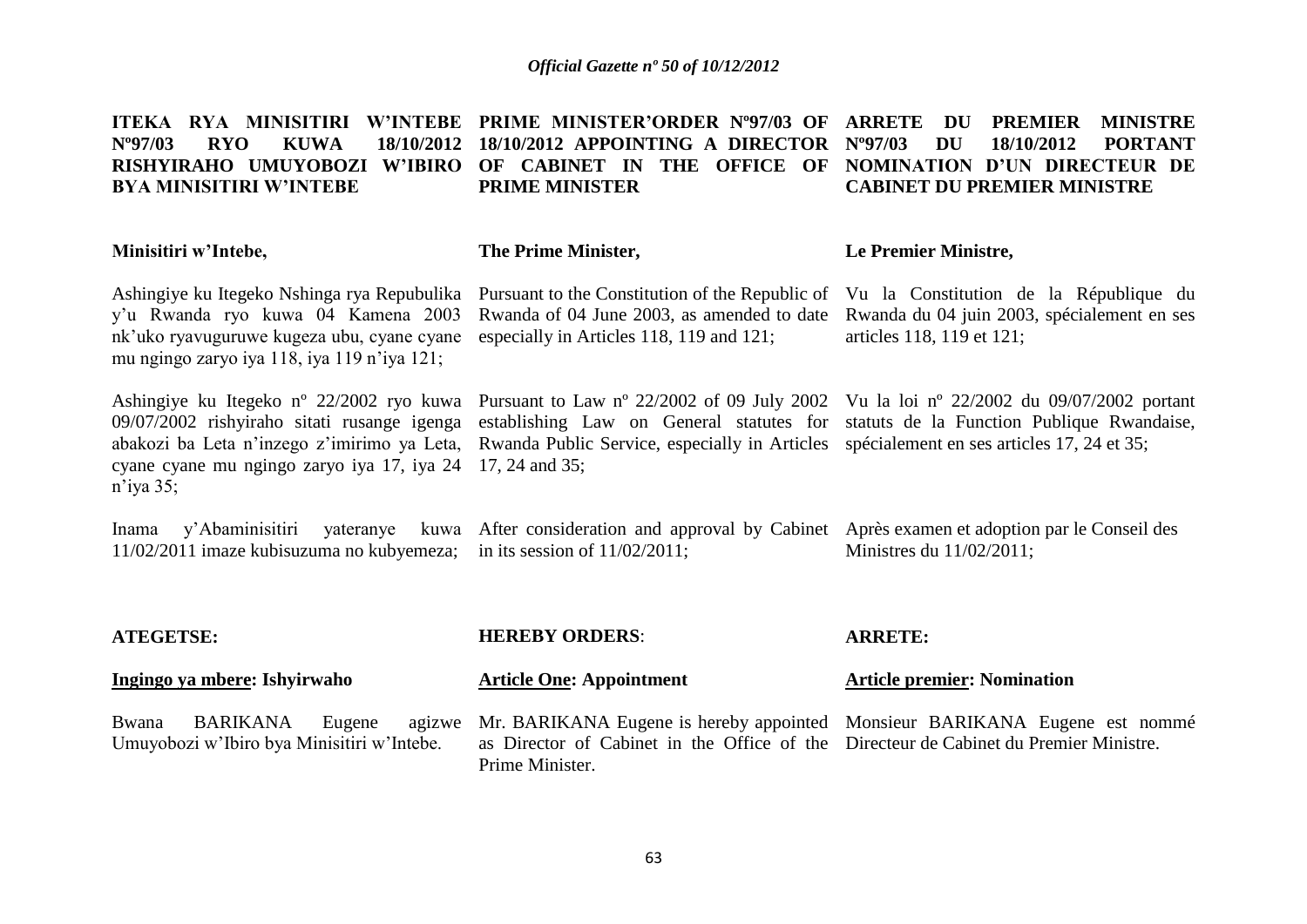| Ingingo ya 2: Abashinzwe kubahiriza iri<br>teka                                                                                                                                                          | <b>Article 2: Authorities responsible for</b><br>implementation of this Order                                                                                                                                   | <b>Article 2: Autorités chargées de l'exécution</b><br>du présent arrêté                                                   |
|----------------------------------------------------------------------------------------------------------------------------------------------------------------------------------------------------------|-----------------------------------------------------------------------------------------------------------------------------------------------------------------------------------------------------------------|----------------------------------------------------------------------------------------------------------------------------|
| Minisitiri w'Abakozi ba Leta n'Umurimo na<br>Minisitiri w'Imari n'Igenamigambi bashinzwe<br>kubahiriza iri teka.                                                                                         | The Minister of Public service and Labour and Le Ministre de la Fonction Publique et du<br>the Minister of Finance and Economic<br>with<br>Planning<br>entrusted<br>the<br>are<br>implementation of this Order. | Travail et le Ministre des Finances et de la<br>Planification Economique sont chargés de<br>l'exécution du présent arrêté. |
| Ingingo ya 3: Ivanwaho ry'ingingo<br>zinyuranyije n'iri teka                                                                                                                                             | <b>Article 3: Repealing provision</b>                                                                                                                                                                           | <b>Article 3: Disposition abrogatoire</b>                                                                                  |
| Ingingo zose z'amateka abanziriza iri kandi<br>zinyuranyije naryo zivanyweho.                                                                                                                            | All prior legal provisions contrary to this<br>Order are hereby repealed.                                                                                                                                       | Toutes les autres dispositions antérieures<br>contraire au présent arrêté sont abrogées.                                   |
| Ingingo ya 4: Igihe iteka ritangira<br>gukurikizwa                                                                                                                                                       | <b>Article 4: Commencement</b>                                                                                                                                                                                  | Article 4: Entrée en vigueur                                                                                               |
| Iri teka ritangira gukurikizwa ku munsi This Order comes into force on the date of its<br>rishyiriweho umukono. Agaciro karyo gahera signature. It takes effect as of $11/02/2011$ .<br>kuwa 11/02/2011. |                                                                                                                                                                                                                 | Le présent arrêté entre en vigueur le jour de sa<br>signature. Il sort ses effets á partir du<br>11/02/2011.               |
| Kigali, kuwa 18/10/2012                                                                                                                                                                                  | Kigali, on 18/10/2012                                                                                                                                                                                           | Kigali, le 18/10/2012                                                                                                      |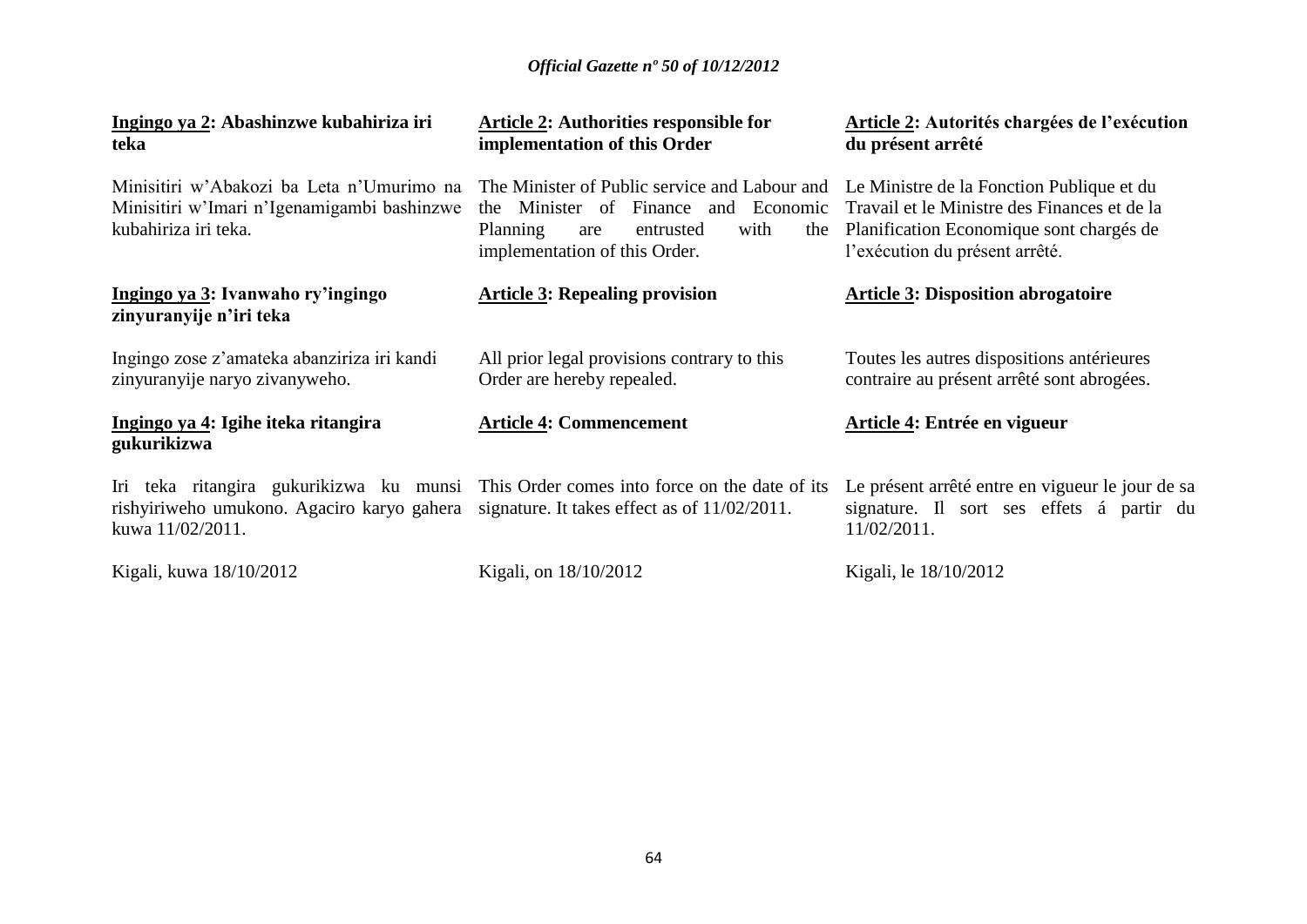**(sé) MAKUZA Bernard** Minisitiri w'Intebe

**(sé) MUREKEZI Anastase** Minisitiri w'Abakozi ba Leta n'Umurimo

**(sé) MAKUZA Bernard** Prime Minister

**(sé) MUREKEZI Anastase** The Minister of Public Service and Labour

**(sé) MAKUZA Bernard** Premier Ministre

**(sé) MUREKEZI Anastase** Ministre de la Fonction Publique et du Travail

**Bibonywe kandi bishyizweho Ikirango cya Repubulika:**

**Seen and sealed with the Seal of the Republic:**

**Vu et scellé du Sceau de la République:**

**(sé) KARUGARAMA Tharcisse Minisitiri w'Ubutabera/Intumwa Nkuru ya Leta**

**(sé) KARUGARAMA Tharcisse Minister of Justice/Attorney General**

**(sé) KARUGARAMA Tharcisse Ministre de la Justice/Garde des Sceaux**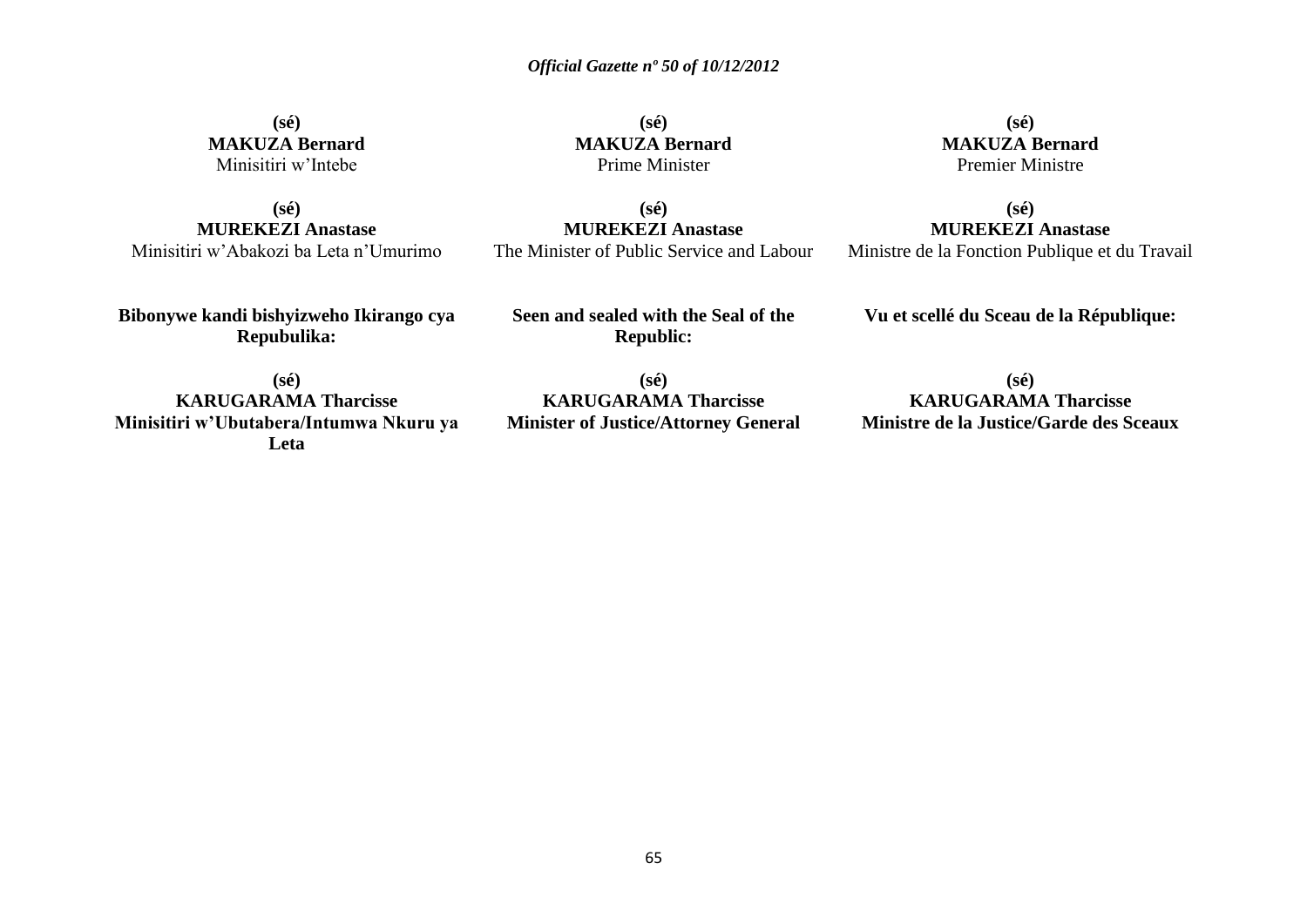**AMABWIRIZA YA MINISITIRI W'INTEBE N <sup>o</sup>002/03 YO KUWA 06/12/2012 YEREKEYE N o 002/03 OF 06/12/2012 ON GRANTING N o 002/03 DU 06/12/2012 RELATIVES A ITANGWA RY'ICYEMEZO CY'IMIRIMO CERTIFICATE OF SERVICES YAKOZWE PRIME MINISTER'S INSTRUCTIONS INSTRUCTIONS DU PREMIER MINISTRE L'OCTROI DE L'ATTESTATION DE SERVICES RENDUS**

#### **ISHAKIRO**

#### **TABLE OF CONTENTS**

### **TABLE DES MATIERES**

**des services rendus**

**rendus**

**Article 4: Obligation d'octroyer une Attestation** 

**Article 6: Modèle d'une attestation de services** 

**d'une attestation de services rendus** 

**Ingingo ya mbere: Icyo aya mabwiriza Article One: Purpose of these Instructions agamije Article premier: Objet de la présente Instruction**

**Ingingo ya 2: Ibisobanuro by'icyemezo Article 2: Definition of certificate of services cy'imirimo yakozwe Article 2: Définition d'une attestation de services rendus**

**Ingingo ya 3: Abo aya mabwiriza areba Article 3: Scope of application Article 3: Champ d'application**

**Ingingo ya 4: Inshingano yo gutanga icyemezo cy'imirimo yakozwe Article 4: Obligation to grant a certificate of services**

**Ingingo ya 5: Umuyobozi ufite ububasha bwo gutanga Icyemezo cy'imirimo yakozwe Article 5: Competent Authority for granting the Article 5: Autorité compétente pour l'octroi certificate of services**

**Ingingo ya 6: Imiterere y'icyemezo cy'imirimo yakozwe Article 6: Model of certificate of services** 

**Ingingo ya 7: Ivanwaho ry'ingingo zinyuranyije n'aya mabwiriza Article 7: Repealing provision Article 7: Disposition abrogatoire**

**Ingingo ya 8: Igihe aya mabwiriza atangira Article 8: Commencement kurikizwa Article 8: Entrée en vigueur**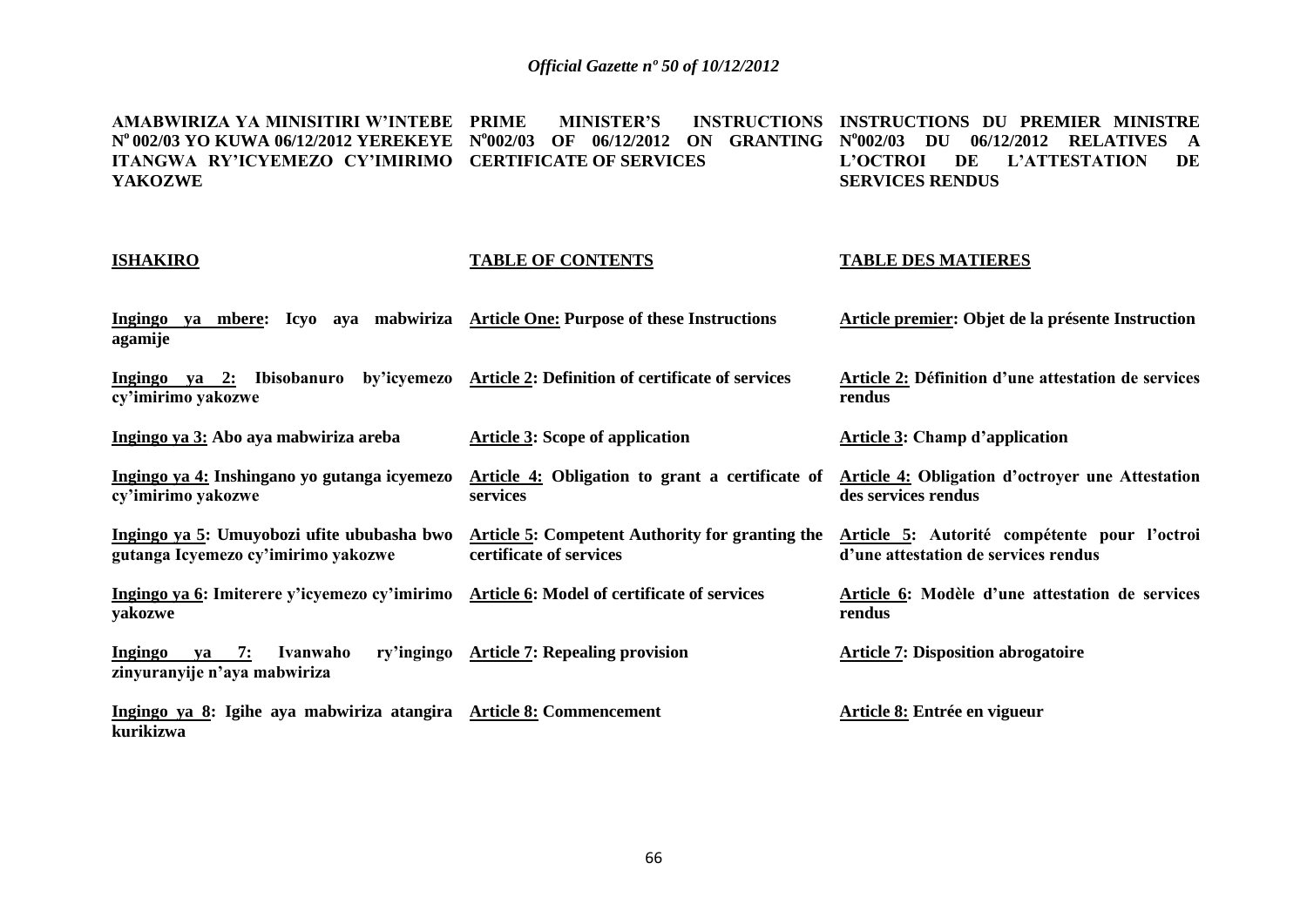#### **AMABWIRIZA YA MINISITIRI W'INTEBE N <sup>o</sup>002/03 YO KUWA 06/12/2012 YEREKEYE N o 002/03 OF 06/12/2012 ON GRANTING N o 002/03 DU 06/12/2012 RELATIVES A ITANGWA RY'ICYEMEZO CY'IMIRIMO CERTIFICATE OF SERVICES YAKOZWE PRIME MINISTER'S INSTRUCTIONS INSTRUCTIONS DU PREMIER MINISTRE L'OCTROI DE L'ATTESTATION DE SERVICES RENDUS**

#### **Minisitiri w'Intebe**,

**The Prime Minister,**

#### **Le Premier Ministre,**

Ashingiye ku Itegeko Nshinga rya Repubulika y'u Rwanda ryo kuwa 04 Kamena 2003 nk'uko ryavuguruwe kugeza ubu, cyane cyane mu ngingo zaryo iya 113, iya 116, iya 117 n'iya 118;

Ashingiye ku Itegeko Ngenga n° 05/2012/OL ryo kuwa 03/09/2012 rishyiraho ibigenerwa Abanyapolitiki Bakuru b'Igihugu cyane cyane mu ngingo yaryo ya 22;

Ashingiye ku Itegeko n°44 bis/2011 ryo kuwa 26/11/2011 rigena Sitati y'Abashinjacyaha n'abandi Bakozi bo mu Bushinjacyaha Bukuru, cyane cyane mu ngingo yaryo ya 65;

Ashingiye ku Itegeko n° 06 bis/2004 ryo kuwa 14/04/2004 rigenga abacamanza n'abakozi b'inkiko nk'uko ryahinduwe kandi ryujujwe kugeza ubu cyane cyane mu ngingo yaryo ya 74;

Ashingiye ku Itegeko nº 22/2002 ryo kuwa 09/7/2002 rishyiraho Sitati rusange igenga abakozi ba Leta n'Inzego z'Imirimo ya Leta especially in Articles 66 and 121; cyane cyane mu ngingo zaryo, iya 66 n'iya 121;

Rwanda of 04 June 2003 as amended to date especially in Articles 113, 116, 117 and 118;

03/09/2012 determining allowances and other fringe benefits for State High Political Leaders, especially in Article 22;

Pursuant to Law n° 44 bis/2011 of 26/11/2011 governing the Statute of Prosecutors and other staff of the National Public Prosecution Authority, especially in Article 65;

Pursuant to Law n˚ 06 bis/ 2004 of 14/04/2004 on the Statutes for Judges and other Judicial Personnel, as modified and complemented to date especially in Article 74;

Pursuant to the Constitution of the Republic of Vu la Constitution de la République du Rwanda du 04 juin 2003, telle que révisée à ce jour, spécialement en ses articles 113, 116, 117 et 118;

Pursuant to the Organic Law n° 05/2012/OL of Vu la Loi Organique n° 05/2012/OL du 03/09/2012 déterminant les indemnités et autres avantages alloués aux Hauts Mandataires Politiques de l'Etat, spécialement en son article 22 ;

> Vu la Loi n° 44 bis/2011 du 26/11/2011 portant Statut des officiers de poursuite judiciaire et des autres membres du personnel de l'Organe National de Poursuite Judiciaire, spécialement en son article 65;

> Vu la Loi n˚ 06 bis/2004 du 14/04/2004 portant Statut des Juges et des Agents de l'Ordre Judiciaire, telle que modifiée et complétée à ce jour, spécialement en son article 74;

Pursuant to Law n° 22/2002 of 09/07/2002 on Vu la Loi n° 22/2002 du 09/7/2002 portant Statut General Statutes for Rwanda Public Service Général de la Fonction Publique Rwandaise spécialement en ses articles 66 et 121;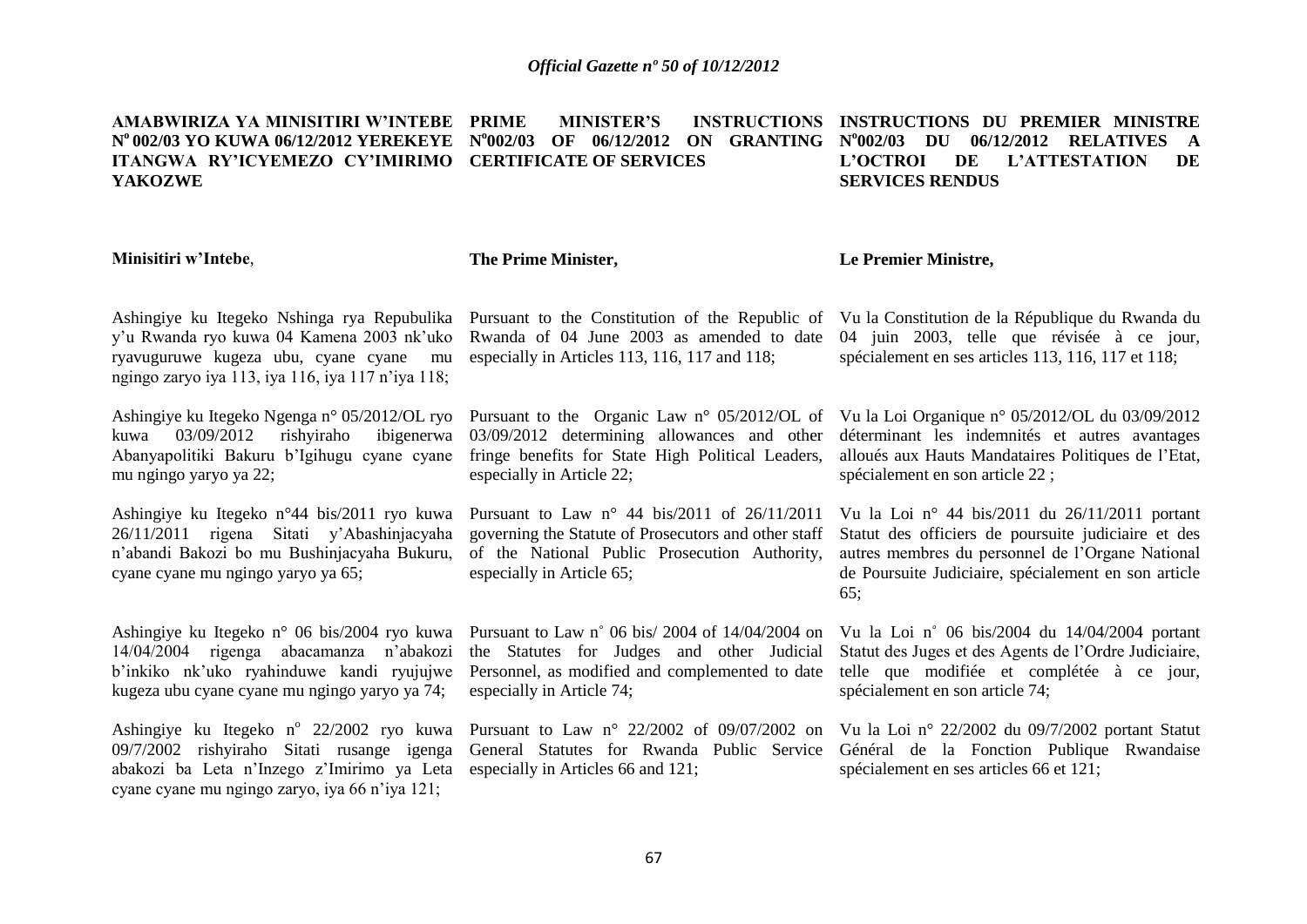| Amaze kubona ko bamwe mu bahoze ari<br>abanyapolitiki b'Igihugu na bamwe mu bahoze<br>abakozi<br>ba Leta<br>bakenera<br>icyemezo<br>arı —<br>yakozwe<br>kubera<br>impamvu<br>cy'imirimo<br>zitandukanye harimo no kubarirwa amafaranga<br>y'imperekeza; | Considering that certain former Political Leaders<br>and Public Servants need certificates of services for<br>different purposes including the computation of<br>final benefits;              | Considérant que certains anciens hauts mandataires<br>politiques de l'Etat et certains agents de l'Etat ont<br>souvent besoin des attestations de services<br>rendus pour différentes raisons dont le calcul des<br>indemnités de cessation d'activité;        |
|---------------------------------------------------------------------------------------------------------------------------------------------------------------------------------------------------------------------------------------------------------|-----------------------------------------------------------------------------------------------------------------------------------------------------------------------------------------------|----------------------------------------------------------------------------------------------------------------------------------------------------------------------------------------------------------------------------------------------------------------|
| Bisabwe na<br>Minisitiri w'Abakozi ba Leta<br>n'Umurimo;                                                                                                                                                                                                | On proposal by the Minister of Public Service and<br>Labour;                                                                                                                                  | Sur proposition du Ministre de la Fonction Publique<br>et du Travail;                                                                                                                                                                                          |
| Atanze amabwiriza akurikira:                                                                                                                                                                                                                            | <b>Issues the following Instructions:</b>                                                                                                                                                     | <b>Donne les Instructions suivantes:</b>                                                                                                                                                                                                                       |
| Ingingo ya mbere: Icyo aya mabwiriza<br>agamije                                                                                                                                                                                                         | <b>Article One: Purpose of these Instructions</b>                                                                                                                                             | Article premier: Objet de la présente Instruction                                                                                                                                                                                                              |
| mabwiriza<br>yerekeye<br>itangwa<br>Aya<br>ry'icyemezo cy'imirimo<br>yakozwe mu nzego<br>z'imirimo ya Leta.                                                                                                                                             | These Instructions shall determine the granting of<br>certificate of services in public sector.                                                                                               | Instructions<br>Les<br>présentes<br>déterminent<br>les<br>conditions relatives à l'octroi d'une attestation de<br>services rendus dans l'administration publique.                                                                                              |
| by'icyemezo<br>Ingingo ya 2:<br>Ibisobanuro<br>cy'imirimo yakozwe                                                                                                                                                                                       | Article 2: Definition of certificate of services                                                                                                                                              | <b>Article 2: Définition d'une attestation de services</b><br>rendus                                                                                                                                                                                           |
| Icyemezo cy'imirimo yakozwe ni inyandiko<br>n'umuyobozi ubifitiye<br>ububasha,<br>itangwa<br>igaragaza urwego rwa Leta umukozi yakoreye,<br>imirimo yakoraga, igihe yayitangiriye n'igihe<br>yayirangirije.                                             | Certificate of services is an official document<br>delivered by a competent authority which clearly<br>indicates the employing Institution, the occupied<br>post, the date of entry and exit. | L'Attestation de services rendus est un document<br>officiel délivré par une autorité compétente,<br>indiquant l'institution publique qui a employé la<br>personne, le poste ou les postes d'emploi occupé(s),<br>la date de son entrée et celle de sa sortie. |
| Ingingo ya 3: Abo aya mabwiriza areba                                                                                                                                                                                                                   | <b>Article 3: Scope of application</b>                                                                                                                                                        | <b>Article 3: Champ d'application</b>                                                                                                                                                                                                                          |
| Aya mabwiriza areba abakozi bose bo mu<br>butegetsi bwa Leta baba abanyapolitiki cyangwa<br>abandi bakozi bakora mu nzego z'imirimo ya<br>Leta.                                                                                                         | These Instructions shall apply to all employees of<br>public sector including Political Leaders and other<br>Public Servants in the Public Administration.                                    | Les présentes instructions s'appliquent à tous les<br>agents de l'Etat incluant les mandataires politiques<br>ainsi que d'autres fonctionnaires de l'administration<br>publique.                                                                               |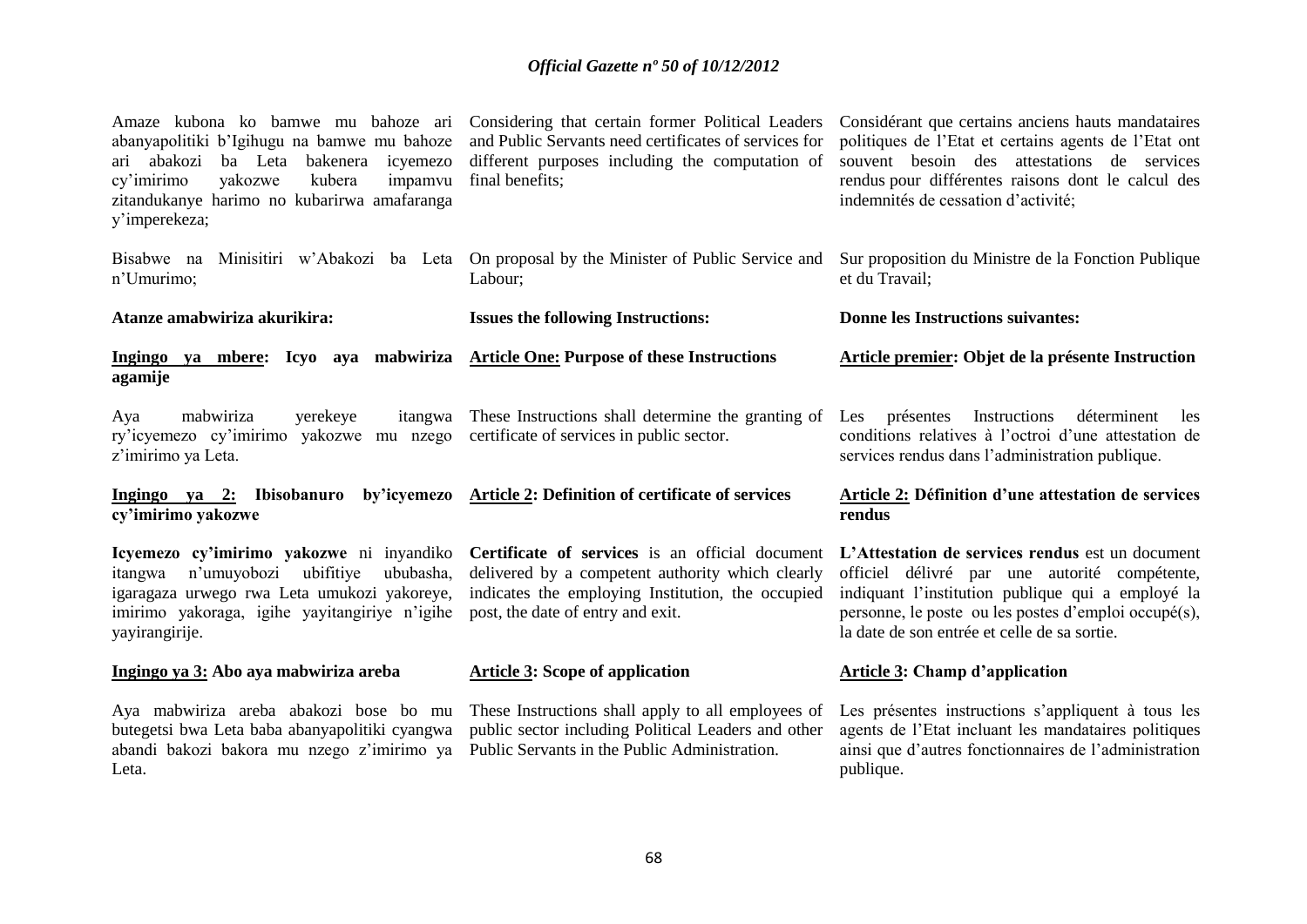| Ingingo ya 4: Inshingano yo gutanga icyemezo<br>cy'imirimo yakozwe                                                                                                   | services                                                                                                                                                | Article 4: Obligation to grant a certificate of Article 4: Obligation d'octroyer une Attestation<br>des services rendus                                                                                                                        |
|----------------------------------------------------------------------------------------------------------------------------------------------------------------------|---------------------------------------------------------------------------------------------------------------------------------------------------------|------------------------------------------------------------------------------------------------------------------------------------------------------------------------------------------------------------------------------------------------|
| Umukoresha agomba guha umukozi icyemezo<br>cy'imirimo yakozwe iyo uwo mukozi ahagaritse<br>imirimo yakoraga kubera impamvu izo ari zo<br>zose.                       | The employer shall provide the Public Servant with<br>a certificate of services immediately upon leaving<br>the employing Institution for any reasons.  | L'employeur doit donner à l'agent de l'Etat une<br>attestation de services rendus immédiatement après<br>que ce dernier quitte ses fonctions pour n'importe<br>quelle raison.                                                                  |
| Ingingo ya 5: Umuyobozi ufite ububasha bwo<br>gutanga Icyemezo cy'imirimo yakozwe                                                                                    | <b>Article 5: Competent Authority for granting the</b><br>certificate of services                                                                       | Article 5: Autorité compétente pour l'octroi<br>d'une attestation de services rendus                                                                                                                                                           |
| cy'imirimo<br>Icyemezo<br>yakozwe<br>gitangwa<br>n'umuyobozi ubifitiye<br>ububasha<br>w'urwego<br>umukozi yakoreye imirimo isabirwa icyemezo<br>cy'imirimo yakozwe.  | The certificate of services shall be delivered by a<br>competent authority of the Institution for which a<br>person has rendered the relevant services. | L'attestation des services rendus est octroyée par<br>une autorité compétente de l'institution à laquelle<br>les services ont été rendus.                                                                                                      |
| Abayobozi bafite ububasha bwo<br>gutanga<br>cy'imirimo yakozwe mu nzego<br>icyemezo<br>z'imirimo bagaragara mu mbonerahamwe iri ku<br>mugereka wa I w'aya mabwiriza. | services in different public institutions are<br>mentioned in a table in annex I of these<br>Instructions.                                              | The competent authorities to deliver a certificate of Les autorités compétentes pour octroyer une<br>attestation de services rendus dans différentes<br>institutions sont indiquées dans le tableau en annexe<br>I des présentes instructions. |
| Ingingo ya 6: Imiterere y'icyemezo cy'imirimo<br>yakozwe                                                                                                             | Article 6: Model of certificate of services                                                                                                             | Article 6: Modèle d'une attestation de services<br>rendus                                                                                                                                                                                      |
| Inyandiko ikoreshwa mu butegetsi bwa Leta<br>igaragaza imiterere y'icyemezo<br>cy'imirimo<br>yakozwe iri ku mugereka wa II w'aya mabwiriza.                          | The model of a certificate of services that shall be<br>used in public service is in annex II of these<br>Instructions.                                 | Le modèle d'une attestation de services rendus à<br>utiliser dans l'administration publique est en annexe<br>II des présentes instructions.                                                                                                    |
| Ingingo<br>ya 7:<br>Ivanwaho<br>ry'ingingo<br>zinyuranyije n'aya mabwiriza                                                                                           | <b>Article 7: Repealing provision</b>                                                                                                                   | <b>Article 7: Disposition abrogatoire</b>                                                                                                                                                                                                      |
| Ingingo zose z'amabwiriza abanziriza aya kandi<br>zinyuranyije na yo zivanyweho.                                                                                     | All prior Instructions contrary to these Instructions<br>are hereby repealed.                                                                           | Toutes les instructions antérieures contraires aux<br>présentes instructions sont abrogées.                                                                                                                                                    |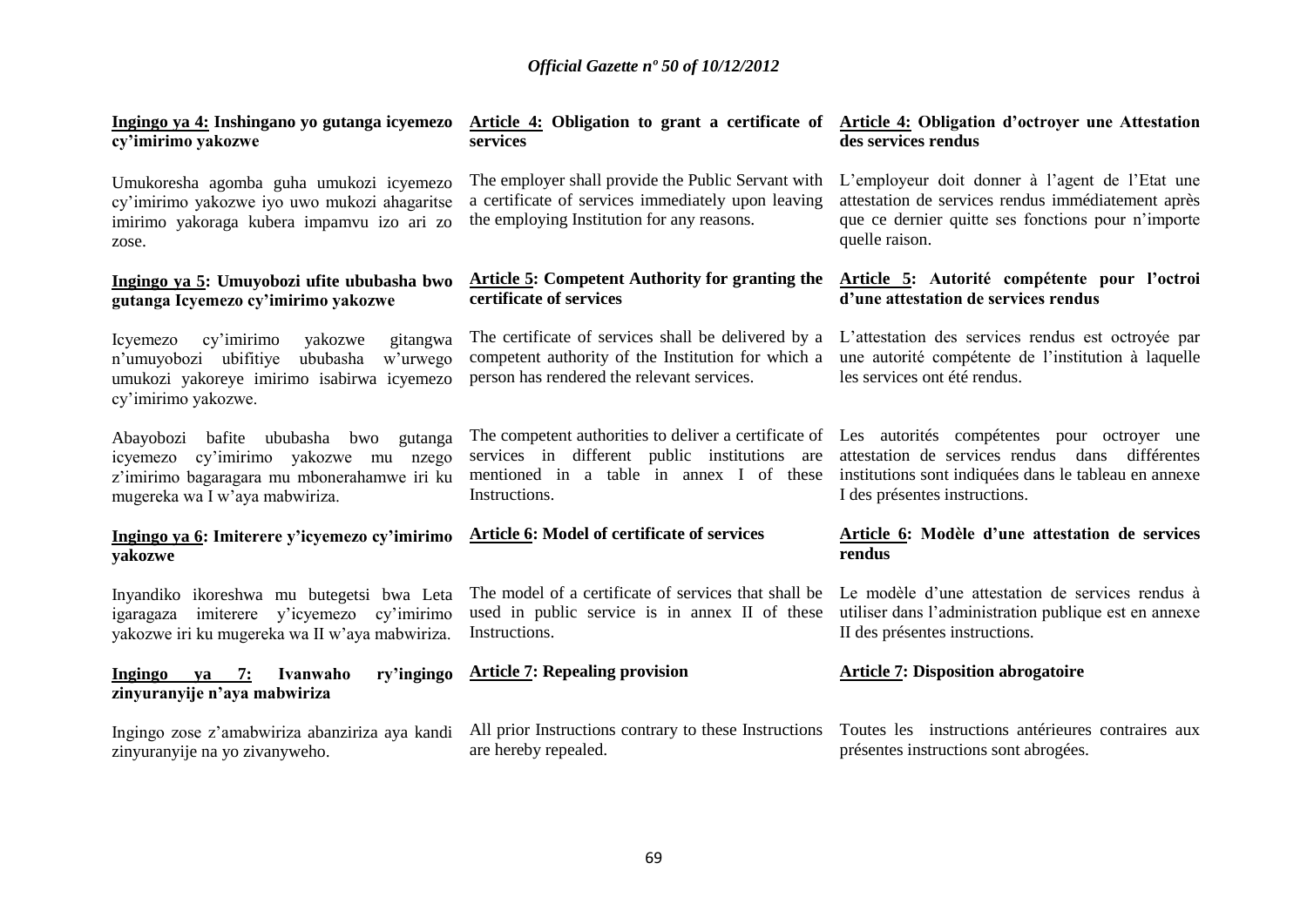| Ingingo ya 8: Igihe aya mabwiriza atangira Article 8: Commencement<br>kurikizwa                              |                                                                                                                                    | Article 8: Entrée en vigueur                                                                                                    |
|--------------------------------------------------------------------------------------------------------------|------------------------------------------------------------------------------------------------------------------------------------|---------------------------------------------------------------------------------------------------------------------------------|
| Aya mabwiriza atangira gukurikizwa ku munsi<br>atangarijweho mu Igazeti ya Leta ya Repubulika<br>y'u Rwanda. | These Instructions shall come into force on the date<br>of their publication in the Official Gazette of the<br>Republic of Rwanda. | Les présentes instructions entrent en vigueur le jour<br>de leur publication au Journal Officiel de la<br>République du Rwanda. |
| Kigali, kuwa 06/12/2012                                                                                      | Kigali, on 06/12/2012                                                                                                              | Kigali, le 06/12/2012                                                                                                           |
| $(s\acute{e})$                                                                                               | $(s\acute{e})$                                                                                                                     | $(s\acute{e})$                                                                                                                  |
| Dr. HABUMUREMYI Pierre Damien<br>Minisitiri w'Intebe                                                         | Dr. HABUMUREMYI Pierre Damien<br>Prime Minister                                                                                    | Dr. HABUMUREMYI Pierre Damien<br><b>Premier Ministre</b>                                                                        |
| $(s\acute{e})$                                                                                               | $(s\acute{e})$                                                                                                                     | $(s\acute{e})$                                                                                                                  |
| <b>MUREKEZI Anastase</b><br>Minisitiri w'Abakozi ba Leta n'Umurimo                                           | <b>MUREKEZI Anastase</b><br>Minister of Public Service and Labour                                                                  | <b>MUREKEZI Anastase</b><br>Ministre de la Fonction Publique et du Travail                                                      |
| Bibonywe kandi bishyizweho Ikirango cya<br>Repubulika:                                                       | Seen and sealed with the Seal of the Republic:                                                                                     | Vu et scellé du Sceau de la République:                                                                                         |
| $(s\acute{e})$                                                                                               | $(s\acute{e})$                                                                                                                     | $(s\acute{e})$                                                                                                                  |
| <b>KARUGARAMA Tharcisse</b><br>Minisitiri w'Ubutabera / Intumwa Nkuru ya Leta                                | <b>KARUGARAMA Tharcisse</b><br>Minister of Justice / Attorney General                                                              | <b>KARUGARAMA Tharcisse</b><br>Ministre de la Justice / Garde des Sceaux                                                        |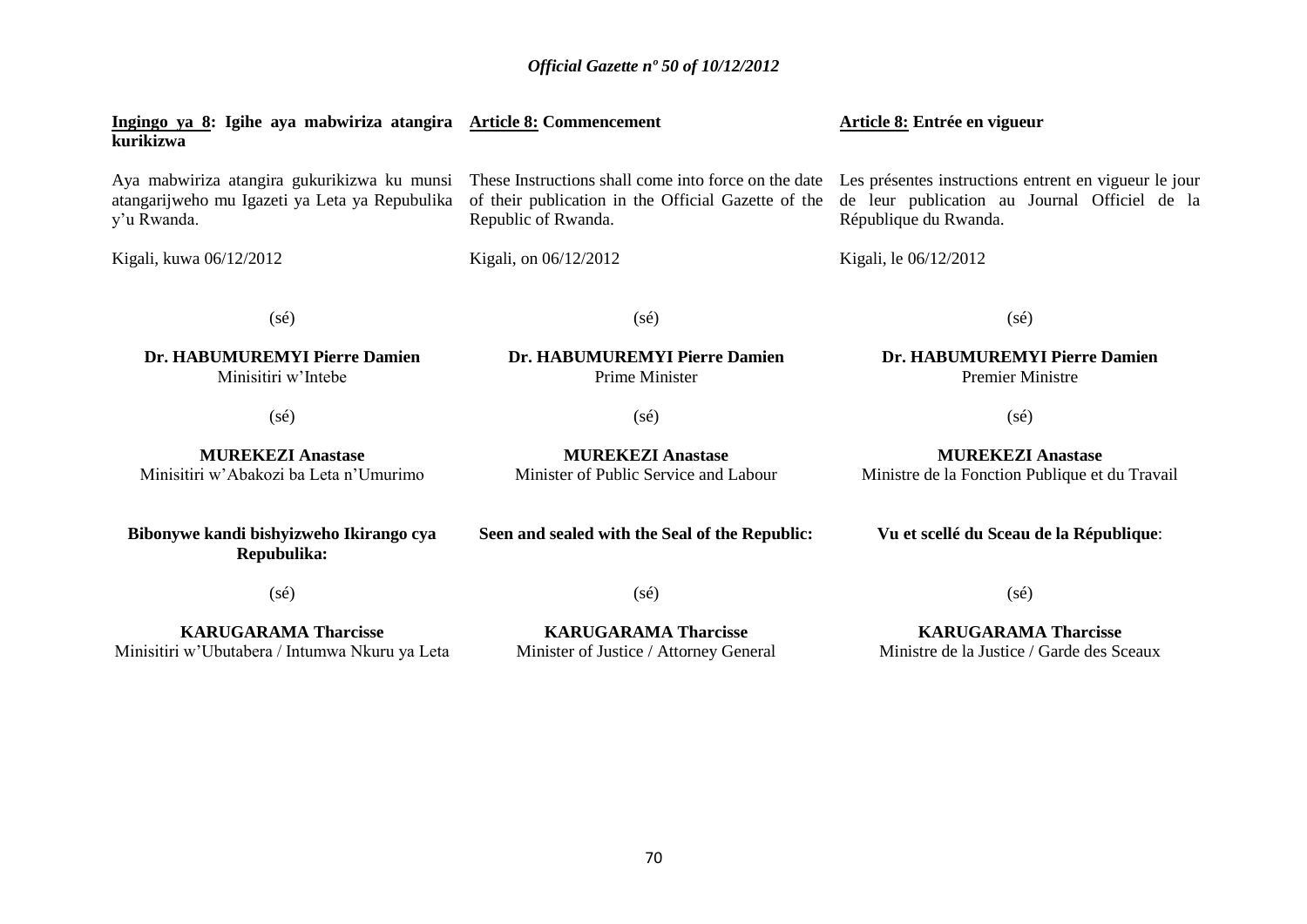|                                                                           | UMUGEREKA WA I W'AMABWIRIZA YA   ANNEXE I TO PRIME MINISTER'S   ANNEXE I AUX INSTRUCTIONS DU                       |
|---------------------------------------------------------------------------|--------------------------------------------------------------------------------------------------------------------|
|                                                                           | MINISITIRI W'INTEBE N° 002/03 YO   INSTRUCTIONS N° 002/03 OF 06/12/2012   PREMIER MINISTRE N° 002/03 DU 06/12/2012 |
| KUWA 06/12/2012 YEREKEYE ITANGWA   ON GRANTING CERTIFICATE OF   RELATIVES | DE<br>- L'OCTROL<br>$\mathbf{A}$                                                                                   |
| <b>RY'ICYEMEZO CY'IMIRIMO YAKOZWE   SERVICES</b>                          | LL'ATTESTATION DE SERVICES RENDUS-                                                                                 |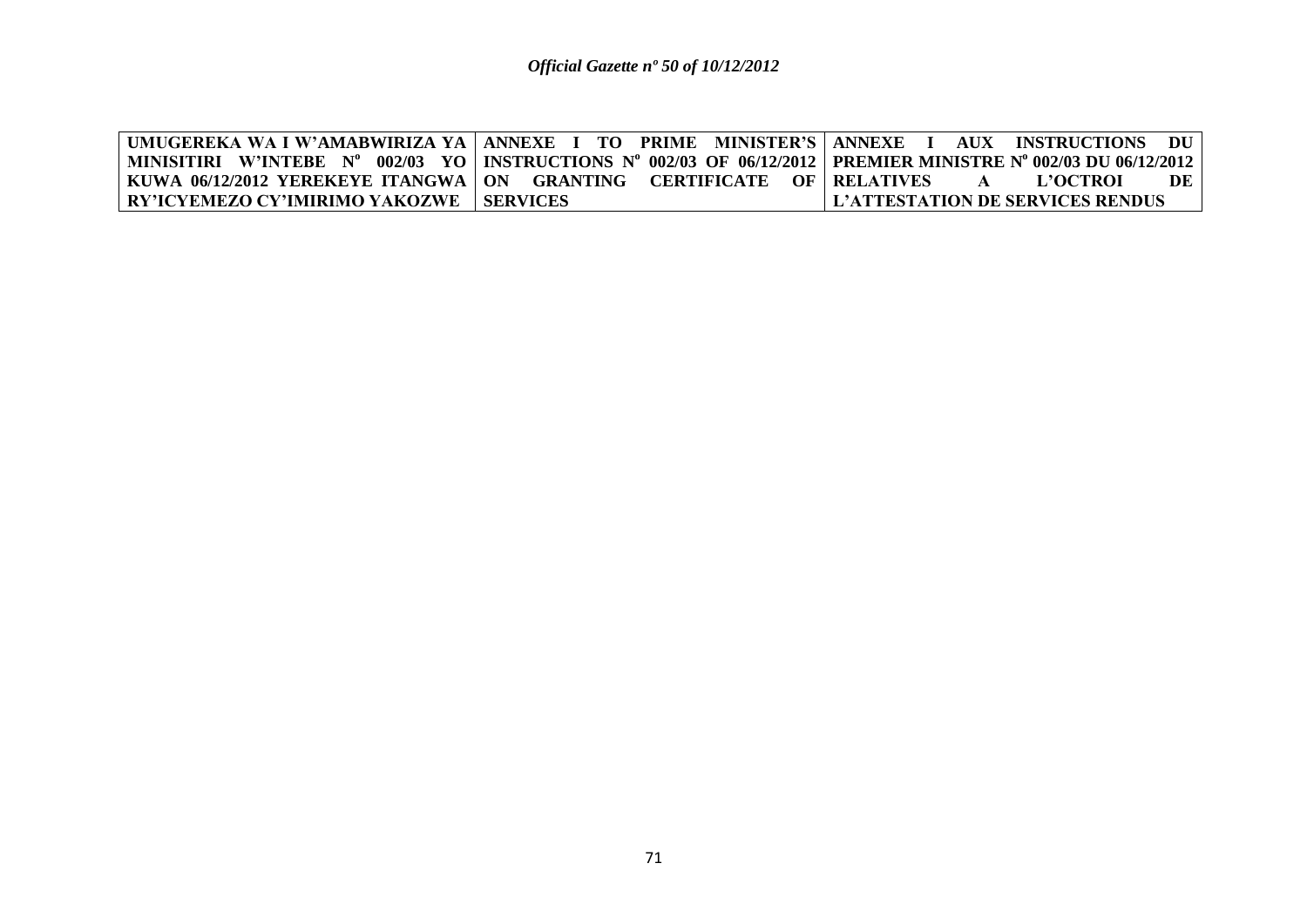### **UMUYOBOZI UFITE UBUBASHA BWO GUTANGA ICYEMEZO CY'IMIRIMO YAKOZWE**

| N <sub>0</sub>   | ABARI ABAYOBOZI CYANGWA ABAKOZI KU<br><b>MYANYA IKURIKIRA</b>                                                                                                                                                                                                                                                                                                                                                                                                                                 | UMUYOBOZI UFITE UBUBASHA<br><b>BWO</b><br><b>GUTANGA</b><br><b>ICYEMEZO</b><br><b>CY'IMIRIMO YAKOZWE</b>                                                     |
|------------------|-----------------------------------------------------------------------------------------------------------------------------------------------------------------------------------------------------------------------------------------------------------------------------------------------------------------------------------------------------------------------------------------------------------------------------------------------------------------------------------------------|--------------------------------------------------------------------------------------------------------------------------------------------------------------|
| 1.               | n'abandi<br>Minisitiri, Umunyamabanga<br>Leta<br>wa<br>$\overline{\phantom{a}}$<br>bayobozi bo kuri urwo rwego;<br>Umuyobozi w'Ibiro bya Perezida wa Repubulika;<br>Umuyobozi w'Ibiro bya Minisitiri w'Intebe;                                                                                                                                                                                                                                                                                | Minisitiri w'Intebe                                                                                                                                          |
| 2.               | Ba Visi Perezida b'Umutwe w'Abadepite;<br>Ba Visi Perezida ba Sena;<br>Abasenateri;<br>Abadepite;<br>Abanyamabanga Bakuru n'Abanyamabanga Bakuru<br>Bungirije mu Nteko                                                                                                                                                                                                                                                                                                                        | Perezida<br>w'Umutwe<br>w'Abadepite<br>cyangwa Perezida wa Sena bitewe<br>n'urwego                                                                           |
| 3.               | Visi Perezida w'Urukiko rw'Ikirenga;<br>Abacamanza b'Urukiko rw'Ikirenga; Abacamanza<br>b'Urukiko<br>Rukuru<br>n'ab'Urukiko<br>Rukuru<br>rw'Ubucuruzi;<br>Umunyamabanga Mukuru mu Rukiko rw'Ikirenga                                                                                                                                                                                                                                                                                          | Perezida w'Urukiko rw'Ikirenga                                                                                                                               |
| 4.               | ab'Urukiko<br>Abacamanza<br>usibye<br>rw'Ikirenga<br>$\overline{\phantom{a}}$<br>n'ab'Urukiko<br>Rukuru<br>n'Urukiko<br>Rukuru<br>rw'Ubucuruzi;<br>Abandi bakozi bo mu nkiko                                                                                                                                                                                                                                                                                                                  | Perezida w'Urukiko bireba                                                                                                                                    |
| 5.               | Ba Ambasaderi n'abahagarariye u Rwanda ku buryo<br>buhoraho mu miryango mpuzamahanga;<br>b'Intara n'Umuyobozi w'Umujyi<br>Abakuru<br>wa<br>Kigali;<br>Abayobozi b'Ibigo bya Leta, Komisiyo z'Igihugu,<br>Inzego zihariye; Inama z'Igihugu n'ibigo biri ku<br>rwego rumwe na zo;<br>Abanyamabanga bahoraho muri Minisiteri, Abakuru<br>n'abagize Inama z'Ubuyobozi /Abakomiseri b'Ibigo<br>bya Leta, Komisiyo z'Igihugu, Inzego zihariye;<br>Inama z'Igihugu n'ibigo biri ku rwego rumwe na zo | Minisitiri<br>ureberera<br>urwego<br>iyo<br>ahari, cyangwa Minisitiri w'Intebe<br>iyo nta Minisitiri ureberera urwego<br>uhari                               |
| 6.               | Umuyobozi n'Umuyobozi Wungirije w'Akarere                                                                                                                                                                                                                                                                                                                                                                                                                                                     | Umukuru w'Intara                                                                                                                                             |
| $\overline{7}$ . | Umunyamabanga Nshingwabikorwa w'Intara/Umujyi wa<br>Kigali/ Akarere                                                                                                                                                                                                                                                                                                                                                                                                                           | w'Intara/Umukuru<br>Umukuru<br>w'Umujyi<br>Kigali/<br>Umuyobzi<br>wa<br>w'Akarere bitewe n'urwego                                                            |
| 8.               | Abakozi ba Leta mu nzego nkuru z'Igihugu, muri za<br>Minisiteri, mu bigo bya Leta, muri za Komisiyo z'Igihugu,<br>Inzego zihariye, Inama z'Igihugu, Intara, Umujyi wa Kigali<br>n'Uturere                                                                                                                                                                                                                                                                                                     | w'Ibiro/Umunyabanga<br>Umuyobozi<br>Uhoraho/<br>Umunyamabanga<br>Mukuru/Umuyobozi<br>w'Ikigo<br>cya<br>Leta/Umunyamabanga<br>Nshingwabikorwa bitewe n'urwego |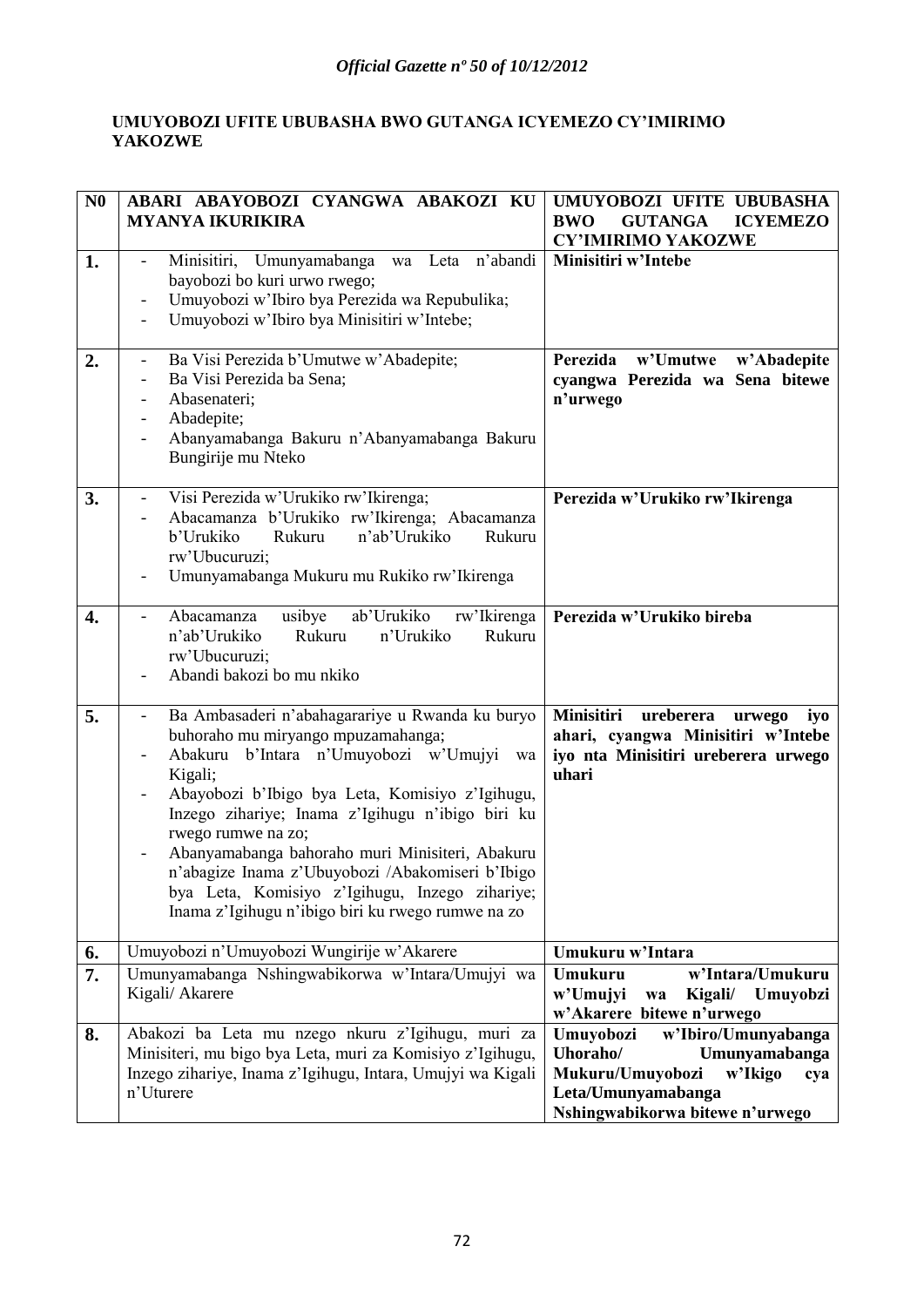#### **COMPETENT AUTHORITIES TO DELIVER CERTIFICATE OF SERVICES**

| $\mathbf{N}^\circ$ | FORMER AUTHORITIES AND PUBLIC                                      | <b>COMPETENT</b><br><b>AUTHORITY</b><br><b>TO</b> |
|--------------------|--------------------------------------------------------------------|---------------------------------------------------|
|                    | <b>SERVANTS ON THE POSITIONS BELOW</b>                             | <b>DELIVER CERTIFICATE OF SERVICE</b>             |
|                    |                                                                    |                                                   |
| 1                  | Ministers, Ministers of State and                                  | <b>Prime Minister</b>                             |
|                    | equivalent;<br>Director of Cabinet /Office of the President;       |                                                   |
|                    | Director of Cabinet/ Office of the Prime                           |                                                   |
|                    | Minister;                                                          |                                                   |
| $\overline{2}$     | Deputy Speakers of the Chamber of                                  | <b>Speaker or President of the Senate</b>         |
|                    | Deputies;                                                          | accordingly                                       |
|                    | Vice Presidents of the Senate;                                     |                                                   |
|                    | Senators;                                                          |                                                   |
|                    | Deputies;                                                          |                                                   |
|                    | Clerks and Deputy Clerks in Parliament                             |                                                   |
| 3                  | Deputy Chief Justice;<br>$\overline{a}$                            | <b>Chief Justice</b>                              |
|                    | Judges of the Supreme Court, High Court                            |                                                   |
|                    | and Commercial High Court;                                         |                                                   |
|                    | Secretary General of the Supreme Court                             | <b>President of the Supervising Court</b>         |
| $\overline{4}$     | Judges except those of the Supreme Court<br>and High Courts;       |                                                   |
|                    | <b>Administrative Staff in Courts</b>                              |                                                   |
|                    |                                                                    |                                                   |
| 5                  | Ambassadors and Permanent                                          | <b>Supervising Minister where applicable,</b>     |
|                    | Representatives of Rwanda to International                         | and the Prime Minister if there is no             |
|                    | Organizations;                                                     | <b>Supervising Minister</b>                       |
|                    | Governors of Province and Mayor of the<br>$\overline{\phantom{0}}$ |                                                   |
|                    | City of Kigali;                                                    |                                                   |
|                    | Heads of Public Institutions, National                             |                                                   |
|                    | Commissions, Specialized Organs; National                          |                                                   |
|                    | Councils and equivalent;                                           |                                                   |
|                    | Permanent Secretaries in Ministries, Heads                         |                                                   |
|                    | and Members of Boards/Commissioners of                             |                                                   |
|                    | Public Institutions, National Commissions,                         |                                                   |
|                    | Specialized Organs; National Councils and<br>equivalent            |                                                   |
|                    |                                                                    |                                                   |
| 6                  | Mayors and Vice Mayors of Districts                                | <b>Governor of Province</b>                       |
|                    |                                                                    |                                                   |
| $\tau$             | Executive Secretary of Province/City of                            | <b>Governor of Province/Mayor of the City</b>     |
|                    | Kigali/District                                                    | of Kigali/ Mayor of District accordingly          |
|                    |                                                                    |                                                   |
| 8                  | Public Servants in Government High                                 | <b>Director of Cabinet/Permanent Secretary/</b>   |
|                    | Institutions, Ministries, Public                                   | <b>Secretary General/Head of Public</b>           |
|                    | Institutions, National Commissions,                                | <b>Institution/Executive Secretary</b>            |
|                    | Specialized Organs, National Councils,                             |                                                   |
|                    | Provinces, City of Kigali and Districts                            | accordingly                                       |
|                    |                                                                    |                                                   |
|                    |                                                                    |                                                   |
|                    |                                                                    |                                                   |
|                    |                                                                    |                                                   |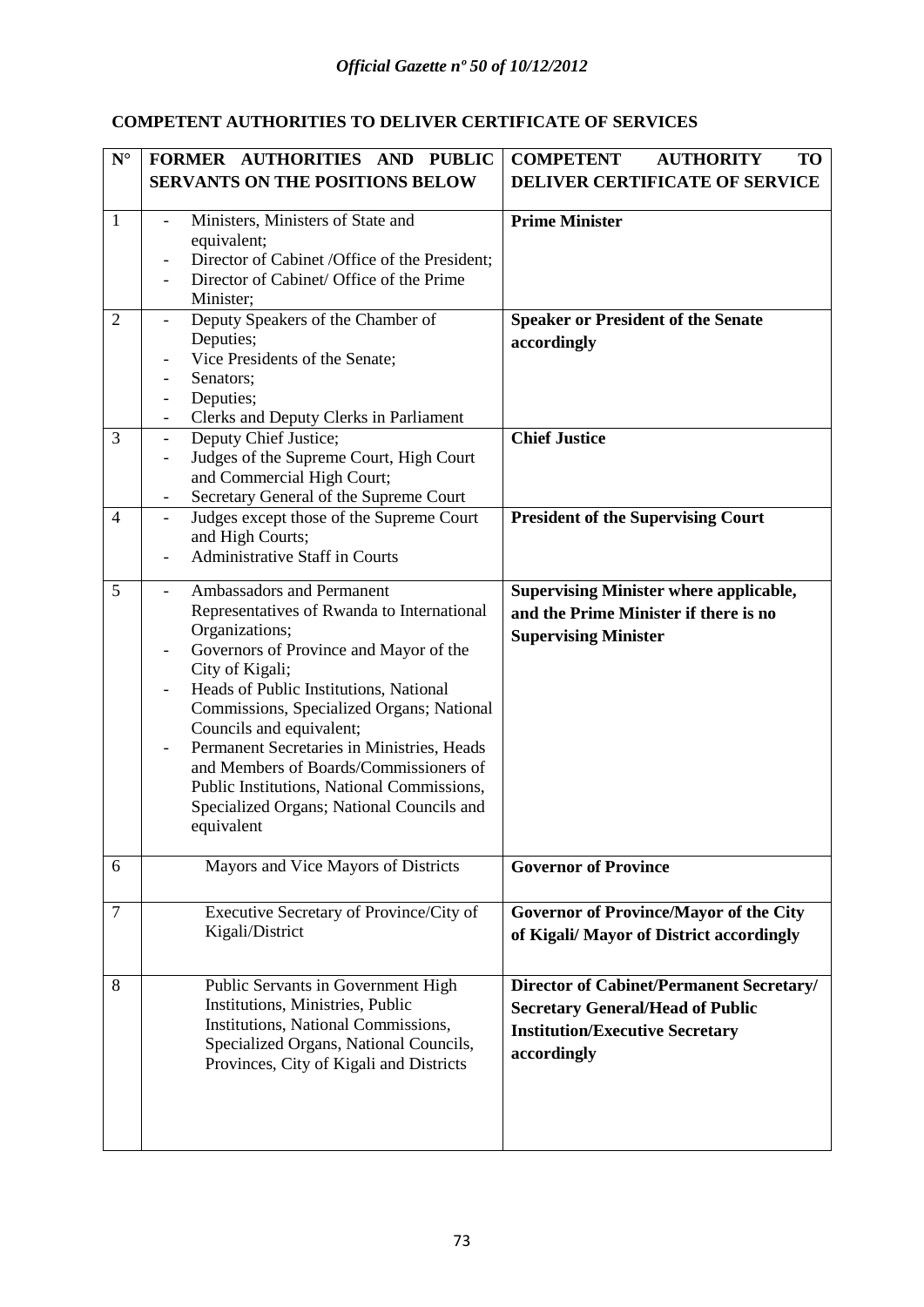#### **AUTORITE COMPETENTE POUR L'OCTROI D'UNE ATTESTATION DE SERVICES RENDUS**

| $\mathbf{N}^\circ$  | <b>AUTORITES</b><br><b>ANCIENS</b><br><b>ANCIENNES</b><br>OU                                                                                                                                                                                                                             | <b>AUTORITE</b><br><b>COMPETENTE</b><br><b>POUR</b>                                                                       |
|---------------------|------------------------------------------------------------------------------------------------------------------------------------------------------------------------------------------------------------------------------------------------------------------------------------------|---------------------------------------------------------------------------------------------------------------------------|
|                     | <b>POSTES</b><br><b>AGENTS</b><br>L'ETAT<br>DE<br><b>AUX</b>                                                                                                                                                                                                                             | L'OCTROI D'UNE ATTESTATION DE                                                                                             |
|                     | <b>SUIVANTS</b>                                                                                                                                                                                                                                                                          | <b>SERVICES RENDUS</b>                                                                                                    |
|                     |                                                                                                                                                                                                                                                                                          |                                                                                                                           |
| 1                   | Ministres, Secrétaires d'Etat et équivalents;<br>$\blacksquare$                                                                                                                                                                                                                          | <b>Premier Ministre</b>                                                                                                   |
|                     | Directeur de Cabinet /Présidence de la                                                                                                                                                                                                                                                   |                                                                                                                           |
|                     | République;                                                                                                                                                                                                                                                                              |                                                                                                                           |
|                     | Directeur de Cabinet / Primature;                                                                                                                                                                                                                                                        |                                                                                                                           |
| $\overline{2}$      | Vice-Présidents de la Chambre des Députés;                                                                                                                                                                                                                                               | Président de la Chambre des Députés ou                                                                                    |
|                     | Vice-Présidents du Sénat;                                                                                                                                                                                                                                                                | Président du Sénat, selon le cas                                                                                          |
|                     | Sénateurs;<br>$\overline{\phantom{a}}$                                                                                                                                                                                                                                                   |                                                                                                                           |
|                     | Députés;<br>$\overline{\phantom{a}}$                                                                                                                                                                                                                                                     |                                                                                                                           |
|                     | Secrétaires Généraux et Secrétaires Généraux                                                                                                                                                                                                                                             |                                                                                                                           |
|                     | Adjoints au Parlement                                                                                                                                                                                                                                                                    |                                                                                                                           |
| 3                   | Vice-Président de la Cour Suprême;<br>$\overline{\phantom{a}}$                                                                                                                                                                                                                           | Président de la Cour Suprême                                                                                              |
|                     | Juges de la Cour Suprême, la Haute Cour et la<br>$\overline{\phantom{a}}$                                                                                                                                                                                                                |                                                                                                                           |
|                     | Haute Cour de Commerce;                                                                                                                                                                                                                                                                  |                                                                                                                           |
| $\overline{4}$      | Secrétaire Général de la Cour Suprême<br>Juges, à l'exception de ceux de la Cour                                                                                                                                                                                                         | Président de la Juridiction concernée                                                                                     |
|                     | Suprême et des Hautes Cours;                                                                                                                                                                                                                                                             |                                                                                                                           |
|                     | Agents des cours et tribunaux                                                                                                                                                                                                                                                            |                                                                                                                           |
|                     |                                                                                                                                                                                                                                                                                          |                                                                                                                           |
| 5                   | Ambassadeurs et Représentants permanents<br>$\overline{\phantom{a}}$                                                                                                                                                                                                                     | Ministre de tutelle lorsqu'il y en a ou, le cas                                                                           |
|                     | auprès des organisations internationales;                                                                                                                                                                                                                                                | échéant, le Premier Ministre                                                                                              |
|                     | Gouverneur de Province et Maire de la Ville                                                                                                                                                                                                                                              |                                                                                                                           |
|                     | de Kigali;<br>Directeurs des Etablissements Publics,                                                                                                                                                                                                                                     |                                                                                                                           |
|                     | Commissions Nationales, Organes                                                                                                                                                                                                                                                          |                                                                                                                           |
|                     | Spécialisés; Conseils Nationaux et                                                                                                                                                                                                                                                       |                                                                                                                           |
|                     |                                                                                                                                                                                                                                                                                          |                                                                                                                           |
|                     |                                                                                                                                                                                                                                                                                          |                                                                                                                           |
|                     | Présidents et membres des Conseils                                                                                                                                                                                                                                                       |                                                                                                                           |
|                     | d'Administration /Commissaires des                                                                                                                                                                                                                                                       |                                                                                                                           |
|                     | Institutions Publiques, des Commissions                                                                                                                                                                                                                                                  |                                                                                                                           |
|                     | Nationales, Organes Spécialisés; Conseils                                                                                                                                                                                                                                                |                                                                                                                           |
|                     | Nationaux et équivalents                                                                                                                                                                                                                                                                 |                                                                                                                           |
|                     |                                                                                                                                                                                                                                                                                          |                                                                                                                           |
|                     |                                                                                                                                                                                                                                                                                          |                                                                                                                           |
|                     |                                                                                                                                                                                                                                                                                          |                                                                                                                           |
|                     |                                                                                                                                                                                                                                                                                          |                                                                                                                           |
|                     |                                                                                                                                                                                                                                                                                          |                                                                                                                           |
|                     |                                                                                                                                                                                                                                                                                          |                                                                                                                           |
| 8                   | Agents de l'Etat dans les Hautes Institutions                                                                                                                                                                                                                                            | Directeur de Cabinet/ Secrétaire Permanent                                                                                |
|                     | Publiques, Ministères, Etablissements                                                                                                                                                                                                                                                    | / Secrétaire Général / Directeur de                                                                                       |
|                     |                                                                                                                                                                                                                                                                                          | l'Etablissement Public / Secrétaire Exécutif,                                                                             |
|                     |                                                                                                                                                                                                                                                                                          | selon le cas                                                                                                              |
|                     |                                                                                                                                                                                                                                                                                          |                                                                                                                           |
|                     |                                                                                                                                                                                                                                                                                          |                                                                                                                           |
| 6<br>$\overline{7}$ | équivalents;<br>Secrétaires Permanents aux Ministères,<br>Maires et Vice-Maires de Districts<br>Secrétaires Exécutifs de Province/Ville de<br>Kigali/District<br>Publics, Commissions Nationales, Organes<br>Spécialisés, Conseils Nationaux, Provinces,<br>Ville de Kigali et Districts | <b>Gouverneurs de Provinces</b><br>Gouverneur de Province /Maire de la Ville<br>de Kigali/Maire de District, selon le cas |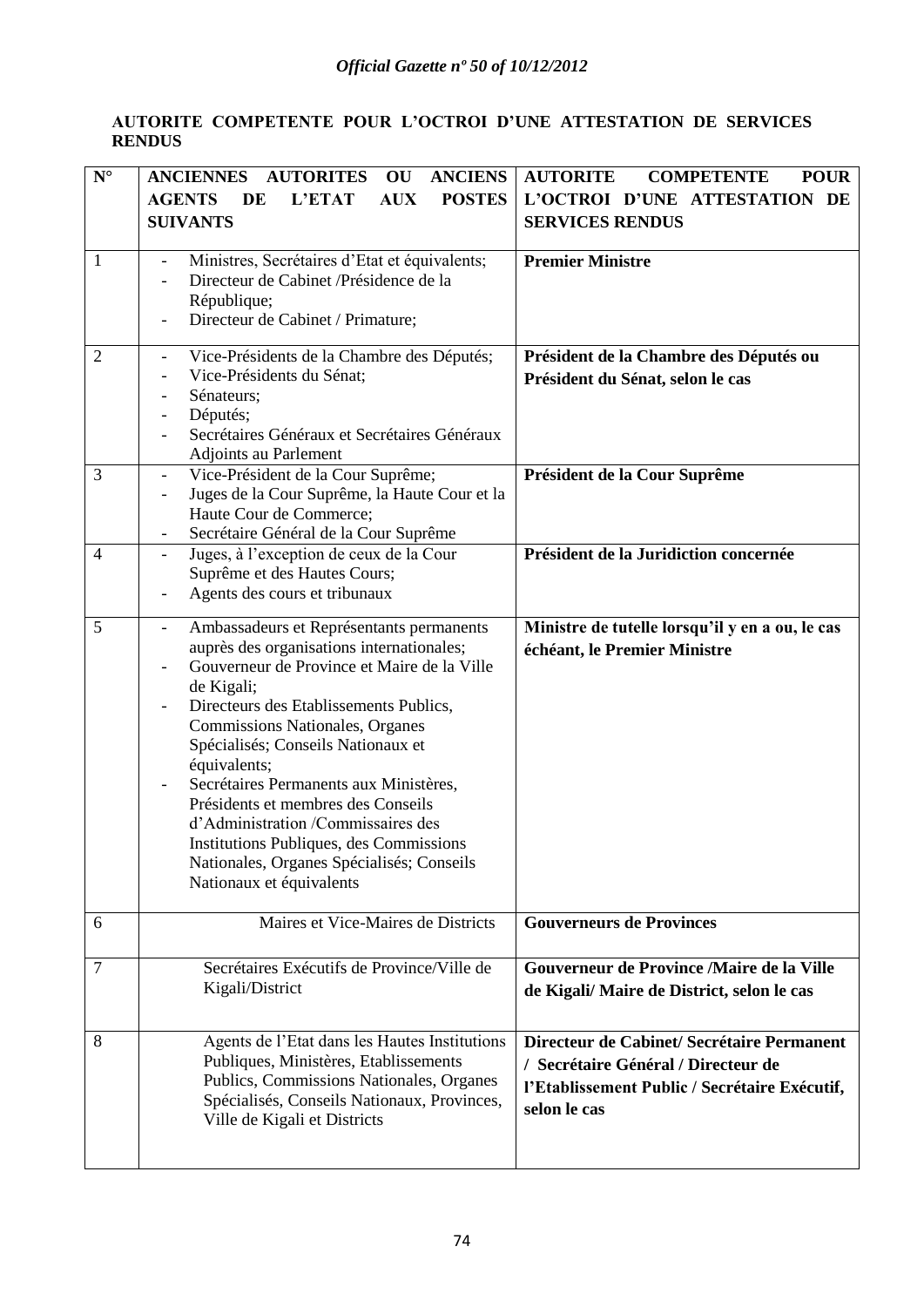|                                             |                                                                           | UMUGEREKA WA II W'AMABWIRIZA   ANNEXE II TO PRIME MINISTER'S   ANNEXE II AUX INSTRUCTIONS DU                          |
|---------------------------------------------|---------------------------------------------------------------------------|-----------------------------------------------------------------------------------------------------------------------|
|                                             |                                                                           | YA MINISITIRI W'INTEBE N° 002/03 YO   INSTRUCTIONS N° 002/03 OF 06/12/2012   PREMIER MINISTRE N° 002/03 DU 06/12/2012 |
|                                             | KUWA 06/12/2012 YEREKEYE ITANGWA   ON GRANTING CERTIFICATE OF   RELATIVES | <b>L'OCTROI</b><br>DE<br>$\mathbf{A}$                                                                                 |
| <b>CY'IMIRIMO   SERVICES</b><br>RY'ICYEMEZO |                                                                           | L'ATTESTATION DE SERVICES RENDUS                                                                                      |
| YAKOZWE                                     |                                                                           |                                                                                                                       |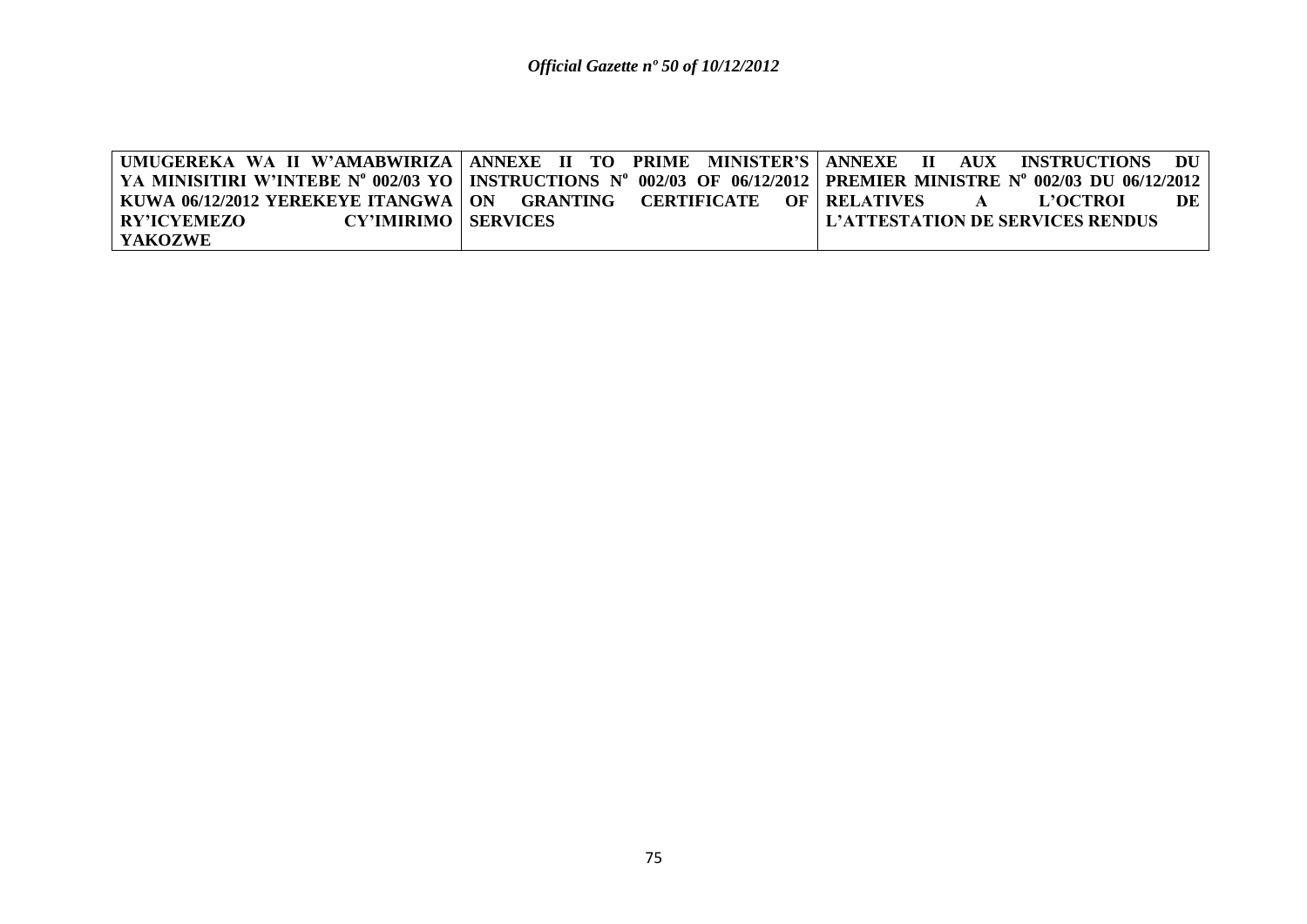*Ikiranga Urwego*

# **ICYEMEZO CY'IMIRIMO YAKOZWE**

Jyewe………... *(Izina ry'Umuyobozi ubifitiye ububasha), ………… (Inyito y'akazi akora)* ndemeza ko Bwana/Madamu/Madamazela*………………..(Izina rya nyiri icyangombwa)* yakoreye*………………(Izina ry'urwego rwa Leta mu magambo yose)* ku mwanya wa:

………………...……… *(Inyito y'umwanya w'umurimo yakoze, erekana Ishami yakoreye niba ari ngombwa)* guhera ku wa...................kugeza ku wa…………..

Icyi Cyemezo gitanzwe kugira ngo giheshe nyiracyo uburenganzira bugishingiyeho.

Bikorewe…………ku wa*……………… (Erekana ahantu n'igihe bikorewe)*

*…………………..(Umukono w'Umuyobozi ubifitiye ububasha)*

*……………….…….. (Izina ry'Umuyobozi ubifitiye ububasha)*

*Ibindi biranga Urwego igihe ari ngombwa*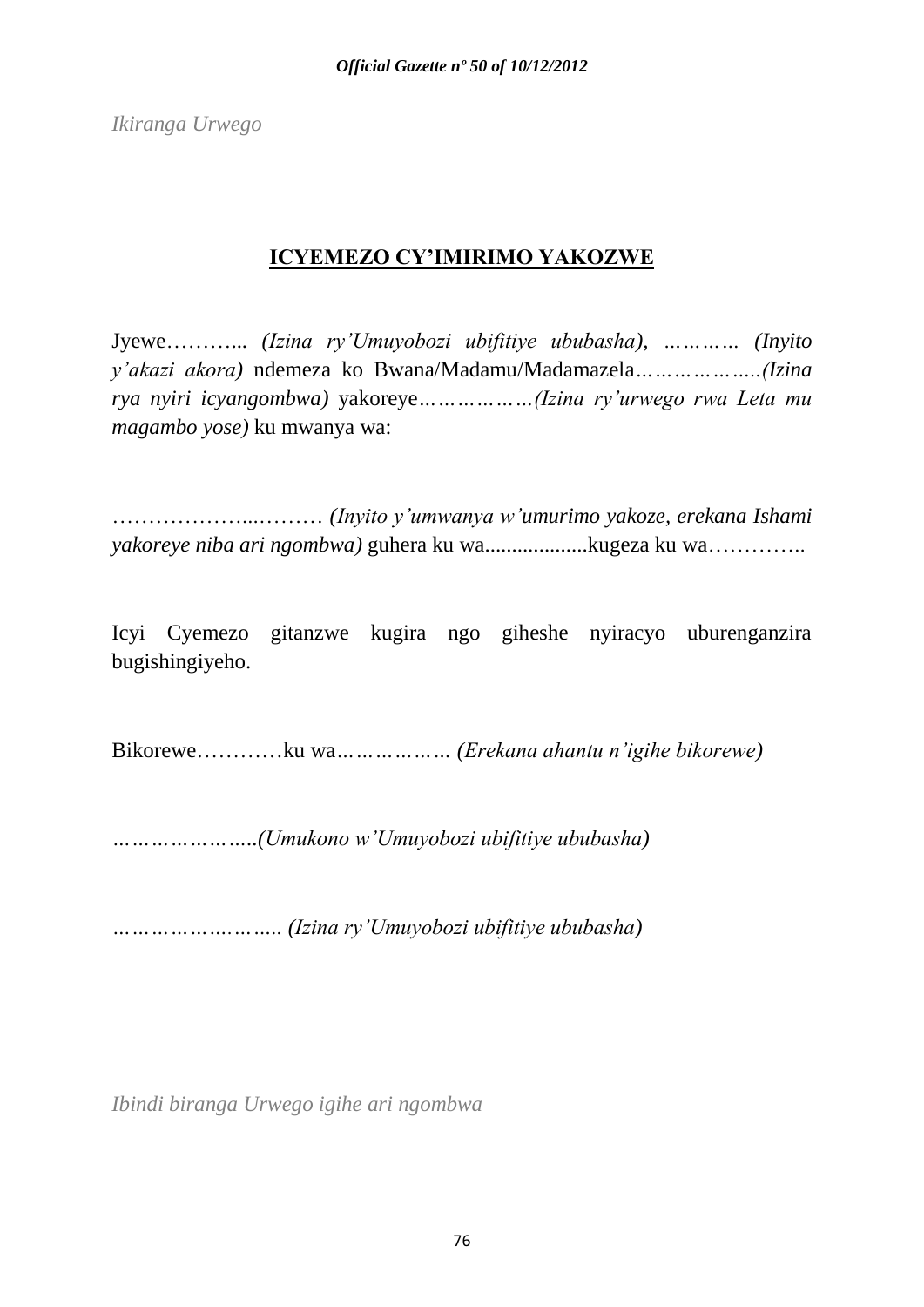*Official heading of the Institution*

## **CERTIFICATE OF SERVICES**

I*……..(full name of the competent authority),* the*…………(Job title of the competent authority*) do hereby certify that Mr/Mrs/Ms*………………..(beneficiary's name)* has worked for the*………………(Institution's full name)* as:

………………...……… *(name of job position, please mention in which Department or Unit he/she has worked if applicable)* from...................to…………..

This certificate may serve for the purpose is required for.

Done at…………on*……………… (Place and date of issue)*

*………………….. (Signature of the competent authority)*

*……………….……..(Name of the competent authority)*

*Official footer if applicable*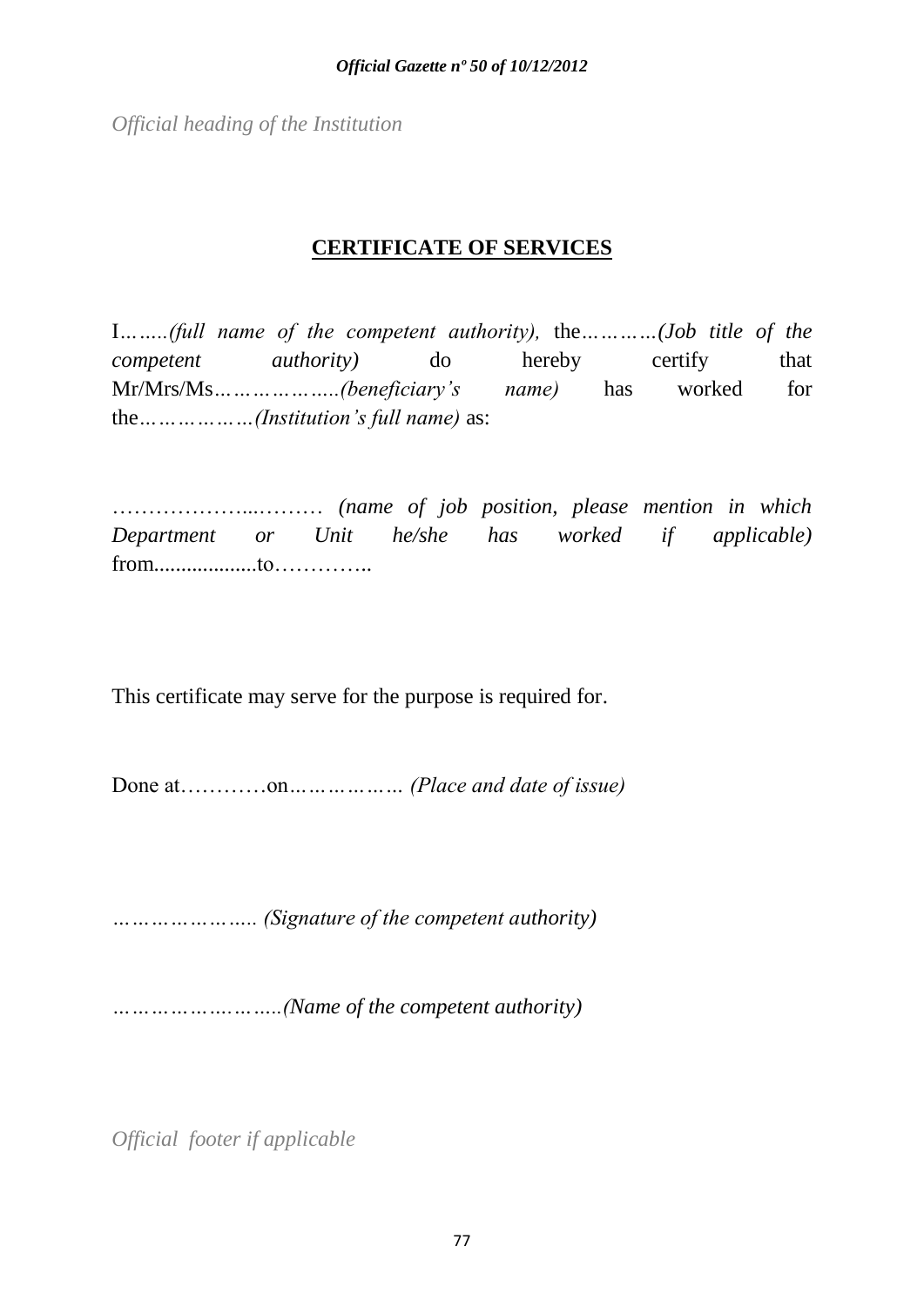*En-tête officielle de l'Institution*

# **ATTESTATION DES SERVICES RENDUS**

Je soussigné………... *(Nom et prénom de l'autorité compétente), …………(Titre de l'autorité compétente)* atteste par la présente que M./Mme/Mlle*………………..(Nom et prénom du bénéficiaire)* a travaillé au sein de*………………(Nom complet de l'institution)* en qualité de:

………………...……… *(Nom de l'emploi occupé, veuillez mentionner dans quel Département/Unité il a travaillé si cela est approprié)* à partir du...................jusqu'au…………..

Cette attestation est délivrée pour valoir ce que de droit.

Fait à…………le*……………… (Lieu et date)*

*………………….. (Signature de l'autorité compétente)*

*……………….…….. (Nom et prénom de l'autorité compétente)*

*Bas de page officiel de l'Institution si applicable*